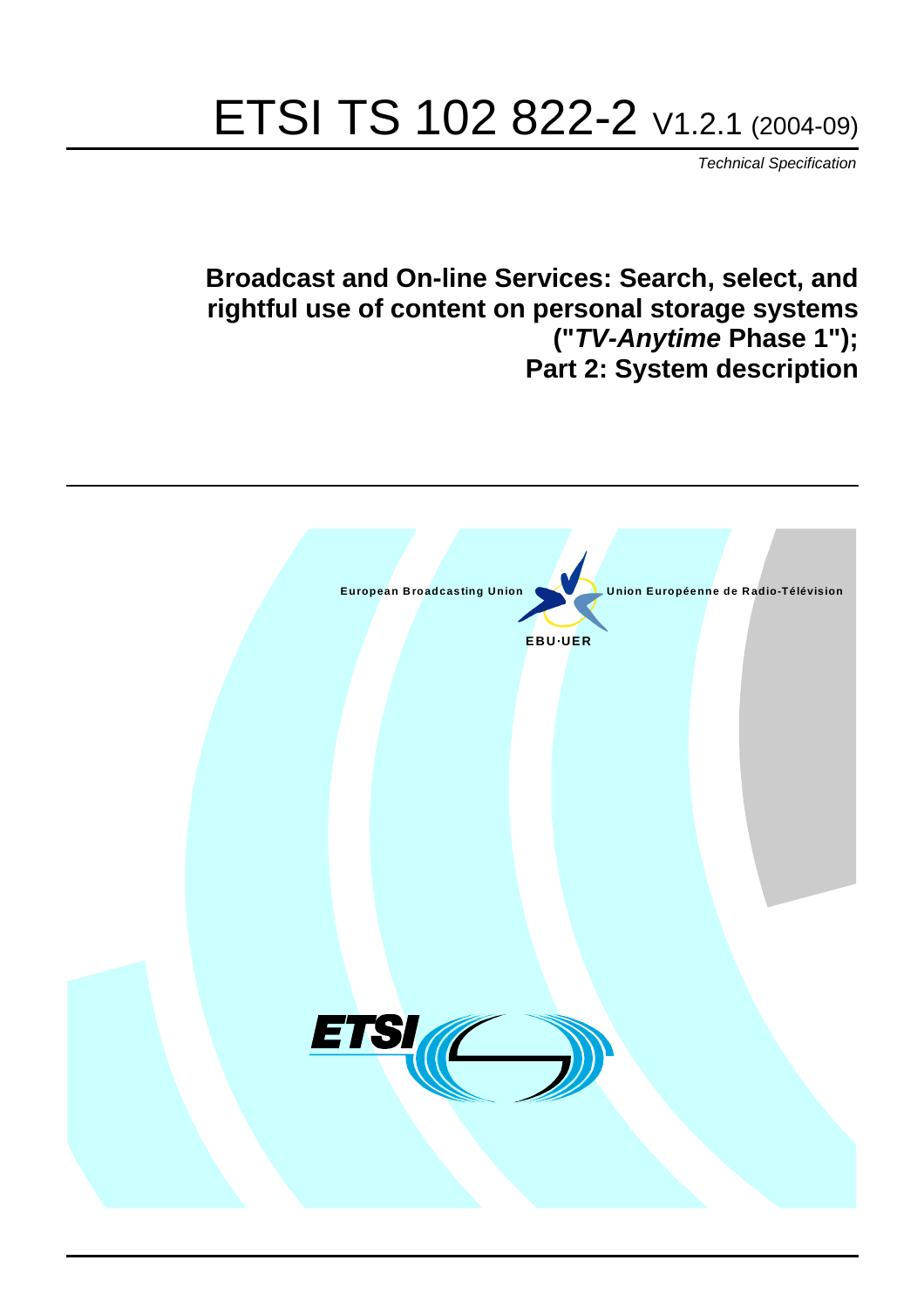Reference

RTS/JTC-TVA-PH1-02-V2

Keywords

broadcasting, content, system, TV, video

#### **ETSI**

#### 650 Route des Lucioles F-06921 Sophia Antipolis Cedex - FRANCE

Tel.: +33 4 92 94 42 00 Fax: +33 4 93 65 47 16

Siret N° 348 623 562 00017 - NAF 742 C Association à but non lucratif enregistrée à la Sous-Préfecture de Grasse (06) N° 7803/88

#### **Important notice**

Individual copies of the present document can be downloaded from: [http://www.etsi.org](http://www.etsi.org/)

The present document may be made available in more than one electronic version or in print. In any case of existing or perceived difference in contents between such versions, the reference version is the Portable Document Format (PDF). In case of dispute, the reference shall be the printing on ETSI printers of the PDF version kept on a specific network drive within ETSI Secretariat.

Users of the present document should be aware that the document may be subject to revision or change of status. Information on the current status of this and other ETSI documents is available at <http://portal.etsi.org/tb/status/status.asp>

If you find errors in the present document, please send your comment to one of the following services: [http://portal.etsi.org/chaircor/ETSI\\_support.asp](http://portal.etsi.org/chaircor/ETSI_support.asp)

#### **Copyright Notification**

No part may be reproduced except as authorized by written permission. The copyright and the foregoing restriction extend to reproduction in all media.

> © European Telecommunications Standards Institute 2004. © European Broadcasting Union 2004. All rights reserved.

**DECT**TM, **PLUGTESTS**TM and **UMTS**TM are Trade Marks of ETSI registered for the benefit of its Members. **TIPHON**TM and the **TIPHON logo** are Trade Marks currently being registered by ETSI for the benefit of its Members. **3GPP**TM is a Trade Mark of ETSI registered for the benefit of its Members and of the 3GPP Organizational Partners.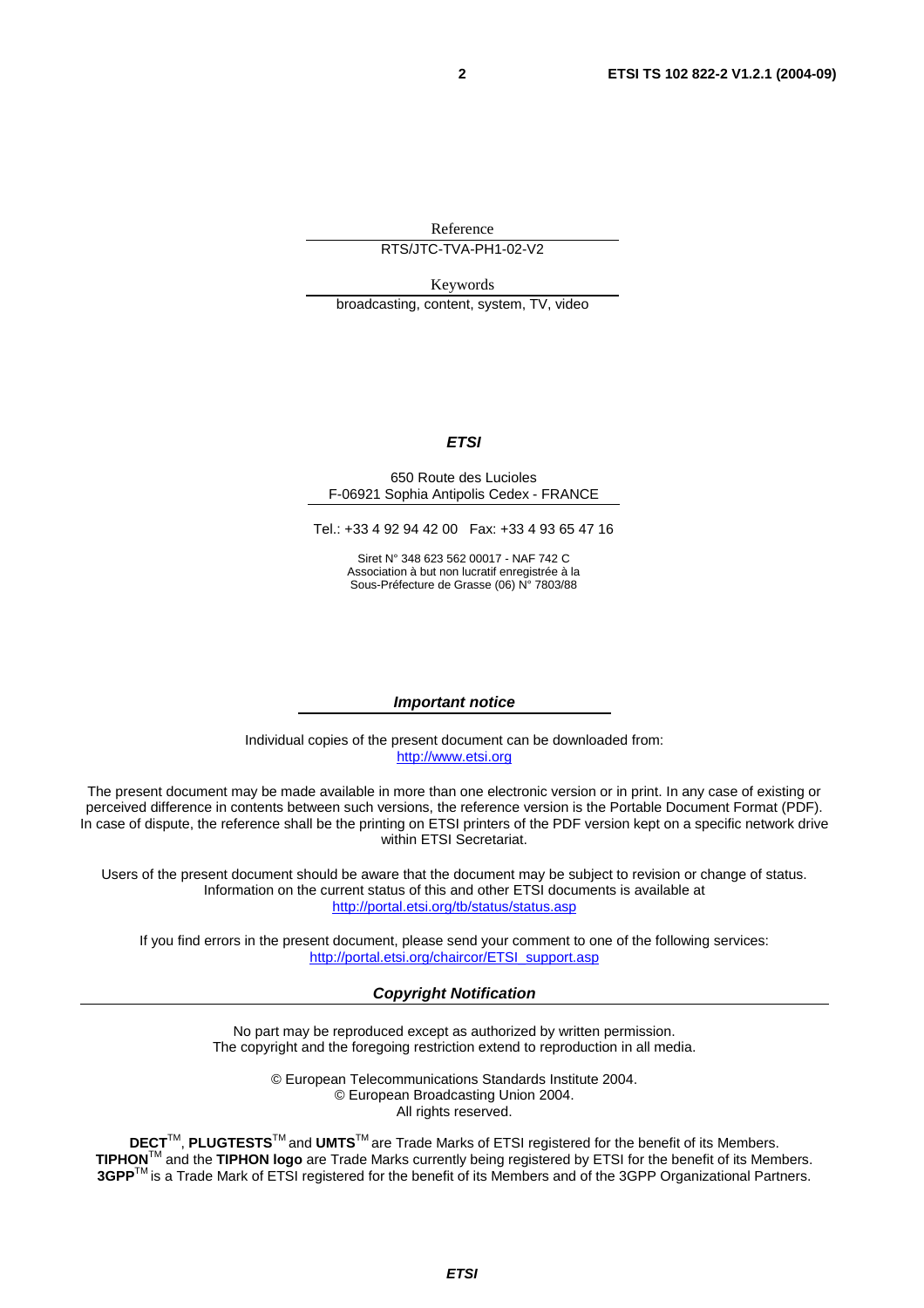# Contents

| 1            |                                                                                                   |  |
|--------------|---------------------------------------------------------------------------------------------------|--|
| 2            |                                                                                                   |  |
| 3            |                                                                                                   |  |
| 3.1          |                                                                                                   |  |
| 3.2          |                                                                                                   |  |
| 4            |                                                                                                   |  |
| 4.1          |                                                                                                   |  |
| 4.2          |                                                                                                   |  |
| 5            |                                                                                                   |  |
| 5.1          |                                                                                                   |  |
| 5.2          |                                                                                                   |  |
| 5.3          |                                                                                                   |  |
| 5.3.1        |                                                                                                   |  |
| 5.4          |                                                                                                   |  |
| 5.4.1        |                                                                                                   |  |
| 5.4.2        |                                                                                                   |  |
| 5.4.3        |                                                                                                   |  |
| 5.4.4        | CRID originated by content service provider, resolved by content service provider15               |  |
| 5.4.5        |                                                                                                   |  |
| 5.4.6        |                                                                                                   |  |
| 5.4.7        |                                                                                                   |  |
| 5.5          |                                                                                                   |  |
| 5.6          |                                                                                                   |  |
| 5.7<br>5.8   |                                                                                                   |  |
|              |                                                                                                   |  |
| 6            |                                                                                                   |  |
| 6.1          |                                                                                                   |  |
| 6.2          |                                                                                                   |  |
| 6.3          |                                                                                                   |  |
| 6.3.1        |                                                                                                   |  |
| 6.3.2        |                                                                                                   |  |
| 6.3.3        |                                                                                                   |  |
| 6.3.4        |                                                                                                   |  |
| 6.4<br>6.4.1 |                                                                                                   |  |
| 6.5          |                                                                                                   |  |
| 6.6          |                                                                                                   |  |
| 6.7          |                                                                                                   |  |
| 6.8          |                                                                                                   |  |
| 6.8.1        |                                                                                                   |  |
| 6.8.2        |                                                                                                   |  |
|              |                                                                                                   |  |
| $\tau$       |                                                                                                   |  |
| 7.1          |                                                                                                   |  |
| 7.2          |                                                                                                   |  |
| 7.3<br>7.4   | Example: Select a particular showing of a programme from an EPG/ECG (in the broadcast case)39     |  |
| 7.5          | Example: Allow the user to select content from an on-demand content offer with associated pricing |  |
|              |                                                                                                   |  |
|              |                                                                                                   |  |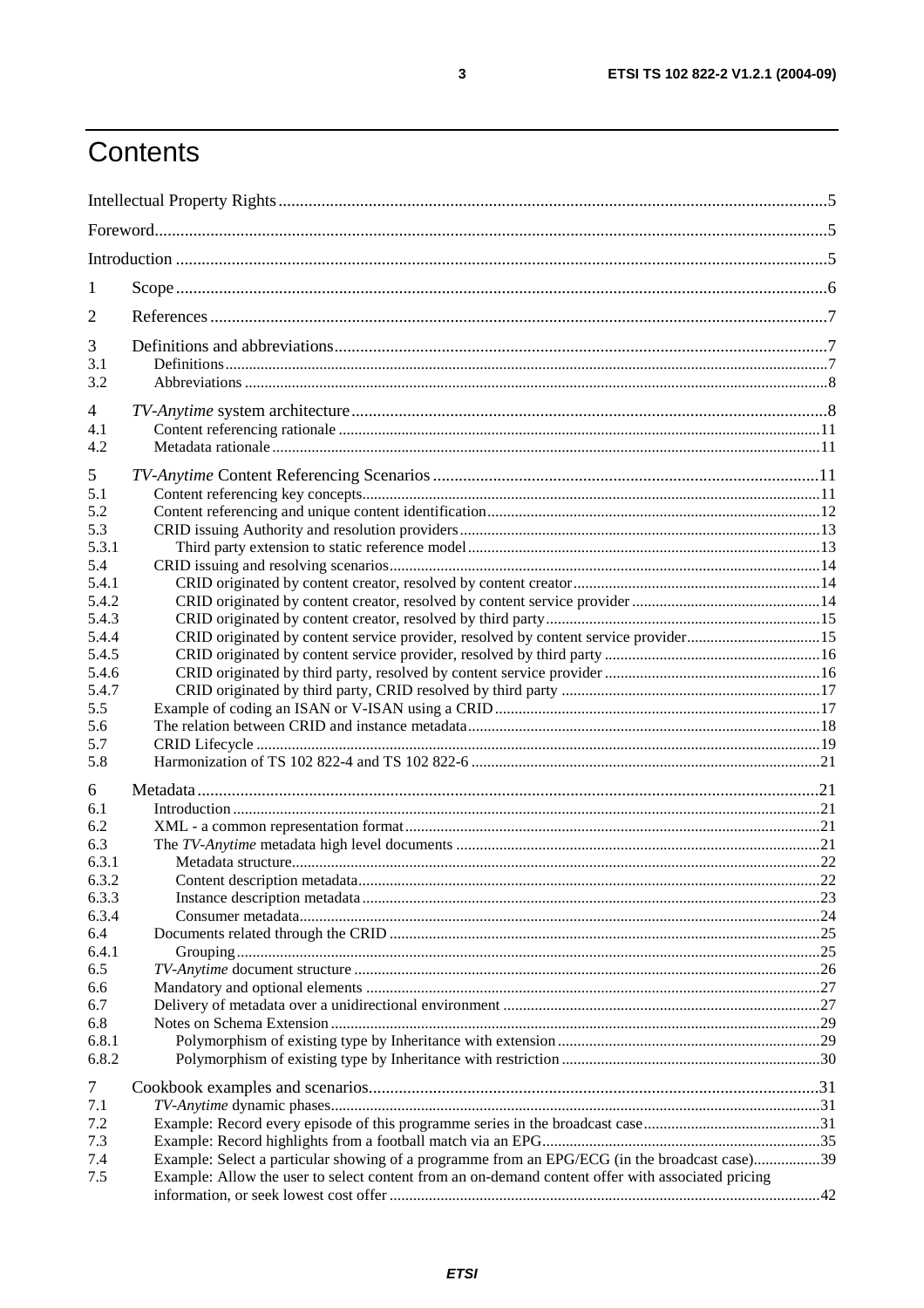| 7.6   |                                                                                                   |  |
|-------|---------------------------------------------------------------------------------------------------|--|
| 7.7   |                                                                                                   |  |
| 7.8   | Example: Programme made up of segments from multiple providers and maintain the latest news on my |  |
|       |                                                                                                   |  |
| 7.9   |                                                                                                   |  |
| 7.10  |                                                                                                   |  |
| 7.11  |                                                                                                   |  |
| 7.12  |                                                                                                   |  |
| 8     |                                                                                                   |  |
| 8.1   |                                                                                                   |  |
| 8.1.1 |                                                                                                   |  |
| 8.1.2 |                                                                                                   |  |
| 8.1.3 |                                                                                                   |  |
| 8.1.4 |                                                                                                   |  |
| 8.2   |                                                                                                   |  |
| 8.3   |                                                                                                   |  |
| 8.4   |                                                                                                   |  |
| 8.5   |                                                                                                   |  |
|       | <b>Annex A (informative):</b>                                                                     |  |
|       |                                                                                                   |  |
|       | <b>Annex B</b> (normative):                                                                       |  |
| B.1   |                                                                                                   |  |
| B.2   |                                                                                                   |  |
|       | Annex C (informative):                                                                            |  |
|       |                                                                                                   |  |
|       |                                                                                                   |  |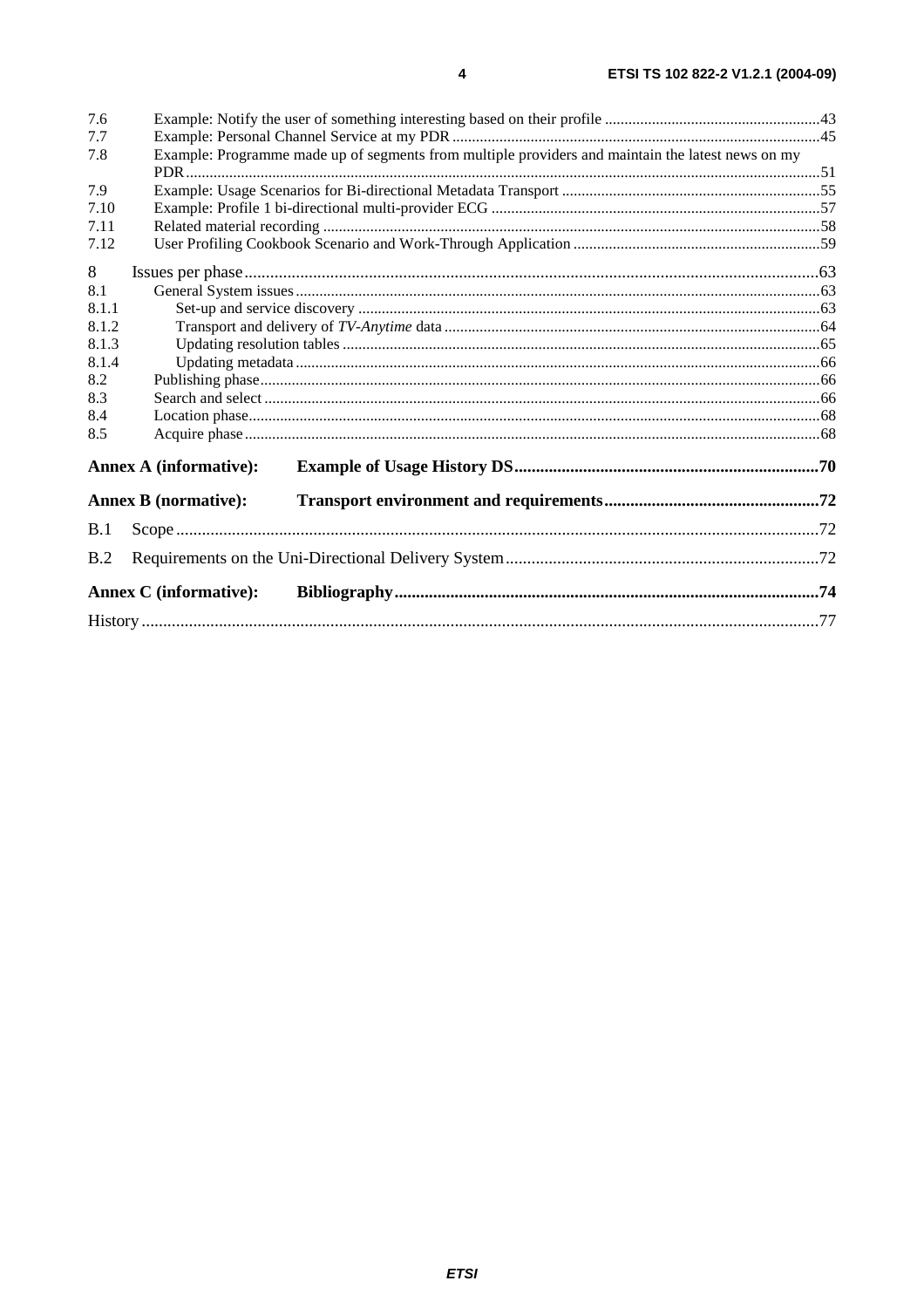# Intellectual Property Rights

IPRs essential or potentially essential to the present document may have been declared to ETSI. The information pertaining to these essential IPRs, if any, is publicly available for **ETSI members and non-members**, and can be found in ETSI SR 000 314: *"Intellectual Property Rights (IPRs); Essential, or potentially Essential, IPRs notified to ETSI in respect of ETSI standards"*, which is available from the ETSI Secretariat. Latest updates are available on the ETSI Web server (<http://webapp.etsi.org/IPR/home.asp>).

Pursuant to the ETSI IPR Policy, no investigation, including IPR searches, has been carried out by ETSI. No guarantee can be given as to the existence of other IPRs not referenced in ETSI SR 000 314 (or the updates on the ETSI Web server) which are, or may be, or may become, essential to the present document.

# Foreword

This Technical Specification (TS) has been produced by Joint Technical Committee (JTC) Broadcast of the European Broadcasting Union (EBU), Comité Européen de Normalisation ELECtrotechnique (CENELEC) and the European Telecommunications Standards Institute (ETSI).

The present document is part 2 of a multi-part deliverable covering Broadcast and On-line Services: Search, select and rightful use of content on personal storage systems ("*TV-Anytime* Phase 1"), as identified below:

- Part 1: "Phase 1 Benchmark Features";
- **Part 2: "System description";**
- Part 3: "Metadata";
- Part 4: "Content referencing":
- Part 5: "Rights management":
- Part 6: "Delivery of metadata over a bi-directional network";
- Part 7: "Bi-directional metadata delivery protection".

# Introduction

The present document is based on a submission by the *TV-Anytime* forum ([http://www.tv-anytime.org](http://www.tv-anytime.org/)).

*"TV-Anytime Phase 1"* (TVA-1) is the first full and synchronized set of specifications established by the *TV-Anytime* Forum. TVA-1 features enable the search, selection, acquisition and rightful use of content on local and/or remote personal storage systems from both broadcast and online services.

The features are supported and enabled by the specifications for Metadata, Content Referencing, and Bi-directional Metadata Delivery Protection, TS 102 822-3 sub-parts 1 [1] and 2 [2], TS 102 822-4 [3], TS 102 822-6 sub-parts 1 [4] and 2 [5] and TS 102 822-7 [6] respectively. All Phase 1 Features listed in TV035r6 are enabled by the normative *TV-Anytime* tools specifications. This list of Phase 1 Features is to be used as guidance to manufacturers, service providers and content providers regarding the implementation of the Phase 1 *TV-Anytime* specifications.

There will be further *TV-Anytime* phases published and Business Models for Post-Phase 1 are currently being defined to include Private and public domains, portable recordable media, super distribution (legal sharing of content between consumers), peripheral device support and mobile devices, amongst others.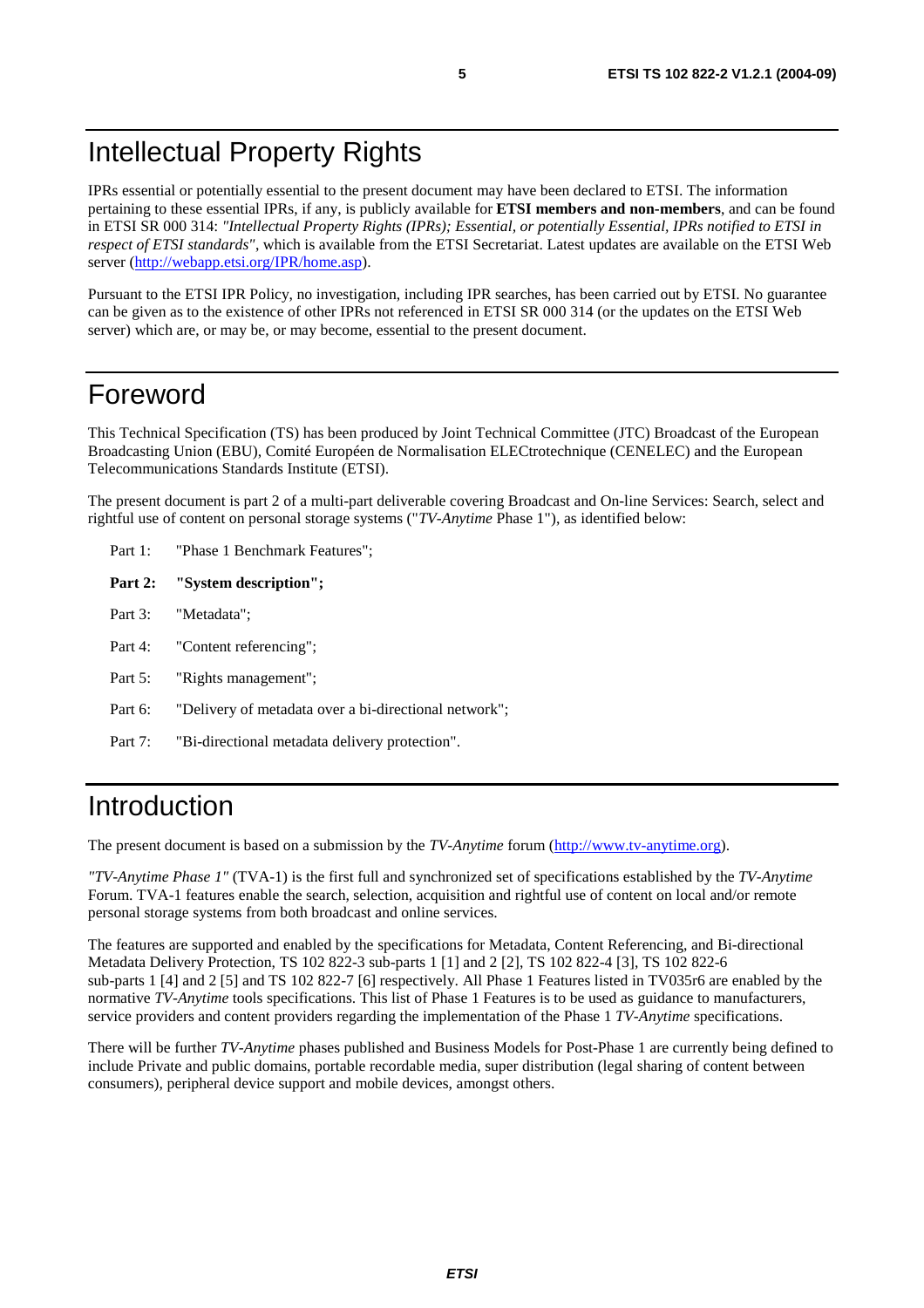# 1 Scope

The present document shows the system behaviour of a *TV-Anytime* broadcast system with an interaction channel used for consumer response. It focuses on the use of the *TV-Anytime* content reference specification in combination with the *TV-Anytime* metadata specification in a system context. The present document will show examples of how to use both specifications both from static and dynamic viewpoints, i.e. it will highlight the parties involved in the processes and show the interaction between them. The present document will **not** show the use of rights management in the system: the *TV-Anytime* Rights Management specification will be included as soon as it is finalized.

To understand the present document, it is necessary for the reader to understand "*TV-Anytime* Requirements document R-2: the System Description". Since the present document applies TS 102 822-4 [3] and TS 102 822-3 sub-parts 1 [1] and 2 [2] are recommended reading. Both specifications enable the features in table 1 that will be highlighted in a system context in the present document.

The main part of the present document (excluding annex B) is that of a cookbook or white paper to the TS 102 822-4 [3] and TS 102 822-3 sub-parts 1 [1] and 2 [2]. It is an informative specification and has therefore not the intention to mandate certain system implementation solutions. Preferred solutions from a technology standpoint will be indicated to allow implementers to build efficient systems. Normative requirements that follow from writing the present document are inserted in the previously mentioned specifications. However, the *TV-Anytime* system needs certain capabilities from the underlying delivery system. Annex B, the only mandatory part of the present document, lists the requirements on the delivery system.

The present document is the second part of a series of gradually more complete system descriptions, enabling developers to make the most of *TV-Anytime* tools. Future versions of the present document will show more complete *TV-Anytime* system behaviour like the use of rights management and protection tools.

| <b>Model 1 - Broadcast Model</b>                                                                      | <b>Support</b> |
|-------------------------------------------------------------------------------------------------------|----------------|
| Use of ECG to find and capture broadcast content                                                      | Full           |
| Search and selection of on-demand content with associated pricing information                         | Full           |
| Capture and playback of audio, video and data (AVD)                                                   | Full           |
| Cross linking of A/V content to related content                                                       | Part           |
|                                                                                                       | (see note 1)   |
| Support of consumer preferences                                                                       | Full           |
| Content can be updated/replaced by newer in-coming versions                                           | Part           |
|                                                                                                       | (see note 2)   |
| Support for a variety of broadcast content types                                                      | Part           |
|                                                                                                       | (see note 3)   |
| Support for all broadcast delivery mechanisms                                                         | Full           |
| Multi-user preference support                                                                         | Full           |
| <b>Model 2 - Consumer Response Model</b>                                                              | <b>Support</b> |
| Updated listing/capture data can be delivered to "broadcast" analogue personal recorders              | Full           |
| (via return path or other mechanism)                                                                  |                |
| Updated listings/capture data can be delivered to "broadcast" PDRs                                    | Full           |
| Verification of usage of content on PDR                                                               | Part           |
|                                                                                                       | (see note 4)   |
| Ability to collect usage data                                                                         | Full           |
| NOTE 1: Various types of content can be cross-linked using MediaLocator (see TS 102 822-3-1 [1]). The |                |
| programme metadata does not contain a CRID for cross-linking to other programmes.                     |                |
| NOTE 2: Entire programmes can be overwritten, but segments of programmes cannot be overwritten.       |                |
| NOTE 3: See TS 102 822-3-1 [1] for a list of supported content types.                                 |                |
| $M$ OTE $\Lambda$ . Access to use a details not specified by the current tools                        |                |

#### **Table 1: Enabled feature set by TS 102 822-4 [3] and TS 102 822-3-1 [1]**

Access to usage data is not specified by the current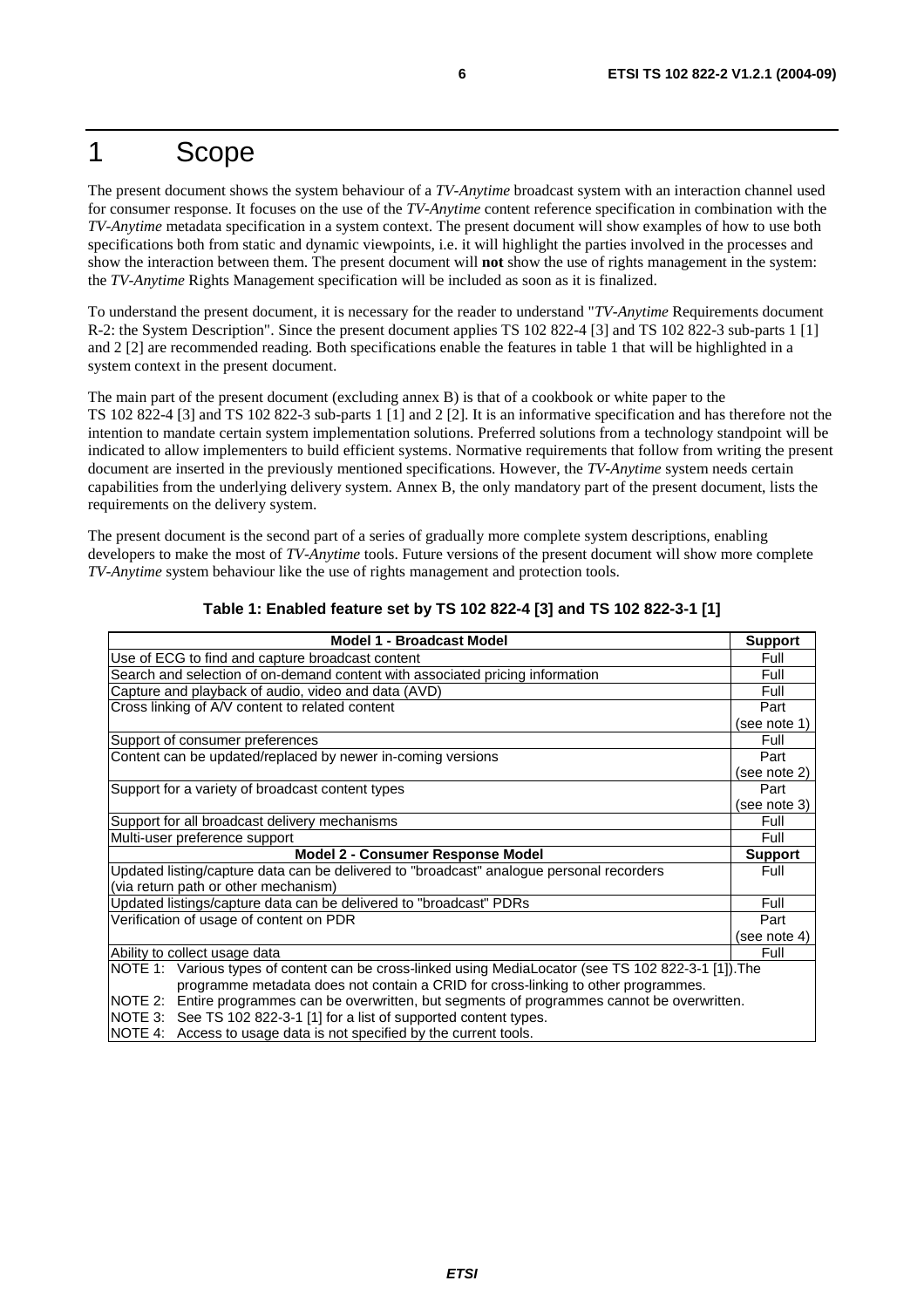# 2 References

The following documents contain provisions which, through reference in this text, constitute provisions of the present document.

- References are either specific (identified by date of publication and/or edition number or version number) or non-specific.
- For a specific reference, subsequent revisions do not apply.
- For a non-specific reference, the latest version applies.

Referenced documents which are not found to be publicly available in the expected location might be found at [http://docbox.etsi.org/Reference.](http://docbox.etsi.org/Reference)

| $[1]$  | ETSI TS 102 822-3-1: "Broadcast and On-line Services: Search, select, and rightful use of content<br>on personal storage systems ("TV-Anytime Phase 1"); Part 3: Metadata; Sub-part 1: Metadata<br>schemas".                                                |
|--------|-------------------------------------------------------------------------------------------------------------------------------------------------------------------------------------------------------------------------------------------------------------|
| $[2]$  | ETSI TS 102 822-3-2: "Broadcast and On-line Services: Search, select, and rightful use of content<br>on personal storage systems ("TV-Anytime Phase 1"); Part 3: Metadata; Sub-part 2: System<br>aspects in a uni-directional environment".                 |
| $[3]$  | ETSI TS 102 822-4: "Broadcast and On-line Services: Search, select, and rightful use of content<br>on personal storage systems ("TV-Anytime Phase 1"); Part 4: Content Referencing".                                                                        |
| $[4]$  | ETSI TS 102 822-6-1: "Broadcast and On-line Services: Search, select, and rightful use of content<br>on personal storage systems ("TV-Anytime Phase 1"); Part 6: Delivery of metadata over a<br>bi-directional network; Sub-part 1: Service and transport". |
| $[5]$  | ETSI TS 102 822-6-2: "Broadcast and On-line Services: Search, select, and rightful use of content<br>on personal storage systems ("TV-Anytime Phase 1"); Part 6: Delivery of metadata over a<br>bi-directional network; Sub-part 2: Service discovery".     |
| [6]    | ETSI TS 102 822-7: "Broadcast and On-line Services: Search, select, and rightful use of content<br>on personal storage systems ("TV-Anytime Phase 1"); Part 7: Bi-directional metadata delivery<br>protection".                                             |
| $[7]$  | ISO/IEC 15938-1 (2002): Information technology - Multimedia content description interface -<br>Part 1: Systems.                                                                                                                                             |
| [8]    | ISO 8601: "Data elements and interchange formats - Information interchange - Representation of<br>dates and times".                                                                                                                                         |
| [9]    | IETF RFC 1591: "Domain Name System Structure and Delegation".                                                                                                                                                                                               |
| $[10]$ | ISO 15706: "Information and documentation - International Standard Audiovisual Number<br>$(ISAN)$ ".                                                                                                                                                        |
|        |                                                                                                                                                                                                                                                             |

# 3 Definitions and abbreviations

### 3.1 Definitions

For the purposes of the present document, the following terms and definitions apply:

#### **acquisition:** retrieval of content

**attractor:** metadata element that is accessible by the consumer in order to aid in the content selection process, thus attracting the consumer

NOTE: Examples include the title and name of an actor in a television programme.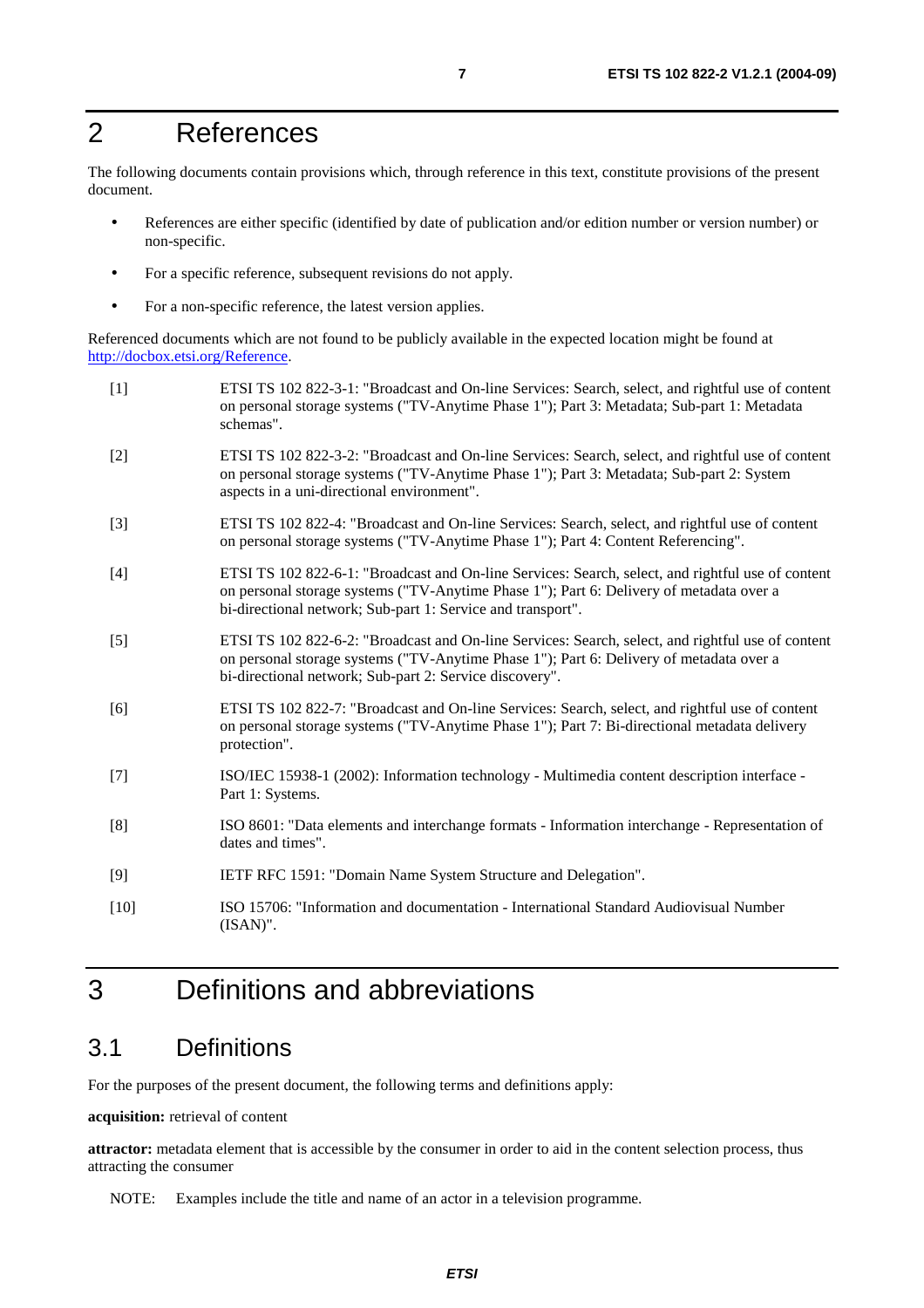**bi-directional:** system that allows a two-way flow of content and/or information

**data carousel:** method for transmitting data over a broadcast channel in which data is cyclically transmitted

**capture:** storing the acquired content (to local storage)

**consumer profile:** data that represents the interests and preferences of the consumer

**content:** anything the viewer would like to consume (e.g. movies, games, TV programmes, radio programmes etc.)

**content creator:** producers of the content

**content provider:** entity that acts as the agent for and is the prime exploiter of the content

**content reference:** pointer to a specific content item

**control flow:** system related data e.g. consumer queries, transactional information, device capabilities, profile information etc.

**functional unit:** basic logical element, implementing a defined function of a *TV-Anytime* system

**location resolution:** process of establishing the address (location and time) of a specific content instance from its CRID

**metadata:** generally, data about content, such as the title, genre, summary of a television programme consumer preferences and viewing history data

**V-ISAN:** ISAN-based version identifier for audio-visual works

### 3.2 Abbreviations

For the purposes of the present document, the following abbreviations apply:

| CC.<br><b>CRID</b><br>NOTE: | <b>Content Creator</b><br>Content Reference IDentifier<br>An identifier for content that is independent of its location specified by TS 102 822-4 [3]. |
|-----------------------------|--------------------------------------------------------------------------------------------------------------------------------------------------------|
| <b>CSP</b>                  | Content Service Provider                                                                                                                               |
| <b>EPG</b>                  | Electronic Programme Guide                                                                                                                             |
| NOTE:                       | A means of presenting available content to the consumer, allowing selection of desired content.                                                        |
| <b>IPR</b>                  | Intellectual Property Rights                                                                                                                           |
| <b>ISAN</b>                 | International Standard Audiovisual Number                                                                                                              |
| <b>ISO</b>                  | International Organization for Standardization                                                                                                         |
| LR.                         | <b>Location Resolution</b>                                                                                                                             |
| <b>PDC</b>                  | Programme Delivery Control                                                                                                                             |
| <b>PDR</b>                  | Personal Digital Recorder                                                                                                                              |
| RAR                         | <b>Resolving Authority Record</b>                                                                                                                      |
| <b>SMPTE</b>                | Society of Motion Picture and Television Engineers                                                                                                     |
| SM                          | local Storage Management                                                                                                                               |
| <b>SN</b>                   | Search and Navigation                                                                                                                                  |
| UI                          | User Interaction                                                                                                                                       |
| V-ISAN                      | Versioned-International Standard Audiovisual Number                                                                                                    |

# 4 TV-Anytime system architecture

A simple *TV-Anytime* broadcast system can be viewed as containing three major elements: a service provider delivering the *TV-Anytime* service, a transport provider that carries the service and a piece of equipment in the home that stores the content and plays it back at the consumer's request. The "*TV-Anytime* R-2: System Description" document examines the mechanisms behind this simple model and gives a comprehensive functional reference model. This model adapted for the pure broadcast situation is depicted in figure 1. In this figure, a clustering of functions is indicated that is especially relevant in the broadcast case: it shows the "PDR" (Personal Digital Recorder).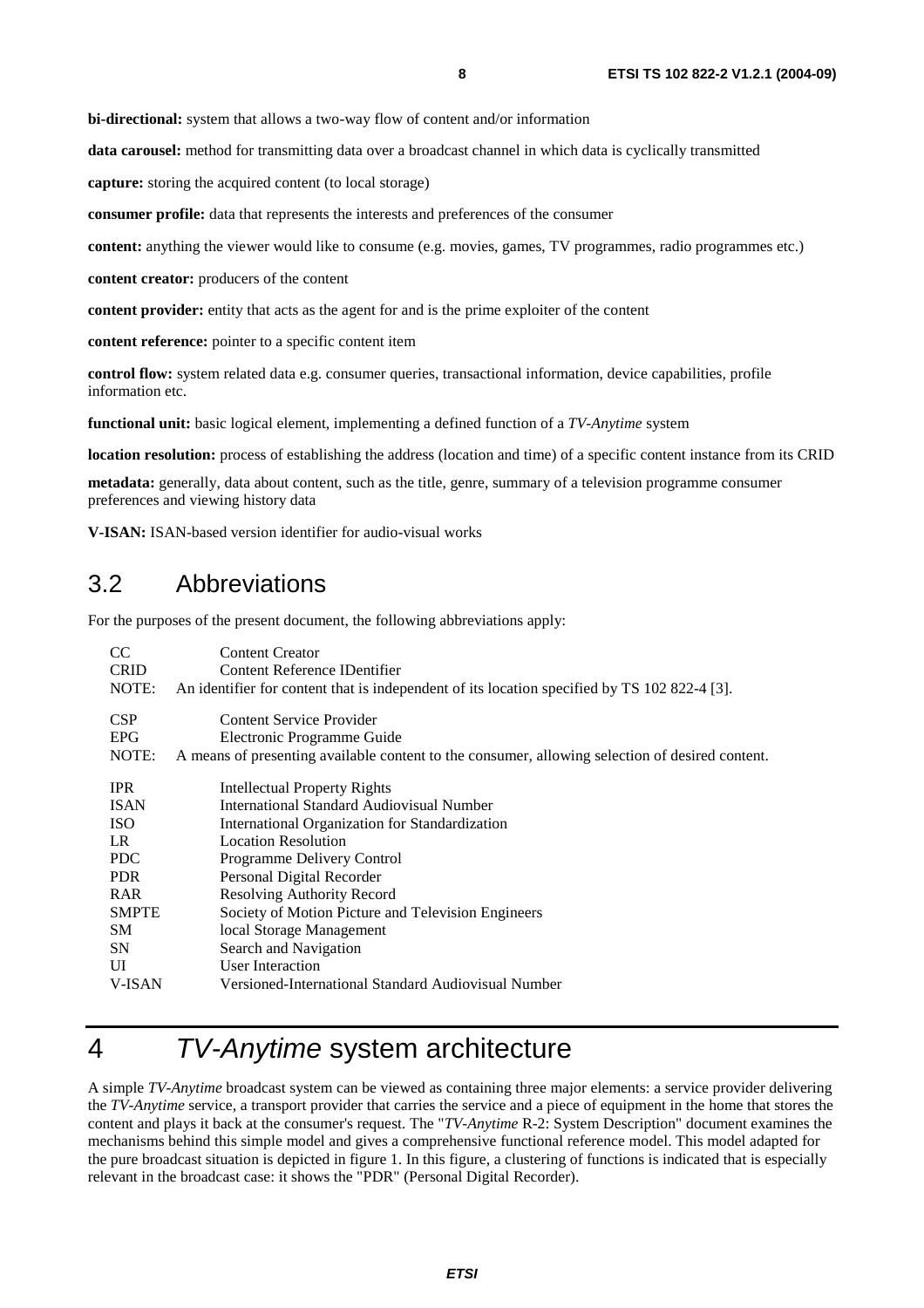

**Figure 1: Broadcast model without rights management protection** 

Each of the boxes in the model is a function of the *TV-Anytime* system, and can be implemented in several different ways by several different service providers. Different physical implementations of the system will have different ordering of functionality in different physical devices (possibly in different locations). The present document gives a detailed description of possible system configurations. The arrows in the figure indicate information flows between functions, a complete description of these flows can also be found in the present document.

The broadcast model with a narrowband bi-directional channel supports the feature set listed in table 1. It is a pure broadcast model as far as content and associated data is concerned. In this broadcast model only three system functions are external to the PDR: content creation, content service provision and access. The bi-directional green link between user and service provider can be used to get usage history data or preference data from a consenting user. A movie studio or entertainment company could fulfil the role of content creator. A broadcaster would typically handle the repackaging, addition of metadata and broadcasting of the content: the content service provision function. A cable or satellite operator typically provides the access. The remaining functions reside in the PDR. The PDR can be considered as a real device at the consumer's premises that allows him to store and view content. In figure 1 the PDR is the grey area encompassing functions search and navigation, location resolution, user interaction, content presentation and local storage management.

This system will allow the user to search, select, locate and acquire content that he likes. The search and selection, e.g. by an EPG, will be on the basis of broadcast metadata that advertises the available content. One or more parties can put this metadata in the broadcast: the broadcaster, the content creator or a third party. The third party is not modelled in figure 1. An extension of this model showing third party operation will be discussed in clause 4.1.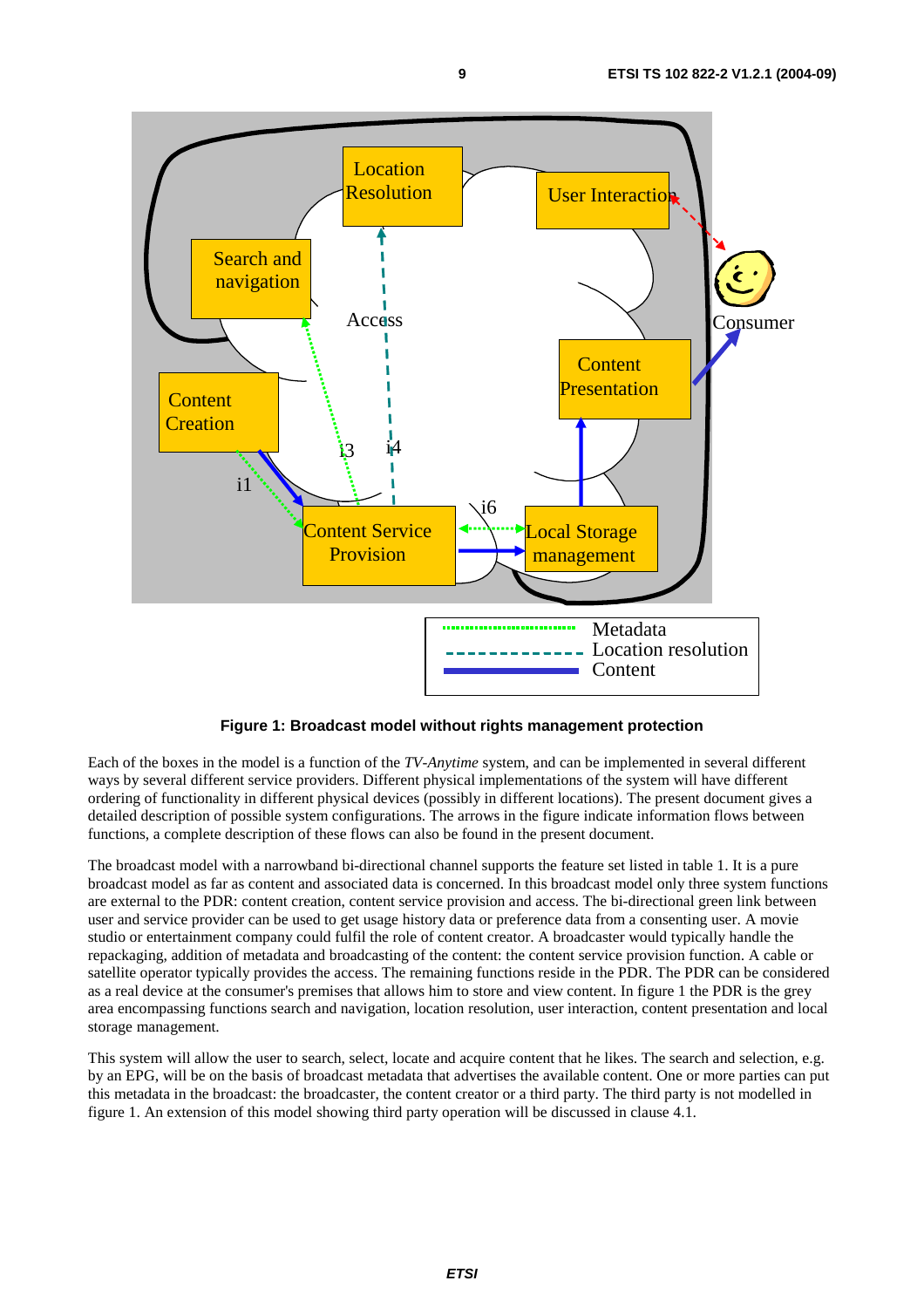The search and navigation will result after user or automatic selection in a Content Reference ID (CRID). The resolution function in the PDR, using the previously obtained content reference ID, results in a physical location of the content (e.g. a particular channel and time). Location resolution data must have been broadcast to allow the PDR to actually perform this translation from reference ID to in this example physical channel and time. The interfaces on the PDR will be subject to the appropriate rights management and protection policies that will be defined in a later version of the *TV-Anytime* specification series.

The "full interactive model" is described in "*TV-Anytime* R-1: The *TV-Anytime* environment". In this situation (see figure 2), the *TV-Anytime* consumer has a bi-directional link to other system functions like content service provision or search and navigation. In this case the following system functions could be external to the PDR: search and navigation, location resolution, content provision, content creation and access. Access will typically be provided by a telecommunications operator, there may however also be a broadcast operator providing a broadcast access function. Content creation can be done by entertainment companies as in the previous example, web designers or other interactive content designers (or even consumers!). Content service provision can be done by several parties e.g. webcasters, broadcasters, portal providers etc. The search and navigation function could be provided by a "web-EPG company" or TV-portal company. Location resolution could be done by a similar party. This is a new role or party that arises from this scenario. The PDR contains Storage, Content Presentation and User Interaction functions in one device.

The Rights Management and Protection part visualized in the figure that is currently covered is specified in TS 102 822-7 [6] "bi-directional metadata delivery protection".



**Figure 2: Full interactive model**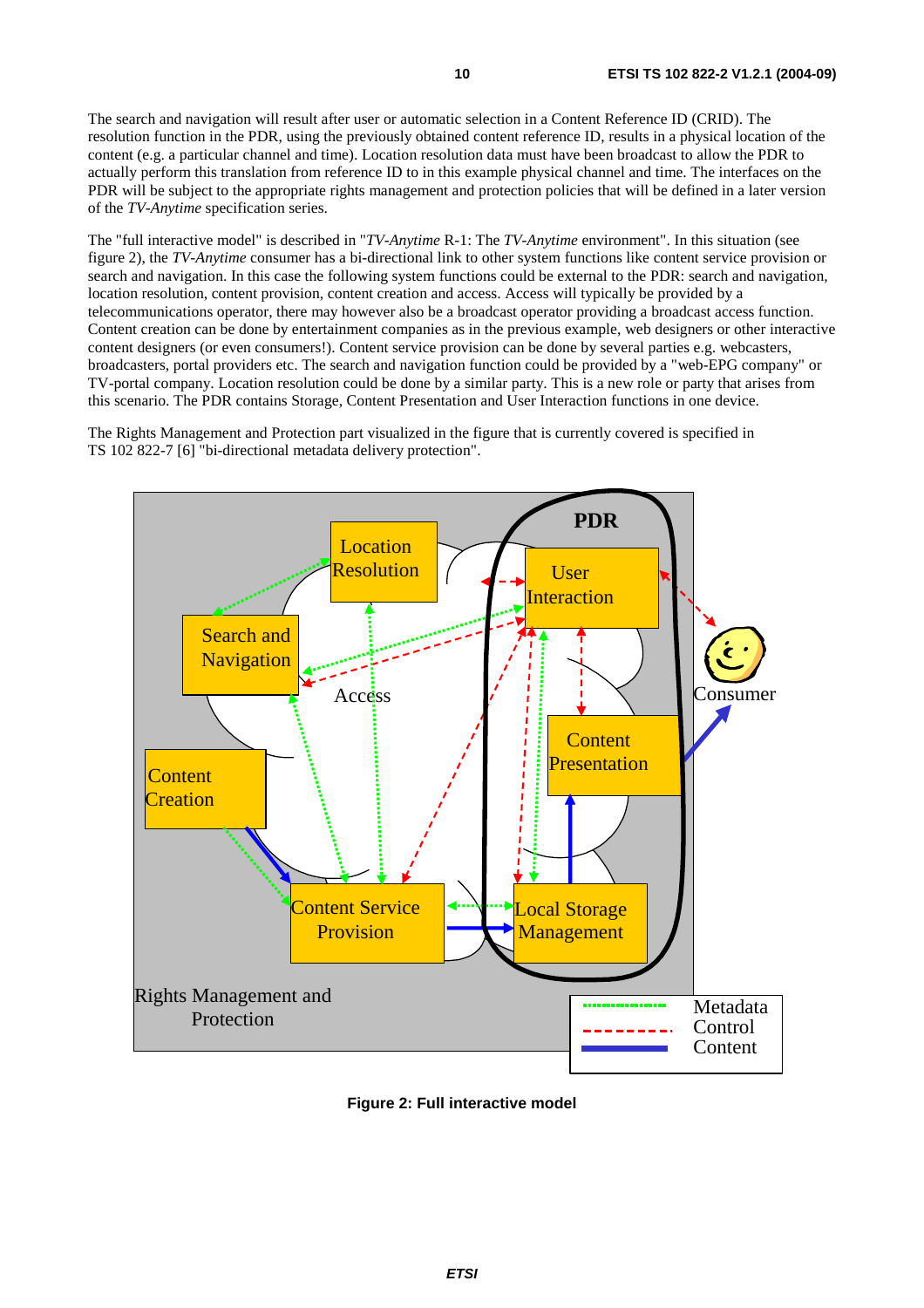# 4.1 Content referencing rationale

The purpose of content referencing is to allow acquisition of a specific instance of a specific item of content. For example, if a consumer sees an announcement on TV saying "there will be a new series on "Foxes in the cold" around Christmas", he may want to instruct his Personal Digital Recorder (PDR) to record the whole series. However the actual time and channel of airing of the episodes might be unknown to the PDR. In fact, the broadcaster may not know yet either. Still the viewer will want to make sure at this point that he does not miss the opportunity to acquire the content.

The ability to refer to content (in this example a series of programmes) independent of its location will provide this capability desired by the consumer. Whether that location is on a particular broadcast channel on some date and time, or on a file server connected to Internet, or wherever.

In this example, the PDR system would be provided with a reference for the series. In due time, the information required to link this reference to the individual episodes will be supplied to the PDR. Subsequently a specific date and time for each episode would be provided, so that the PDR would be able to acquire all of them.

This example demonstrates the purpose of content referencing - to provide the ability to refer to content independent of its location, and the ability to subsequently resolve such a reference into one or more locations where the content can be obtained.

# 4.2 Metadata rationale

Users or user-agents want to choose programmes to watch or record. To make that choice they need information like what is the title of this programme, what is it about, who are the actors, is it sci-fi? On the other hand, programme makers want to attract users to their content, by providing similar information. That is where metadata comes in: it is descriptive data about the content the user wants to consume. *TV-Anytime* content-related metadata is based on that assumption and is therefore largely "attractor" metadata, its goal being to provide choice to the user and means to service providers to advertise their content and services.

Clause 5 describes content referencing and the actors involved. Clause 6 describes the available metadata tools and their uses. Example walkthroughs and specific comments describing the dynamic system behaviour in the different phases of a *TV-Anytime* service lifecycle are described in clause 7 and clause 8, respectively.

# 5 TV-Anytime Content Referencing Scenarios

This clause introduces key concepts of content referencing, an extension of the static reference model introduced in clause 4 to model third party operation and possible scenarios of issuing and resolving references to items of content.

### 5.1 Content referencing key concepts

The key concept in content referencing is the separation of the reference to a content item - the CRID - from the information needed to actually retrieve the content item - the locator. The separation provided by the CRID enables a one-to-many mapping between content references and the locations of the deliverables. From a system perspective, content referencing and resolution lies between search and selection and actually acquiring the content. From the content referencing perspective, search and selection yields a CRID, which is resolved into either a number of CRIDs or a number of locators (the number may be one). A full discussion of content referencing is beyond the scope of the present document; rather it is the intention here to show how content referencing fits into the overall system. In the examples below, the syntax of a CRID and the syntax of a locator are employed. The syntax of a CRID is:

#### **CRID://<authority>/<data>**

Where <authority> takes the form:

#### **<DNS name>**

**<DNS name>** is a registered Internet domain name. The <DNS name> is case insensitive and must be a fully qualified name according to the rules given by RFC 1591 [9].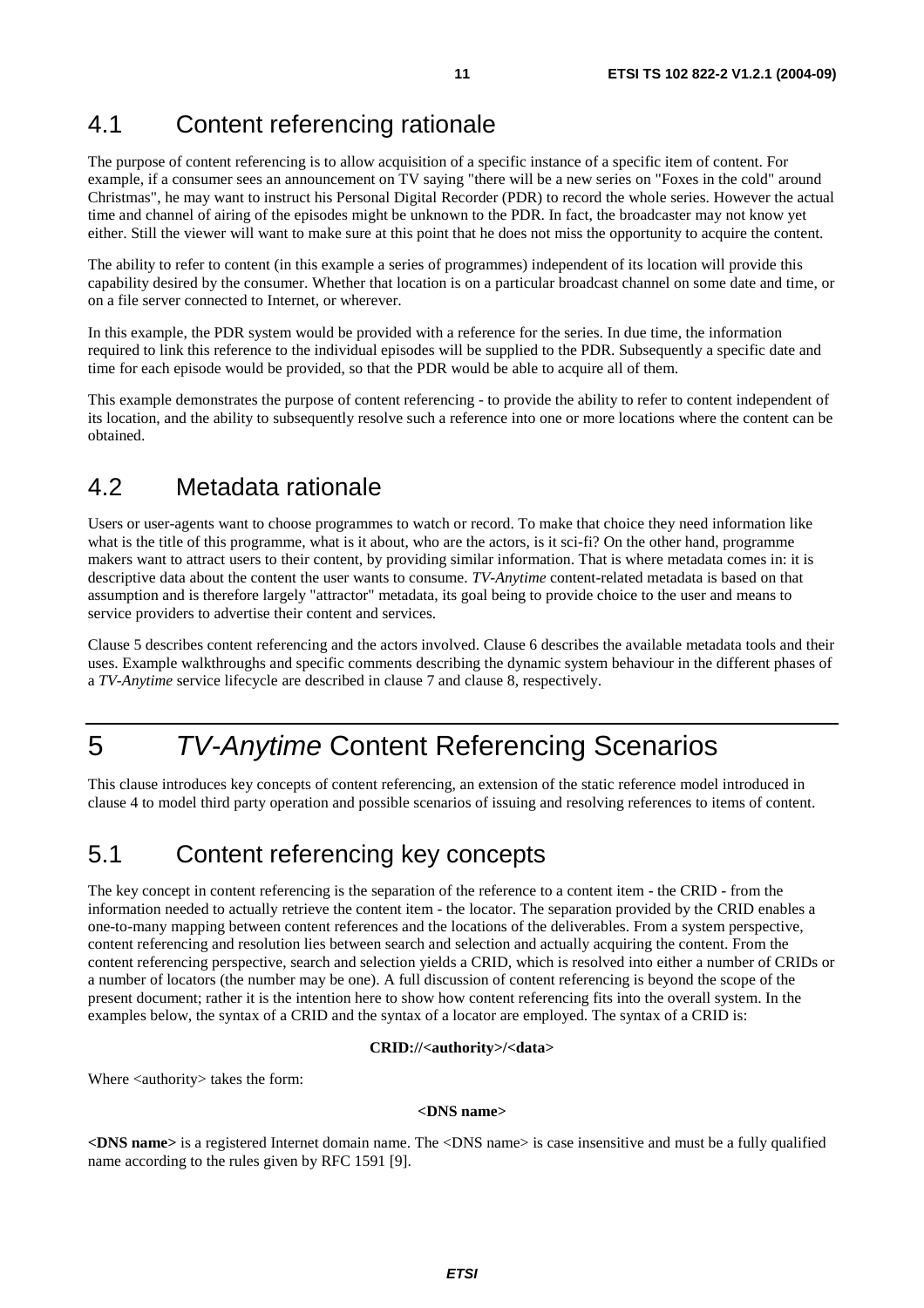Some example authority names are:

**www.broadcaster.com ISP.net [www.commerce.com](http://www.commerce.com/)**

The syntax of the locator is:

#### **<transport mechanism>:<transport system specific>**

The content referencing mechanism employs two key tables. The first is the Resolving Authority Record Table that maps the authority that issued the CRID to the Resolution Service Provider. The second table is the actual Resolution Table, which maps a CRID to another CRID or to a location. The resolution table may also contain information to link a locator to metadata describing that instance. Refer to TS 102 822-4 [3] *TV-Anytime* for a more detailed explanation of the concepts and tables involved.

### 5.2 Content referencing and unique content identification

Content referencing is the process of associating a token to a piece of content that represents its location where the content can be acquired. It is different from content identification, which creates an identifier that is the same regardless of its location.

A content reference is the token that is used by the PDR to acquire a piece of content once the user (or an agent working on their behalf) has selected it. The content reference is the "way pointer" from selection to acquisition.

A content identifier is an identifier that is created at the point just after the content is created with the idea that this identifier will always stay with the content. It allows metadata from multiple sources to all refer to the origination of the content. Whilst very useful, a content identifier is not designed for aiding acquisition of the content as it would require the (possibly globally centralized) body that created the content identifier to know about every instance of the content, and to be informed every time any of these locations change.

As there are already technologies being designed to fulfil the requirements of a content identifier, the *TV-Anytime* forum have chosen to design a content referencing token as this is an area that requires a global open standard.

The *TV-Anytime* specification uses the CRID as its token to represent the location of content. The CRID can be converted into either more CRIDs, or actual locations, by the process of location resolution.



**Figure 3: The location resolution process** 

The idea of a CRID being able to refer to other CRIDs is so that a CRID can represent a grouping of content (which is something that a content identifier cannot do). The group CRID can be used for representing any arbitrary group, an example of which is an entire series. A group CRID for an entire series would allow the PDR to acquire an entire series of programmes by just selecting one CRID to acquire.

One feature of the group CRID is that it means that many CRIDs may resolve to the same piece of content (as the content may be a member of many groups) which means that there might not be one unique CRID per content item.

The *TV-Anytime* defined CRID contains information about how to carry out the location resolution process. All CRIDs contain two parts, the first part is called an authority (which is the body that created this CRID) and the second part is data that has been created by the authority. A piece of information called the resolution authority record provides the mapping of resolution authority to the place where location resolution can take place.

An important feature of the *TV-Anytime* defined CRID is that it does not require a globally centralized body to assign CRIDs, as this was felt was impractical in that it may not scale well (e.g. in an Internet equipped PDR). From talking with various broadcasters it was also discovered that an advantage of a non-global registration system is that it allows material already in a broadcaster's catalogue to be broadcast without needing to register a globally unique identifier.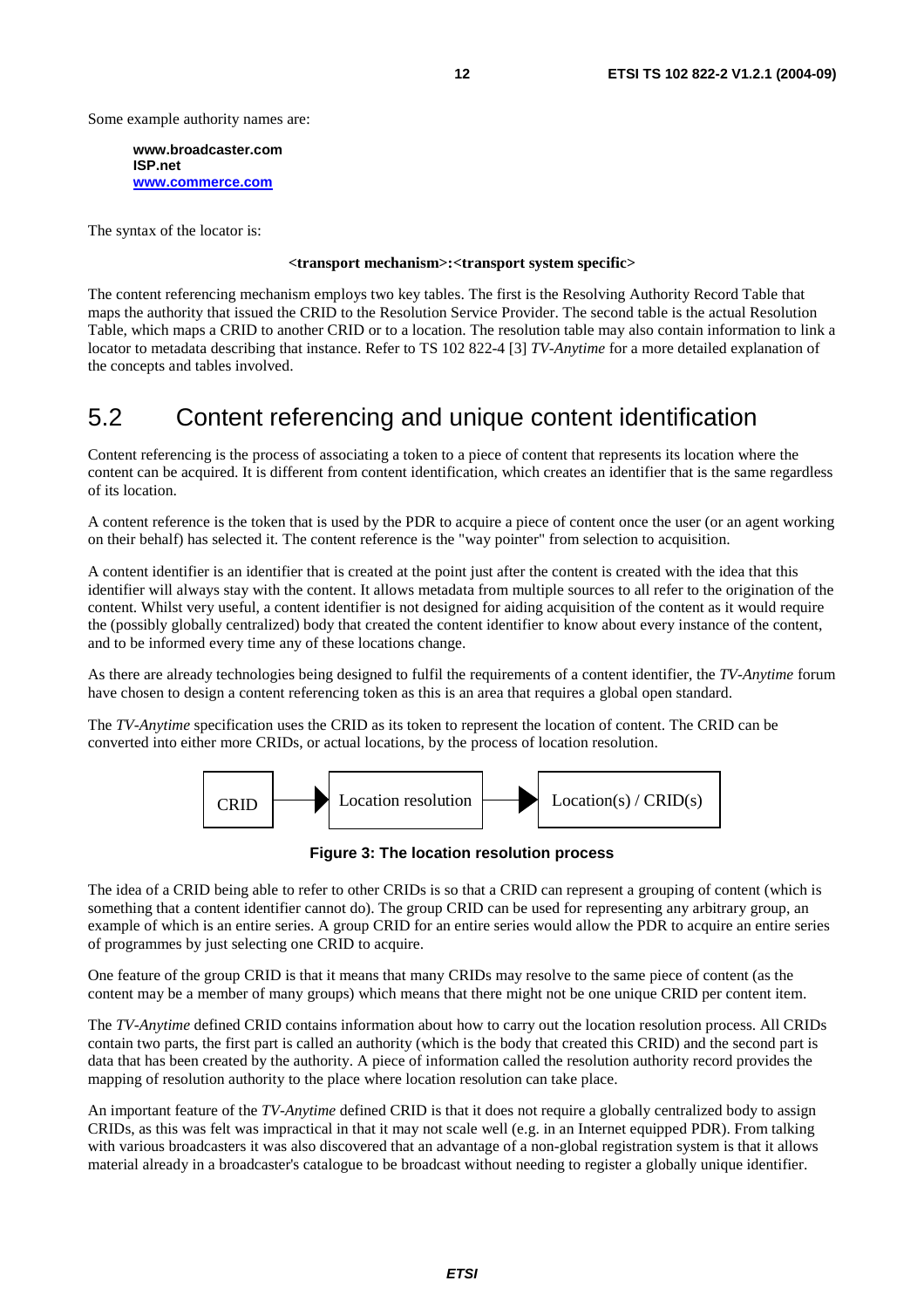Another advantage of a de-centralized system is that the user can choose which authority that is closest to their personal tastes. For example one authority can choose that two programmes are the same, but another authority can specify that they are different. E.g. one is a widescreen presentation and the other is a pan and scan presentation of the same film, and the user can pick the authority that matches their personal views (e.g. they might consider widescreen and pan and scan versions identical).

### 5.3 CRID issuing Authority and resolution providers

The originator of a CRID is the party that actually creates the CRID and assigns it to reference an item of content: the Authority. The resolution provider is the party that provides the facility to resolve the CRID into a physical location in space and time. Three main actors can originate and resolve content reference identifiers: content creators, content service providers, and third parties. Third parties are not shown in figure 1, but can be modelled in quite easily. The next clause will describe the amended model, after that the possible combinations of actors are discussed.

### 5.3.1 Third party extension to static reference model

Figure 4 shows possible actors in the issuing and resolving of CRIDs. Two of those actors are already in the broadcast reference model shown in figure 1, the content creator and the content service provider. Third party operation is not explicitly modelled in figure 1. However, the model can be easily extended to cater for third party provisioning, both for CRID and resolution data, as well as metadata.

In figure 4 this extension is depicted. Only the existing interfaces are modelled in this figure. There may be a need for interfaces between the different functions in the content service provision function e.g. to enable the export of broadcasting schedules to the metadata provisioning function. Interfaces like that may be covered by future version of the *TV-Anytime* specification.



#### **Figure 4: Extension to static reference model**

The content service provisioning function in the overall model of figure 1 is split up in a number of different functions: a location resolution provision function, a metadata provision function, and a content provision function. For example in a service broadcast by broadcast XYZ, where XYZ is provisioning the repackaged content, there could be metadata from a third party with more extensive descriptions of XYZ content. This metadata could also be linked to CRIDs describing a different clustering of content: e.g. all episodes of a series with a certain actress in them. That same party could provide accompanying location resolution data for those CRIDs as well.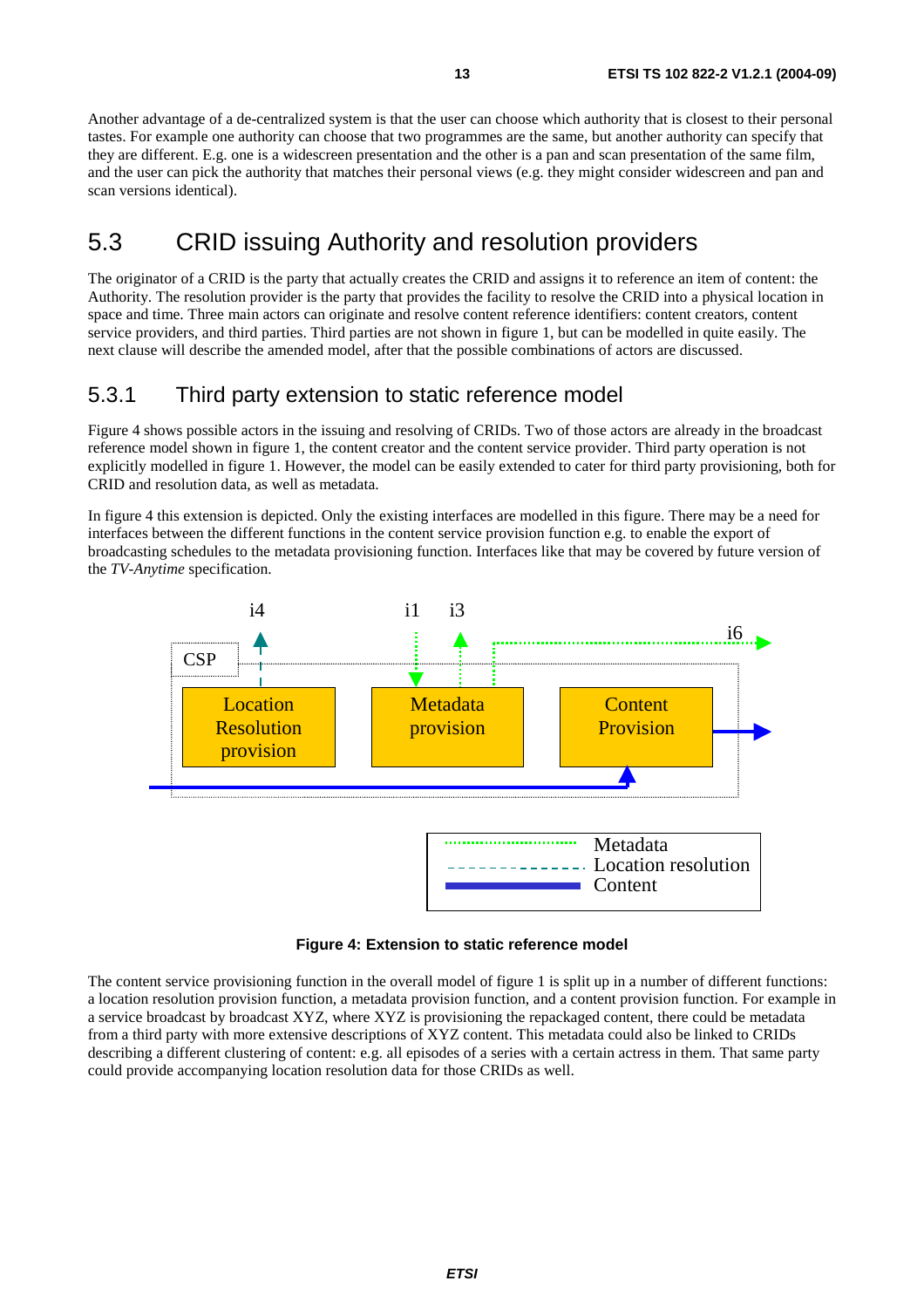# 5.4 CRID issuing and resolving scenarios

In the most straightforward scenario, the originator of a CRID is also the resolution authority for that CRID. However, this relationship does not always hold. There are a number of scenarios where the CRID originator does not resolve the CRID itself. Table 2 depicts all possible CRID originators to CRID resolution authority scenarios. Table 2 which are likely and which are unlikely in the pure broadcast case. Unlikely in no way implies an impossible scenario.

|                                                    | <b>Content Creator</b><br>resolves CRID | <b>Content Service</b><br><b>Provider resolves CRID</b> | <b>Third Party resolves</b><br><b>CRID</b> |
|----------------------------------------------------|-----------------------------------------|---------------------------------------------------------|--------------------------------------------|
| <b>Content Creator originates</b><br><b>CRID</b>   | Likely                                  | Likely                                                  | Likely                                     |
| <b>Content Service Provider</b><br>originates CRID | Unlikely                                | Likely                                                  | Likely                                     |
| <b>Third Party originates CRID</b>                 | Unlikelv                                | Unlikelv                                                | Likelv                                     |

#### **Table 2: Originator of a CRID versus resolution of a CRID**

The following clauses describe some of the scenarios in more detail.

### 5.4.1 CRID originated by content creator, resolved by content creator

In this simple scenario, the content creator creates the content and creates a CRID to reference that piece of content. The content creator also provides the resolving information to find that particular piece of content.

In the broadcast case, suppose the content creator is not the broadcaster, and the content in question is a drama entitled "Most Moving Drama Ever". The authority syntax might then be:

#### **content.com**

The CRID itself might take the form:

#### **CRID://content.com/drama/MostMovingDramaEver**

The string "drama/MostMovingDramaEver" is meaningful to the authority, i.e., the authority will be able to resolve this CRID when it is asked to do so. The content creator, having created the drama programme and having assigned it a CRID, needs to be able to broadcast the location resolution information to the PDR. This means it needs to have access to the broadcast channel and schedule information of the relevant broadcaster(s) involved. In the pure broadcast scenario, because there is no return channel, the location resolution takes place in the PDR itself. Finally, the content is broadcast and can be recorded on the local storage device and consumed later, or can be viewed at the time of broadcast.

When the broadcaster is also the content creator the scenario is simpler and described in clause 5.4.4.

### 5.4.2 CRID originated by content creator, resolved by content service provider

In this scenario, the content creator creates the content with an associated CRID. The content service provider is the resolution service provider.

Supposing the content creator is a motion picture studio, and the content in question is an action movie entitled "Best Action Movie Ever". The content service provider is a broadcaster. In this case the content service provider is acting as a proxy for the content creator. The content creator creates a CRID. It might look like this:

#### **CRID://moviestudio.com/movies/BestActionMovieEver**

The broadcaster, having purchased the movie from the studio for airing and having also acquired the CRID, broadcasts the location resolution information to the PDR. This information is contained in the "Resolution Tables" that map the CRID to the location. Also broadcast to the PDR are the Resolution Authority Records, one of which effectively includes a redirect, a record where the authority name and resolution service provider are different. In this example there is a Resolving Authority Record where the authority name is "moviestudio.com" and the resolution provider is "broadcaster.com".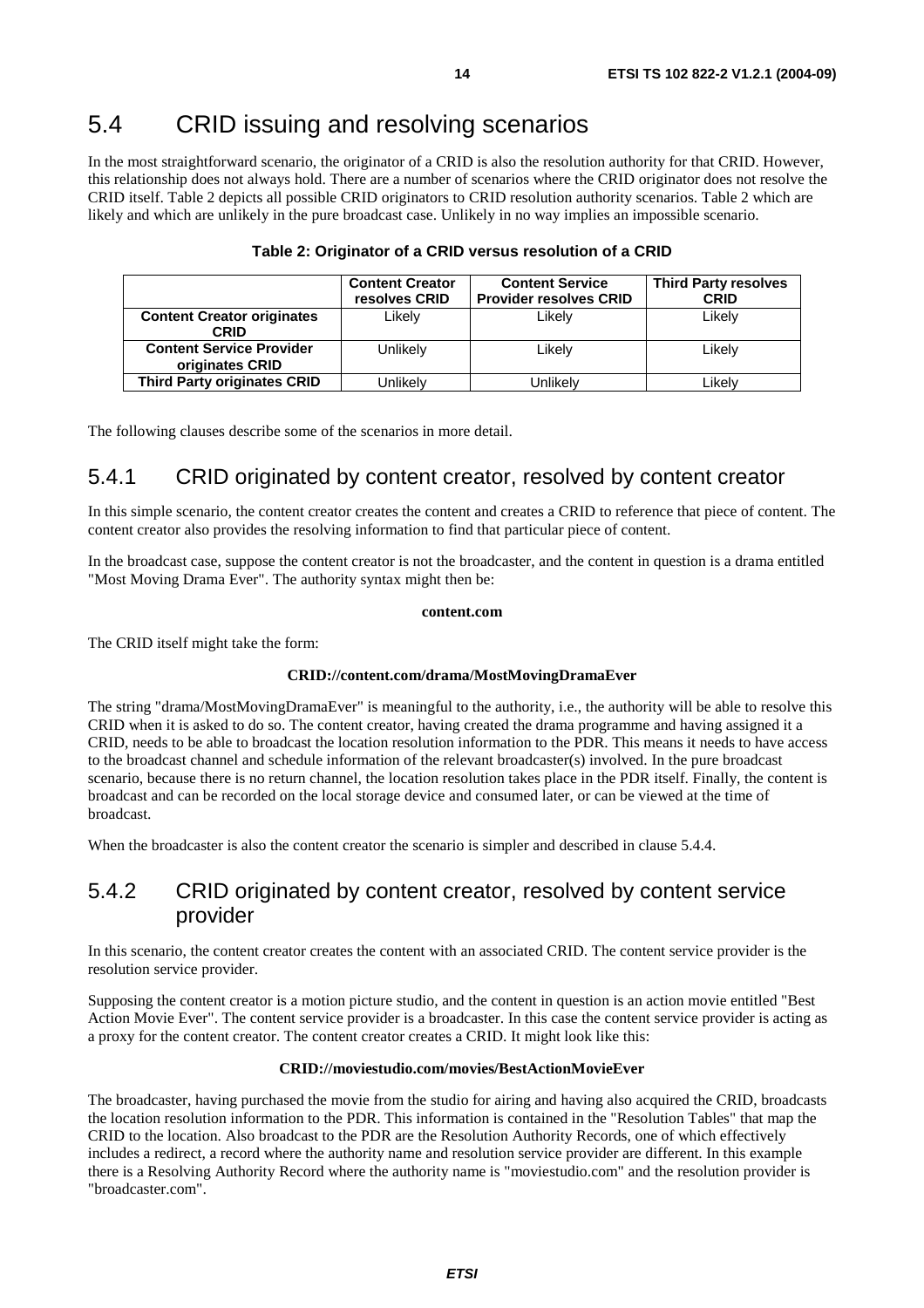In a uni-directional network, the location resolution takes place in the PDR. The consumer selects "Best Action Movie Ever" during some navigation or search process. The location resolution engine, having looked up the appropriate Resolving Authority Record, resolves the CRID whose authority is "moviestudio.com" by using the resolution service provider "broadcaster.com". The resolution service provided by "broadcaster.com" resolves the CRID to the actual location, the time and channel of the broadcast in the context of the service provider.

Finally, the movie is broadcast and can be recorded on the local storage device and consumed later, or can be viewed at the time of broadcast.

### 5.4.3 CRID originated by content creator, resolved by third party

In this scenario, the content creator creates the content and associated CRID. A third party resolves the CRID.

Supposing the content creator is a documentary production company, and the content in question is a documentary entitled "Incredible Documentary". Several broadcasters will carry this documentary over a period of time. In terms of location resolution the third party is acting as a proxy for the content creator. The production company creates a CRID. It might look like this:

#### **CRID://documaker.com/IncredibleDocumentary**

The third party might be an Electronic Content Guide service. The advantage of the third party in this case is that it can look across all service providers in the multiplex to resolve a CRID. The third party inserts the location resolution tables into the broadcast stream. Also inserted into the broadcast stream are the Resolving Authority Records, one of which contains the authority name "documaker.com" and the resolution service provider "res-service.ecg.com".

In a uni-directional network, the location resolution takes place in the PDR. The consumer selects "Incredible Documentary" during some navigation or search process. The location resolution engine searches the table of Resolving Authority Records and finds the one whose authority name matches the authority name in the CRID, in this example "documaker.com". The engine then uses the URL contained in the record to find the actual location resolution tables. In this way the CRID is resolved to a locator e.g.:

#### **transport:channel5@8.00**

Finally, the content is broadcast and can be recorded on the local storage device and consumed later, or can be viewed at the time of broadcast.

### 5.4.4 CRID originated by content service provider, resolved by content service provider

In this scenario, the content service provider acquires content and assigns its own CRID to reference that content. The content service provider is also the resolution service provider.

The content service provider could be a broadcaster, and the content in question is the movie "Best Action Movie Ever" from a motion picture studio. The motion picture studio, the content creator, may very well have its own CRID referencing the movie, but the content service provider decides not to use this. The broadcasters CRID might look like this:

#### **CRID://broadcaster.com/movies/BestActionMovieEver**

The broadcaster inserts the location resolution tables into the broadcast stream. Also inserted into the broadcast stream are the Resolving Authority Records, one of which contains the authority name "broadcaster.com" and the resolution service provider "broadcaster.com".

In a uni-directional network, the location resolution takes place in the PDR. The consumer selects "Best Action Movie Ever" during some navigation or search process. The location resolution engine searches the table of Resolving Authority Records and finds the one whose authority name matches the authority name in the CRID, in this example "broadcaster.com". The engine then uses the URL contained in the record to find the actual location resolution tables. In this way the CRID is resolved to a locator, e.g.:

#### **transport:channel9@21.30**

Finally, the content is broadcast and can be recorded on the local storage device and consumed later, or can be viewed at the time of broadcast.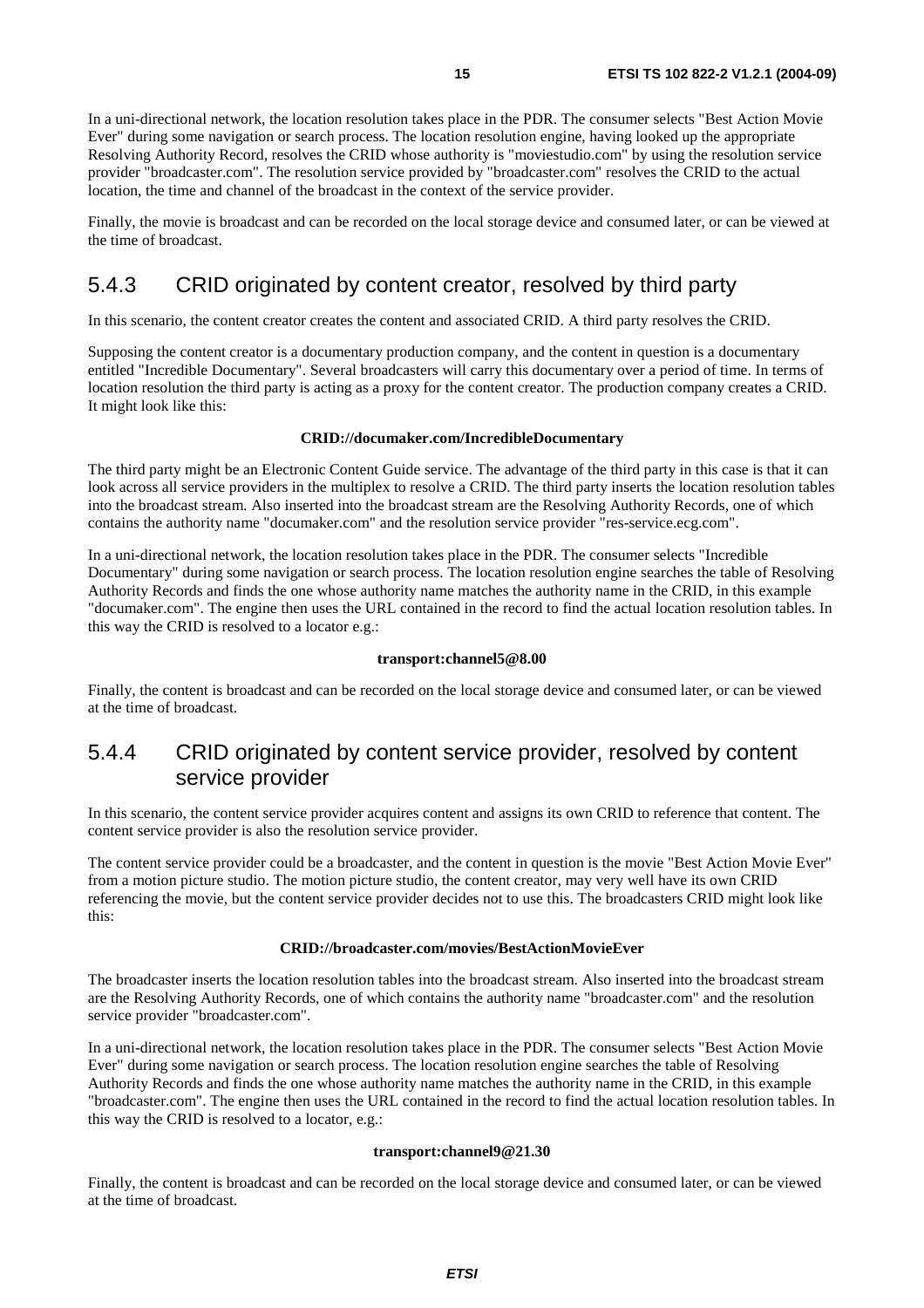### 5.4.5 CRID originated by content service provider, resolved by third party

In this scenario, the content service provider creates a CRID associated to content, but a third party is delegated to resolve the CRID. The content service provider could be a broadcaster. Suppose the content in question is the movie "Best Comedy Movie Ever". The motion picture studio, the content creator of the movie, may very well have its own CRID referencing the movie, but the content service provider decides not to use this. The broadcaster creates a CRID that might look like:

#### **CRID://broadcaster.com/movies/BestComedyMovieEver**

The third party might be a trusted agent such as an electronic content guide service provider. Either the broadcaster or the third party may create the location resolution tables as well as the Resolving Authority Records, one of which contains the name of the authority, "broadcaster.com", along with the name of the resolution service provider, "res-service.ecg.com". The Resolving Authority Records can be inserted into the broadcast. Thus, in terms of location resolution the third party is acting as a proxy for the content service provider, broadcaster.com. In a uni-directional network, the location resolution takes place in the PDR, while in a bi-directional network, the location resolution may take place on the server side. The consumer selects, as a result of some navigation or search process, "Best Comedy Movie Ever". The CRID resolution engine searches the table of Resolving Authority Records and finds the entry whose authority name matches the authority name in the CRID, "broadcaster.com" in this example, which is resolved in turn to give "res-service.ecg.com". The engine then uses this resolved information to find the actual location resolution tables, which are provided by "res-service.ecg.com". In this way, the CRID is resolved and the locator for the CRID is obtained. The content can now be captured.

### 5.4.6 CRID originated by third party, resolved by content service provider

In this scenario, a third party service creates e.g. a group CRID that references other CRIDs that in turn reference actual content. The third party could be an aggregator of some description. The content service provider agrees to be the resolution service provider for this third party because the third party service is particularly valuable.

Suppose the third party provides a CRID referencing all episodes of the "Star Journey" science fiction series. The CRID might look like this:

#### **CRID://StarJourneyAggregator.com/AllEpisodesOfStarJourney**

The broadcaster provides a Resolution Authority Record containing the authority name "StarJourneyAggregator.com" and the resolution provider "broadcaster.com".

The consumer, using some search and navigation process comes across the "All Episodes of Star Journey" item. The PDR looks up authority it finds in the CRID for this item. It finds that the resolution service provider is "broadcaster.com" and uses the URL to find the resolution tables. It resolves the CRID into a list of other CRIDs:

#### **CRID://broadcaster.com/StarJourneyEpisode1**

#### **CRID://broadcaster.com/StarJourneyEpisode2**

#### **CRID://broadcaster.com/StarJourneyEpisode3**

In this example, the broadcaster issued the returned CRIDs, however the third party could also have its own CRIDs for these episodes that a broadcaster knows how to resolve.

The various episodes are presented to the viewer for selection. The viewer selects "Star Journey Episode 2" and again the engine looks up the authority name in the Resolving Authority Record table. It finds that authority name "broadcaster.com" maps to resolution provider "broadcaster.com", and subsequently resolves the CRID to a list of alternate locations e.g.:

#### **transport:channel9@21.30**

#### **transport:channel5@9.15**

The most appropriate location is chosen depending on such factors as how soon the viewer wishes to watch the programme, recording conflicts if the programme is to be saved to local storage, the cost of one location versus the other etc.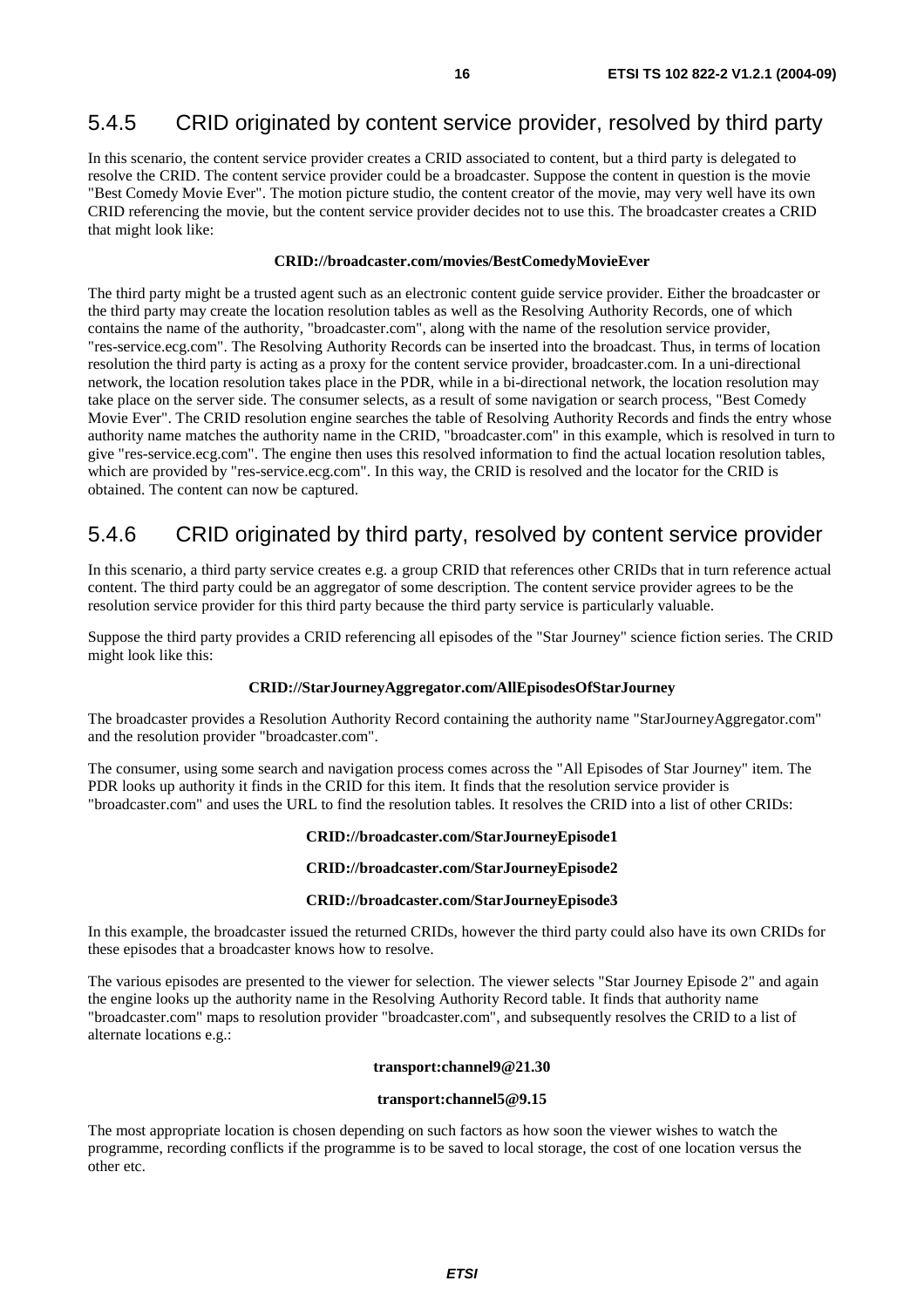Finally, the content is broadcast and can be recorded on the local storage device and consumed later, or can be viewed at the time of broadcast.

### 5.4.7 CRID originated by third party, CRID resolved by third party

In this scenario, a third party service creates e.g. a group CRID and references other CRIDs that in turn reference actual content. The third party is an aggregator of some description. The same or another third party is also the resolution service provider.

Suppose the third party provides a CRID referencing all nature documentaries on all channels within a multiplex. The CRID might look like this:

#### **CRID://Aggregator.com/AllNatureDocumentaries**

The third party provides a Resolution Authority Record containing the authority name "Aggregator.com" and the resolution provider "Aggregator.com". This is broadcast to the PDR along with the resolution tables, tables that the third party collates from schedule metadata it collects from all the content service providers in the multiplex.

The consumer comes across the "All Nature Documentaries" item in their Electronic Content Guide. The PDR looks up the authority it finds in the CRID for this item. It finds that the resolution service provider is "Aggregator.com" and uses the URL to find the resolution tables. It resolves the CRID into a list of other CRIDs:

#### **CRID://Aggregator.com/FoxesInTheWild**

#### **CRID:// Aggregator.com/OceansOfTheWorld**

#### **CRID:// Aggregator.com/TheMapleTree**

The various programmes are presented to the viewer for selection. The viewer selects "Oceans of the World" and again the engine looks up the authority name in the Resolving Authority Record table. It finds that authority name "Aggregator.com" maps to resolution provider "Aggregator.com", and subsequently resolves the CRID to a list of alternate locations e.g.:

#### **transport:channel2@17.30**

#### **transport:channel7@21.00**

The most appropriate location is chosen depending on such factors as how soon the viewer wishes to watch the programme, recording conflicts if the programme is to be saved to local storage, the cost of one location versus the other.

Finally, the content is broadcast and can be recorded on the local storage device and consumed later, or can be viewed at the time of broadcast.

# 5.5 Example of coding an ISAN or V-ISAN using a CRID

The ISO and SMPTE/ATSC have been actively working on the creation of a Versioned-International Standard Audiovisual Number (V-ISAN), which builds on ISO's original concept of an International Standard Audiovisual Number (ISAN). The goal of the new V-ISAN is to uniquely identify completed audio-visual works. In contrast with a CRID, the V-ISAN remains the same regardless of the provider of that content and would further allow comparisons between V-ISANs to determine that two pieces of content differ only by being a different version of the same root work or are different episodes of the same series.

The *TV-Anytime* Forum recognizes that some metadata and content providers have expressed interest in using the ISAN or the V-ISAN to identify the programmes they provide or reference in metadata. As such, the following CRID format is proposed to enable a CRID to be built using a known ISAN or V-ISAN.

An example CRID incorporating an ISAN will look like: **CRID://<authority>/isan<ISAN according to ISO 15706 [10]>**An example CRID containing a V-ISAN will look like:

#### **CRID://<authority>/v-isan<V-ISAN>**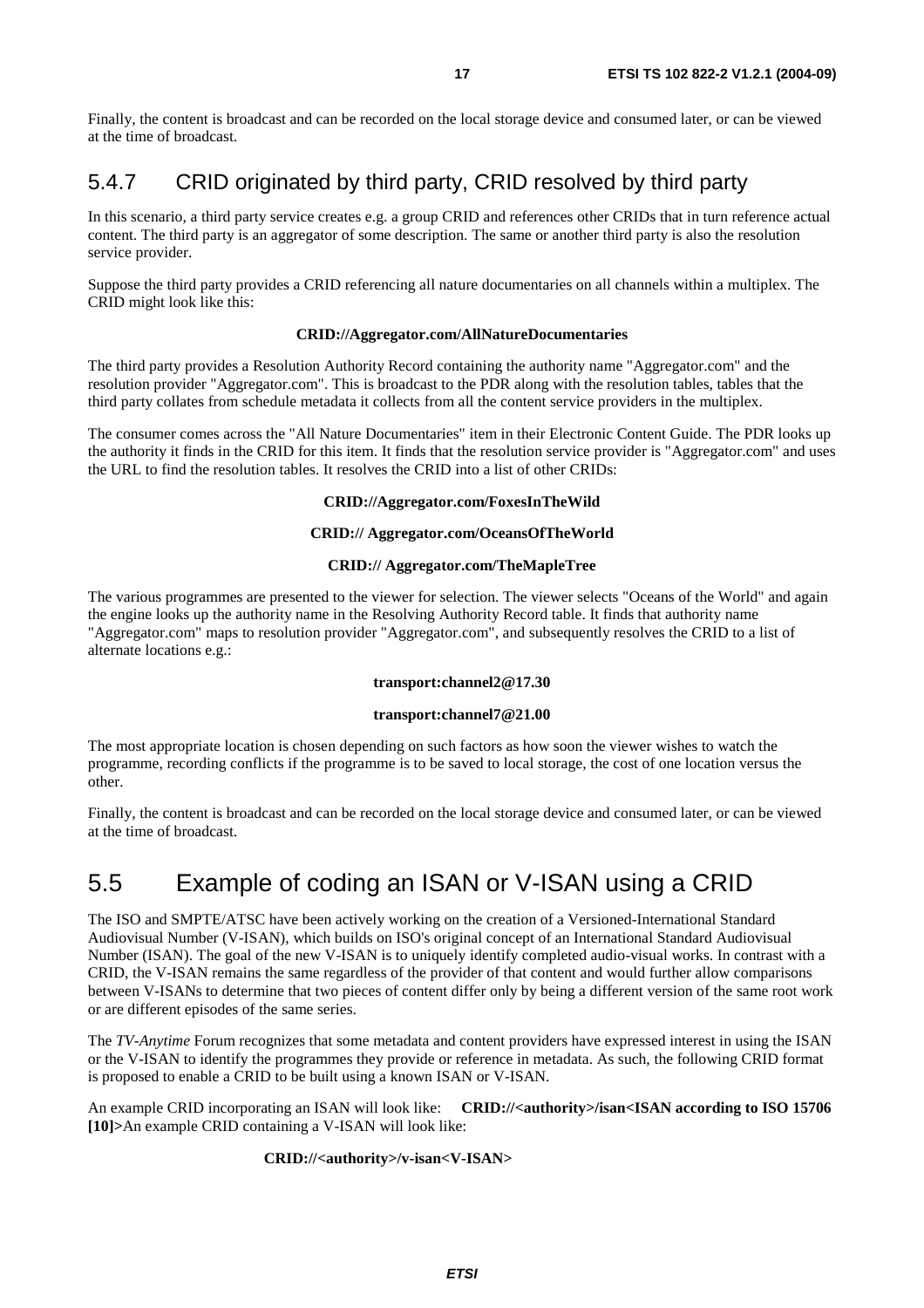In these examples the  $\langle$ authority  $\rangle$  portion is as specified in TS 102 822-4 [3] and the  $\langle$ data  $\rangle$  portion of the CRID is a (V-)ISAN, prefixed with the fixed string "isan" or "v-isan", respectively. In this case the normal use and semantics of the CRID are preserved. Namely, to convert this CRID into one or more location records the PDR contacts a location resolution service serving the Resolution Authority named in the <authority> portion of the CRID and passes the <data> portion, which in this case is a (V-)ISAN. However, because the data portion is clearly identified as a (V-)ISAN it also enables the PDR to make comparisons between CRIDs to determine if the referenced content is identical, different by version, or different by episode.

It is important to note that there is a significant difference between a CRID that is issued by a resolution authority and one that is constructed by the user interaction functionality in the PDR. There is an intention that a CRID that is issued will always be resolved by the relevant authority, whereas resolution of a constructed CRID is entirely speculative: one cannot rely on getting the location of the requested content.

Any unique ID for content can be used in a similar way as the (V-)ISAN in the above examples.

# 5.6 The relation between CRID and instance metadata

Instance description metadata is used to describe meaningful differences between specific instances of the same content i.e. instances of content that share the same CRID. For example, two instances of the same film where the instance description metadata indicates that one is in the original 16:9 aspect ratio and the other is in 4:3. Instance description metadata is linked to a particular event-related instance of content. For the full specification of instance description metadata see TS 102 822-3-1 [1] and TS 102 822-3-2 [2]. For a discussion of instance description metadata in the System context, see clause 6.3.3.

The *TV-Anytime* CRID is used to select and acquire an item of content independent of any particular location (time or place). In some cases however, the consumer may wish to acquire a location dependent version of a piece of content e.g. the 16:9 version of the film. To enable this functionality, the Content Referencing

specification - TS 102 822-4 [3] - details an optional identifier called an Instance Metadata Identifier. This identifier is only guaranteed to be unique within the scope of the CRID to which it has been assigned. So it is permissible to assign the same identifier value to different CRIDs.

The PDR can use the instance metadata identifier to track changes in the scheduling of a specific instance of a piece of content. The following example illustrates the problem and the solution.

Suppose a PDR resolves a CRID:

#### **crid://broadcaster.com/GreatMovie**

to two locators:

#### **dvb://123.5ac.3be;3e45@2001-12-07T12:00:00.00+01P02:10**

#### **dvb://487.2ee.3be;9e26@2001-12-09T12:00:00.00+01P02:10**

Suppose further that the first locator is the 16:9 version of GreatMovie, and the second is the 4:3 version. The viewer decides that they want the 16:9 version, but it is not on for a couple of days yet so the PDR makes a note to acquire it. As it comes closer to the scheduled time (as indicated by the locator), the PDR again resolves the CRID to see if the time the film is going to be on has changed. This time the location resolution process yields two locators:

#### **dvb://123.5ac.3be;3e45@2001-12-07T14:00:00.00+01P02:10**

#### **dvb://487.2ee.3be;9e26@2001-12-09T09:00:00.00+01P02:10**

Both the 16:9 version and the 4:3 version have been rescheduled, and without instance metadata identifiers, the PDR would not be able to tell which is the location of the specific instance (the 16:9 instance) the viewer wants acquired.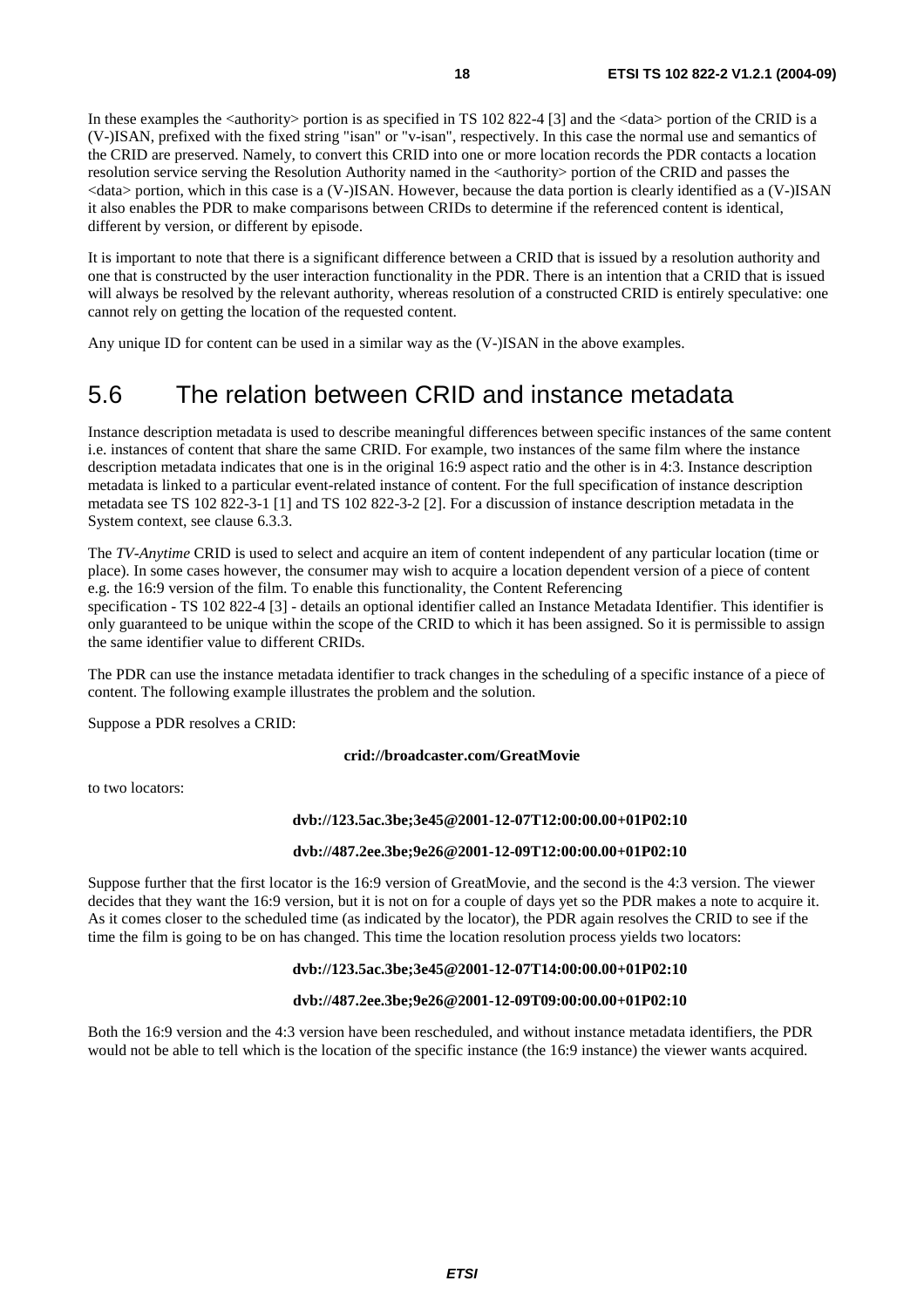With the use of instance metadata identifiers, each of the original two locators would be assigned an identifier. The instance metadata identifier appears in the location resolution tables and also appears in the corresponding instance metadata. So the first resolution of CRID:

#### **crid://broadcaster.com/GreatMovie**

yields:

| dvb://123.5ac.3be:3e45@2001-12-07T12:00:00.00+01P02:10 | imi:broadcaster.com/1 |
|--------------------------------------------------------|-----------------------|
| dvb://487.2ee.3be:9e26@2001-12-09T12:00:00.00+01P02:10 | imi:broadcaster.com/2 |

The viewer selects the 16:9 version for acquisition, and this time the PDR takes note of the instance metadata identifier as well as the locator. As it gets closer to the scheduled time, the PDR once again resolves the CRID, and the location resolution process yields the following:

| dvb://123.5ac.3be:3e45@2001-12-07T14:00:00.00+01P02:10 | imi:broadcaster.com/1 |
|--------------------------------------------------------|-----------------------|
| dvb://487.2ee.3be;9e26@2001-12-09T09:00:00.00+01P02:10 | imi:broadcaster.com/2 |

Once again the PDR is unable to tell which locator is the 16:9 instance of the film by just examining the locators, but this time it can tell that the first locator is the right one because the instance metadata identifier has not changed. It is the fact that the instance metadata identifier remains unchanged across schedule changes that solves this particular problem for the PDR.

The use of the imi might lead to unexpected effects. Consider the following. A consumer wishes to record the earliest showing of a certain programme. If he uses the imi to express that and the locator connected to that imi changes, it is possible that the PDR will not record the earliest showing.

As in the example above, suppose the user expresses that he wants to record the programme with imi:broadcaster.com/1, since this currently denotes the first showing:

| dvb://123.5ac.3be:3e45@2001-12-07T19:00:00.00+01P02:10 | imi:broadcaster.com/1 |
|--------------------------------------------------------|-----------------------|
| dvb://487.2ee.3be;9e26@2001-12-07T23:00:00.00+01P02:10 | imi:broadcaster.com/2 |

If the programme gets rescheduled this might no longer be the case:

| dvb://123.5ac.3be:3e45@2001-12-08T19:00:00.00+01P02:10 | imi:broadcaster.com/1 |
|--------------------------------------------------------|-----------------------|
| dvb://487.2ee.3be:9e26@2001-12-07T23:00:00.00+01P02:10 | imi:broadcaster.com/2 |

### 5.7 CRID Lifecycle

An authority who creates CRIDs and assigns them to pieces of content has the choice of keeping this assignment permanent, or making it temporary and re-assigning CRIDs to completely different pieces of content at a later date.

Assigning a CRID to a piece of content in a permanent manner has the advantage of allowing a PDR to always assume that every time it encounters the CRID it is referring to the same piece of content. However, this permanent assignment has the disadvantage that the CRID authority will need to keep records of this assignment to make sure it never re-uses the CRID for a different piece of content.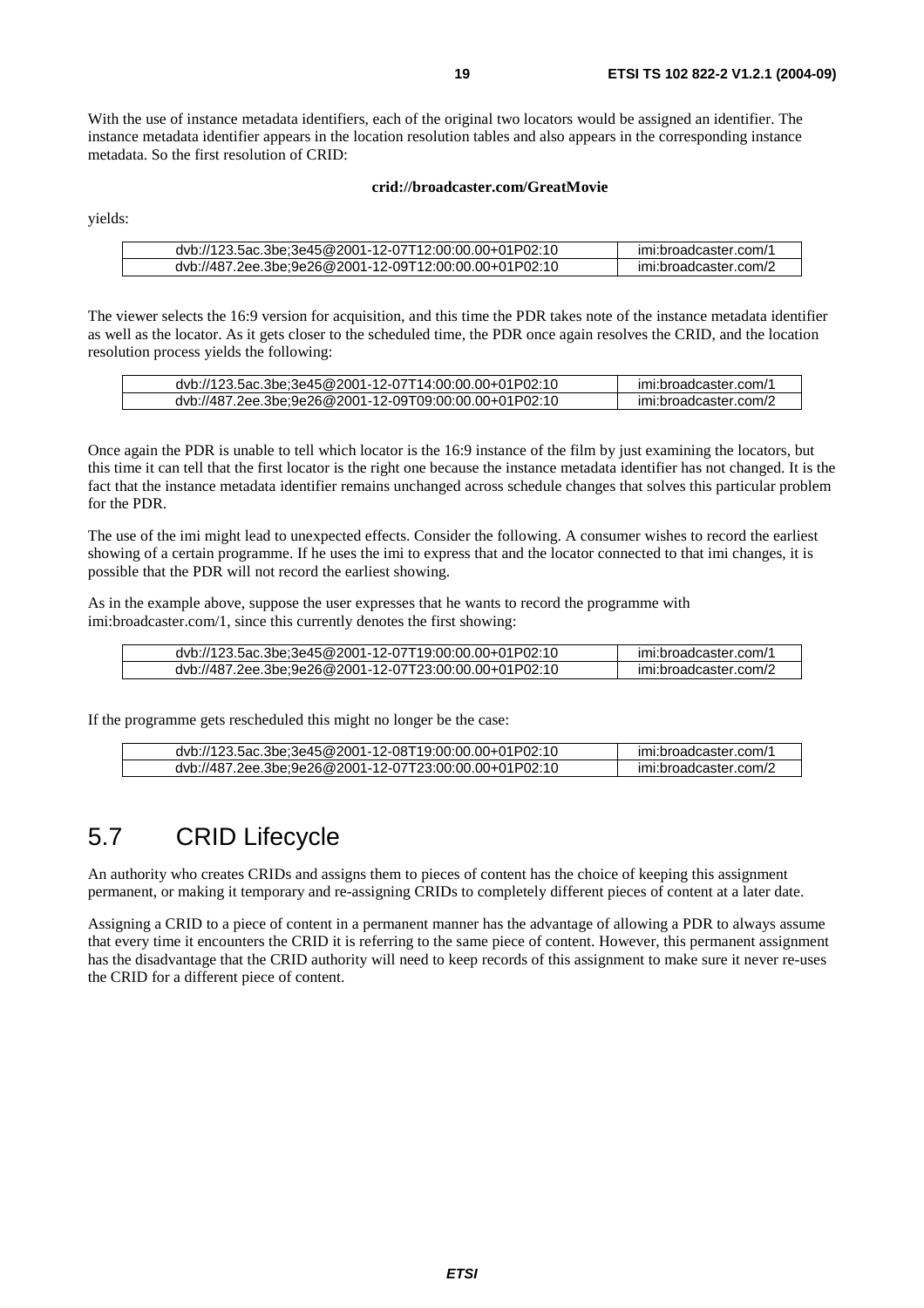When CRIDs are re-used to refer to different pieces of content, there are a number of problems that may occur. The following scenarios demonstrate some of these problems:

- 1) A programme is being repeated a number of weeks apart. The first broadcast is selected for recording by a software agent whilst the user is on holiday. On returning from the holiday the user sees a trailer for the repeat (and does not necessarily know that it has already been recorded), which he selects to be recorded. The PDR obtains the programme CRID from the trailer, which it recognizes as the same CRID as one previously captured. The PDR now has two choices:
	- a) Assume that the CRID refers to the same content concept as previously captured. There is therefore no need to record the programme and so the user should be informed that the programme is already available for viewing. If, in fact, the CRID has been reused to refer to a different programme concept in the intervening period, the PDR will fail to record the expected content.
	- b) Assume that the trailer CRID has been reused since the previous one was captured and that the newly selected programme should be recorded. In this case, if the trailer CRID did still refer to the same content concept, the programme would be recorded twice and the PDR will have missed an opportunity to let the user watch the content sooner than it might otherwise have done so.
- 2) A programme has been recorded and the user chooses to watch it for the first time some months later. The cached metadata indicates that segmentation data is available (but the PDR did not originally acquire it). The user requests the segmented version, and to do this the PDR attempts to obtain the segmentation data from a *TV-Anytime* web service. If the CRID has been reused it is possible that segmentation data will be downloaded for the wrong content resulting in a confused user.
- 3) A content creator has issued a CRID and a third party web service offers enhanced metadata (such as programme reviews) on that content using the CRID provided by the content creator. If the content creator reuses the CRID it would cause programme reviews not to match the other metadata for the piece of content.
- 4) A PDR caches the metadata for a CRID along with the content. When the viewer comes to watch the content, the PDR sees that the content has parent CRIDs associated with it. The PDR would like to offer the user the chance to exploit this data - i.e. offer functionality like "record the whole series", "record the next programme". If the parent CRID has been re-assigned to a different programme grouping concept since it was originally issued, the PDR would acquire the incorrect series.

When CRIDs are assigned forever, there are also issues that need consideration. The following scenarios illustrate these issues:

- 1) If CRIDs are assigned forever the CRID author must maintain a history of all CRIDs issued, and knowledge of all metadata associated with the CRIDs. This may not be practicable for the following reasons:
	- a) CRID authors working with broadcast schedules that extend over a short time interval may be unable to take into account all CRID allocations made during past scheduling/CRID authoring activities without incurring extra cost overheads that may be considered commercially unattractive.
	- b) Allocation of CRID values may be made by resolution data authoring systems that will become obsolete or require re-setting from time to time.
	- c) The CRID authority may decide to start issuing CRIDs for many items of content, such as trailers or adverts, to support independent acquisition of these short pieces of material. The nature of these short-lived publications may mean that CRID tracking by the author is not appropriate.
- 2) In many cases, several CRIDs may point to the same content. So, even if CRIDs are assigned forever, the content provider and user should still be encouraged to fully utilize the programme metadata as a means to describe the content, rather than just rely on the CRID.
- 3) Accidental re-use is likely to occur in a working system. Therefore a policy of reliance on non re-use may result in unpredictable or unknown behaviour, e.g. incorrect or missed acquisition of content.

As a result of the issues arising from the choice of CRID authoring policy, a working assumption for the unidirectional broadcast system would be to show caution when considering deliberately reusing CRIDs over short time intervals.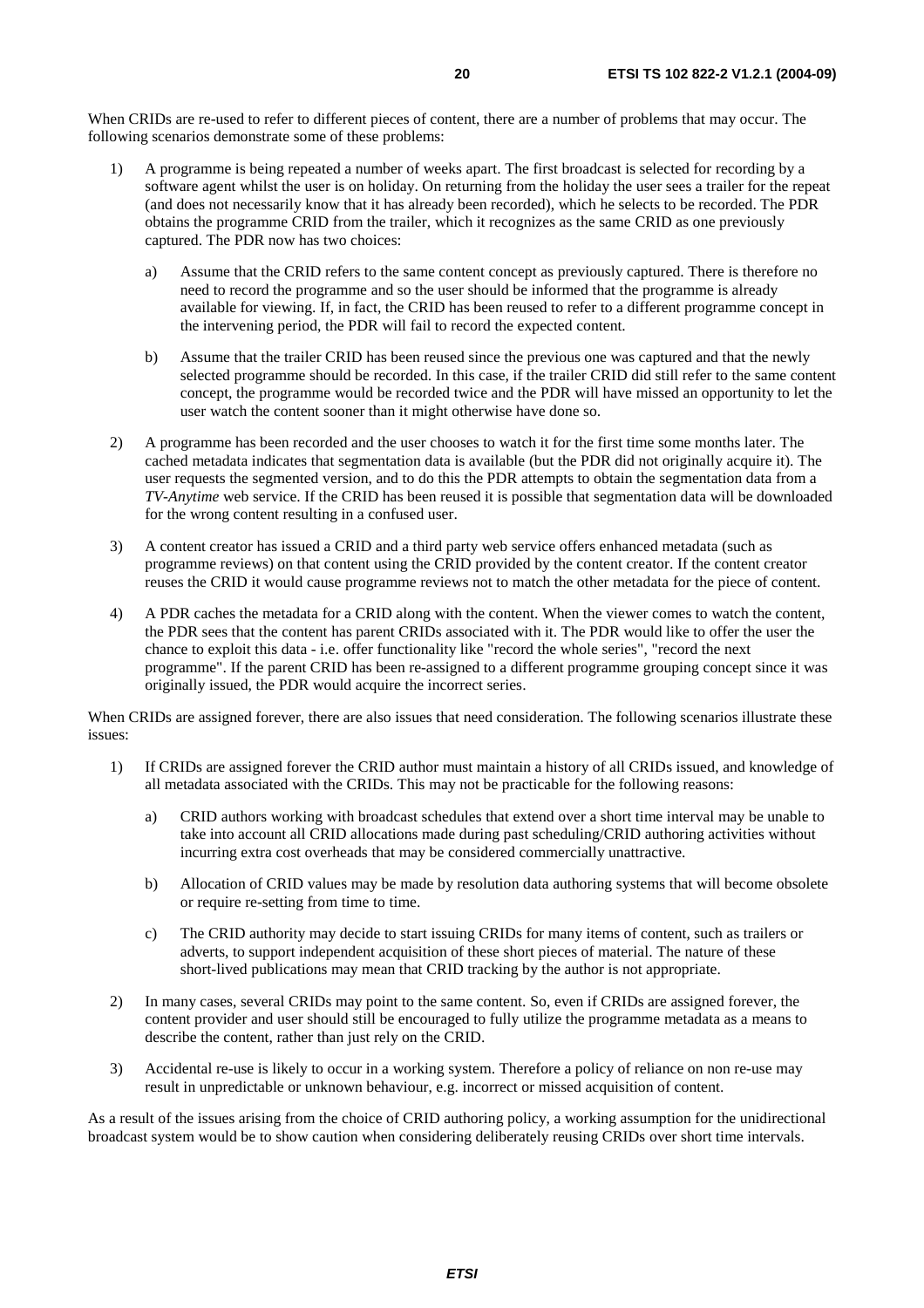### 5.8 Harmonization of TS 102 822-4 and TS 102 822-6

TS 102 822-4 [3] specifies the requirements for unidirectional and bi-directional resolution of content references. It also provides an HTTP binding for bi-directional resolution over IP based networks. TS 102 822-6-1 [4] and TS 102 822-6-2 [5] meets all the requirements of TS 102 822-4 [3], and also provides a rich set of metadata queries. TS 102 822-6-1 [4] provides all the features of the HTTP binding in TS 102 822-4 [3] using a SOAP binding.

It is recommended that new server and client implementers using IP networks use the protocols defined in TS 102 822-6-1 [4] and TS 102 822-6-2 [5] in preference to TS 102 822-4 [3]. Note that this does not apply to the DNS based discovery of content referencing servers, as this is not superseded in TS 102 822-6-1 [4] and TS 102 822-6-2 [5]. TS 102 822-6-1 [4] and TS 102 822-6-2 [5] extends this DNS discovery mechanism to include metadata servers.

# 6 Metadata

### 6.1 Introduction

Metadata is generally defined as "data about data". Within the *TV-Anytime* environment, the most visible parts of metadata are the attractors/descriptors or hyperlinks used in electronic programme guides, or in Web pages. This is the information that the consumer or agent will use to decide whether or not to acquire a particular piece of content.

The *TV-Anytime* metadata system allows the consumer to find, navigate and manage content from a variety of internal and external sources including, for example, enhanced broadcast, interactive TV, Internet and local storage. It defines a standard way to describe consumer profiles including search preferences to facilitate automatic filtering and acquisition of content by agents on behalf of the consumer.

There is a need to associate metadata with content to facilitate human and automated searching for content of interest. Such metadata includes descriptive elements and attractors to aid the search process as well as elements essential to the acquisition, capture and presentation processes; content rights, formats, duration, etc. Many of these descriptive elements can be found in electronic programme guides and Web pages.

The process of creation and evolution of metadata for an individual content item may involve many organizations during the course of creation, distribution and delivery to the consumer. Thus, there is a clear need to define a common metadata framework and a standard set of metadata elements in order to ensure a high level of interoperability within the chain from content creation to content delivery.

### 6.2 XML - a common representation format

For the purpose of interoperability, the *TV-Anytime* Forum has adopted XML Schema as the common representation format for documentation of metadata. XML offers many advantages: it allows for extensibility, supports the separation of data from the application, and is widely used. In addition, powerful XML tools are now available such as XSL (XML Stylesheets), XQL (XML Query Language), and XML databases that can be used to process and manage XML data. As a textual format, XML tends to be rather verbose; however, a number of mechanisms are being developed to reduce the bandwidth when necessary. It is important to note that the XML representation of a *TV-Anytime* document is just that, *a representation*. It is *one possible representation of the metadata*; it is not the only representation of the metadata. There is no assumption that *TV-Anytime* metadata must be represented in XML format. Metadata could be represented by an optimized binary format to conserve bandwidth and aid rapid processing and mapping to a database. It is strongly recommended that if XML is used as exchange syntax for *TV-Anytime* metadata, then that XML should conform to the *TV-Anytime* Schema. This has obvious advantages in the business-2-business realm in addition to the business-2-consumer realm.

The following clauses introduce the *TV-Anytime* metadata schemas. They also provide snippets of XML instance documents. Basic knowledge of XML is needed in order to understand the following clauses.

### 6.3 The TV-Anytime metadata high level documents

All *TV-Anytime* metadata instance documents are grouped under a root element called "TVAMain".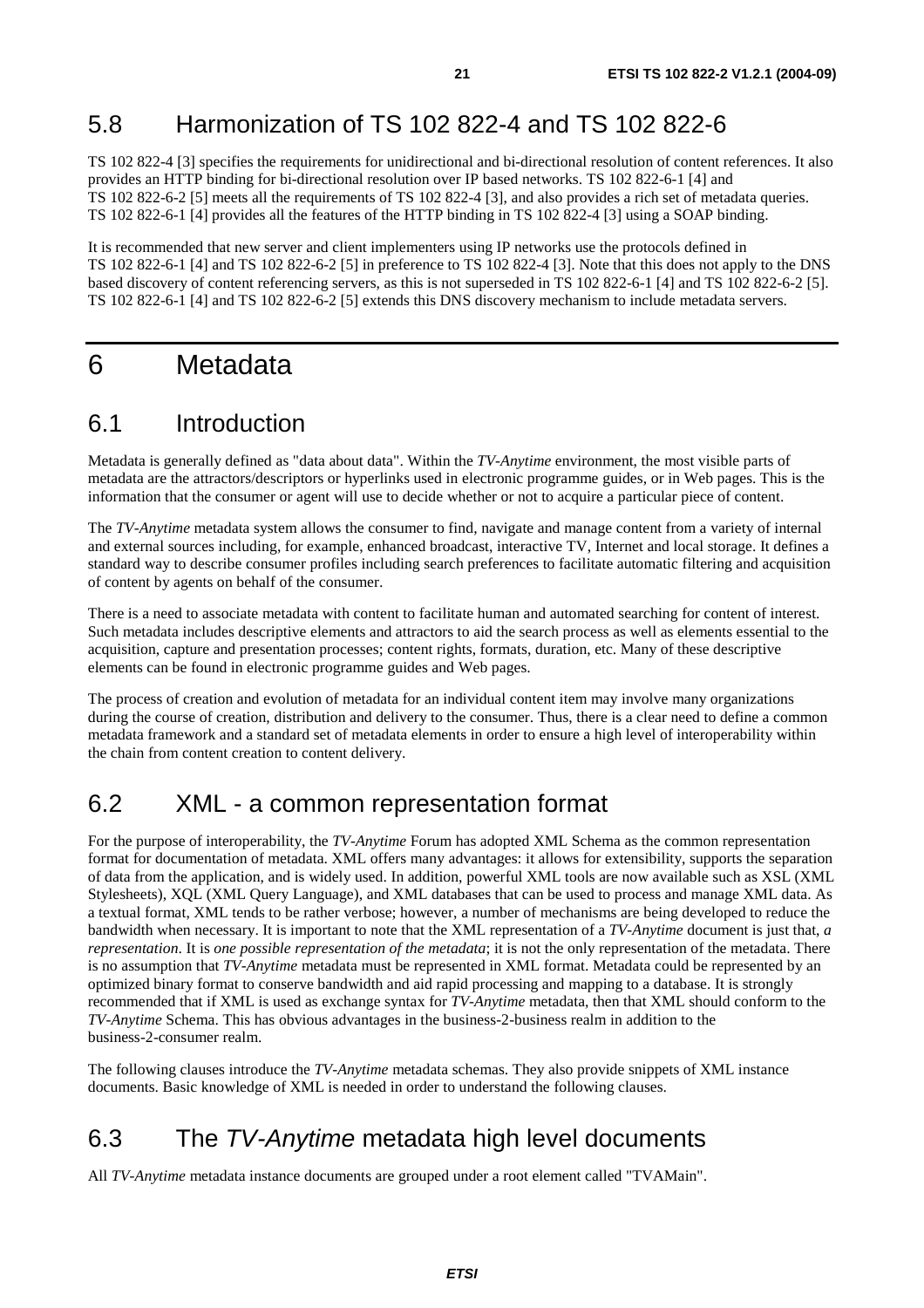There are four basic kinds of metadata that a "TVAMain" element groups:

- Content description metadata.
- Instance description metadata.
- Consumer metadata.
- Segmentation metadata.

The diagram in figure 5 illustrates this relationship.



**Figure 5: TV-Anytime documents with "TVA Main" as a root element** 

### 6.3.2 Content description metadata

Content Description metadata is divided into four areas:

Descriptions of items of content e.g. television programmes. These descriptions are held in the ProgramInformationTable. They include things like the title of the programme, a synopsis, the genres it falls under and a list of keywords that can be used to match a search. The following example is a ProgramInformationTable containing a single ProgramInformation element. The example is not exhaustive.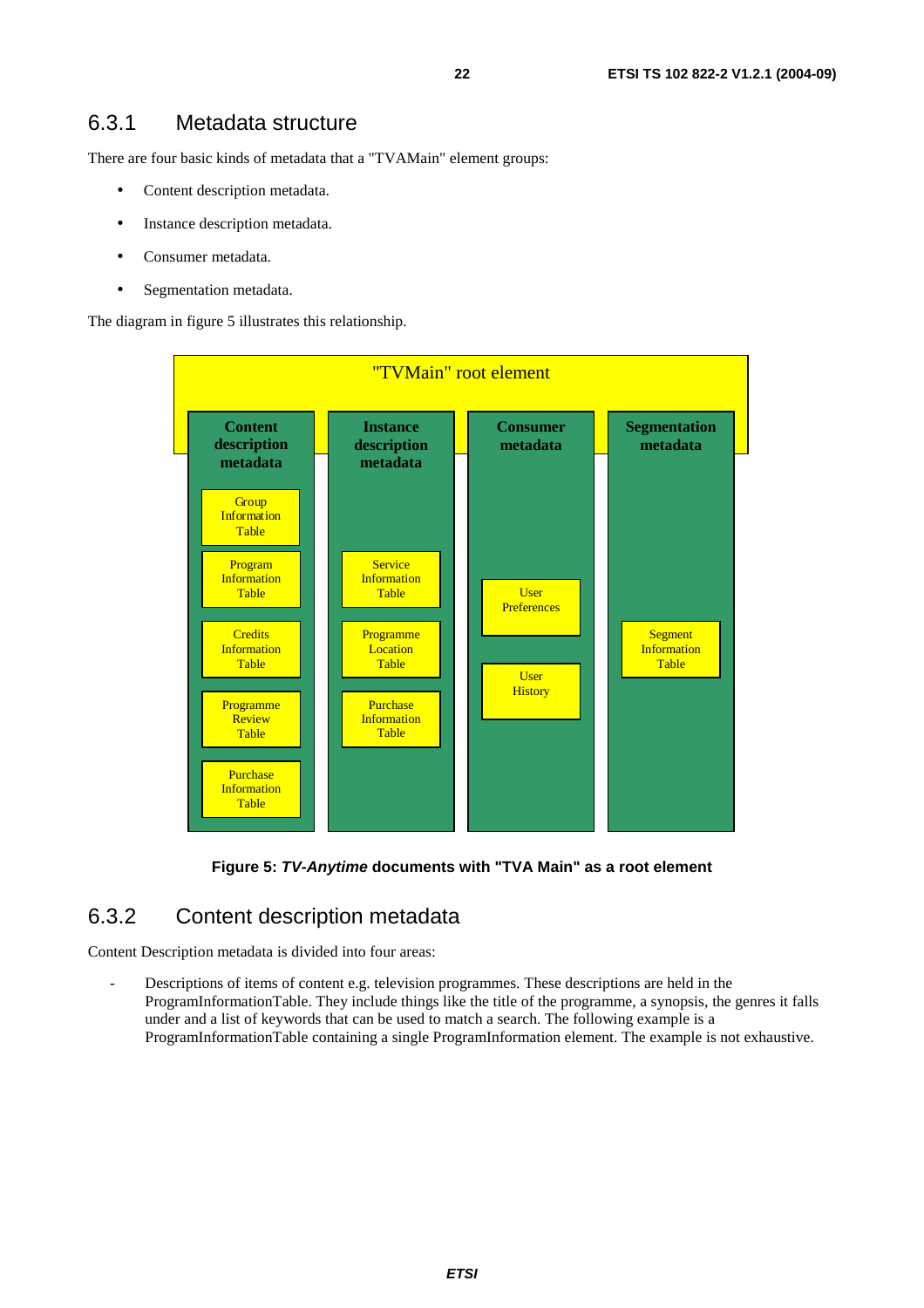| <programinformationtable></programinformationtable>                                                  |
|------------------------------------------------------------------------------------------------------|
| <programinformation programid="crid://hbc.com/foxes/episode11"></programinformation>                 |
| <basicdescription></basicdescription>                                                                |
| <title type="main"></title>                                                                          |
| The one where Fox jumps in the Potomac                                                               |
| $\langle$ Title>                                                                                     |
| <synopsis></synopsis>                                                                                |
| Fox goes to Washington and jumps in the Potomac                                                      |
|                                                                                                      |
| <keyword>Fox</keyword>                                                                               |
| <keyword>Washington</keyword>                                                                        |
| <keyword>Potomac</keyword>                                                                           |
| <genre href="urn:tva:metadata:cs:FormatCS:2004:3.5.7.3" type="main"></genre>                         |
|                                                                                                      |
| <otheridentifier>quid://e41a-b456-a876-3e49</otheridentifier>                                        |
| <otheridentifier>urn:mpeq:mpeq21:diid:v-isan:29ef-94ba-53c4-3e7a-4ce8-e-5a45-98ec-</otheridentifier> |
| f                                                                                                    |
| $\epsilon$ MemberOf crid = "crid://hbc.com/foxes/all" index = "11" xsi:type =                        |
| "EpisodeOfType"/>                                                                                    |
|                                                                                                      |
|                                                                                                      |

- Descriptions of groups of related items of content e.g. all episodes of "Foxes in the Wild". These descriptions are held in the GroupInformationTable. The following example is a GroupInformationTable containing a single ProgramInformation element. The example is not exhaustive.

```
<ProgramDescription> 
   <GroupInformationTable> 
      <GroupInformation groupId="crid://hbc.com/foxes/all"> 
         <GroupType xsi:type="ProgramGroupTypeType" value="series"/> 
         <BasicDescription> 
            <Title type="main">All episodes of Foxes ever</Title> 
            <Synopsis>More Foxes than you can handle</Synopsis> 
            <Keyword>Foxes</Keyword> 
            <Keyword>all</Keyword> 
            <Genre href="urn:tva:metadata:cs:FormatCS:2004:3.5.7" type="main"/> 
         </BasicDescription> 
           <MemberOf xsi:type="MemberOfType" crid="crid://hbc.com/comedy/all"/> 
      </GroupInformation> 
   </GroupInformationTable> 
</ProgramDescription>
```
- A mapping of cast members to unique identifiers. The identifiers can be used in other metadata instances making searching easier. These descriptions are held in the CreditsInformationTable.
- Purchase information. This is held in the PurchaseInformationTable.
- Critical reviews of items of content. These descriptions are held in the ProgramReviewTable.

### 6.3.3 Instance description metadata

Instance Description metadata is divided into two areas:

- Descriptions of particular instances (locations) of content. These descriptions are held in the ProgramLocationTable. This metadata contains the scheduled time, but note that using this representation is *not* the preferred means of determining locations. The preferred means of determining locations is by resolving a CRID using the location resolution mechanism.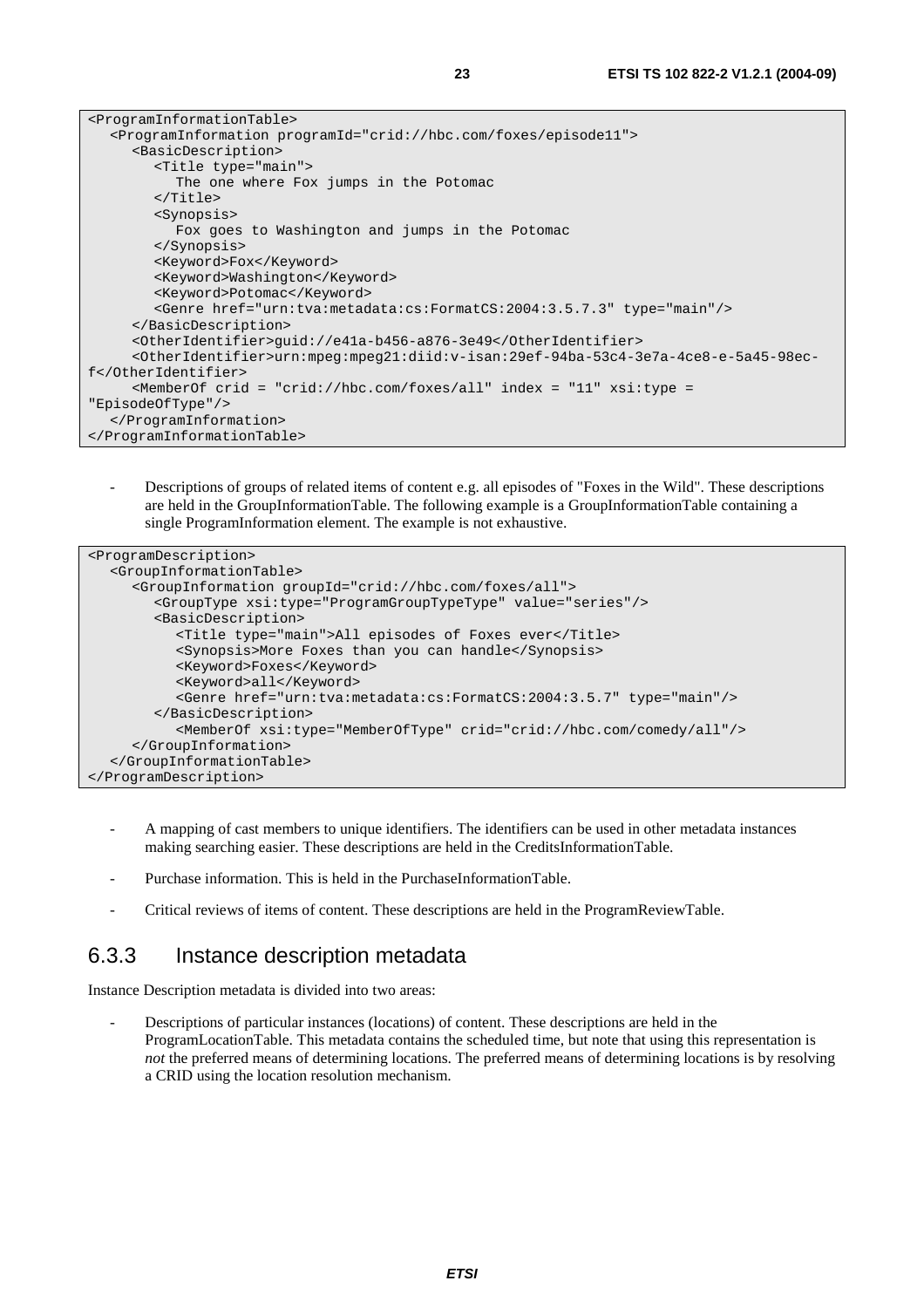ProgramLocationTable contains records (elements) that are derived from ProgramLocationType (this is a base type, it is not instantiated directly, see TS 102 822-3-1 [1] and TS 102 822-3-2 [2]):

| <programdescription></programdescription>                             |
|-----------------------------------------------------------------------|
| <programlocationtable></programlocationtable>                         |
| <broadcastevent serviceidref="hbc100022311"></broadcastevent>         |
| <program crid="crid://hbc.com/foxes/episode11"></program>             |
| <programurl>dvb://1.4ee2.3f5/</programurl>                            |
| <publishedstarttime>2001-04-07T19:00:00.00+01:00</publishedstarttime> |
| <publishedduration>PT6H</publishedduration>                           |
| <live value="false"></live>                                           |
| <repeat value="true"></repeat>                                        |
| <firstshowing value="false"></firstshowing>                           |
| <lastshowing value="false"></lastshowing>                             |
| <free value="false"></free>                                           |
|                                                                       |
|                                                                       |
|                                                                       |

 It is possible to also include a BasicDescription element within BroadcastEvent. One use of this element is where an actor appearing in the programme has recently died, and the particular showing of the programme is a tribute. This extra information becomes an attractor for the programme. The synopsis of the programme is altered to reflect the fact that the programme features the deceased actor. It is more appropriate to change the synopsis for the instance, rather than the synopsis in the metadata attached to the CRID, as the "tribute" showing has a limited lifespan. Another use is where different instances have different technical attributes, such as aspect ratio or audio or video coding.

 Optionally an imi can be used for each BroadcastEvent that can be used to link the instance metadata to the content referencing information.

Optionally, also here Purchase Information can be carried.

Descriptions of services within a system. These descriptions are held in the ServiceInformationTable. Each description is encapsulated by a ServiceInformation element, illustrated in the example:

```
<ProgramDescription> 
<ServiceInformationTable> 
  <ServiceInformation serviceId="hbc100022311"> 
   <Name>HBC Channel 1</Name> 
  <Owner>HBC</Owner> 
  </ServiceInformation> 
  <ServiceInformation serviceId="kgt1042062318"> 
  <Name>KGT Channel 9</Name> 
  <Owner>KGT</Owner> 
 </ServiceInformation> 
</ServiceInformationTable> 
</ProgramDescription>
```
### 6.3.4 Consumer metadata

Consumer metadata is divided into a number of areas:

- Details of a user's preferences or profile. This information is delivered by the UserPreferences description scheme, which provides rich representations of the particular types of content preferred or requested by the user. These descriptions are closely correlated with media descriptions, and thus enable users to efficiently search, filter, select and consume desired content. In the following example, the user ("Robert") prefers news programmes in English, when he is in Japan. The user also prefers comedy films reviewed and ranked by a particular film critic, as well as movies rated PG-13 by the MPAA (Motion Picture Association of America).

```
<UserDescription> 
   <UserPreferences> 
      <mpeg7:UserIdentifier protected="true"> 
         <mpeg7:Name xml:lang="en">Robert</mpeg7:Name> 
      </mpeg7:UserIdentifier>
```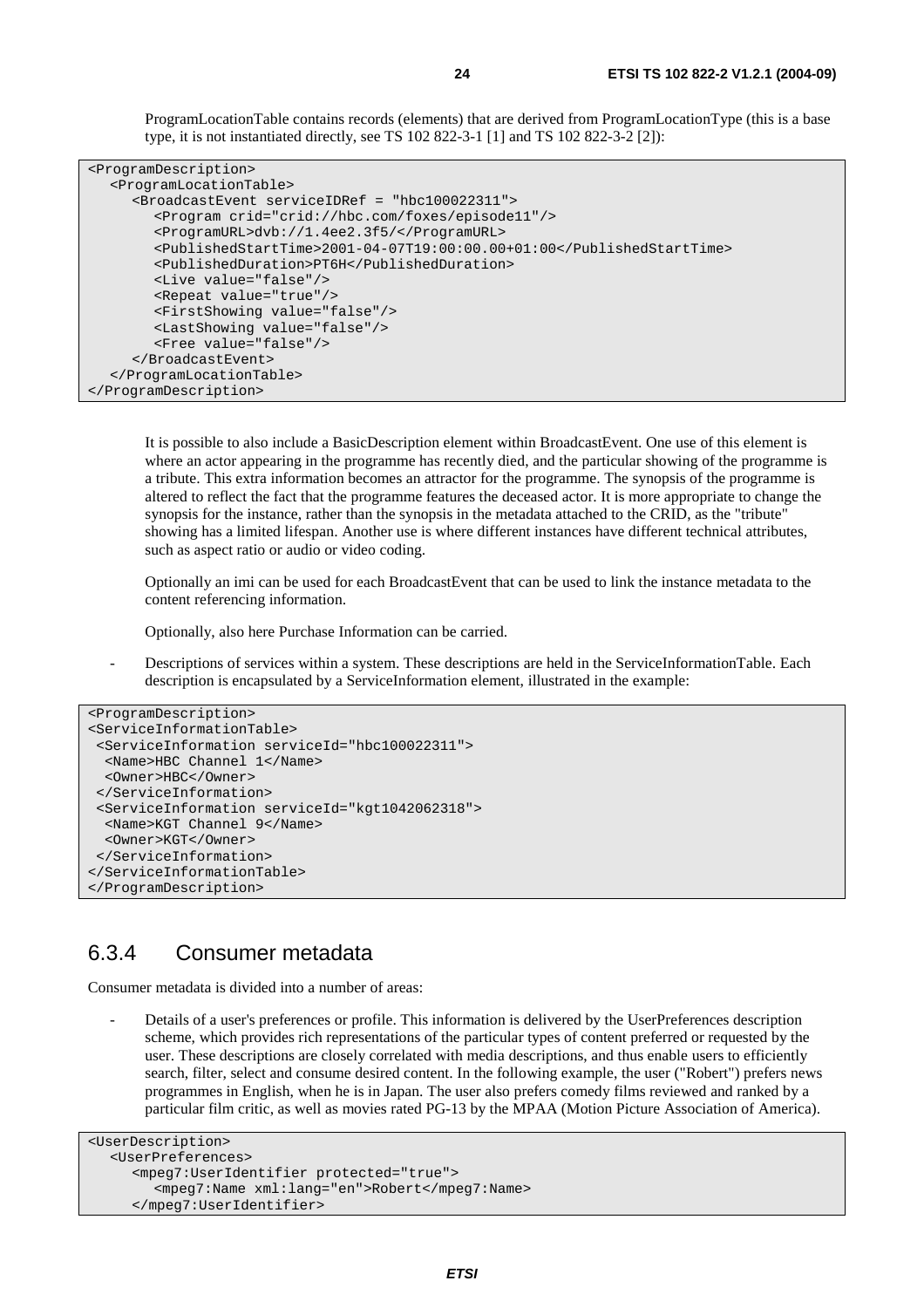| <mpeq7:filteringandsearchpreferences></mpeq7:filteringandsearchpreferences>              |
|------------------------------------------------------------------------------------------|
| <mpeq7:classificationpreferences preferencevalue="10"></mpeq7:classificationpreferences> |
| <mpeq7:language>en</mpeq7:language>                                                      |
| <mpeq7:genre href="urn:tva:metadata:cs:FormatCS:2004:3.1.1"></mpeq7:genre>               |
|                                                                                          |
| <mpeq7:classificationpreferences preferencevalue="12"></mpeq7:classificationpreferences> |
| <mpeg7:genre href="urn:tva:metadata:FormatCS:2004:3.5.7"></mpeg7:genre>                  |
| <mpeg7:review></mpeg7:review>                                                            |
| $mpeq7:Rating>$                                                                          |
| <mpeq7:ratingvalue>7</mpeq7:ratingvalue>                                                 |
| <mpeq7:ratingscheme <="" best="10" td="" worst="1"></mpeq7:ratingscheme>                 |
| style="higherBetter"/>                                                                   |
|                                                                                          |
| <mpeq7:reviewer xsi:type="mpeq7:PersonType"></mpeq7:reviewer>                            |
| $mpeq7:Name>$                                                                            |
| <mpeg7:familyname>Ebert</mpeg7:familyname>                                               |
| <mpeq7:givenname>Roger</mpeq7:givenname>                                                 |
| $\langle$ mpeq7: Name>                                                                   |
|                                                                                          |
|                                                                                          |
| <mpeq7:parentalguidance></mpeq7:parentalguidance>                                        |
| <mpeg7: parentalrating<="" td=""></mpeg7:>                                               |
| href="urn:mpeq:MPAAParentalRatingCS:PG-13">                                              |
| <mpeq7:name>PG-13</mpeq7:name>                                                           |
|                                                                                          |
| <mpeg7:region>us</mpeg7:region>                                                          |
|                                                                                          |
|                                                                                          |
| <mpeq7:preferencecondition></mpeq7:preferencecondition>                                  |
| $mpeq7:Place>$                                                                           |
| <mpeq7:name xml:lang="en">Tokyo</mpeq7:name>                                             |
| <mpeq7:reqion>jp</mpeq7:reqion>                                                          |
|                                                                                          |
|                                                                                          |
|                                                                                          |
|                                                                                          |
|                                                                                          |

- Details of a user's "click data", e.g. the actual usage history of a user's actions. UsageHistory description scheme provides a list of the actions carried out by the user over an observation period. This information can subsequently be used by automatic analysis methods to generate user preferences. An extensive example can be found in annex A.

# 6.4 Documents related through the CRID

Parts of a *TV-Anytime* document are related through the CRID. Metadata may be distributed across many *TV-Anytime* documents, but it is always possible to relate appropriate pieces through CRIDs.

### 6.4.1 Grouping

Programmes can belong to groups, and groups can belong to other groups. Linking programme descriptions with group descriptions using CRIDs reflects this relationship in the metadata, again.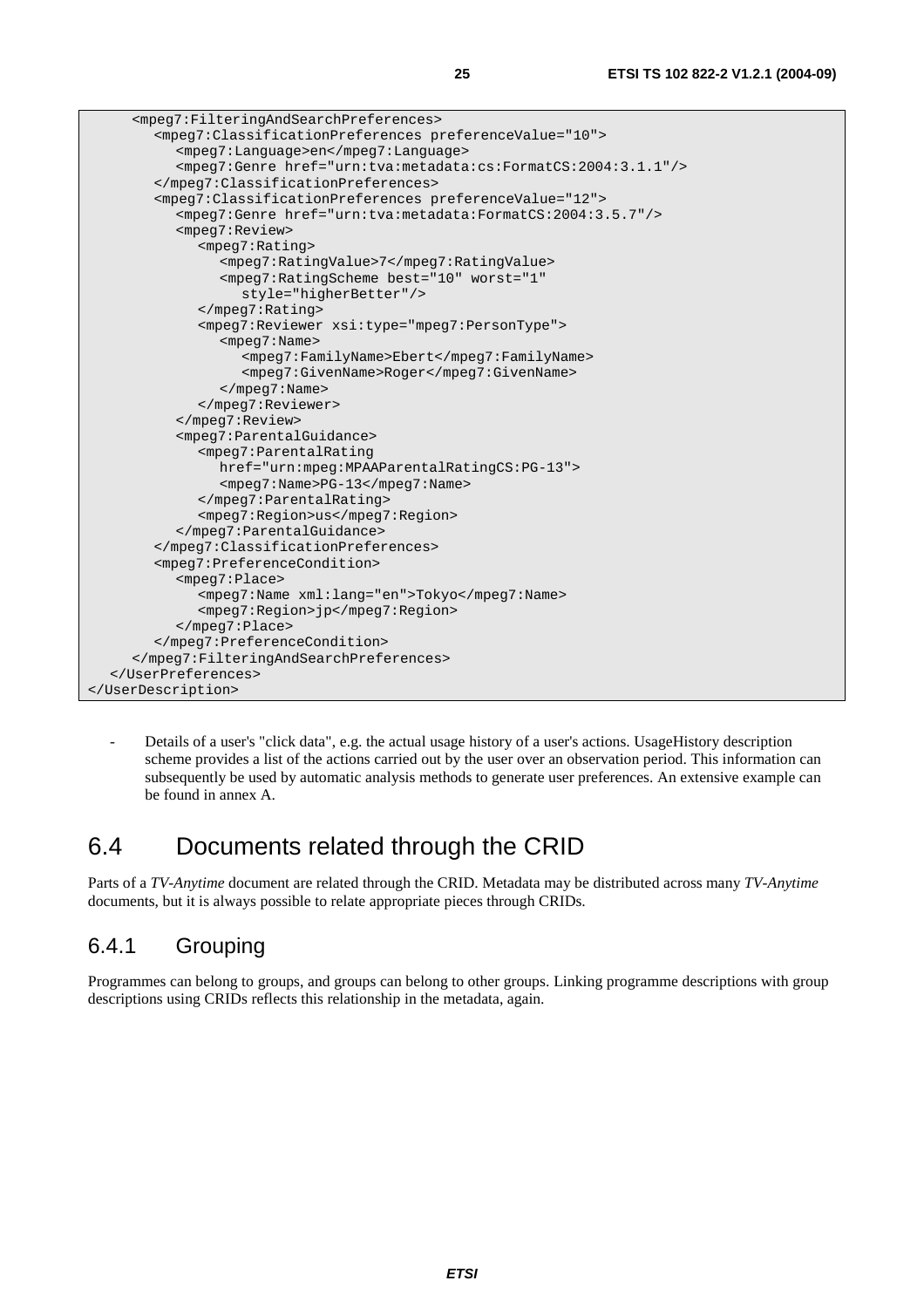

**Figure 6: Programme descriptions related to group descriptions through the CRID** 

ProgramInformation elements are related to GroupInformation elements through the memberOf or episodeOf elements, e.g. the memberOf element contains a group CRID e.g. Foxes Episode 11 is a member of the Foxes group, which is a group that aggregates all episodes of Foxes. This supports the feature where a viewer can say "I like this. What is it? Are there more programmes like this?" By navigating up to the group the viewer may discover that the group is a member of another group and so forth. The higher one goes in the tree the more general the concepts become, e.g. moving from a specific episode of Foxes, to all episodes of Foxes, to all comedy shows, to all shows.

This upward pointing nature of group representation in the *TV-Anytime* metadata is the opposite of the content resolution process which is downward pointing (group CRIDs resolve into other CRIDs which resolve into locators).

### 6.5 TV-Anytime document structure

The following example illustrates the structure of a valid *TV-Anytime* document:

```
<TVAMain xmlns="urn:tva:metadata:2004" 
   xmlns:mpeg7="urn:mpeg:mpeg7:schema:2001" 
   xmlns:xsi="http://www.w3.org/2001/XMLSchema-instance" 
   xsi:schemaLocation="urn:tva:metadata:2004 schemas/tva_metadata_v13_am1.xsd" 
   version="03" 
   xml:lang="en" 
   publisher="..." 
   publicationTime="2001-04-05T21:00:00.00+01:00"> 
   <CopyrightNotice>...</CopyrightNotice> 
   <ProgramDescription> 
   <ProgramInformationTable>...</ProgramInformationTable> 
   <GroupInformationTable>...</GroupInformationTable> 
   <ProgramLocationTable>...</ProgramLocationTable> 
   <ServiceInformationTable>...</ServiceInformationTable> 
   <CreditsInformationTable>...</CreditsInformationTable> 
   <ProgramReviewTable>...</ProgramReviewTable> 
   <PurchaseInformationTable>…</PurchaseInformationTable> 
   </ProgramDescription> 
   <UserDescription> 
      <UserPreferences>...</UserPreferences> 
      <UsageHistory>...</UsageHistory> 
   </UserDescription> 
</TVAMain>
```
Many of the elements are optional, so the following examples are also valid documents:

```
<TVAMain version="03" xml:lang="en" publisher=".." publicationTime=".."> 
  <CopyrightNotice>...</CopyrightNotice> 
  <ProgramDescription> 
  <ProgramInformationTable>...</ProgramInformationTable> 
  </ProgramDescription> 
</TVAMain>
```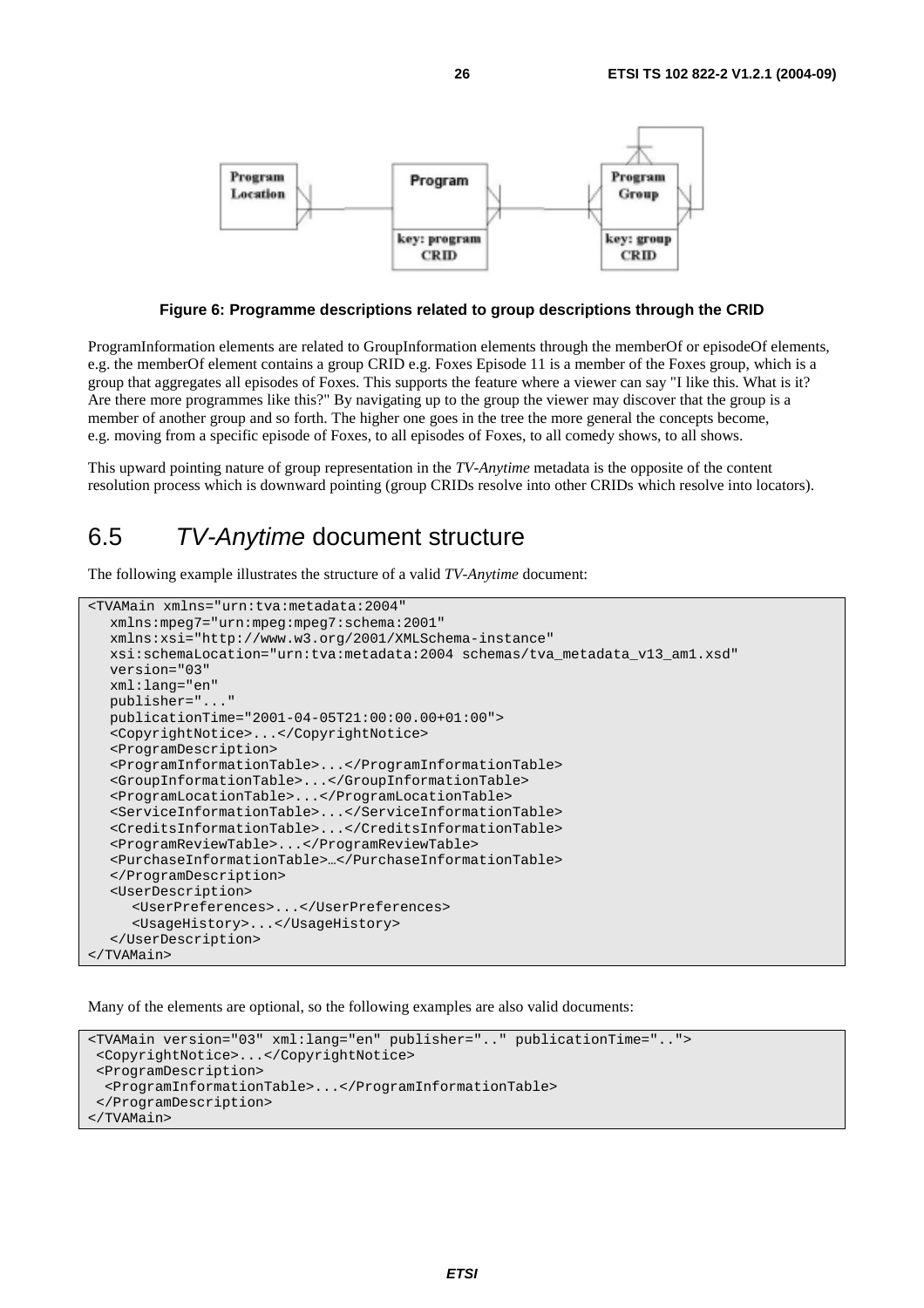```
<TVAMain version="03" xml:lang="en" publisher=".." publicationTime=".."> 
  <CopyrightNotice>...</CopyrightNotice> 
  <ProgramDescription> 
  <GroupInformationTable></GroupInformationTable> 
  </ProgramDescription> 
</TVAMain>
```

```
<TVAMain version="03" xml:lang="en" publisher=".." publicationTime=".."> 
 <CopyrightNotice>…</CopyrightNotice> 
 <UserDescription> 
  <UserPreferences>…</UserPreferences> 
  <UsageHistory>…</UsageHistory> 
 </UserDescription> 
</TVAMain>
```
### 6.6 Mandatory and optional elements

The *TV-Anytime* XML Schema contains many elements that are optional and some that are mandatory. The diagram shows the mandatory parts of ProgramInformation:

```
<ProgramInformationTable> 
 <ProgramInformation programId="crid://hbc.com/foxes/episode1"> 
  <BasicDescription> 
    <Title type="main"> 
    The one where Fox jumps in the Potomac 
    </Title> 
    <Synopsis> 
    Fox goes to Washington and jumps in the Potomac 
   </Synopsis> 
  </BasicDescription> 
 </ProgramInformation> 
</ProgramInformationTable>
```
# 6.7 Delivery of metadata over a unidirectional environment

The *TV-Anytime* forum has specified a generic solution for the carriage of metadata over unidirectional environments. Unidirectional environments are defined as being environments where content and metadata are delivered from the transmitting device (head-end) to the terminal device (PDR) over a one-way link and where no communication is possible from the PDR to the head-end. The *TV-Anytime* solution is not specific to a particular transport layer and has been designed so as to be used within any unidirectional delivery system. The requirements needed to be fulfilled by such a system in order to be able to implement this solution are listed in annex B.

The *TV-Anytime* solution has been designed to support the following methods of acquisition of the *TV-Anytime* metadata sent out over a unidirectional network:

- Method 1: Acquire from the metadata stream and cache the data to disk with the receiver provides its own methods of navigation.
- Method 2: Use the TVA Indexing solution to enable online navigation of the metadata stream.
- Method 3: Cache both TVA indexing information and data to disk to provide an enhanced version of method 2.

Accordingly the delivery of a *TV-Anytime* description, namely the actual document containing all the *TV-Anytime* metadata from a certain metadata provider to be sent out at a certain time, is viewed as made of five distinct processes. Figure 7 shows the processes associated with the delivery of metadata. Those specified by the *TV-Anytime* delivery solution are shown in grey.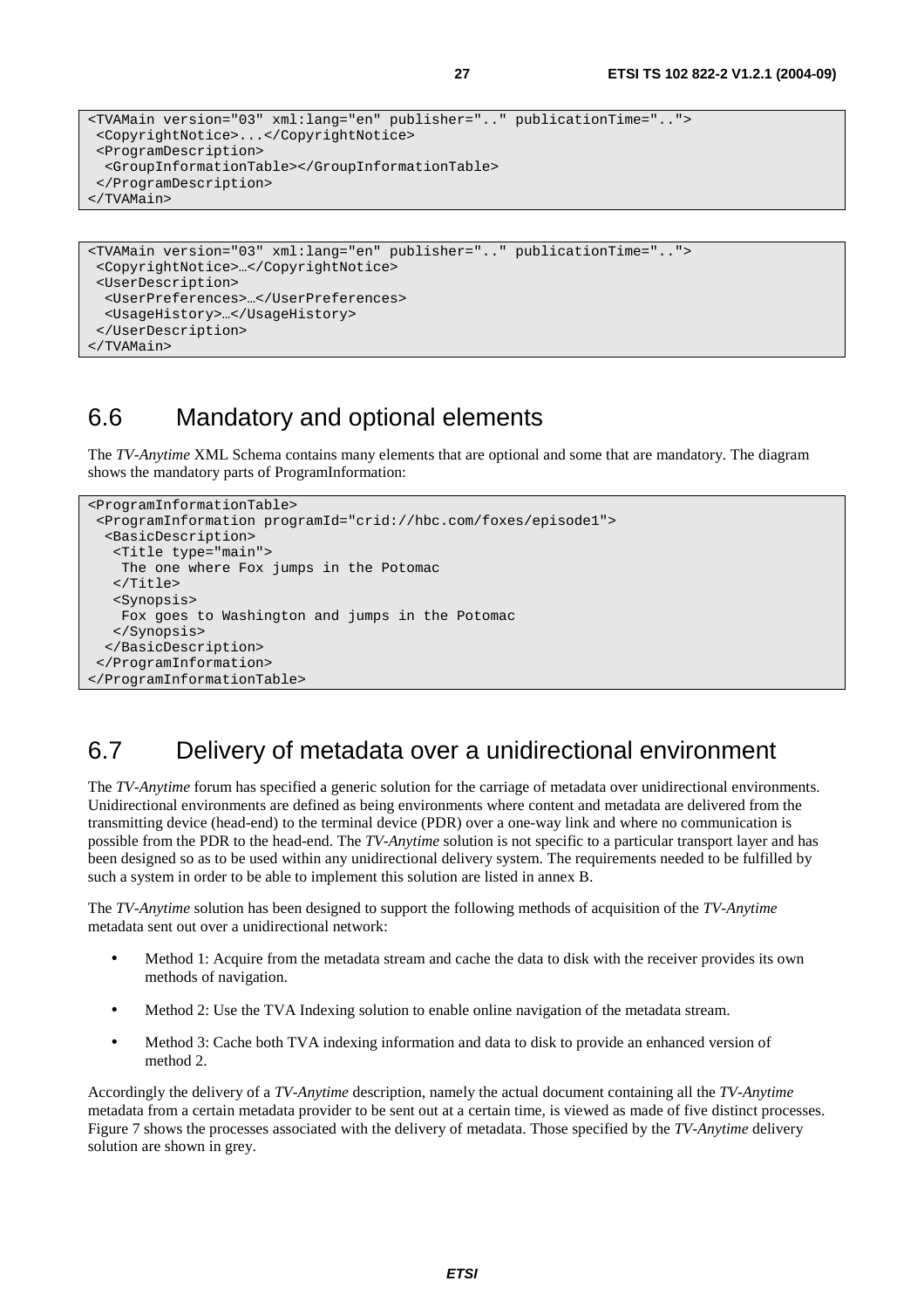

**Figure 7: Processes associated with the delivery of metadata** 

Fragmentation is the generic decomposition mechanism of a TVA metadata description into self-consistent units of data, called *TVA fragments.* A fragment is the ultimate atomic part of a *TV-Anytime* metadata description that can be transmitted independently to a terminal. A fragment shall be self consistent in the sense that:

- It shall be capable of being updated independently from other fragments.
- The way it is decoded, processed and accessed shall be independent from the order in which it is transmitted relative to other fragments.
- The decoding of a fragment and its addition to the partial description shall give a *TV-Anytime* schema valid description. Note that a partial description must have at least the fragment delivering the root element (TVAMain).

A number of normative TVA fragment types have been defined as follows:

- *TVAMain* fragment which contains the root element of the description.
- *ProgramInformation* fragment containing metadata for a given content.
- GroupInformation fragment containing metadata for a given group of contents.
- *OnDemandProgram* and *OnDemandService* fragment for the description of on-demand instances of contents.
- *BroadcastEvent* fragment, *Schedule* fragment and *ServiceInformation* fragment used for the description of broadcast instances of contents and of the services where they are available.
- For the *CreditInformation* metadata, *PersonName* and *OrganizationName* fragments.
- *Review* fragment to contain review of a given content.
- *Purchase Information* fragment to contain price information.
- For the ClassificationSchemes metadata, *CSAlias* fragment and *ClassificationScheme* fragment.
- For the Segmentation metadata, *SegmentInformation* fragment and *SegmentGroupInformation* fragment.

Encoding is the process that enables the efficient (in terms of bandwidth, navigability and updating) delivery of data within a unidirectional environment. It consists in representing the TVA metadata fragments in a binary format. *TV-Anytime* has chosen the MPEG-7 BIM BiM method as defined in ISO/IEC 15938-1 [7] (MPEG-7 Systems part) as the preferred method that would facilitate wide interoperability. However *TV-Anytime* appreciates that in some controlled environments, it may be desirable to enable the delivery of metadata using alternate encoding systems. To allow this, appropriate hooks are provided where necessary and the means to indicate the method of encoding used.

Encapsulation is the process, which enable the grouping of a number of binarised fragments together in a "container" ready for transmission. It associates to these fragments further information enabling a receiving device to manage them. In particular it allocates to each fragment a unique identifier within the TVA metadata fragment stream and a version number so as to enable the monitoring of possible updates.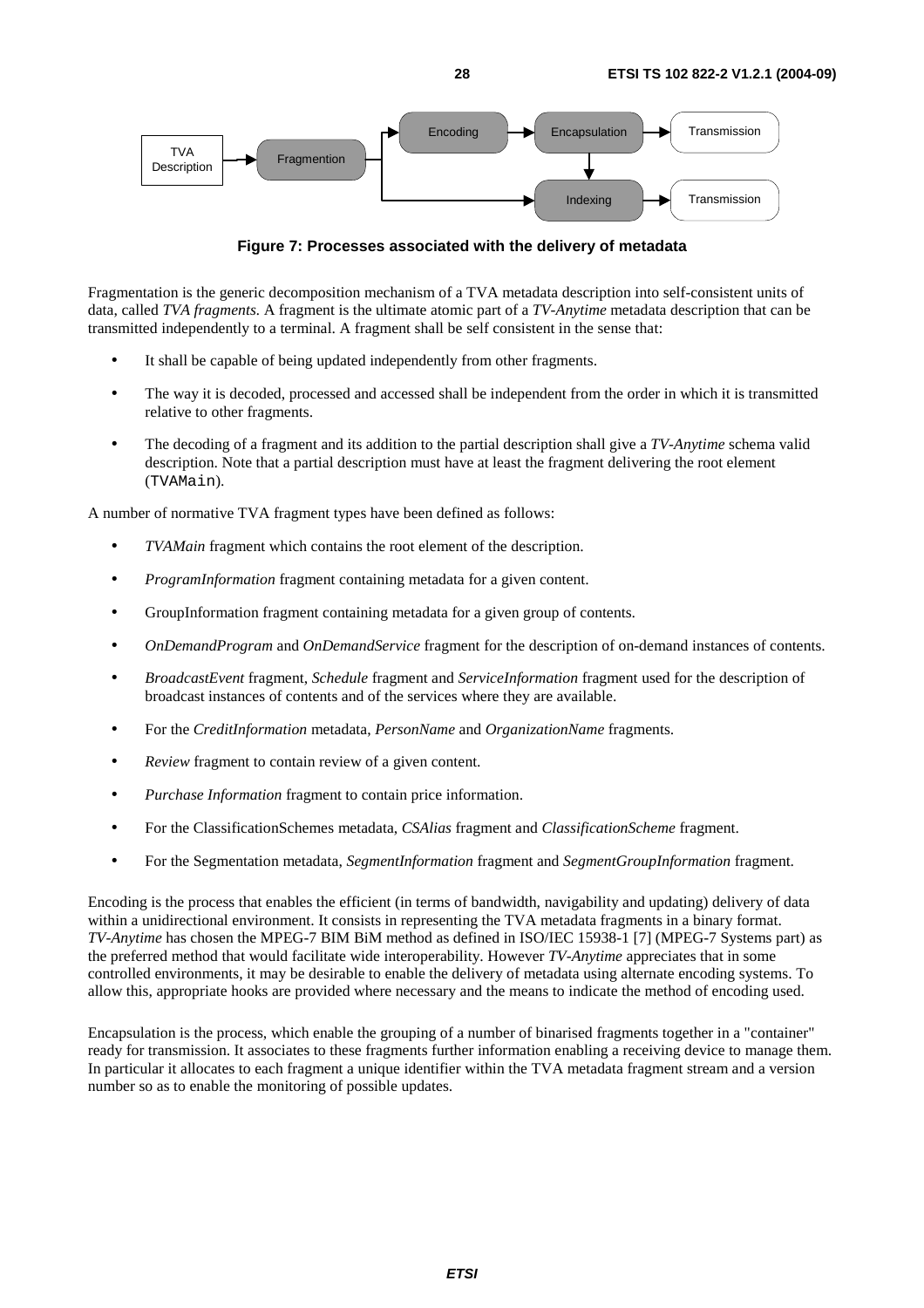To conclude, indexing is the optional mechanism seen as suiting especially situations when TVA metadata is to be delivered to receivers that have limited processing and storage capabilities. As within a *TV-Anytime* metadata fragment stream there is are likely to be many hundreds of fragments, indexing provides a mechanism for locating information from within this stream. It allows multiple views on the data set of a TVA metadata description and enables a device to quickly find a fragment of interest. Indexing structures sent out along with the TVA metadata fragment stream provide direct access to each TVA fragment by listing the values of a particular node (the index's key fields) and describing where the matching fragment(s) can be found over the delivery layer. Multiple indices can point to the same fragment, each using a different node as a key field. The indexing structures when provided are transmitted using the generic container format defined by the encapsulation mechanism.

For the transmission, *TV-Anytime* does not define the way in which these containers should be carried, as this is specific to the delivery system. However in the specification of a Container, consideration has been given, to enable the container to be easily mapped on to standard delivery methods. For example in an MPEG-2 environment, the containers may be conveyed using Sections, objects within a DSM-CC U-U Object Carousel or modules within a DSM-CC Data Carousel.

### 6.8 Notes on Schema Extension

The *TV-Anytime* Schema defined in TS 102 822-3-1 [1], provides a standard way of describing common data structures required within a PDR environment. However there may be instances where third parties may wish to extend the TVA schema to provide enhancements to existing data types, or to introduce completely new data types, providing additional functionality.

This can be achieved in a backward compatible way using standard XML Schema methods. TS 102 822-3-2 [2] defines a subset of these XML Schema methods which are applicable within the context of a TVA Schema.

Note that the declaration of new data types must occur in a separate schema document and have their own unique namespace.

### 6.8.1 Polymorphism of existing type by Inheritance with extension

To extend an existing TVA data type one uses the XML Schema, derive by extension mechanism. So for example if a provider wish to add a new element called MyData to a standard TVA ProgramInformationType, he would define a new type as follows:

```
<xs:schema xmlns:xs="http://www.w3.org/2001/XMLSchema" xmlns:tva="urn:tva:metadata:2004" 
elementFormDefault="qualified" attributeFormDefault="unqualified"> 
   <xs:import namespace="urn:tva:metadata:2004" 
schemaLocation="./tva_metadata_v13_am1.xsd"/> 
<xs:complexType name="MyDataType"> 
   <xs:complexContent> 
      <xs:extension base="tva:ProgramInformationType"> 
         <xs:sequence> 
           <xs:element name="MyData" type="xs:string" /> 
         </xs:sequence> 
      </xs:extension> 
   </xs:complexContent> 
</xs:complexType> 
</xs:schema>
```
To use the new data type within an instance document, one makes use of the XML Schema "type" attribute to declare the actual data type as follows:

```
<tva:TVAMain xmlns:tva="urn:tva:metadata:2004" 
xmlns:xsi="http://www.w3.org/2001/XMLSchema-instance" 
xsi:noNamespaceSchemaLocation="ExampleTvaExtension.xsd"> 
   <tva:ProgramDescription> 
      <tva:ProgramInformationTable> 
         <tva:ProgramInformation programId="CRID://bbc.com/films/titanic" 
xsi:type="MyDataType"> 
            <tva:BasicDescription> 
              <tva:Title>Titanic</tva:Title>
```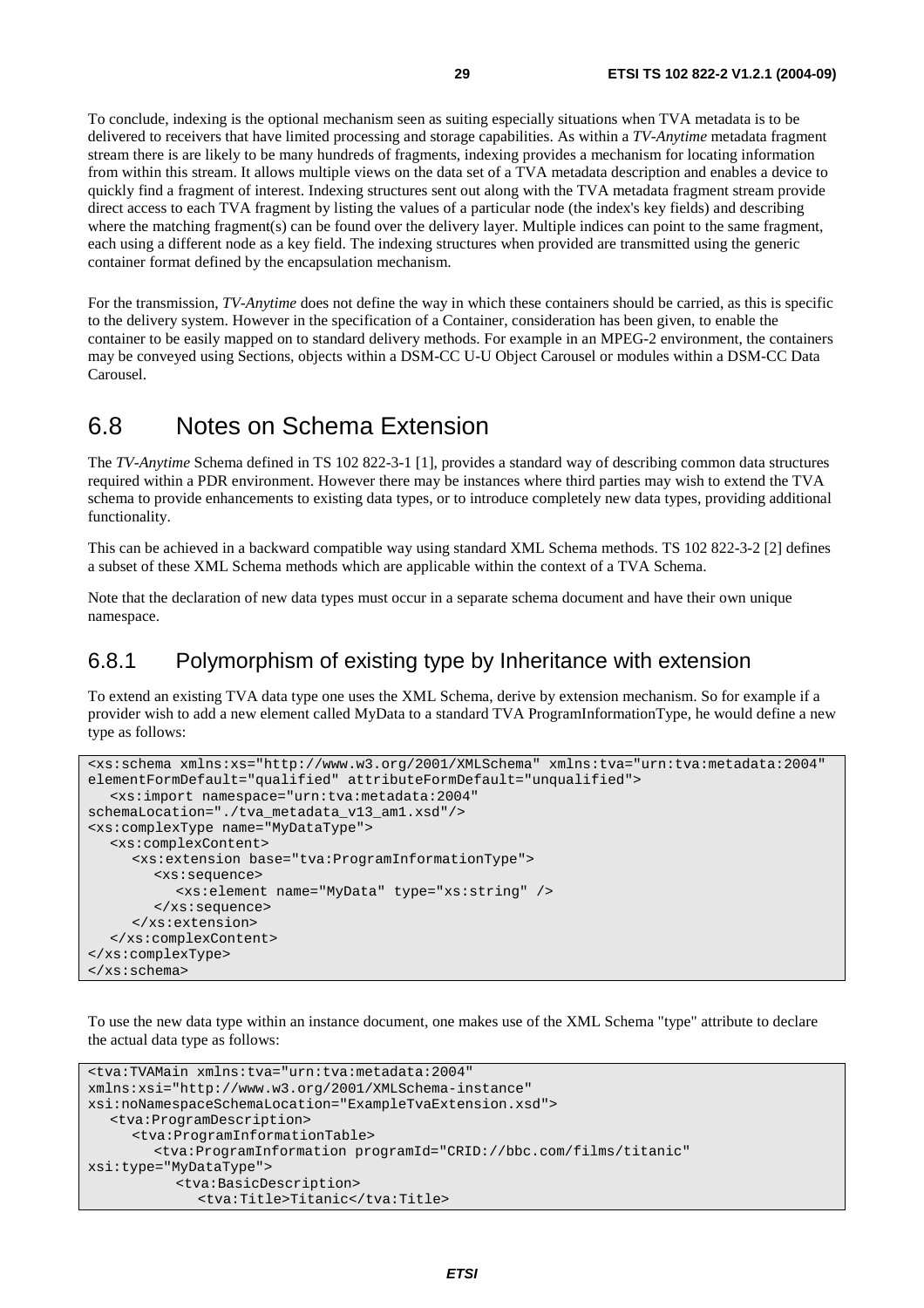```
 </tva:BasicDescription> 
            <MyData>xxxxxxxxx</MyData> 
         </tva:ProgramInformation> 
      </tva:ProgramInformationTable> 
   </tva:ProgramDescription> 
</tva:TVAMain>
```
If no "type" is declared for the extended type the system assumes that it is of the base type, which in this case is ProgramInformationType.

It should be noted that all new data elements occur at the end of the extended data type. In the case where an extension adds new attributes, then these attributes can occur in any order within the extended element.

### 6.8.2 Polymorphism of existing type by Inheritance with restriction

To restrict an existing TVA data type one uses the XML Schema, derive by restriction mechanism. So for example if a provider wishes to create a new data type called MyDataType which removes all optional elements from the standard TVA ProgramInformationType, he would define a new type as follows:

```
<xs:schema xmlns:xs="http://www.w3.org/2001/XMLSchema" xmlns:tva="urn:tva:metadata:2004" 
elementFormDefault="qualified" attributeFormDefault="unqualified"> 
   <xs:import namespace="urn:tva:metadata:2004" 
schemaLocation="./tva_metadata_v13.xsd_am1"/> 
<xs:complexType name="MyDataType"> 
   <xs:complexContent> 
      <xs:restriction base="tva:ProgramInformationType"> 
         <xs:sequence> 
            <xs:element name="BasicDescription" type="tva:BasicContentDescriptionType"/> 
         </xs:sequence> 
         <xs:attribute name="programId" type="tva:CRIDType" use="required"/> 
         <xs:attributeGroup ref="tva:fragmentIdentification"/> 
      </xs:restriction> 
   </xs:complexContent> 
</xs:complexType> 
</xs:schema>
```
To use the new data type within an instance document, one makes use of the xsi:type attribute to declare the actual data type as follows:

```
<tva:TVAMain xmlns:tva="urn:tva:metadata:2004" 
xmlns:xsi="http://www.w3.org/2001/XMLSchema-instance" 
xsi:noNamespaceSchemaLocation="ExampleTvaExtension.xsd"> 
   <tva:ProgramDescription> 
      <tva:ProgramInformationTable> 
         <tva:ProgramInformation programId="CRID://bbc.com/films/titanic" 
xsi:type="MyDataType"> 
            <tva:BasicDescription> 
               <tva:Title>Titanic</tva:Title> 
            </tva:BasicDescription> 
         </tva:ProgramInformation> 
      </tva:ProgramInformationTable> 
   </tva:ProgramDescription> 
</tva:TVAMain>
```
If no "type" is declared the system assumes that it is of the base type, which in this case is ProgramInformationType.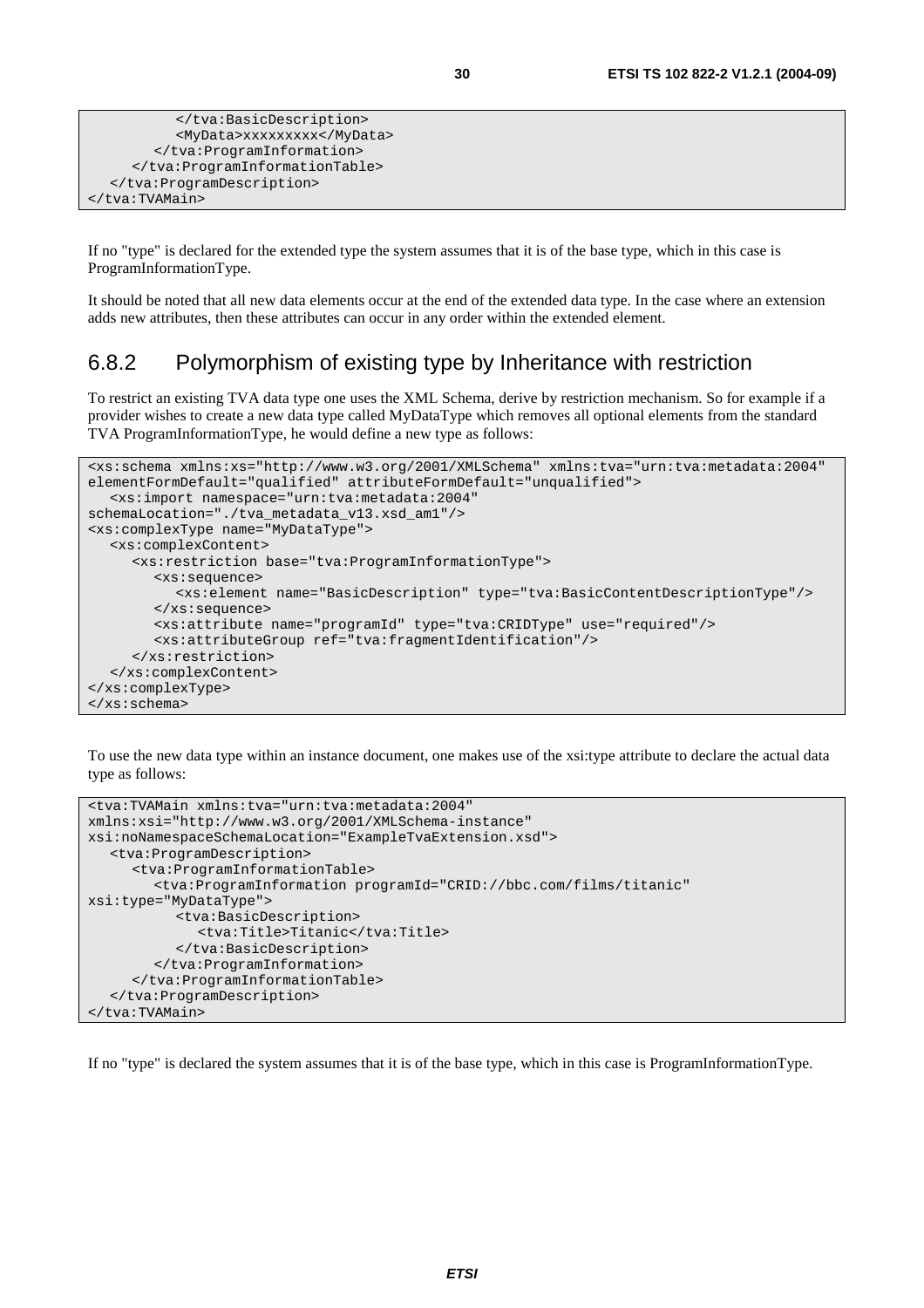# 7 Cookbook examples and scenarios

This clause describes the phases identified in a *TV-Anytime* System. It is followed by examples to give an overview of how a system might work. Further details and issues that arise from this example are identified in the next clause. The examples will cover usage of both content referencing and metadata (including the usage of metadata over a bi-directional link).

# 7.1 TV-Anytime dynamic phases

Phases in a *TV-Anytime* session are depicted in figure 8. A more detailed explanation of these phases is covered by "*TV-Anytime* R-2: System Description".



**Figure 8: Phases in a TV-Anytime system** 

The next clause presents an example that shows, per phase, the steps that are to be taken in a *TV-Anytime* system.

# 7.2 Example: Record every episode of this programme series in the broadcast case

This example shows how the current *TV-Anytime* system may work using the TS 102 822-4 [3], TS 102 822-3-1 [1] and TS 102 822-3-2 [2]. The example is intended to give an overview of the system; more specific issues per phase will be covered later in the next clause.

#### Publish

A content service provider will publish a CRID that represents a programme series, and CRIDs that represent the constituents of that programme series. The same or different service provider will publish metadata that describes this series and its constituent episodes. The same or different service provider will publish location resolution data that describes where and when the constituent episodes of this series may be acquired. The series may be available from multiple content service providers.

In this example we will use a comedy show "Fox" which has two episodes. The included XML snippets show an almost minimal way to describe this show and its episodes. Three metadata tables are needed to describe the relations for the Fox show. The GroupInformation table that holds information for all episodes of Fox and two ProgramInformation tables that contain information for the different episodes.

The link between the group and the episodes is made by the content referencing system: if the Group CRID "//hbc/foxes/all" is put to the resolution engine in the PDR, it will come back with both programme CRIDs. The link between programmes and the group is being made by the <memberOf> element in the ProgramInformation table.

```
<ProgramDescription> 
   <ProgramInformationTable> 
      <ProgramInformation programId="crid://hbc.com/foxes/episode1"> 
         <BasicDescription> 
            <Title type="main"> 
            The one where Fox jumps in the Potomac 
            </Title> 
            <Synopsis length="short">
```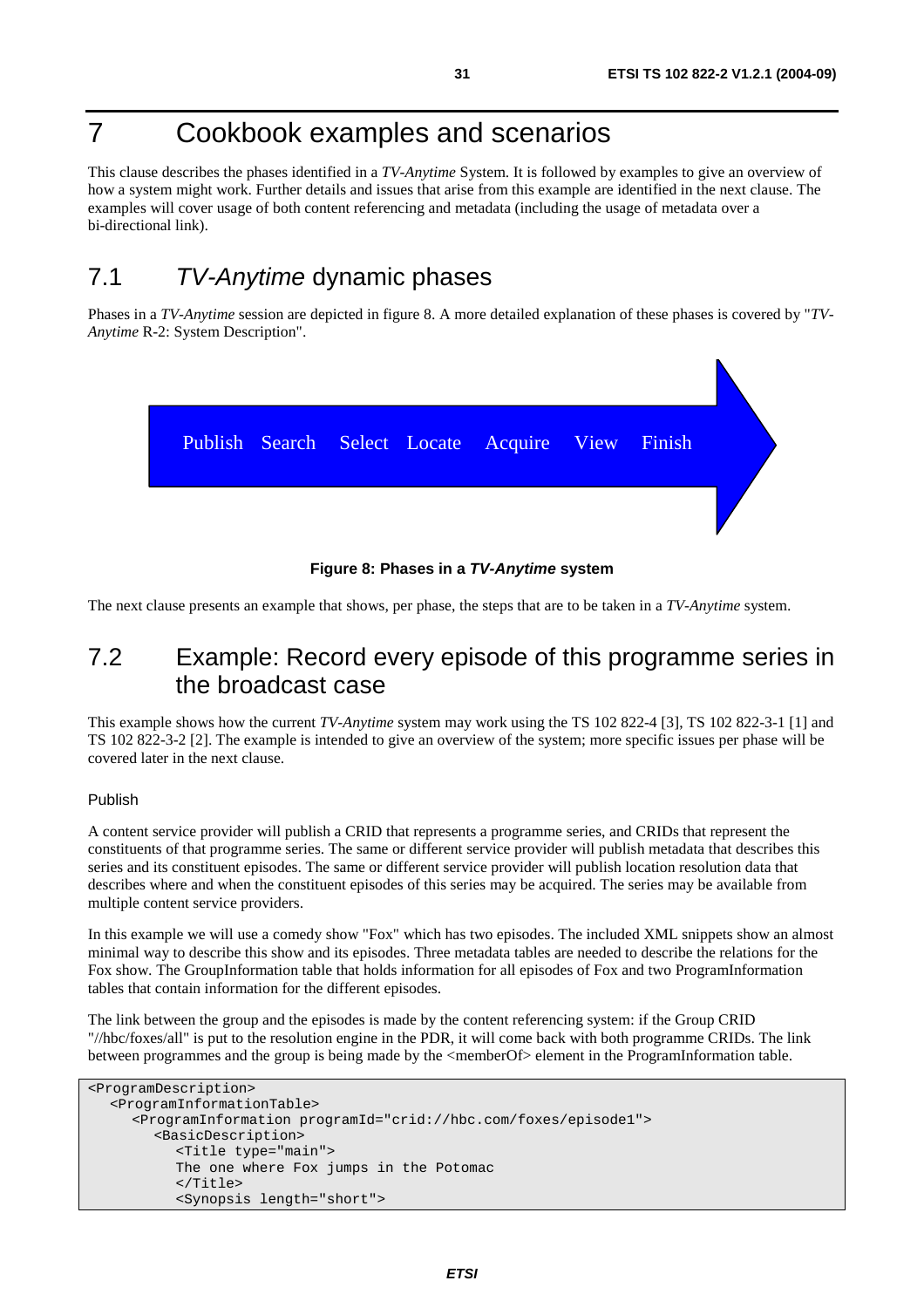Fox goes to Washington and jumps in the Potomac </Synopsis> </BasicDescription> <MemberOf xsi:type="EpisodeOfType" crid="crid://hbc.com/foxes/all" /> </ProgramInformation> <ProgramInformation programId="crid://hbc.com/foxes/episode2"> <BasicDescription> <Title type="main"> The one where Fox drowns in the Lake of Geneva </Title> <Synopsis length="short"> Fox goes to Geneva and tries to climb the fountain </Synopsis> </BasicDescription> <MemberOf xsi:type="EpisodeOfType" crid="crid://hbc.com/foxes/all"/> </ProgramInformation> </ProgramInformationTable> <GroupInformationTable> <GroupInformation groupId="crid://hbc.com/foxes/all" ordered="true" numOfItems="2"> <GroupType xsi:type="ProgramGroupTypeType" value="show"/> <BasicDescription> <Title type="main"> All episodes of Foxes ever  $\langle$ Title> <Synopsis length="short"> More Foxes than you can handle </Synopsis> </BasicDescription> <MemberOf xsi:type="MemberOfType" crid="crid://hbc.com/comedy/all"/> </GroupInformation> </GroupInformationTable> </ProgramDescription>

To allow PDRs to build for, example, an EPG or to inform the user of the approximate schedule of an airing, InstanceMetadata can be used. This is useful, for example, when a user is interested in watching a programme in a non-time shifted manner. The BroadcastEvent table in the instance metadata is used for that purpose. It is *NOT* there to signal to the PDR where and when a particular programme really can be found: that is the job of content referencing and location resolution mechanism. As stated before, the metadata is used mainly for attraction purposes. An example XML snippet of a BroadcastEvent table is given below:

```
<ProgramLocationTable> 
<BroadcastEvent serviceIDRef = "hbc100022311"> 
  <Program crid="crid://hbc.com/foxes/episode1"/> 
<BroadcastURL>dvb://1.4ee2.3f4/</BroadcastURL> 
  <EventDescription> 
   <PublishedTime>2001-04-05T21:00:00.00+01:00</PublishedTime> 
   <PublishedDuration>PT3H</PublishedDuration> 
  </EventDescription> 
  </BroadcastEvent> 
</ProgramLocationTable>
```
#### Search

One example of a search is a user searching for the title of a series, e.g. "Foxes", that he is interested in. The result of the search is a list of matching titles and associated identifiers (CRIDs). To refine his search further, the user must examine other metadata that can be attached to the CRID. The user can refine his search further to identify the particular series he wants to acquire, e.g. "Foxes in the Wild". The search may then be refined even further, e.g. by specifying PPV or free-to-air or quality.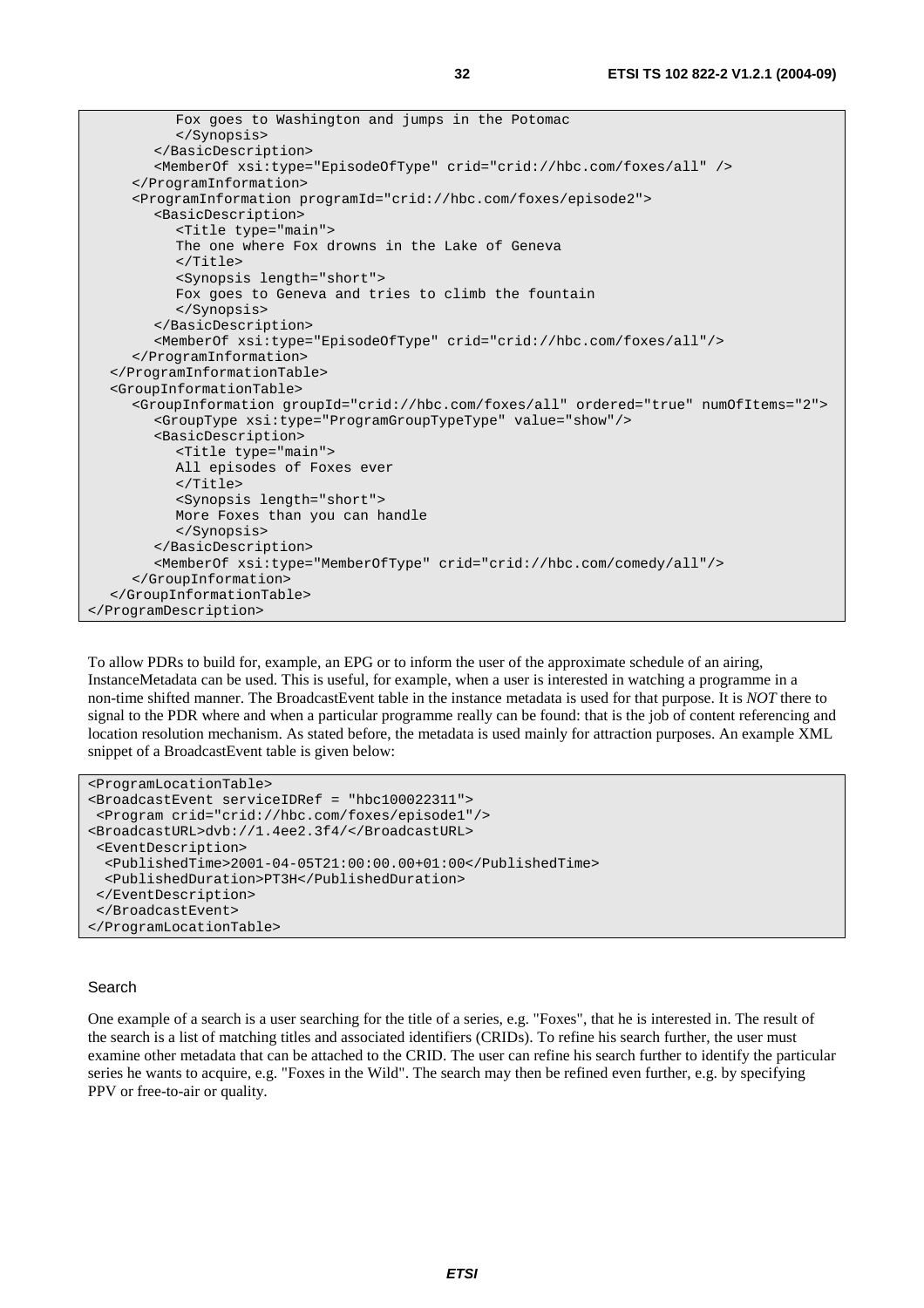Another example is that a user likes the programme he is currently viewing and wants to see more programmes like this one. First the system must find the CRID of the current programme being viewed. If the programme is played from disk then the system should have stored the identity of the programme and associated metadata. If the programme is "live" then the system must be able to find the CRID of the programme on the current channel. Once the CRID has been found then the system must find the metadata associated with this CRID and interrogate it. In this example the programme is a member of a series. The user reads the description of the series and decides to record the whole series.

Other search mechanisms, based on the UserPreferences metadata are also possible. The search intention can for example be captured in the UserPreference DS.

In this example the user searches for "Fox". The PDR in this example examines the title and synopsis fields of the Group and Program Information table and outputs as a result of his search three descriptions, one of the group, and two of the episodes. Other implementations could also search other metadata elements like keywords or genre. The user selects episode 2 and reads the synopsis. For this example we assume that after viewing info about this episode the user wants to record the whole series.

#### Select

For our example we assume that the PDR will offer the user the option to record the whole series. At this point to get the whole series the PDR examines the MemberOf element in the ProgramInformation table and sees that the episode is part of a show called "Fox" with CRID "//hbc.com/foxes/all". With this CRID available it will try to locate the actual episodes in the next phase.

At this point the usage history metadata table in the PDR could be updated, showing that the user has made a selection. An example XML snippet is below:

<UserDescription> <UsageHistory id="usage-history-001" allowCollection="true"> <mpeg7:UserIdentifier protected="true"> <mpeg7:Name xml:lang="en">John Doe</mpeg7:Name> </mpeg7:UserIdentifier> <mpeg7:UserActionHistory id="useraction-history-001" protected="false"> <mpeg7:ObservationPeriod> <mpeg7:TimePoint>2001-02-02T18:00-08:00</mpeg7:TimePoint> <mpeg7:Duration>PT96H</mpeg7:Duration> </mpeg7:ObservationPeriod> <mpeg7:ObservationPeriod> <mpeg7:TimePoint>2001-02-02T18:00-08:00</mpeg7:TimePoint> <mpeg7:Duration>PT6H</mpeg7:Duration> </mpeg7:ObservationPeriod> <mpeg7:UserActionList id="ua-list-001" numOfInstances="1" totalDuration="PT2H30M"> <mpeg7:ActionType href="urn:tva:metadata:cs:ActionTypeCS:2002"> <mpeg7:Name>Record</mpeg7:Name> </mpeg7:ActionType> <mpeg7:UserAction> <mpeg7:ActionTime> <mpeg7:MediaTime> <mpeg7:MediaTimePoint>2001-02-02T19:00:00</mpeg7:MediaTimePoint> <mpeg7:MediaDuration>PT1H</mpeg7:MediaDuration> </mpeg7:MediaTime> </mpeg7:ActionTime> <mpeg7:ProgramIdentifier organization="TVAF" type="CRID">crid://hbc.com/foxes/all</mpeg7:ProgramIdentifier> </mpeg7:UserAction> </mpeg7:UserActionList> </mpeg7:UserActionHistory> </UsageHistory> </UserDescription>

This usage history could also be used by the PDR to fill the user preference metadata tables. A more extensive example of usage history can be found in annex A.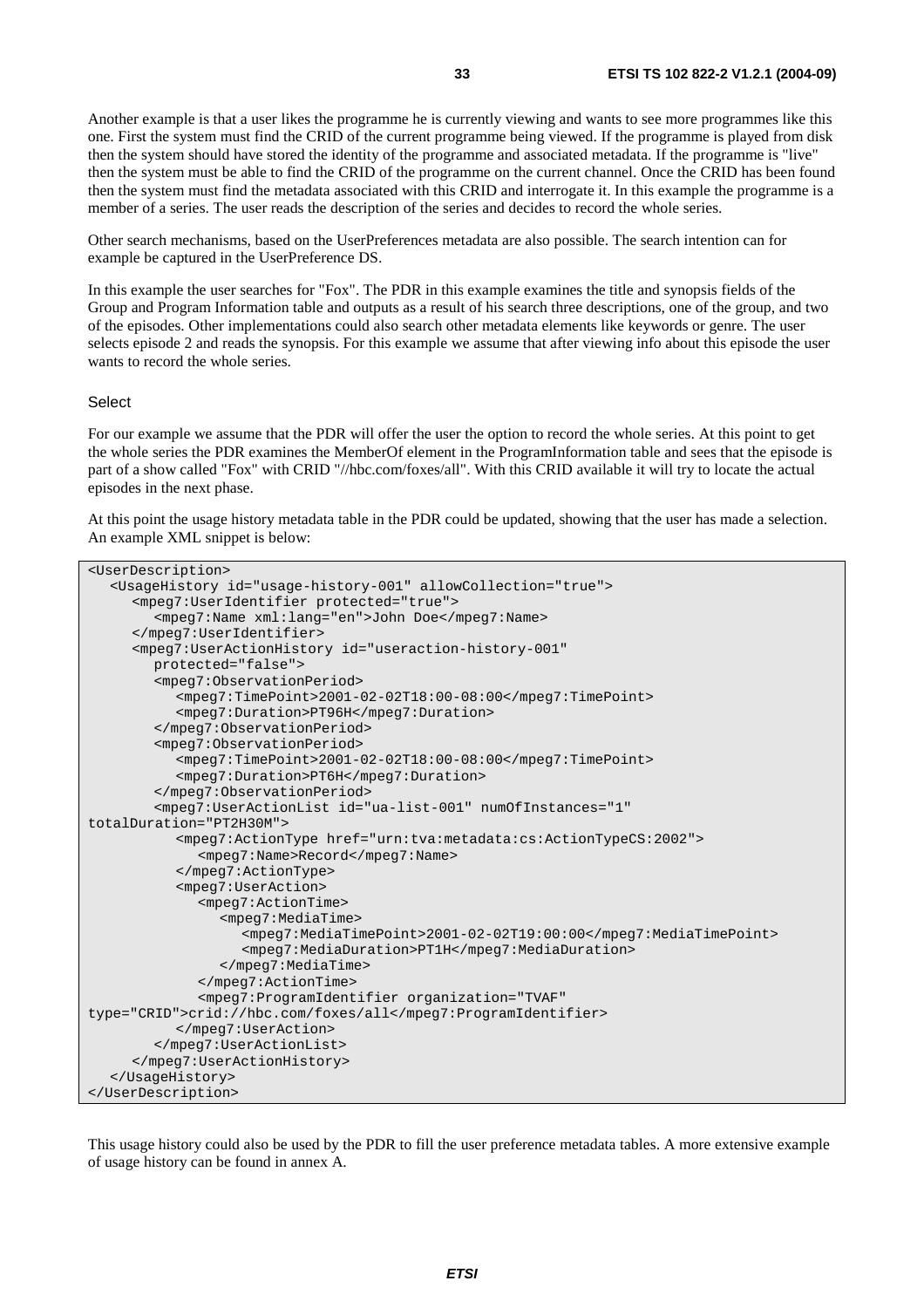As far as the user is concerned, the system will now autonomously make the content available at some point in the future.

#### Locate

Once the particular series has been chosen the series must be "resolved" to its constituent episodes. Given the CRID for the series the location resolution functional unit will return a list of CRIDs that refer to each episode. This relies on the fact that the location resolution data is made available to the box.

The resolution process continues until each of the episodes is then resolved to locations (channel/time/duration in the broadcast case). For each episode there may be several locations, e.g. repeats. These locations contain the same content as far as the service provider is concerned.

For our example, the show "Fox" has the following resolution tables associated with it:

```
<ContentReferencingTable> 
 <!-- CRID resolution to other CRIDs --> 
  <Result CRID="crid://hbc.com/foxes/all" 
   status="resolved" complete="true" acquire="all"> 
   <CRIDResult> 
    <Crid>crid://hbc.com/foxes/episode1</Crid> 
   <Crid>crid://hbc.com/foxes/episode2</Crid> 
   </CRIDResult> 
  </Result> 
  <!-- CRID resolution to locators --> 
  <Result CRID="crid://hbc.com/foxes/episode1" status="resolved" 
   complete="true" acquire="all"> 
   <LocationsResult> 
    <Locator>dvb://1.4ee2.3f4;4f5@2001-04-05T21:00:00.00+01:00/PT00H45M 
    </Locator> 
   </LocationsResult> 
  </Result> 
  <Result CRID="crid://hbc.com/foxes/episode2" 
    status="cannot yet resolve" complete="true" 
    acquire="all" reresolveDate = "2001-09-09T12:00:00.00+01:00"> 
  </Result> 
</ContentReferencingTable>
```
In the XML instance it can be seen that the Group CRID has two CRIDs associated with it, those of episode 1 and 2 of "Fox". In the example a DVB locator is used for episode one, the PDR already knows when and where this episode can be found. Episode two is somewhere in the future at an unknown time, so if the PDR tries to resolve that it will know to try again after the 9th of September 2001.

Note that the syntax of the locator is not specified here. For purposes of illustration, a locator has been dreamt up by appending an existing DVB locator with an "@" and a string to express time and duration according to ISO 8601 [8].

#### Acquire

The local storage management function will use any alternative locators to resolve recording conflicts. The chosen locator will then be used to tune to the specified channel at the specified time and record for the specified duration. To ensure that the content is recorded the system must monitor for changes in the location of the content. For example, the programme may be moved to a different channel. This may involve re-resolution of the CRID.

In addition, to accurately record the desired content it may be necessary to take advantage of lower-level system features such as Programme Delivery Control (PDC) or DVB event IDs. An example would be where the showing of a programme is delayed - if the original time and duration are followed the end of the programme will not be recorded.

Verification that actually the programme that was asked for has been recorded is not currently supported in *TV-Anytime*.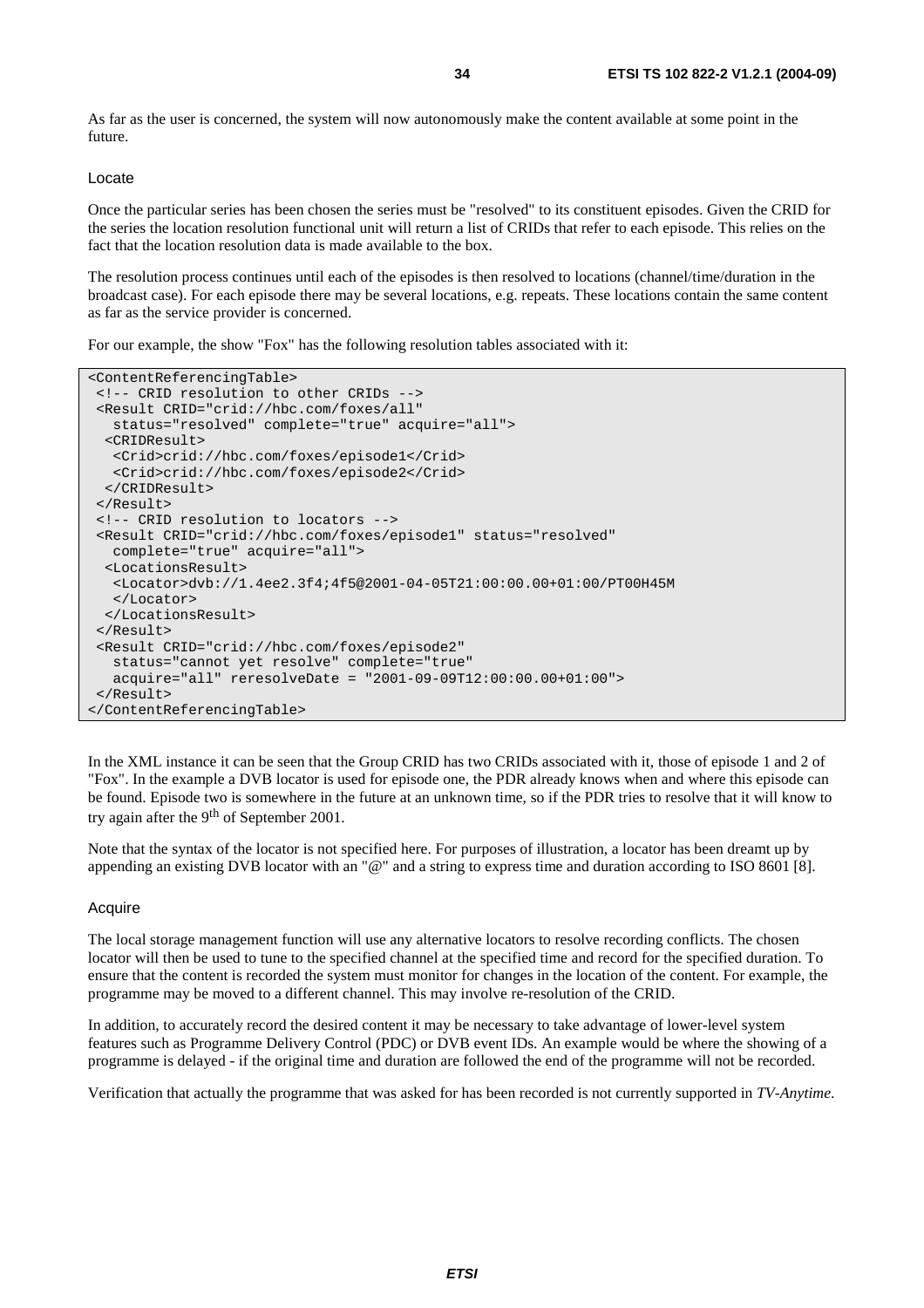#### View

Once the episodes of the series have been acquired they are made available for viewing. As the viewer may want to view the associated metadata at the time of playback, the system should store the associated metadata at the time of selection or capture. If the metadata changes between selection and playback, it may be necessary to use version or timestamp information to present useful information to the user. For example, if one episode of a series advertised a particular guest actor as appearing, but did not take part, this may affect whether the user may wish to view the programme.

To allow users to know what they actually have recorded on their PDR, at least a minimal set of metadata needs to be kept with the content. In our example that could be ProgramInformation tables, allowing the user to see title and synopsis of programmes he recorded.

#### Finishing

This may involve a user preference system storing information about the viewing of this series or episode. This information could then be used by an agent to determine the preferences of the user. An extensive example of usage history can be found in annex A.



The following figure gives a graphic representation of this process.

**Figure 9: Dynamic behaviour of TV-Anytime system example** 

# 7.3 Example: Record highlights from a football match via an EPG

There are two ways to achieve this functionality. If the original match and the highlights are separate pieces of content identified by different CRIDs, the highlights can be captured by using the appropriate CRID. The alternative, described below, uses segmentation metadata.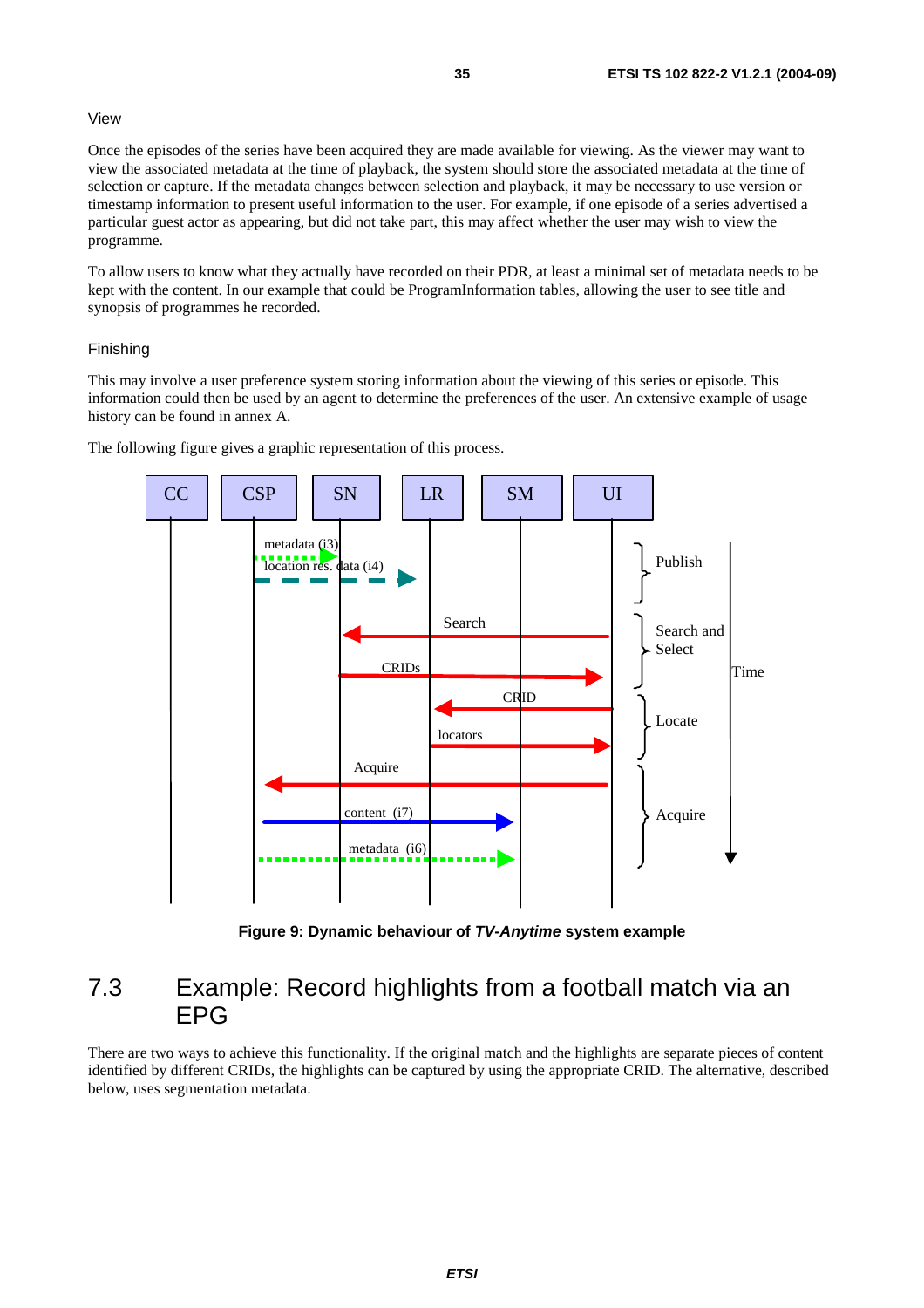#### Publish

A content service provider will publish a CRID that represents the football programme. The same or different service provider will publish content metadata that describes this programme. The same or different service provider will publish segmentation metadata that describes the highlights of this programme. The same or different service provider will publish location resolution data that describes where and when this programme may be acquired. The programme may be available from multiple content service providers.



**Figure 10: Highlight segmentation** 

The following XML snippet shows a minimal way to describe the Program Information and Program Location metadata for the football programme.

```
<ProgramDescription> 
   <ProgramInformationTable> 
      <ProgramInformation programId="crid://sport.com/football/match10"> 
         <BasicDescription> 
            <Title type="main">Ireland Vs Saudi Arabia</Title> 
            <Synopsis length="short"> 
              Ireland qualifies for the second round of the world cup 
            </Synopsis> 
         </BasicDescription> 
      </ProgramInformation> 
   </ProgramInformationTable> 
   <ProgramLocationTable> 
      <BroadcastEvent serviceIDRef="hbc10022311"> 
         <Program crid="crid://sport.com/football/match10" /> 
         <ProgramURL>dvb://1.4ee2.3f4/</ProgramURL> 
         <PublishedStartTime>2002-06-05T18:00:00.00+01:00</PublishedStartTime> 
         <PublishedDuration>PT6H</PublishedDuration> 
      </BroadcastEvent> 
   </ProgramLocationTable> 
</ProgramDescription>
```
The segmentation metadata may be broadcast separately from the programme and it is associated programme information/programme location metadata. Segment metadata is "overlaid" on the original content. This means that the original content is published and various different segmentation schemes can be applied to it, for example, highlights with different durations. The following XML shows the segmentation metadata for the highlights.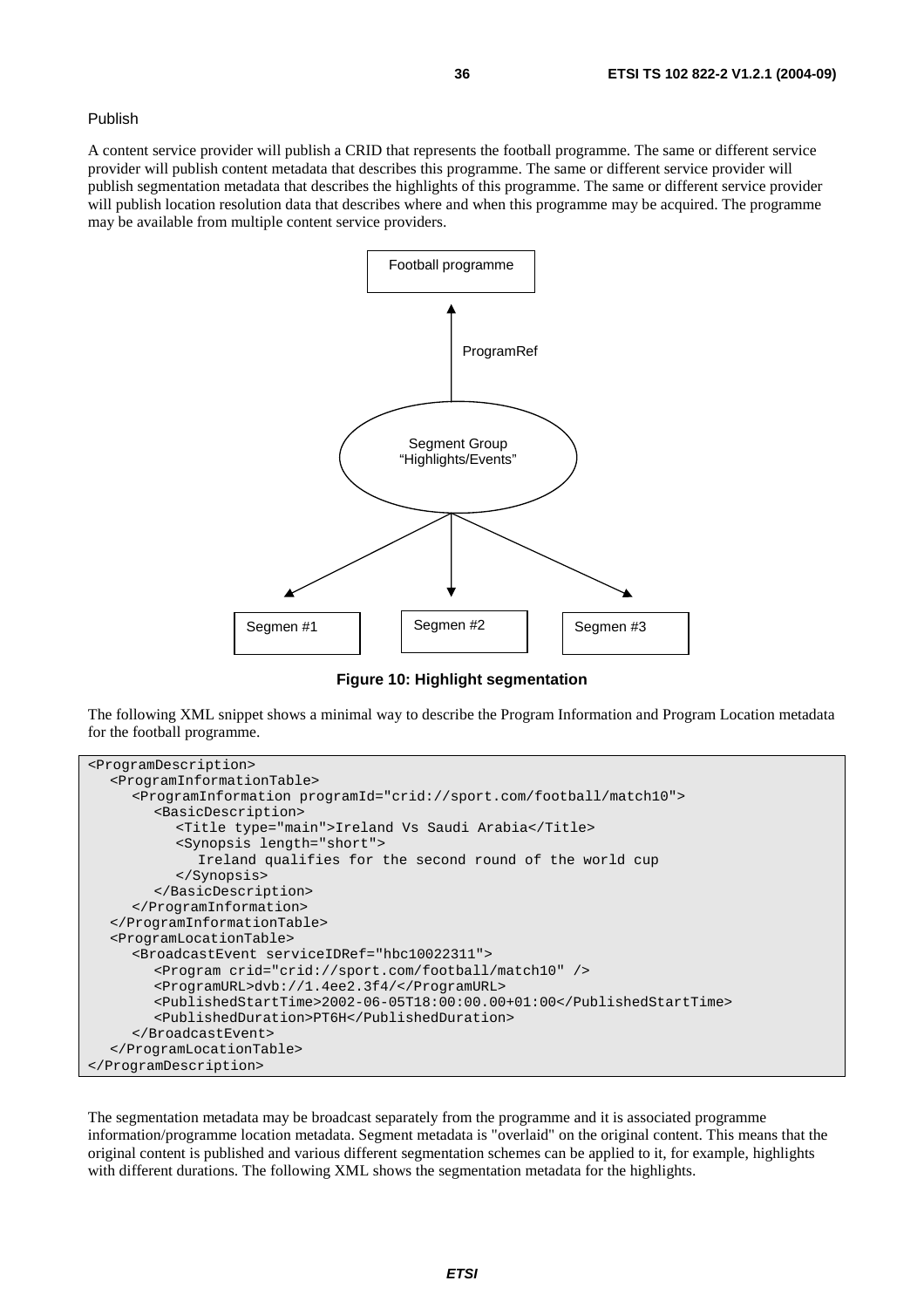The segment group is of type "Highlights/Events". It references the CRID of the football programme and contains references to three segments. The three highlight segments and the segment group are described as follows:

```
<ProgramDescription> 
  <SegmentInformationTable> 
   <SegmentList> 
    <SegmentInformation segmentId="S27A67758-E714-4a4e-B994- 
      3B650A443699"> 
      <ProgramRef crid="crid://sport.com/football/match10"/> 
      <Description> 
         <Title xml:lang="en">Highlight 1</Title> 
         <Synopsis xml:lang="en">The first goal</Synopsis> 
      </Description> 
      <SegmentLocator> 
       < MediaRelIncrTimePoint 
          mediaTimeUnit="PT1N25F">10291 
      </ MediaRelIncrTimePoint> 
       < MediaIncrDuration 
         modiaTimeIni+="PT1N25F">15470
       </ MediaIncrDuration> 
      </SegmentLocator> 
   </SegmentInformation> 
   <SegmentInformation segmentId="S046C7C0F-BF83-4b4d-969E- 
      204E8E82CF7C"> 
    <ProgramRef crid="crid://sport.com/football/match10"/> 
    <Description> 
     <Title xml:lang="en">Highlight 2</Title> 
      <Synopsis xml:lang="en">The second goal</Synopsis> 
    </Description> 
    <SegmentLocator> 
      < MediaRelIncrTimePoint mediaTimeUnit="PT1N25F"> 
       22291 
      </ MediaRelIncrTimePoint> 
      < MediaIncrDuration mediaTimeUnit="PT1N25F"> 
       26470 
     </ MediaIncrDuration> 
    </SegmentLocator> 
   </SegmentInformation> 
   <SegmentInformation segmentId="S5117353A-F598-4de1-968E- 
      8C3D134C7642"> 
    <ProgramRef crid="crid://sport.com/football/match10"/> 
     <Description> 
       <Title xml:lang="en">Highlight 3</Title> 
       <Synopsis xml:lang="en">The third goal</Synopsis> 
      </Description> 
     <SegmentLocator> 
       < MediaRelIncrTimePoint mediaTimeUnit="PT1N25F"> 
        39291 
      </ MediaRelIncrTimePoint> 
       < MediaIncrDuration mediaTimeUnit="PT1N25F"> 
         55470 
       </ MediaIncrDuration> 
     </SegmentLocator> 
    </SegmentInformation> 
   </SegmentList> 
   <SegmentGroupList> 
    <SegmentGroupInformation groupId="G92F0C707-2ECB-403a-88FC- 
      89EEF7961034"> 
      <ProgramRef crid="crid://sport.com/football/match10"/> 
      <GroupType xsi:type="SegmentGroupTypeType" 
         value="highlights/events"/> 
      <Description> 
       <Title xml:lang="en">Match Highlights</Title> 
       <Synopsis xml:lang="en">Goals from the match</Synopsis> 
      </Description> 
      <Segments refList="S27A67758-E714-4a4e-B994-3B650A443699 
              S046C7C0F-BF83-4b4d-969E-204E8E82CF7C 
              S5117353A-F598-4de1-968E-8C3D134C7642"/> 
    </SegmentGroupInformation>
```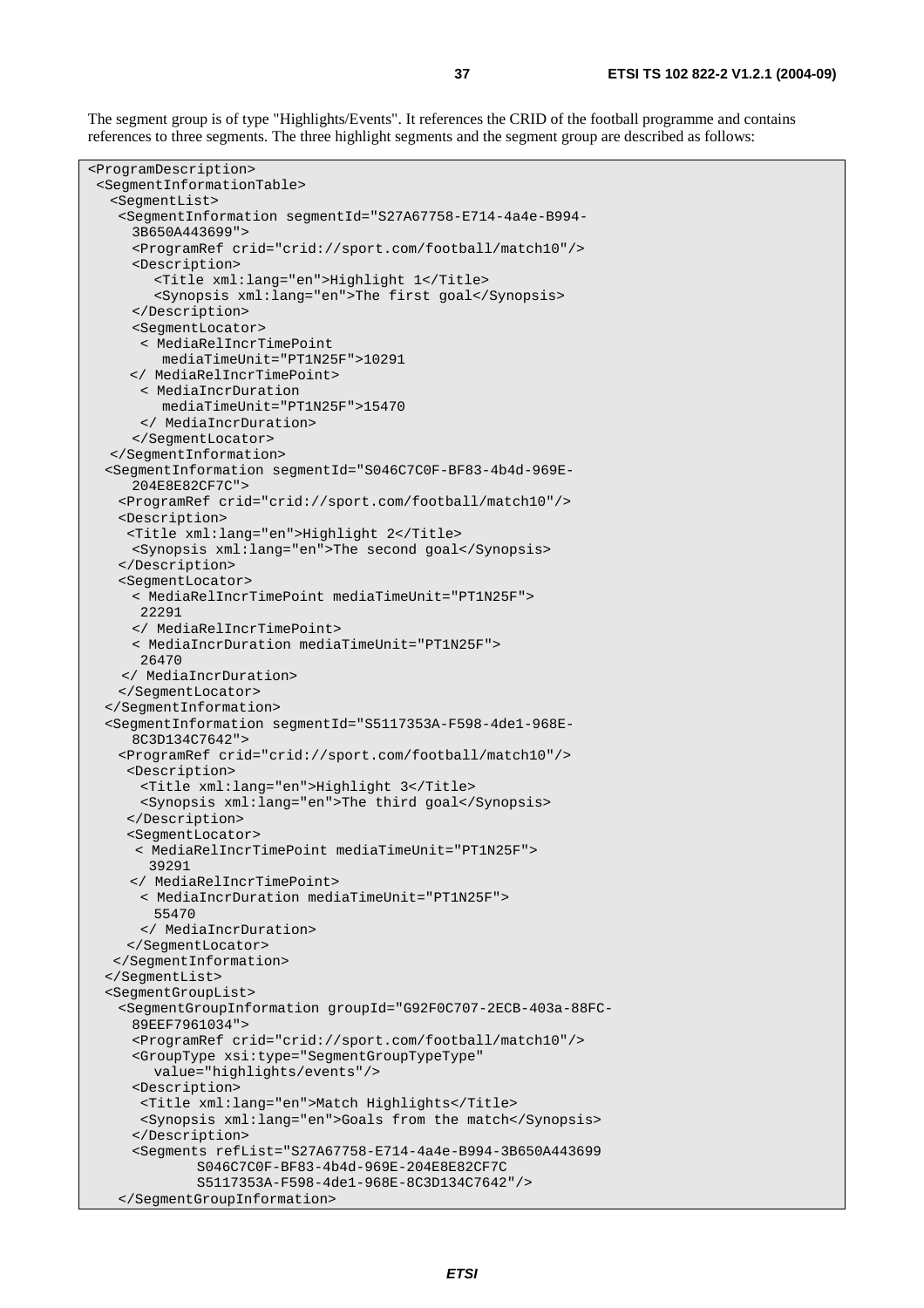```
 </SegmentGroupList> 
  </SegmentInformationTable> 
</ProgramDescription>
```
#### Search

The PDR will use the information from the ProgramInformation and ProgramLocation tables to render an EPG/ECG. The ProgramLocation table is used by the PDR to know the expected time and channel where the programmes will be shown, and the ProgramInformation table is used to provide the location-independent information about each programme (such as title and synopsis).

The user can then navigate around this EPG/ECG to find content that they wish to acquire.

#### **Select**

For our example we assume that the PDR will offer the user the option to view either the original football programme or the highlights of that programme via the EPG. The user wishes to watch the highlights and selects this option from the EPG.

```
EPG for channel XX 
….
6pm - 8pm Football: Ireland Vs Saudi Arabia | Highlights | 
….
```
As discussed in the View section the fact that the user has selected the highlights does not affect the actual content acquired. It simply indicates that the highlights segment metadata should also be acquired at some time and applied to the content when it is viewed.

At this point the usage history metadata table in the PDR could be updated, showing that the user has made a selection. An example XML snippet is shown in the first cookbook scenario.

This usage history could also be used by the PDR to fill the user preference metadata tables. As far as the user is concerned, the system will now autonomously make the content available at some point in the future.

#### Locate

Once the particular football programme has been chosen the programme CRID must be "resolved" to a unique locator (channel/time/duration in the broadcast case). This relies on the fact that the location resolution data is made available to the PDR. For this football programme there may be several locations, e.g. repeats. These locations contain the same content as far as the service provider is concerned.

For our example, the football programme has the following simple resolution tables associated with it:

```
<ContentReferencingTable> 
 <!-- CRID resolution to locators --> 
 <Result CRID="crid://sport.com/football/match10" 
   status="resolved" complete="true" acquire="all"> 
   <LocationsResult> 
    <Locator>dvb://1.4ee2.3f4;4f5@2001-04- 
            05T21:00:00.00+01:00/PT00H45M 
   </Locator> 
   </LocationsResult> 
 </Result> 
</ContentReferencingTable>
```
In the XML instance it can be seen that the football programme has only one locator associated with its CRID. In the example a DVB locator is used. The PDR already knows when and where this episode can be found. Note that the syntax of the locator is not specified here. For purposes of illustration, a locator has been created by appending an existing DVB locator with an "@" and a string to express time and duration according to ISO 8601 [8].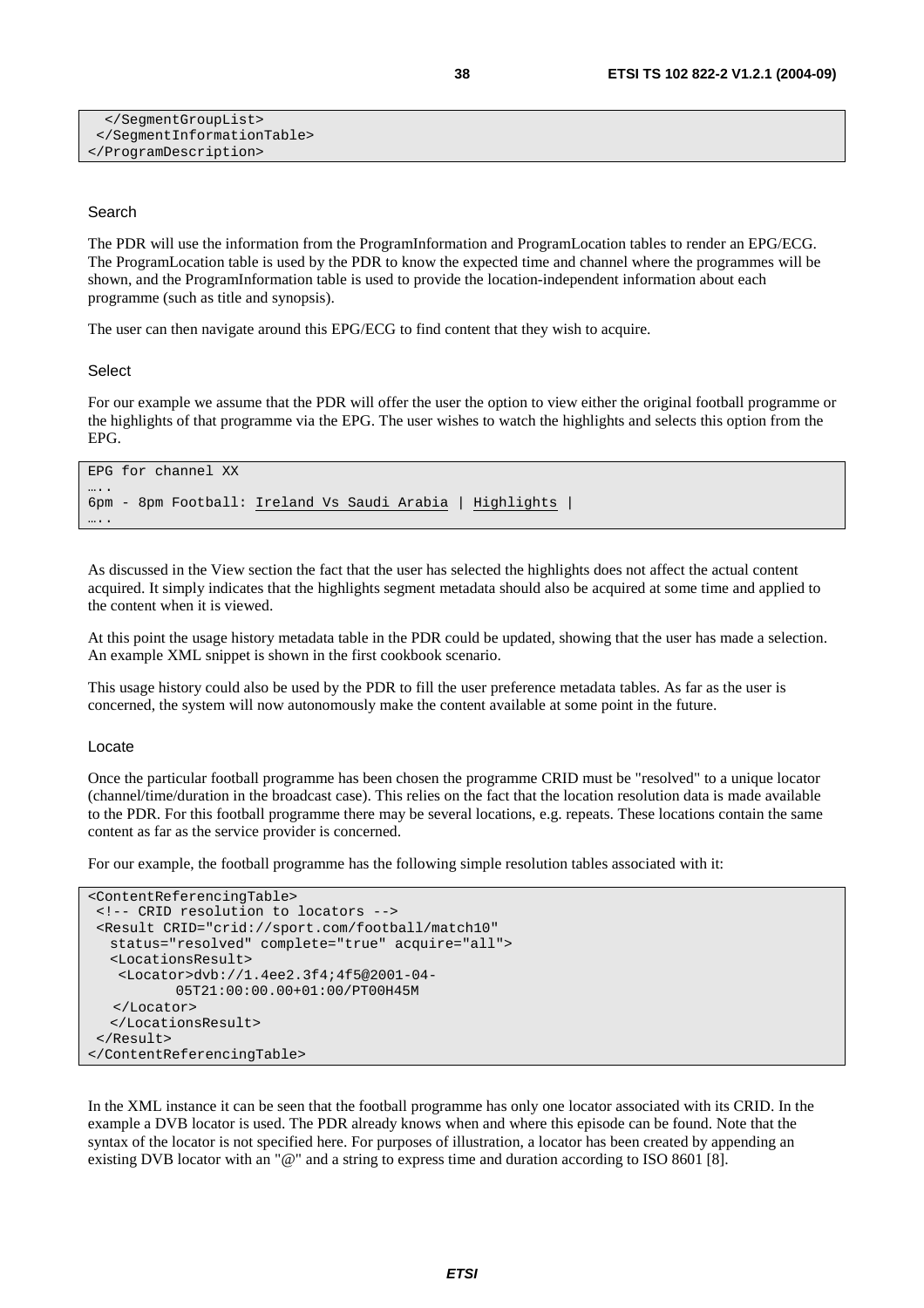#### Acquire

The locator will be used to tune to the specified channel at the specified time and record for the specified duration. To ensure that the content is recorded the system must monitor for changes in the location of the content. For example, the programme may be moved to a different channel. This may involve re-resolution of the CRID.

The segmentation metadata may be acquired at the same time as the content or it may be intermittently broadcast from the carousel and acquisition may occur at a later time.

There is also the possibility that the segmentation metadata could be updated over time. If the metadata changes between selection and playback it may be necessary to use version or timestamp information to present useful information to the user. For example, the highlights may be changed if one of the players in the match is later named as the best player of the tournament.

#### View

Once the football programme has been acquired they are made available for viewing. The user has captured the original football programme plus the segment metadata that applies to that programme. As the user chose the view the highlights from the EPG this is the version that should be displayed when the user views the programme. Of course as the original content has been captured an option can be provided to view the full programme as well.

How this preference (full content/highlights) is stored on the box is an implementation issue. It may be as simple as a flag attached to the content indicating whether the associated segment metadata is to be utilized.

As the user has selected the highlights, the following events occur when the programme is viewed:

- The SegmentGroupInformation is processed by the PDR. There are seen to be three segments associated with the CRID crid: //sport.com/football/match10.
- Each individual SegmentInformation is processed and the segmentLocator is used to index a particular segment of the referenced CRID.
- The segments are played. The PDR will play the highlights in a continuous ordered manner. Interstitial content such as title screens/advertising shall be part of the original programmes and identified as highlights/events.

To allow users to know what they actually have recorded on their PDR, at least a minimal set of metadata needs to be kept with the content. In our example this metadata could be the ProgramInformation tables, allowing the user to see the title and synopsis of programmes that have been recorded.

#### Finishing

This may involve a user preference system storing information about the viewing of this programme. An agent to determine the preferences of the user could then use this information. For example from this and other recordings it may be obvious that the user always views the highlights of sporting events and never the entire content.

### 7.4 Example: Select a particular showing of a programme from an EPG/ECG (in the broadcast case)

#### Publish

A content service provider will publish CRIDs for each programme in its schedule. They will also publish programme description and programme location metadata for these programmes. The same or different service provider will publish location resolution data that describes where and when the programmes from the schedule may be acquired.

The included XML snippets show an almost minimal way to describe this schedule. Two metadata tables are needed to describe the schedule. The ProgramInformation table contains information for each of the different programmes. The ProgramLocation table contains the time and channel information necessary to render an EPG. The link between the time and channel information for a programme and its location-independent description is made by the CRID. It is worth noting that the ProgramLocation table is *NOT* there to signal to the PDR where and when a particular programme really can be found: that is the job of content referencing and location resolution mechanism.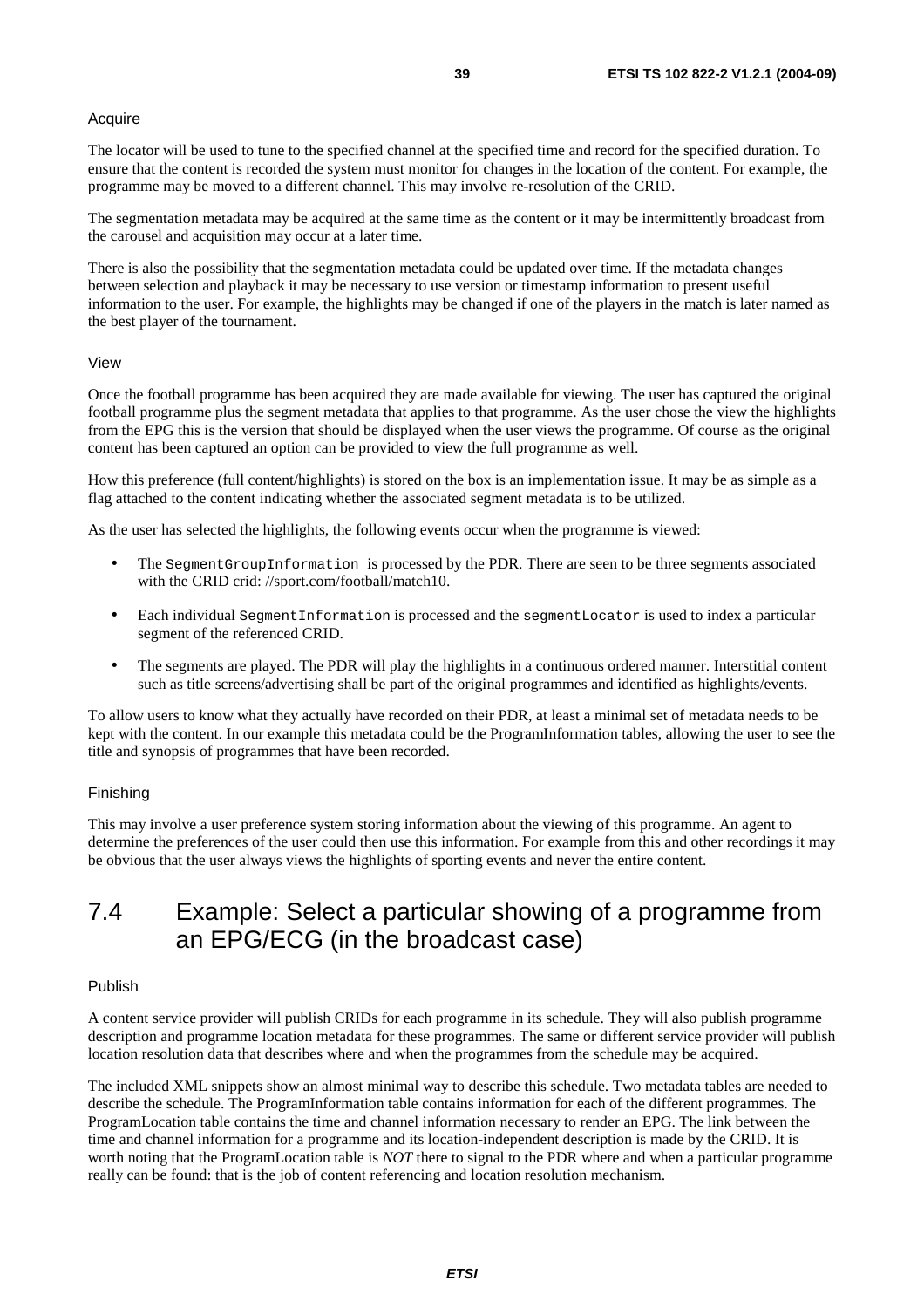| <programdescription></programdescription>                                           |
|-------------------------------------------------------------------------------------|
| <programinformationtable></programinformationtable>                                 |
| <programinformation programid="crid://hbc.com/foxes/episode1"></programinformation> |
| <basicdescription></basicdescription>                                               |
| <title type="main"></title>                                                         |
| The one where Fox jumps in the Potomac                                              |
|                                                                                     |
| <synopsis length="short"></synopsis>                                                |
| Fox goes to Washington and jumps in the Potomac                                     |
|                                                                                     |
|                                                                                     |
|                                                                                     |
| <programinformation programid="crid://hbc.com/news/six"></programinformation>       |
| <basicdescription></basicdescription>                                               |
| <title type="main"></title>                                                         |
| The HBC 6 o'Clock News                                                              |
| $\langle$ Title>                                                                    |
| <synopsis length="short"></synopsis>                                                |
| The latest news and sports from around the world                                    |
|                                                                                     |
|                                                                                     |
|                                                                                     |
| <programinformation programid="crid://hbc.com/bear/woods"></programinformation>     |
| <basicdescription></basicdescription>                                               |
| <title type="main"></title>                                                         |
| The Bear Show in the Woods                                                          |
|                                                                                     |
| <synopsis length="short"></synopsis>                                                |
| Bear sings a medley of songs from One Hundred Tree Wood                             |
|                                                                                     |
|                                                                                     |
|                                                                                     |
|                                                                                     |
| <programlocationtable></programlocationtable>                                       |
| <broadcastevent serviceidref="hbc100022311"></broadcastevent>                       |
| <program crid="crid://hbc.com/news/six"></program>                                  |
| <programurl>dvb://1.4ee2.3f4/</programurl>                                          |
| <publishedstarttime>2002-06-05T18:00:00.00+01:00</publishedstarttime>               |
| <publishedduration>PT30H</publishedduration>                                        |
|                                                                                     |
| <broadcastevent serviceidref="hbc100022311"></broadcastevent>                       |
| <program crid="crid://hbc.com/foxes/episode1"></program>                            |
| <programurl>dvb://1.4ee2.3f4/</programurl>                                          |
| <instancemetadataid>imi:fell</instancemetadataid>                                   |
| <publishedstarttime>2002-06-05T18:30:00.00+01:00</publishedstarttime>               |
| <publishedduration>PT30H</publishedduration>                                        |
|                                                                                     |
| <broadcastevent serviceidref="hbc100022311"></broadcastevent>                       |
| <program crid="crid://hbc.com/bear/woods"></program>                                |
| <programurl>dvb://1.4ee2.3f4/</programurl>                                          |
| <publishedstarttime>2002-06-05T19:00:00.00+01:00</publishedstarttime>               |
| <publishedduration>PT60H</publishedduration>                                        |
|                                                                                     |
|                                                                                     |
|                                                                                     |

Insert instance metadata in the ProgramLocationTable to specify why the user might select that particular instance of the programme (e.g. edited for language).

#### Search

The PDR will use the information from the ProgramInformation and ProgramLocation tables to render an EPG/ECG. The ProgramLocation table is used by the PDR to know the expected time and channel where the programmes will be shown, and the ProgramInformation table is used to provide the location-independent information about each programme (such as title and synopsis).

The user can then navigate around this EPG/ECG to find content that they wish to acquire.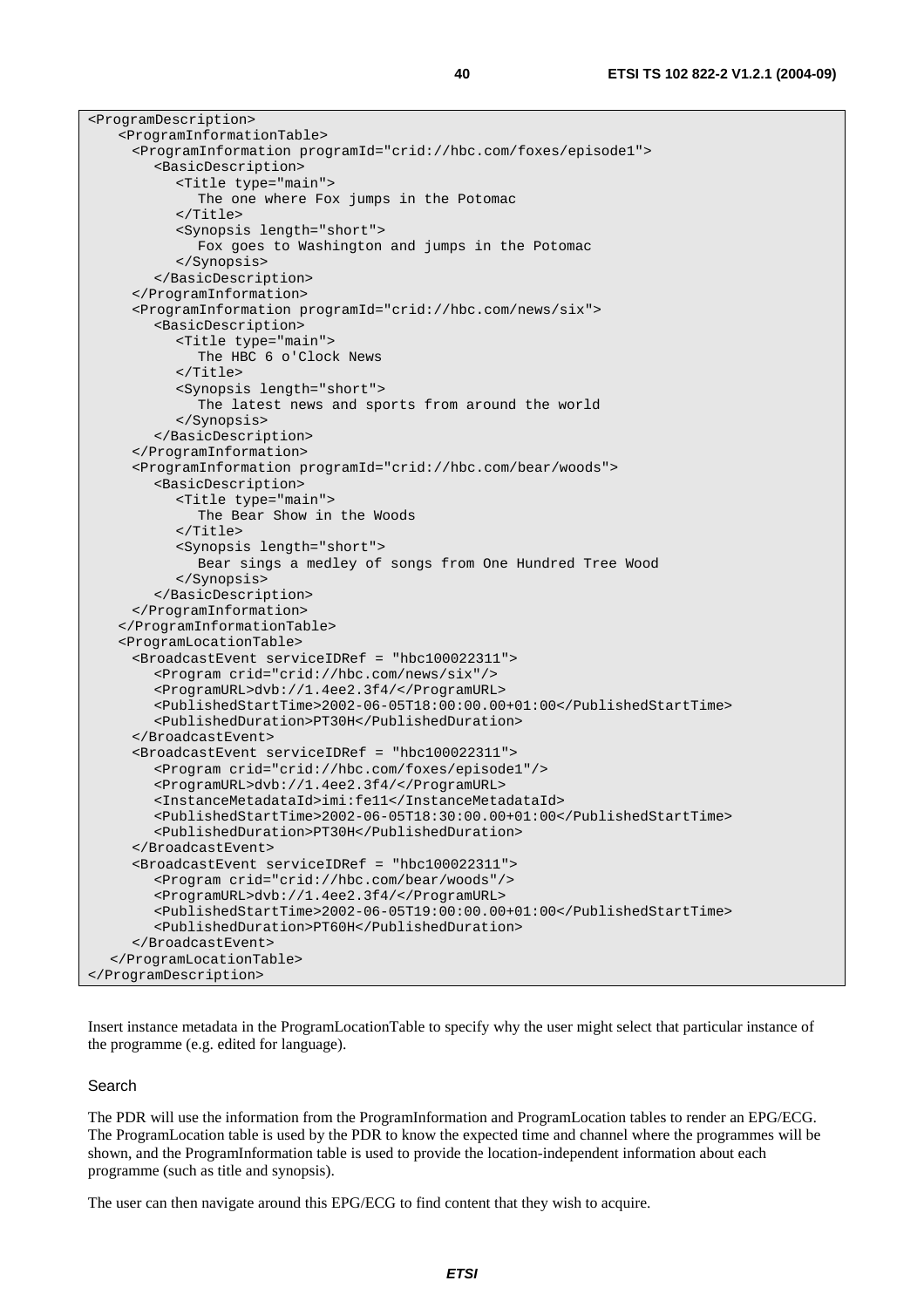#### **Select**

Once the user has found something they wish to acquire, they have the choice of acquiring any instance of the programme, or the specific instance they chose from the EPG/ECG.

If the user selects "any instance" of the programme, the PDR uses the CRID from the Programme element of the BroadcastEvent table to start its acquisition process.

If the user selects the "this specific instance" of the programme, the PDR uses the CRID from the Programme element and the instance metadata identifier from the InstanceMetadataId element.

In the following example, we assume that the user has selected episode one of foxes (CRID "crid://hbc.com/foxes/episode1") and that they want this specific instance (instance metadata identifier "imi:fe1\_1") rather than any other showing.

#### Locate

Given the CRID for the chosen programme, the location resolution functional unit will return a list of CRIDs that refer to showings of this programme. This relies on the fact that the location resolution data is made available to the box.

In the XML instance it can be seen that the CRID has two locators associated with it, those of the first showing and its repeat.

Note that the syntax of the locator is not specified here. For purposes of illustration, a locator has been created by appending an existing DVB locator with an "@" and a string to express time and duration according to ISO 8601 [8].

#### Acquire

The local storage management function could use any alternative locators to resolve recording conflicts when the user has not selected a preference for a specific instance. The chosen locator will then be used to tune to the specified channel at the specified time and record for the specified duration. When the user has selected a specific instance, the PDR will use the instance metadata identifier to decide which locator to use for acquisition.

Looking at the chosen example, the PDR would use the first locator in the content referencing result, because it has an instance metadata identifier of "imi:fe1\_1".

To ensure that the content is recorded the system must monitor for changes in the location of the content. For example, the programme may be moved to a different channel. This may involve re-resolution of the CRID.

An interesting scenario to demonstrate is how a PDR can cope with changes in scheduling. Using the previous example, here is the content referencing result after a schedule change for the chosen episode of "Foxes".

```
<ContentReferencingTable> 
<Result CRID="crid://hbc.com/foxes/episode1" status="resolved" 
    complete="true" acquire="any"> 
   <LocationsResult> 
    <Locator instanceMetadataId="imi:fe11"> 
      dvb://1.4ee2.3f4;4f5@2002-06-05T18:21:00.00+01:00/PT00H29M 
    </Locator> 
    <Locator instanceMetadataId="imi:fe12"> 
      dvb://1.4ee2.3f4;4f5@2002-06-08T21:30:00.00+01:00/PT00H29M 
    </Locator> 
   </LocationsResult> 
  </Result> 
</ContentReferencingTable>
```
In the above example, the first showing of episode one is delayed by twenty minutes. The PDR can still acquire the first showing because it can decide which locator to use by using the instance metadata identifier "imi:fe1\_1".

The acquisition function of the PDR will need to use both the CRID ("crid://hbc.com/foxes/episode1") and the instance metadata identifier ("imi:fe1\_1") to perform successful acquisition. This is because instance metadata identifiers are only unique within the scope of one CRID, so for example the "imi:fe1\_1" instance metadata identifier might also be used with another CRID.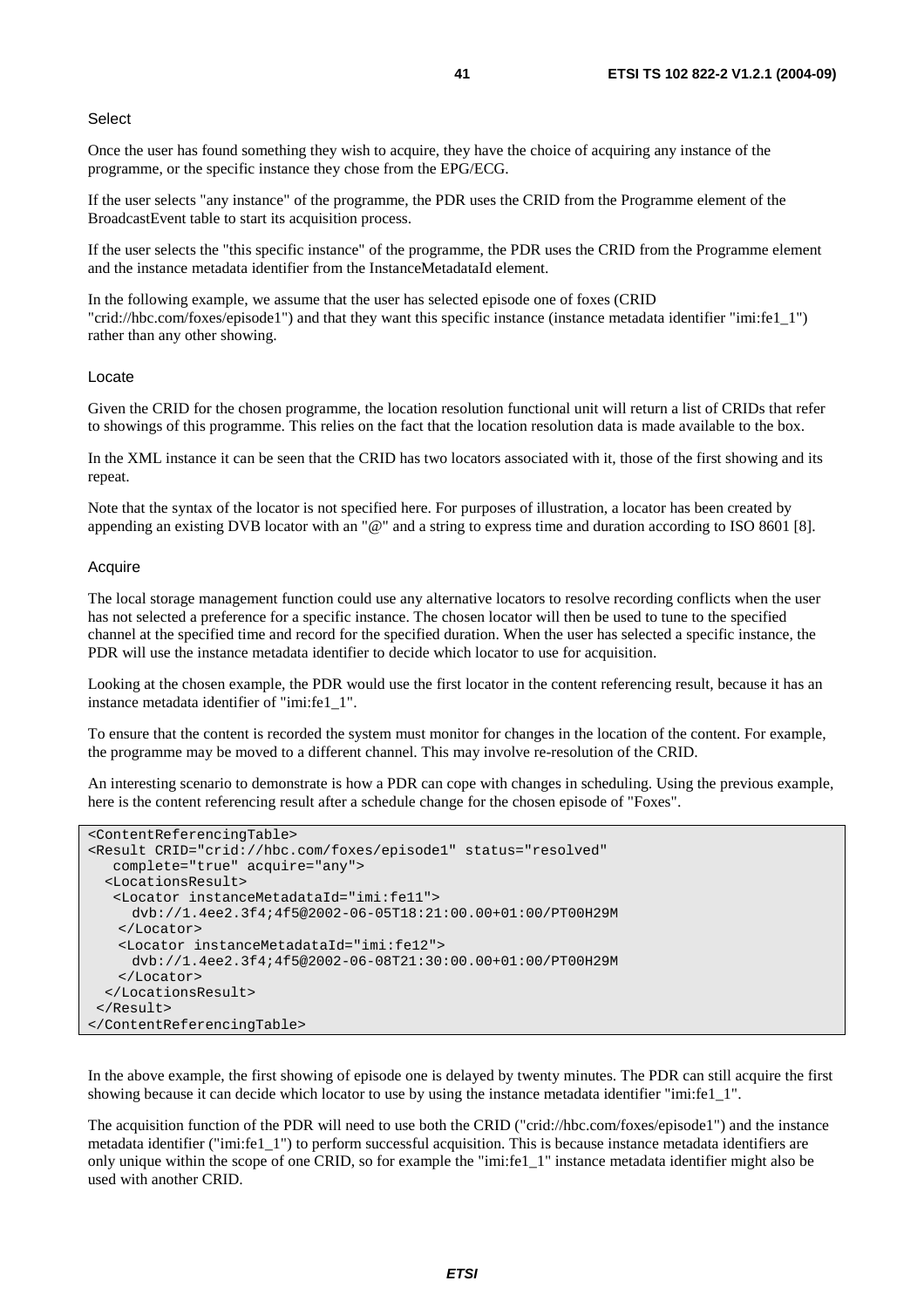#### View

Once the chosen episode has been acquired it is made available for viewing. As the viewer may want to view the associated metadata at the time of playback, the system should store the associated metadata at the time of selection or capture. If the metadata changes between selection and playback, it may be necessary to use version or timestamp information to present useful information to the user.

To allow users to know what they actually have recorded on their PDR, at least a minimal set of metadata needs to be kept with the content. In our example that could be the ProgramInformation tables, allowing the user to see title and synopsis of programmes that have been recorded.

#### Finishing

This may involve a user preference system storing information about the viewing of this series or episode. This information could then be used by an agent to determine the preferences of the user. An extensive example of usage history can be found in annex A.

## 7.5 Example: Allow the user to select content from an ondemand content offer with associated pricing information, or seek lowest cost offer

#### Publish

A service provider will publish an on-demand content offer with associated pricing information. The offer is available via a broadcast channel (offer is pushed) or via an Internet server (offer is pulled).

For 500 Yen, this content can be played 5 times during 1 month as soon as content has been acquired. The commercial offer is valid during two month starting June, 1, 2004. Content is available for one month starting July, 1, 2004.

For 200 Yen, this content can be played only once.

The ImmediateViewing flag being set to "true", this content is subject to rights managements restrictions (see RMP).

```
<TVAMain xml:lang="ja" xmlns="urn:tva:metadata:2004" xmlns:mpeg7="urn:mpeg:mpeg7:schema:2001" 
xmlns:xsi="http://www.w3.org/2001/XMLSchema-instance" xsi:schemaLocation="urn:tva:metadata:2004 
schemas/tva_metadata_v13_am1.xsd">
    <ProgramDescription> 
        <ProgramInformationTable> 
            <ProgramInformation programId="crid://www.intergalactic.com/foxes"> 
                <BasicDescription> 
                    <Title type="main">Foxes - The Movie</Title> 
                    <Synopsis>Action-packed debut movie in which the Fox is elected governor of the 
              state of California.</Synopsis>
                    <Keyword>Fox</Keyword> 
                    <Genre href="urn:tva:metadata:cs:FormatCS:2004:3.5.7.3" type="main"/> 
                </BasicDescription> 
            </ProgramInformation> 
        </ProgramInformationTable> 
        <ProgramLocationTable> 
            <OnDemandProgram> 
                <Program crid="crid://www.intergalactic.com/foxes"/> 
                <InstanceDescription> 
                    <Title type="main">Foxes - The Movie</Title> 
                    <PurchaseList> 
                        <PurchaseItem start="2004-06-01T00:00:00" end="2004-07-31T00:00:00"> 
                            <Price currency="JPY">500</Price> 
                            <Purchase> 
                               <PurchaseType href="urn:tva:metadata:cs:PurchaseTypeCS:2004:playForPeriod"/> 
                               <QuantityUnit href="urn:tva:metadata:cs:UnitTypeCS:2004:month"/> 
                               <QuantityRange max="1"/> 
                            </Purchase> 
                            <Purchase> 
                               <PurchaseType href="urn:tva:metadata:cs:PurchaseTypeCS:2004:playCounts"/> 
                               <QuantityUnit href="urn:tva:metadata:cs:UnitTypeCS:2004:plays"/> 
                               <QuantityRange max="5"/>
```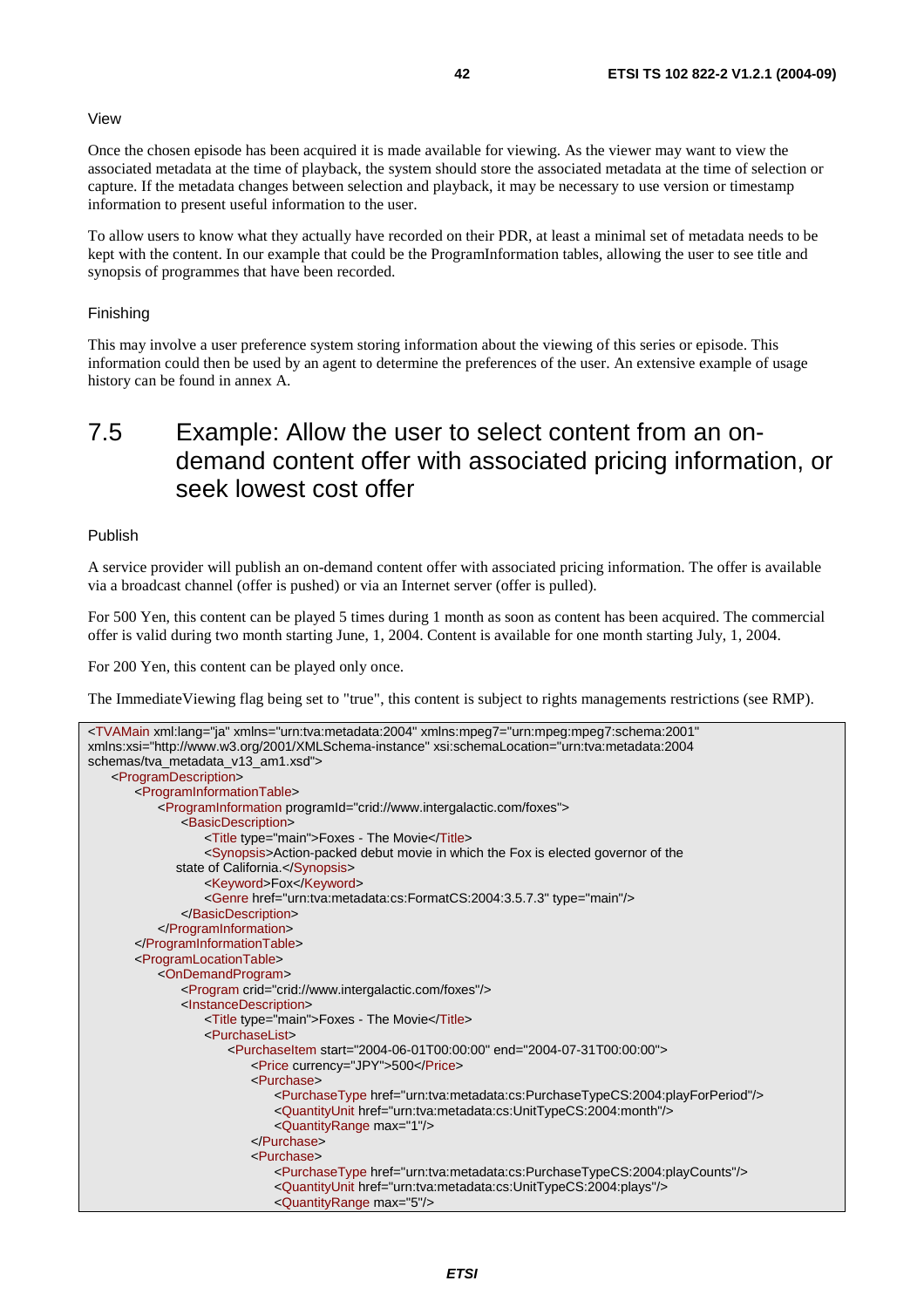| <pricingserverurl>http://foxes.ondemand.com/prices/</pricingserverurl>                  |
|-----------------------------------------------------------------------------------------|
| $\le$ /Purchaseltem>                                                                    |
|                                                                                         |
|                                                                                         |
| <publishedduration>P145M</publishedduration>                                            |
| <startofavailability>2004-07-01T19:00:00.00+01:00</startofavailability>                 |
| <endofavailability>2001-07-31T19:00:00.00+01:00</endofavailability>                     |
|                                                                                         |
|                                                                                         |
| <ondemandprogram></ondemandprogram>                                                     |
| <program crid="crid://www.intergalactic.com/foxes"></program>                           |
| <instancedescription></instancedescription>                                             |
| <title type="main">Foxes - The Movie</title>                                            |
| <purchaselist></purchaselist>                                                           |
| <purchaseltem end="2004-07-31T00:00:00" start="2004-06-01T00:00:00"></purchaseltem>     |
| <price currency="JPY">200</price>                                                       |
| <purchase></purchase>                                                                   |
| <purchasetype href="urn:tva:metadata:cs:PurchaseTypeCS:2004:playCounts"></purchasetype> |
| <quantityunit href="urn:tva:metadata:cs:UnitTypeCS:2004:plays"></quantityunit>          |
| <quantityrange max="1"></quantityrange>                                                 |
|                                                                                         |
| <pricingserverurl>http://foxes.ondemand.com/prices/</pricingserverurl>                  |
|                                                                                         |
|                                                                                         |
|                                                                                         |
| <publishedduration>P145M</publishedduration>                                            |
| <startofavailability>2004-07-01T19:00:00.00+01:00</startofavailability>                 |
| <endofavailability>2001-07-31T19:00:00.00+01:00</endofavailability>                     |
|                                                                                         |
|                                                                                         |
|                                                                                         |
|                                                                                         |
|                                                                                         |

#### Search

If a user is looking all the offers under a given price ceiling for a particular movie (e.g. 1 000 Yens), he will either look at the prices proposed through the pushed offer, or retrieve additional information from the web server. The information will be returned as shown above. The user can then select the offer of his choice.

Locate, Acquire, View, Finishing

According to the TV-Anytime processes.

### 7.6 Example: Notify the user of something interesting based on their profile

#### Publish

A content service provider will publish a CRID that represents a programme. The same or different service provider will publish metadata that describes this programme. The same or different service provider will publish location resolution data that describes where and when the programme may be viewed.

In this example we will use a soccer game "World cup, Japan and Russia" which starts 4:30am EST June 14, 2002. The PDA is aware that the user has a preference for this type of content because of his profile that is stored on the PDR or NDR.

```
<ProgramDescription> 
   <ProgramInformationTable> 
      <ProgramInformation programId="crid://foo.com/soccer/worldcup/japan-russia"> 
         <BasicDescription> 
            <Title type="main"> 
                 2002 FIFA World cup soccer game 
            </Title> 
            <Synopsis length="short">
```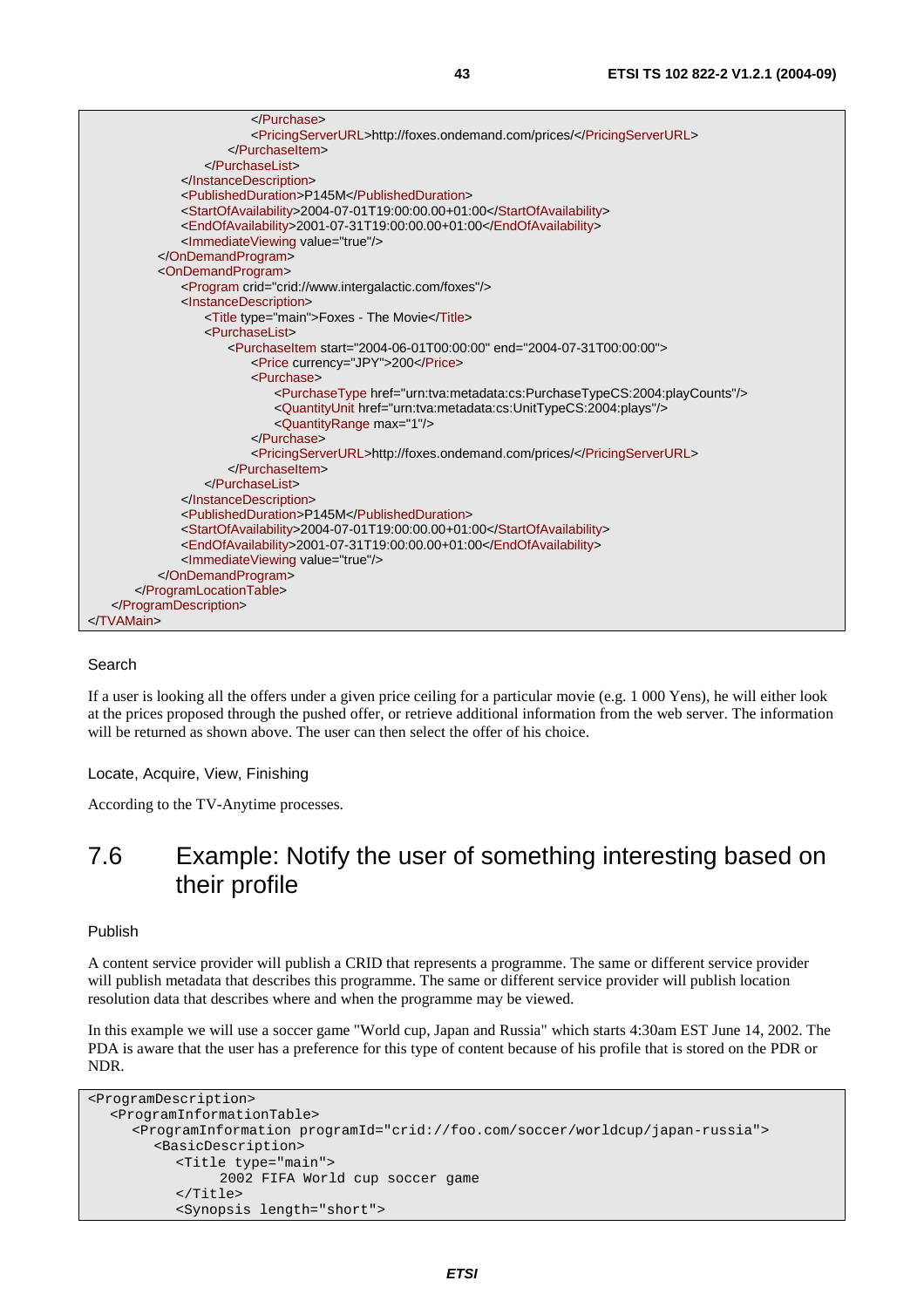```
 World cup soccer game, Japan versus Russia 
            </Synopsis> 
            <Keyword>World Cup</Keyword> 
            <Keyword>soccer</Keyword> 
            <Keyword>football</Keyword> 
            <Keyword>Japan</Keyword> 
            <Genre href = "urn:tva:metadata:cs:FormatCS:2004:3.2.3.12" type="main"/> 
            <Genre href = "urn:tva:metadata:cs:FormatCS:2004:3.2.3" type="secondary"/> 
         </BasicDescription> 
         <MemberOf xsi:type="MemberOfType" crid="crid://foo.com/soccer/worldcup"/> 
      </ProgramInformation> 
   </ProgramInformationTable> 
</ProgramDescription>
```
InstanceMetadata can be used to allow a PDR to build an EPG or to inform the user of the approximate schedule of an airing. The BroadcastEvent table in the instance metadata is used for that purpose. It is *NOT* there to signal to the PDR where and when a particular programme really can be found: that is the job of content referencing and location resolution mechanism. As stated before, the metadata is used mainly for attraction purposes. An example XML snippet of a BroadcastEvent table is given below:

```
<ProgramLocationTable> 
   <BroadcastEvent serviceIDRef = "hbc100022311"> 
      <Program crid=" crid://foo.com/soccer/worldcup/japan-russia"/> 
      <ProgramURL>dvb://1.4ee2.3f5/</ProgramURL> 
         <PublishedStartTime>2001-04-05T21:00:00.00+01:00</PublishedStartTime> 
         <PublishedDuration>PT30H</PublishedDuration> 
      <Live value="false"/> 
      <Repeat value="false"/> 
      <FirstShowing value="false"/> 
      <LastShowing value="false"/> 
      <Free value="false"/> 
   </BroadcastEvent> 
</ProgramLocationTable>
```
#### Search

The FilteringAndSearchPreferences of the user's profile will be used by the PDR/NDR to filter and search for relevant programmes automatically. Every time the PDR/NDR gets a newer version of an EPG, or at other specified times, the PDR/NDR searches for programmes that matches the user's preferences. According to the results of this profile match, the PDR/NDR may issue a notification to the user. This notification may be issued via email, screen indication, or some other method that was selected by the user. The notification may include both programme and instance information. With this notification, the PDR may urge the user to perform some relevant action in the next phase.

```
<UserDescription> 
   <UserPreferences> 
      <mpeg7:UserIdentifier protected="true"> 
         <mpeg7:Name xml:lang="en">Jay</mpeg7:Name> 
      </mpeg7:UserIdentifier> 
      <mpeg7:FilteringAndSearchPreferences> 
         <mpeg7:ClassificationPreferences preferenceValue="12"> 
            <mpeg7:Language>en</mpeg7:Language> 
            <mpeg7:Genre href="urn:tva:metadata:cs:FormatCS:2004:3.2.3.12"/> 
            <mpeg7:Subject>Japan</mpeg7:Subject> 
         </mpeg7:ClassificationPreferences> 
      </mpeg7:FilteringAndSearchPreferences> 
   </UserPreferences> 
</UserDescription>
```
#### Locate, Acquire, View, Finishing

Not relevant for this scenario.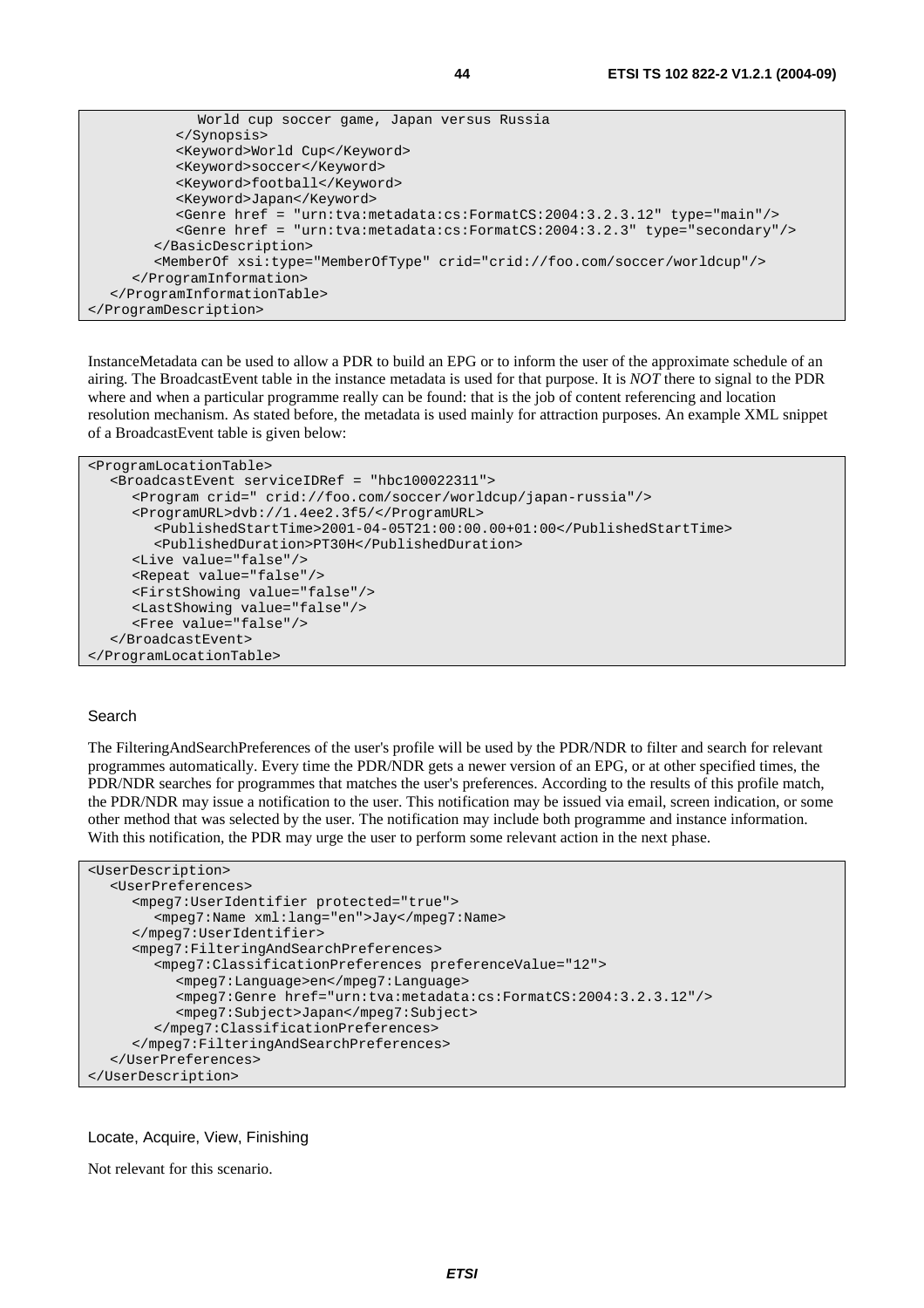## 7.7 Example: Personal Channel Service at my PDR

A viewer wants to set his/her week's watching schedule, after electronic guide information from many service providers has been stored at PDR. However he/she does not want to navigate all the programme information at programme guide application for setting watching schedule.

Also, the viewer wants PDR to generate the viewer's own schedule customized to his/her various preference or lifestyle. This generating procedure can be done at PDR automatically based on the viewer's usage history and user preference information.

Then the generated personal channel and its programme information provides following guide at programme guide application: at Monday 8:00 P.M. to 9:00 P.M., CNN news, and at 9:00 to 10:00 P.M., special action movie from HBO, etc. Surely, this re-arranged programme schedule combined from many broadcasting providers builds into one personal channel.

The personal channel at PDR provides above rescheduled programmes by a user's preference at the user's preferred date on the personal channel.

For this personal channel at PDR, the following operations must be done by a user's PDR in sequence order.

- A user's usage history is stored.
- The user's preference for date (day and time), genre per date, and programme title is extracted by analyzing the user's usage history.
- A new channel for the user is generated.
- Programmes are determined to be broadcast on the personal channel at the user's preferred date by the user's preference information.
- A new personalized InstanceDescriptionMetadata is generated for informing the user that a new programme instance is included in the personal channel.

When this personal channel service is compared with an existent preference-based-EPG service, the object of personal channel service is to provide a new channel that broadcasts newly scheduled programmes according to user's preference, but the object of preference-based-EPG service is to make user find easily his/her preferred programmes among the enormous programmes on the EPG.

That is, the personal channel service relocates programmes by a user's title and date preference and provides the programmes only on the personal channel, but the preference-based-EPG service just differently represents the programme lists of all channels according to the degree of user preference.

For a general understanding about the personal channel service, figure 11 shows a conceptual drawing of personal channel service. A common service provider generates and provides Instance Description Metadata to PDRs. Then a PDR uses this Instance Description Metadata to render the EPG for informing a user of the schedule of usually broadcast programmes. In addition to the usage, in the personal channel service, Personal Channel Controller in the PDR uses the Instance Description Metadata for choosing user preferred programmes for personal channel, and then stores new instances of the selected programmes in the personalized instance description metadata.



**Figure 11: Conceptual drawing of Personal Channel**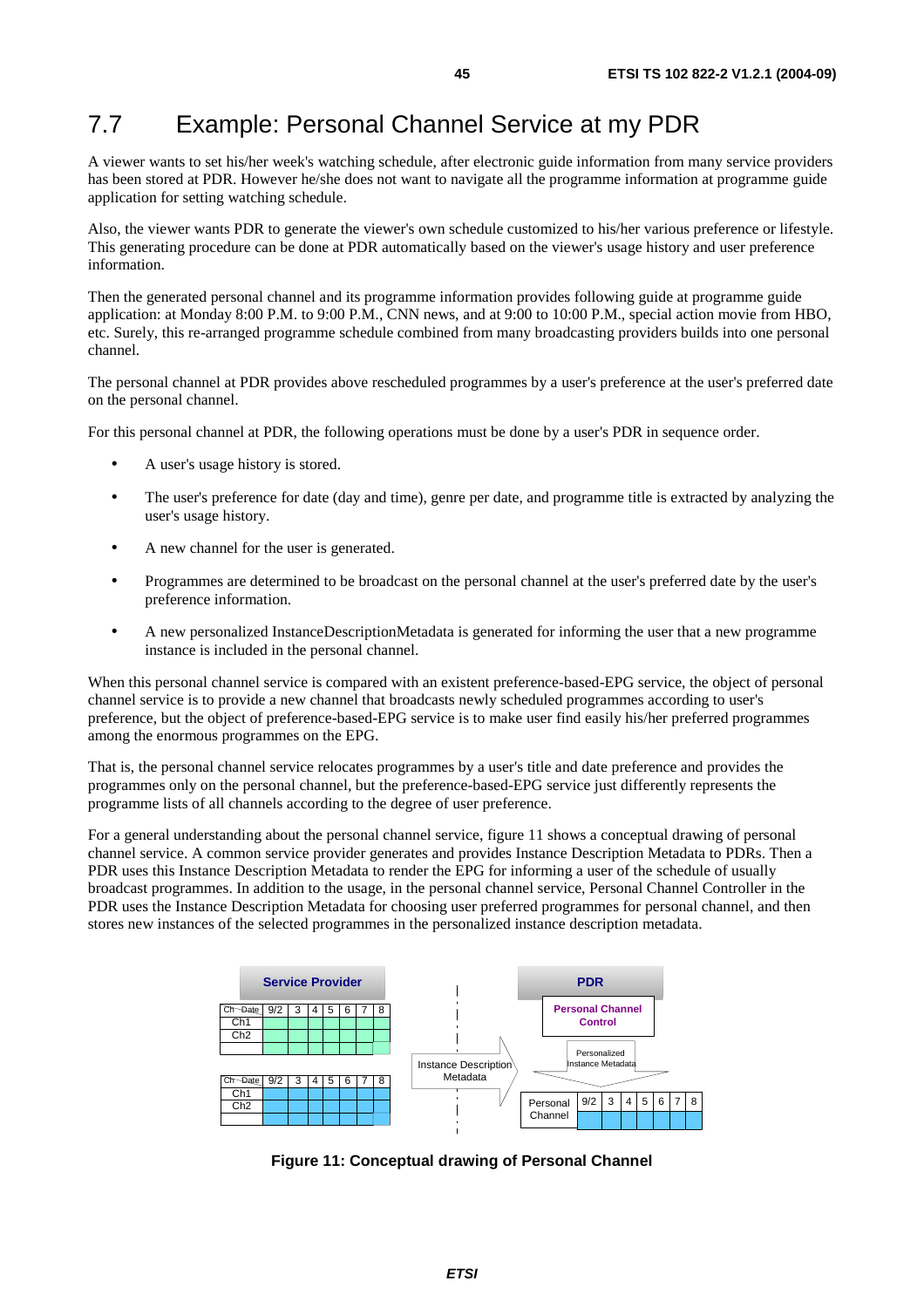In detail, inter-operations between a service provider and a user for the personal channel service are shown in figure 12. As explained above, a service provider offers CRID, location resolution data and metadata such as ContentDescriptionMetadata (including ProgramInformation, GroupInformation), InstanceDescriptionMetadata (including ProgramLocation, ServiceInformation). A user's PDR simply can render EPG using the metadata, and then the user can choose and watch a programme when the programme has been already scheduled by the service provider. But in the personal channel service, the Personal Channel Controller in the PDR relocates programmes according to user preference on the personal channel. And then the new schedule of programmes for the personal channel is informed to users by including new instances in the personalized instance metadata.

In the following, we explain how the personal channel service may work using the Content Referencing specification (S-4) and Metadata specification (S-3). We follow all the phases identified in a *TV-Anytime* System, e.g. Publish, Search, Select, Locate, Acquire, View, and Finish. In the personal channel service, a new phase, PDRs Search and Select, is included after the Publish phase because the PDR rearranges programmes provided by service providers and recreate Instance Description Metadata locally for the virtual channel.



**Figure 12: Interaction between Service Provider and Client** 

#### Publish

A content service provider will publish a CRID that represents a programme, the same or different service provider will publish location resolution data that describes where and when the programme may be viewed, and the same or different service provider will publish programme description metadata and programme instance metadata.

For the personal channel service, ContentDescriptionMetadata (including ProgramInformation, GroupInformation) and InstanceDescriptionMetadata (including ProgramLocation, ServiceInformation) must be offered by the service provider, and UserPreference metadata must be provided by the PDR, because Personal Channel Controller in the PDR chooses programmes which will be broadcast on personal channel by programme description metadata including programme group information, programme instance metadata, and user preference data.

Of the three kinds of metadata, the first metadata, ContentDescriptionMetadata (including ProgramInformation, GroupInformation) is general information about a piece of content that does not change regardless of how the content is published or broadcast.

The following XML snippets show GroupInformation element of a Korean Drama, "Sangdo" which has several episodes, and a few ProgramInformation elements that contain information for each episode of the group, "Sangdo".

```
<ProgramDescription> 
   <ProgramInformationTable> 
      <ProgramInformation programId="crid://imbc.com/sangdo/episode17"> 
         <BasicDescription> 
           <Title> Sangdo_17 </Title> 
           <Synopsis> The one where Sangdo is embarrassed with the rumour</Synopsis> 
           <Genre href = "urn:tva:metadata:cs:FormatCS:2004:3.4.2.1" type="main"/> 
         </BasicDescription> 
      </ProgramInformation>
```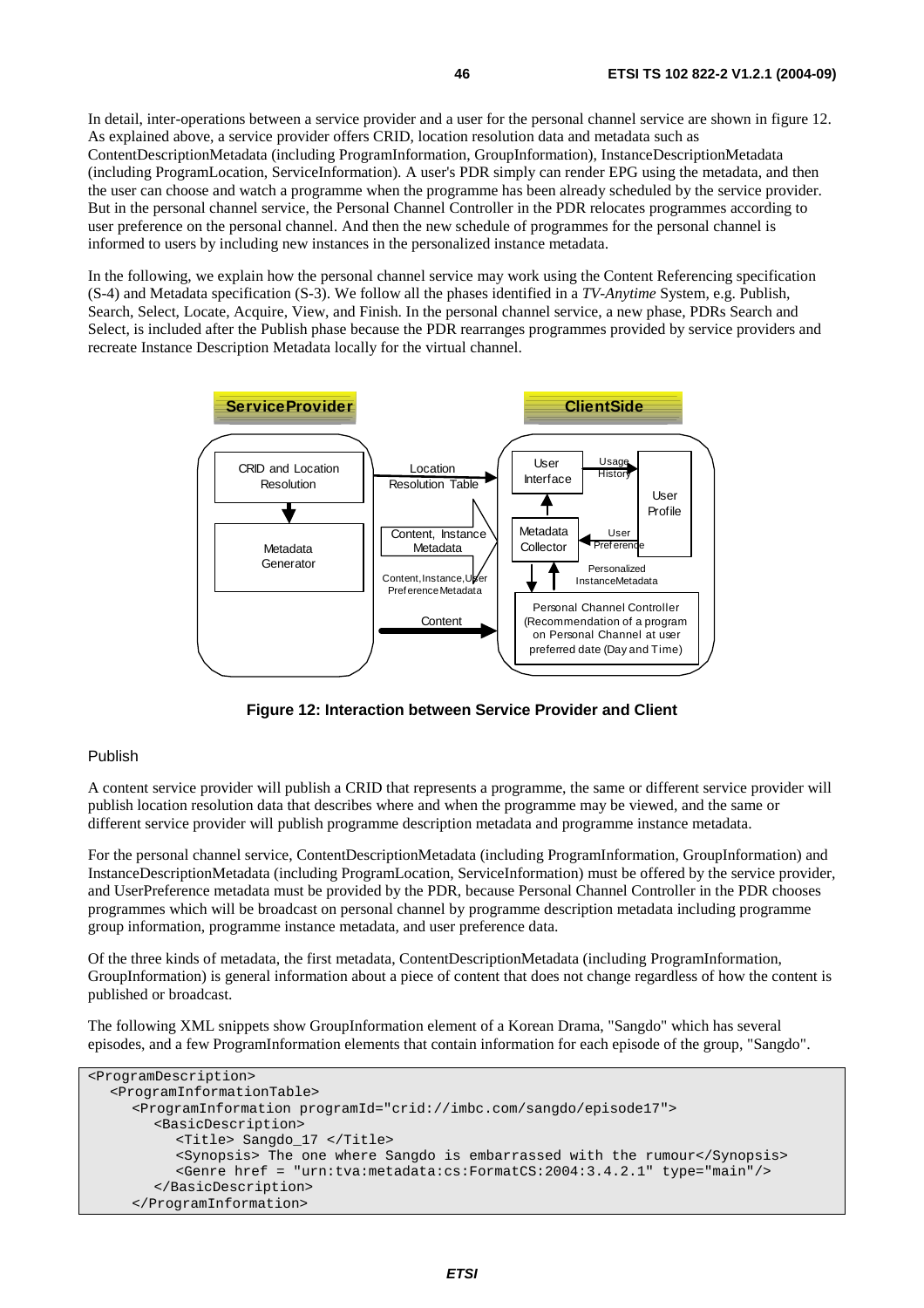```
 <ProgramInformation programId="crid://imbc.com/sangdo/episode18"> 
         <BasicDescription> 
            <Title> Sangdo_18 </Title> 
            <Synopsis> The one where Sangdo sold his clothes cheaply </Synopsis> 
            <Genre href = "urn:tva:metadata:cs:FormatCS:2002:3.4.2.1" type="main"/> 
         </BasicDescription> 
      </ProgramInformation> 
   </ProgramInformationTable> 
   <GroupInformationTable> 
      <GroupInformation groupId="crid://imbc.com/sangdo/several" ordered="true" 
numOfItems="2"> 
         <GroupType xsi:type="ProgramGroupTypeType" value="series"/> 
         <BasicDescription> 
            <Title>Sangdo</Title> 
            <Synopsis>Several episodes of Sangdo</Synopsis> 
            <Genre href = "urn:tva:metadata:cs:FormatCS:2004:3.4.2.1" type="main"/> 
         </BasicDescription> 
      </GroupInformation> 
   </GroupInformationTable> 
</ProgramDescription>
```
The second metadata, InstanceDescriptionMetadata is also offered by the service provider. Instance DescriptionMetadata (including ProgramLocationTable) can be used to allow a PDR to build an EPG or to inform the user of the approximate schedule of an airing. The BroadcastEvent element in the instance description metadata is used for that purpose.

For the personal channel service, the InstanceDescriptionMetadata plays a great role in addition to the general EPG function. InstanceDescriptionMetadata is referred in PDR's selecting a programme for a personal channel according to the user preference and used in announcing newly included channel and programme instances to the user. That will be explained in more detail in the phrase of PDR's Search and Select.

The followed XML snippet shows ProgramLocation table that holds information of each programme instance and ServiceInformation table that contains channel information such as service id, service name, owner, and so on.

```
<ProgramDescription> 
   <ProgramLocationTable> 
      <BroadcastEvent serviceIDRef="Ch1"> 
         <Program crid="crid://imbc.com/sangdo/episode17"/> 
         <ProgramURL>dvb://1.4ee2.3f4/</ProgramURL> 
         <PublishedStartTime>2002-04-22T22:00:00</PublishedStartTime> 
         <PublishedDuration>PT50M</PublishedDuration> 
      </BroadcastEvent> 
      <BroadcastEvent serviceIDRef="Ch1"> 
         <Program crid="crid://imbc.com/sangdo/episode18"/> 
         <ProgramURL>dvb://1.4ee2.3f4/</ProgramURL> 
         <PublishedStartTime>2002-04-23T22:00:00</PublishedStartTime> 
         <PublishedDuration>PT50M</PublishedDuration> 
      </BroadcastEvent> 
</ProgramLocationTable> 
<ServiceInformationTable> 
   <ServiceInformation serviceId="Ch1"> 
      <Name>MBC</Name> 
         <Owner>MBC</Owner> 
   </ServiceInformation> 
</ServiceInformationTable> 
</ProgramDescription>
```
The third metadata, UserPreference metadata is automatically generated by User Profile in the PDR and it is an essential information to determine an airing date and programme on the personal channel. UserPreference metadata for the personal channel service uses minimal preference information such as title preference and genre preference per date.

The followed XML snippet shows FilteringAndSearchPreferences that specifies a user's filtering and/or searching preference for audio-visual content. These preferences are specified by creation-, classification-related properties of the content.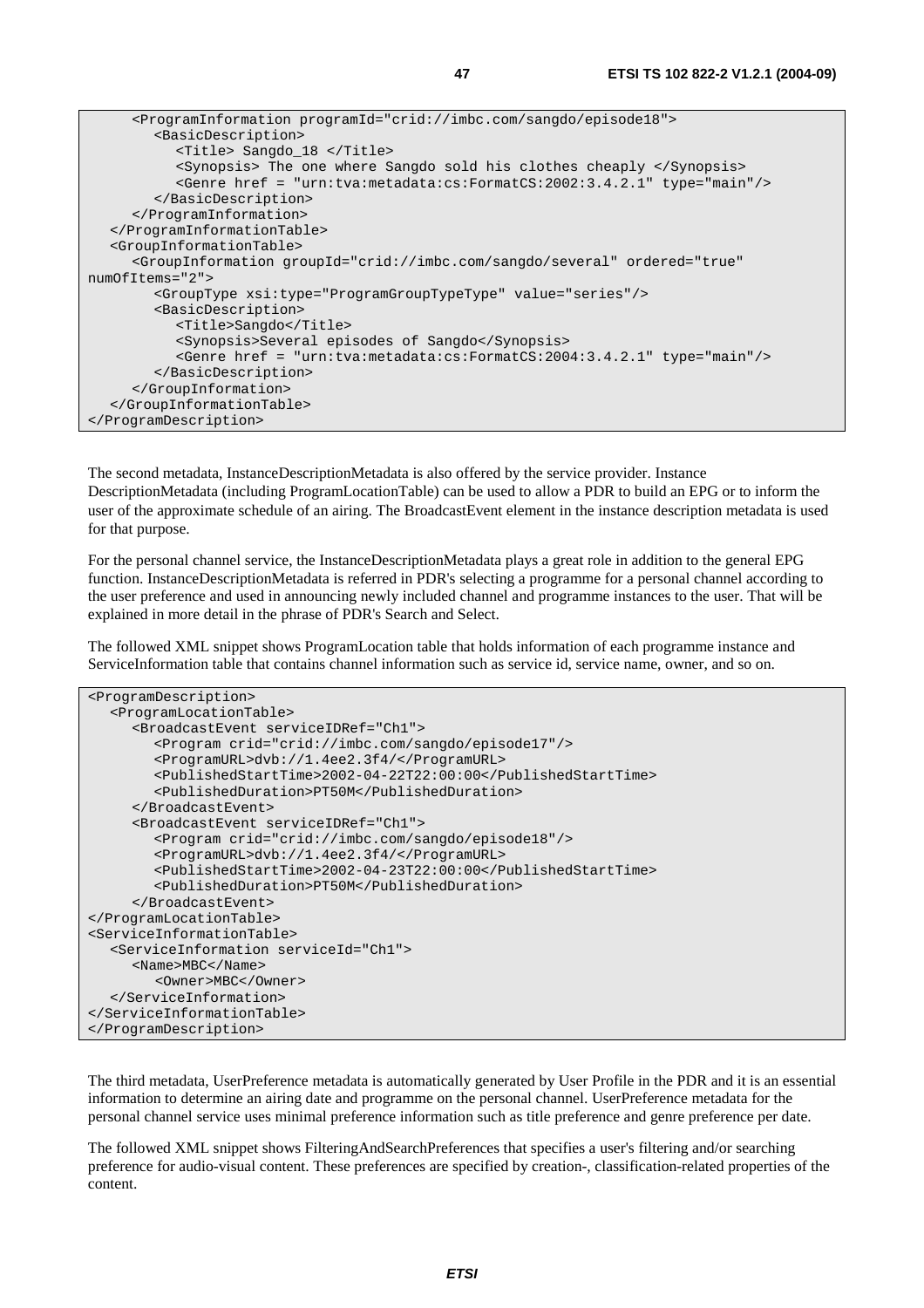| <userdescription></userdescription>                                         |
|-----------------------------------------------------------------------------|
| <userpreferences></userpreferences>                                         |
| <mpeq7:useridentifier></mpeq7:useridentifier>                               |
| <mpeq7:name xml:lang="en">etri</mpeq7:name>                                 |
|                                                                             |
| <mpeq7:filteringandsearchpreferences></mpeq7:filteringandsearchpreferences> |
| <mpeq7:creationpreferences></mpeq7:creationpreferences>                     |
| <mpeq7:title preferencevalue="99">sangdo</mpeq7:title>                      |
|                                                                             |
|                                                                             |
| <mpeq7:filteringandsearchpreferences></mpeq7:filteringandsearchpreferences> |
| <mpeq7:classificationpreferences></mpeq7:classificationpreferences>         |
| $\langle mpeq7:Genre$ href = "urn:tva:metadata:cs:FormatCS:2004:3.4.2.1"    |
| preferenceValue="80"/>                                                      |
|                                                                             |
| <mpeq7:preferencecondition></mpeq7:preferencecondition>                     |
| <mpeq7:time recurrence="weekly"></mpeq7:time>                               |
| $<$ mpeq $7:$ TimePoint>2002-04-23T11:007:TimePoint>                        |
| <mpeq7:duration>PT1H</mpeq7:duration>                                       |
| $<$ /mpeq $7:$ Time>                                                        |
|                                                                             |
|                                                                             |
|                                                                             |
|                                                                             |

#### PDR's Search and Select

After the three kinds of metadata are offered, Personal Channel Controller in the PDR makes a new channel as personal channel with the exception of usual broadcast, cable, and satellite channels. Personal Channel Controller also selects programmes that are going to be broadcast on personal channel by user's preference data, programme description metadata, and programme instance metadata.

For this programme selection process, the following operations must be done by the Personal Channel Controller.

- First, a user's preferred date (day and time) is checked.
- Second, which genre is preferred at the date is checked.
- Third, a programme that is included in the preferred genre and has higher title preference is chosen as a new programme for personal channel.
- Fourth, the information about a newly included channel and its new instance is included in the InstanceDescriptionMetadata ( ProgramLocation ) to announce to the user.

At fourth step of above operations, a set of new service information and broadcast event information are generated and added into InstanceDescriptionMetadata.

Note that the location resolving procedure of programmes on personal channel is tightly related to the instance identification schemes and related descriptions - Content Referencing Table and Program Location Table - generated from the PDR. To resolve the location of a certain instance of a programme, the *TV-Anytime* Forum supports content referencing by CRID. By content referencing scheme, the PDR generates a new locator and assigns it for a newly scheduled programme. Then, the location of a certain programme is identified by a certain CRID.

The included XML snippet shows an original instance of the selected programme scheduled in the "MBC" channel and a newly included channel, that is "PERSONAL", and its new instance.

```
<ProgramDescription> 
   <ProgramLocationTable> 
      <BroadcastEvent serviceIDRef="Ch1"> 
         <Program crid="crid://imbc.com/sangdo/episode18"/> 
         <ProgramURL>dvb://1.4ee2.3f4/</ProgramURL> 
         <PublishedStartTime>2002-04-16T22:00:00.00</PublishedStartTime> 
         <PublishedDuration>PT50M</PublishedDuration> 
      </BroadcastEvent> 
      <BroadcastEvent serviceIDRef="Ch2"> 
         <Program crid="crid://imbc.com/sangdo/episode18"/>
```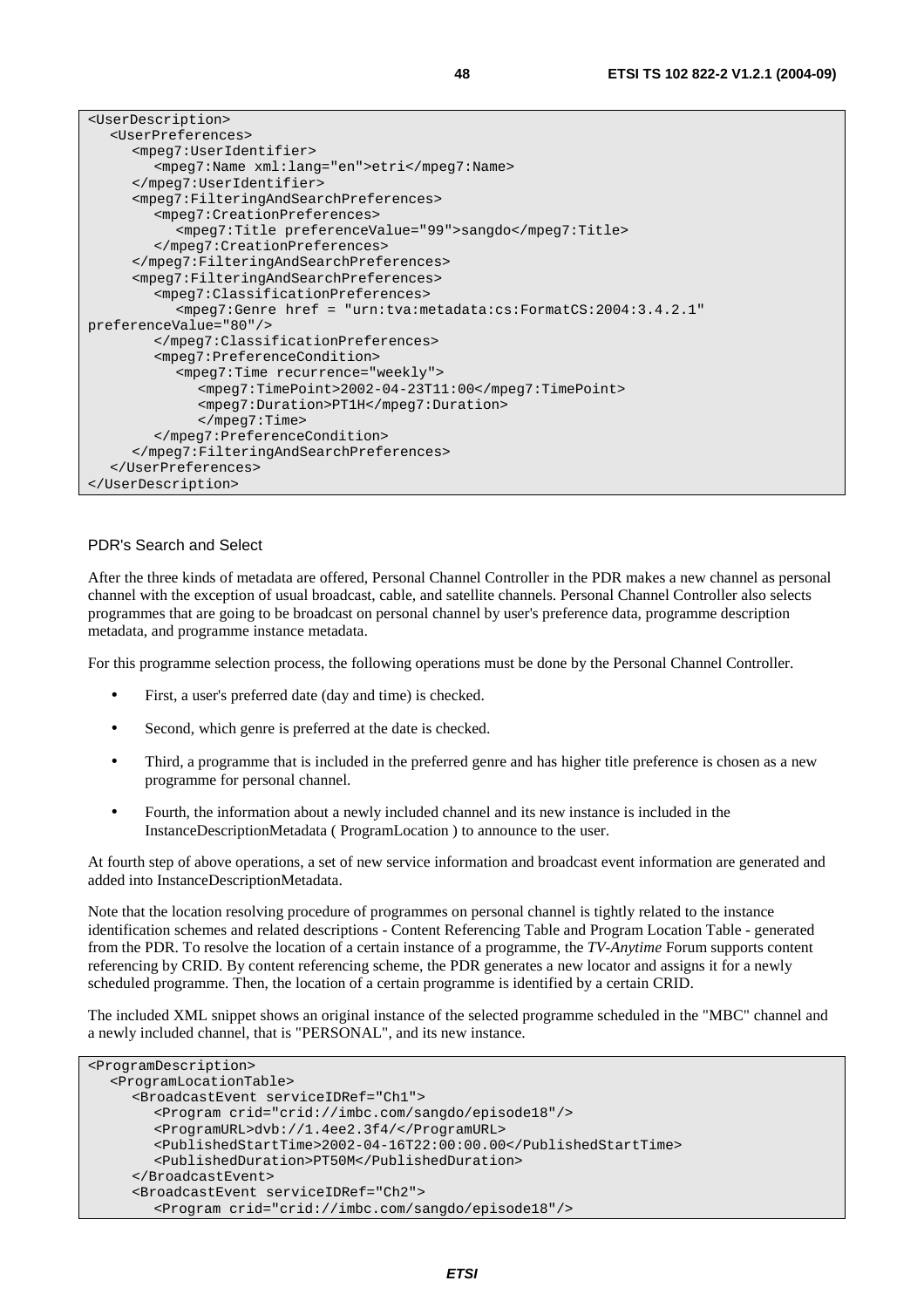| <programurl> My_PDR/personal/</programurl>                      |
|-----------------------------------------------------------------|
| <publishedstarttime>2002-04-20T11:00:00.00</publishedstarttime> |
| <publishedduration>PT50M</publishedduration>                    |
|                                                                 |
|                                                                 |
| <serviceinformationtable></serviceinformationtable>             |
| <serviceinformation serviceid="Ch1"></serviceinformation>       |
| $<$ Name>MBC $<$ /Name>                                         |
| <owner>MBC</owner>                                              |
|                                                                 |
| <serviceinformation serviceid="Ch2"></serviceinformation>       |
| <name>PERSONAL</name>                                           |
| <owner>My PDR</owner>                                           |
|                                                                 |
|                                                                 |
|                                                                 |

#### User's Search

After the PDR's search and select phase, PDR can use ProgramInformation metadata and newly generated ProgramLocation metadata to render an EPG/ECG on the User Interface in PDR. The EPG/ECG also represents the personal channel information like other channels.

Next to the EPG/ECG generation, the user can navigate around this EPG/ECG and consume audiovisual contents. This audiovisual content consumption history for a user is described in the UsageHistory as lists of the actions performed by the user over an observation period, which can subsequently be used by the User Profile in PDR to generate user preferences.

As the above general case, when a user surveys the programme information and group information of a specific programme, that affects the user's preference positively because this survey presents the user's interest in the programme. For this positive effect on the user's preference, a new UserAction item is included in the UsageHistory in the User Profile, and then the UsageHistory is used by the User Profile to fill the user preference metadata table which specially includes preference for programme title, date, and genre per date.

The followed XML snippet shows UsageHistory that contains UserAction item whose type is ViewGuide.

```
<UserDescription> 
   <UsageHistory id="usage-history-001" allowCollection="true"> 
      <mpeg7:UserIdentifier protected="true"> 
            <mpeg7:Name xml:lang="en">etri</mpeg7:Name> 
      </mpeg7:UserIdentifier> 
      <mpeg7:UserActionHistory protected="false"> 
         <mpeg7:ObservationPeriod> 
              <mpeg7:TimePoint>2002-04-18T10:00</mpeg7:TimePoint> 
              <mpeg7:Duration>PT3H</mpeg7:Duration> 
         </mpeg7:ObservationPeriod> 
         <mpeg7:UserActionList id="ua-list-001" numOfInstances="1" totalDuration="PT20M"> 
            <mpeg7:ActionType href="urn:mpeg:mpeg7:cs:ActionTypeCS:2004:3.4"> 
               <mpeg7:Name>ViewGuide</mpeg7:Name> 
            </mpeg7:ActionType> 
            <mpeg7:UserAction> 
               <mpeg7:ActionTime> 
                 <mpeg7:MediaTime> 
                    <mpeg7:MediaTimePoint>2002-04-18T10:05:00</mpeg7:MediaTimePoint> 
                    <mpeg7:MediaDuration>PT00H20M</mpeg7:MediaDuration> 
                 </mpeg7:MediaTime> 
              </mpeg7:ActionTime> 
               <mpeg7:ProgramIdentifier organization="TVAF" 
type="CRID">crid://imbc.com/sangdo/several </mpeg7:ProgramIdentifier> 
            </mpeg7:UserAction> 
         </mpeg7:UserActionList> 
      </mpeg7:UserActionHistory> 
   </UsageHistory> 
</UserDescription>
```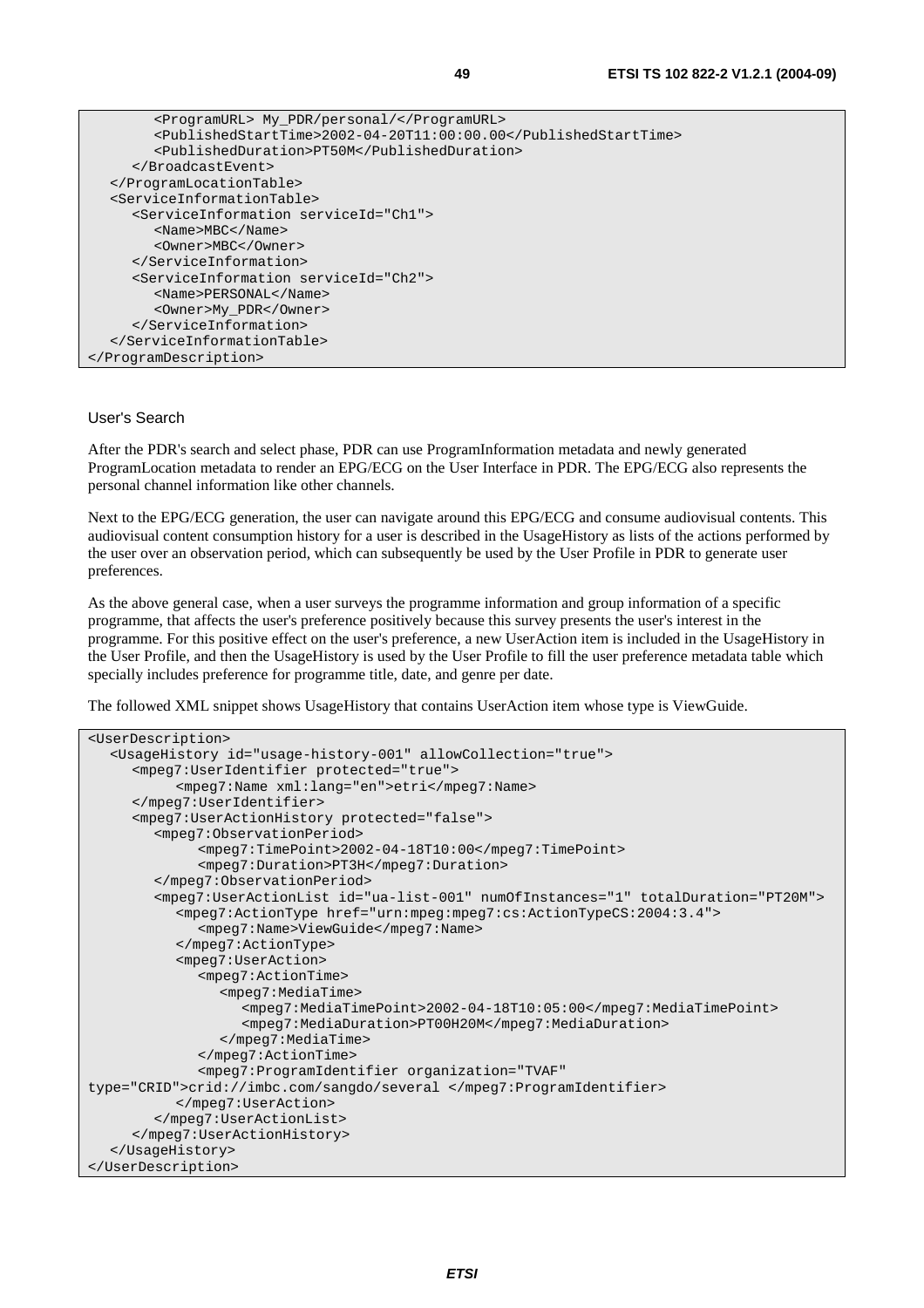In the User's Search phase, the user is more willing to choose an instance for the personal channel, because the personal channel provides a user preferred programme at the preferred date using the UserPreference information explained above.

#### User's Selection

During a user's navigation, if the user has found a programme that the user wishes to acquire from the personal channel, the user selects the programme on the EPG/ECG.

The specific instance from personal channel is selected using both the CRID from the Programme element and the instance metadata identifier from the InstanceMetadataId element. This is because instance metadata identifiers are only unique within the scope of one CRID.

In this personal channel scenario, we assume that a user has selected the  $18<sup>th</sup>$  episode of Sangdo, a Korean drama whose CRID is "crid://imbc.com/sangdo/episode18", and that the user wants this specific instance from personal channel(instance metadata identifier "imi:my\_PDR/etri2") rather than any other showing.

#### Locate

Given the CRID for the chosen programme, the location resolution functional unit will return a list of locators that refer to showings of this programme. This relies on the fact that the location resolution data is made available to the box.

In the following XML instance, it can be seen that the CRID has two locators associated with it, those of the general DVB and personal channel.

```
<ContentReferencingTable> 
    <Result CRID="crid://imbc.com/sangdo/episode18" 
status="resolved" complete="true" acquire="any"> 
    <LocationsResult> 
       <Locator> 
            dvb://1.4ee2.3f4;4f5@2002-04-16T22:00:00.00/PT00H50M 
         </Locator> 
         <Locator> 
My_PDR/personal/sangdo18@2002-04-20T11:00:00.00/PT00H50M 
         </Locator> 
      </LocationsResult> 
    </Result> 
</ContentReferencingTable>
```
#### Acquire

As explained in the User's Select phase, because the user has selected a specific instance from the personal channel, the PDR would use the second locator in the content referencing result. And the chosen locator will then be used to tune to the specified channel at the specified time and record for the specified duration. The PDR will use the instance metadata identifier to decide which locator to use for acquisition.

Looking at the chosen example, the PDR would use the second locator in the content referencing result, because it has an instance metadata identifier of "imi:my\_PDR/etri2". And the chosen locator will then be used to tune to the specified channel at the specified time and record for the specified duration.

 $V$ i $\approx$ 

Once the chosen episode has been acquired it is made available for viewing.

Finish

In this phase, storing information about the viewing of this series or episode in the usage history data is done by PDR.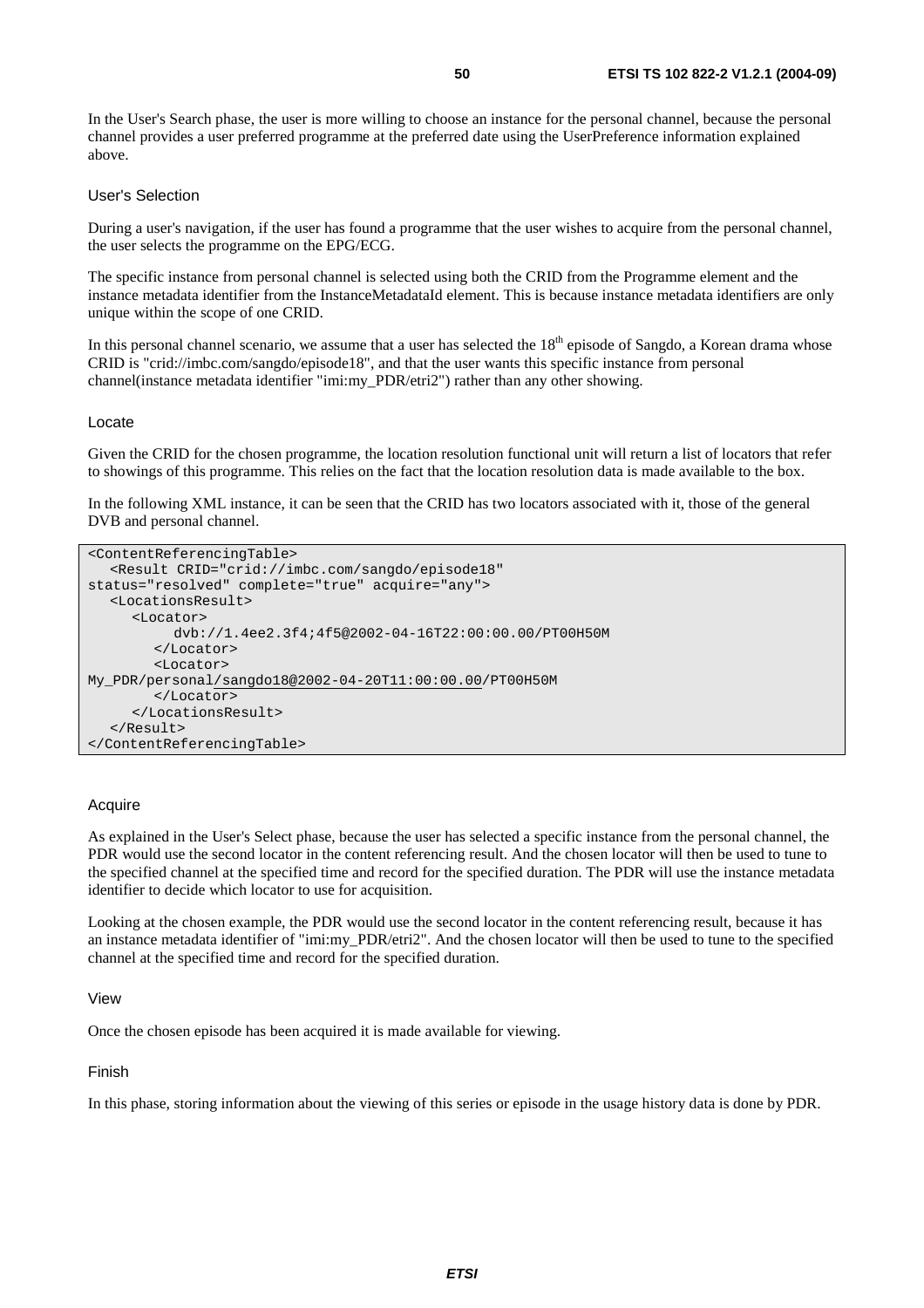## 7.8 Example: Programme made up of segments from multiple providers and maintain the latest news on my PDR

For this example, there are two cases:

- A programme has been pre-recorded and is delivered at a scheduled time and associated with a group CRID. This programme is made of several programmes having their own crid federated under the umbrella of the overall programme groupCrid. The user-personalized service knows the programme elements of the user interest, which crids will be used to allow the capture and update of the desired programme elements.
- A live CNN or Eurosport programme each identified by a CRID is being transmitted and recorded in its entirety. Segmentation information is provided after the programme has ended that will allow the user to automatically access the segments of his interest has previously defined as part of his subscription profile.

This scenario explores the second case.

A viewer has subscribed to a "latest, personalized news" service from their provider. They want their world news from CNN, and their sports news from Eurosport. They expect to be able to view only the news requested from each of these providers be captured and compiled into a virtual programme that begins with CNN then automatically goes to Eurosport. They also require that they can jump between items using their remote control and if required view a list of the available segments of news in a list format- that describes the content in each clip.

They have also requested that the business news segments be updated at every available opportunity, which means that each bulletin will be recorded in its entirety. The PDR may be configured to remove content that is not anymore used.



Latest news and sports

**Figure 13: Compilation of updated segments from multiple providers** 

#### Publish

A content service provider will publish a CRID that represents a programme. The same or a different service provider will publish metadata that describes this programme. The same or a different service provider will publish location resolution data that describes where and when the programme may be viewed.

The included XML snippets show an almost minimal way to describe this schedule. Two metadata tables are needed to describe the schedule. The ProgramInformationTable contains information for each of the different programmes. It is worth noting that the ProgramLocation table is *NOT* there to signal to the PDR where and when a particular programme really can be found: that is the task of content referencing and location resolution mechanism.

In this example we will use CNN latest news and Eurosport latest sport. The PDR is aware that the user has a preference for this type of content because of his latest news subscription profile that is stored on the PDR or NDR. Both CNN and Eurosport programmes are described as ProgramCompilation in the GroupInformationTable.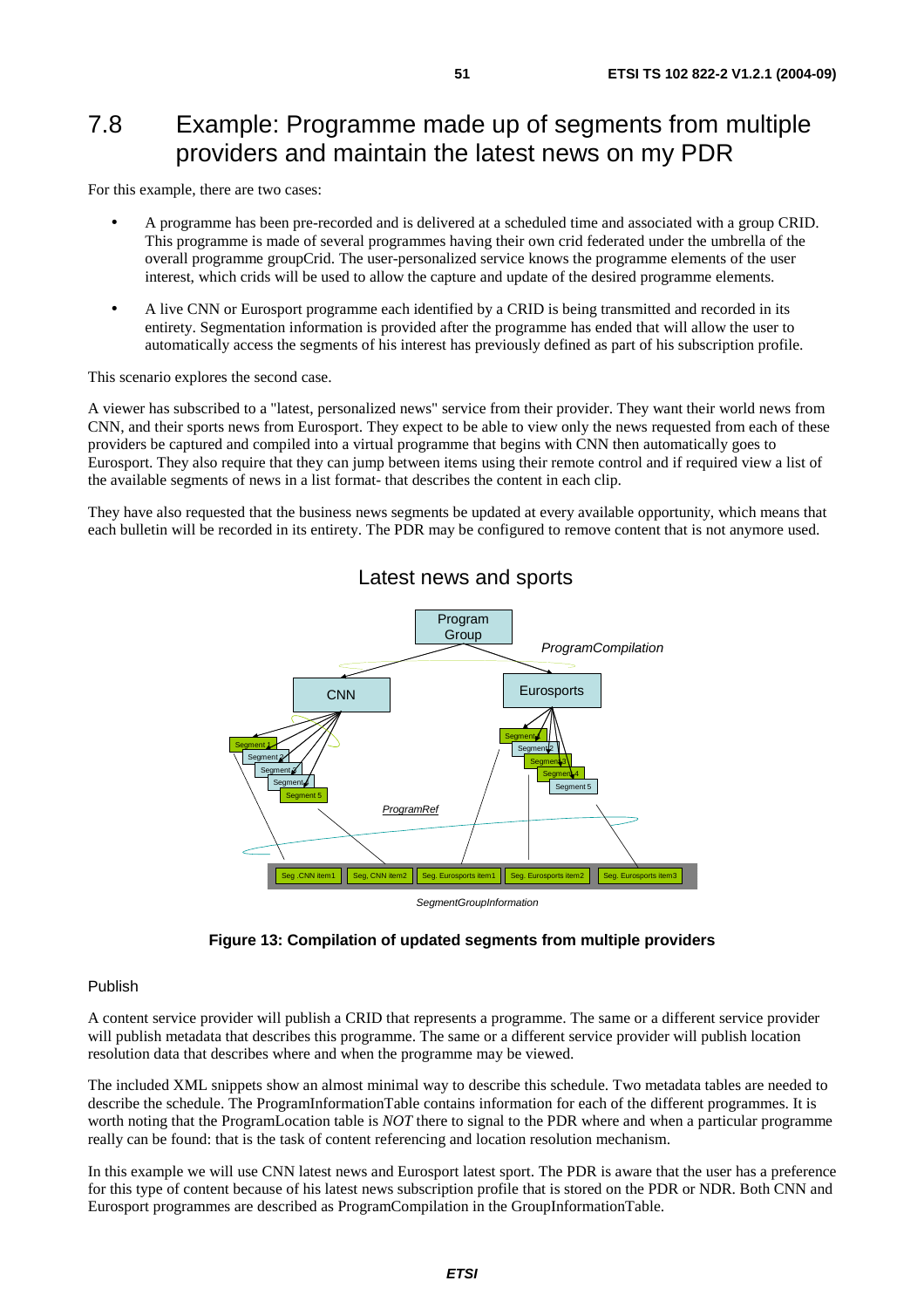```
<TVAMain xml:lang="en" 
   publisher="TVA" 
   publicationTime="2002-08-02T09:30:47-05:00" 
   rightsOwner="TVA" 
   version="0"> 
 <CopyrightNotice>TVA</CopyrightNotice> 
 <ProgramDescription> 
   <ProgramInformationTable> 
      <ProgramInformation programId="crid://cnn.com/latestnews"> 
         <BasicDescription> 
            <Title type="main">CNN Business update</Title> 
            <Synopsis length="short"> 
                 Latest version of the CNN business news 
            </Synopsis> 
         </BasicDescription> 
      </ProgramInformation> 
      <ProgramInformation programId="crid://eurosport.com/latest"> 
         <BasicDescription> 
            <Title type="main">Eurosport sport update</Title> 
            <Synopsis length="short"> 
                 A collection of the latest sport news by Eurosport 
            </Synopsis> 
         </BasicDescription> 
      </ProgramInformation> 
   </ProgramInformationTable> 
   <GroupInformationTable> 
      <GroupInformation groupId="crid://foo.bar.com/gary" ordered="true" numOfItems="2"> 
         <GroupType xsi:type="ProgramGroupTypeType" value="programCompilation"/> 
         <BasicDescription> 
            <Title type="main"> 
              Gary's latest business and sports news 
            </Title> 
            <Synopsis length="short"> 
              Mix from CNN business news and Eurosport sports 
            </Synopsis> 
         </BasicDescription> 
      </GroupInformation> 
   </GroupInformationTable> 
 </ProgramDescription>
```

```
</TVAMain>
```
The segmentation metadata will be broadcast after each programme and it is associated programme information/programme location metadata. The following XML snippet shows the segmentation metadata for the latest news and sports. It references the CNN latest news programme, which contains references to two segments and the Eurosport latest sport programme, which contains references to three segments. The two and three latest segments and the segment group are described as follows:

```
<TVAMain xml:lang="en" 
   publisher="TVA" 
    publicationTime="2002-08-02T09:30:47-05:00" 
   rightsOwner="TVA" 
   version="0"> 
    <CopyrightNotice>TVA</CopyrightNotice> 
    <ProgramDescription> 
       <SegmentInformationTable> 
         <SegmentList> 
            <SegmentInformation segmentId="S1ff-efa5-e567-12ff"> 
               <ProgramRef crid="crid://cnn.com/latestnews"/> 
               <Description> 
                  <Title xml:lang="en">CNN Latest Business News</Title> 
                  <Synopsis xml:lang="en">Fox goes to the stockmarket</Synopsis> 
               </Description> 
               <SegmentLocator> 
                  < MediaRelIncrTimePoint mediaTimeUnit="PT1N25F">13777</ 
MediaRelIncrTimePoint> 
                  < MediaIncrDuration mediaTimeUnit="PT1N25F">16780</ MediaIncrDuration> 
               </SegmentLocator>
```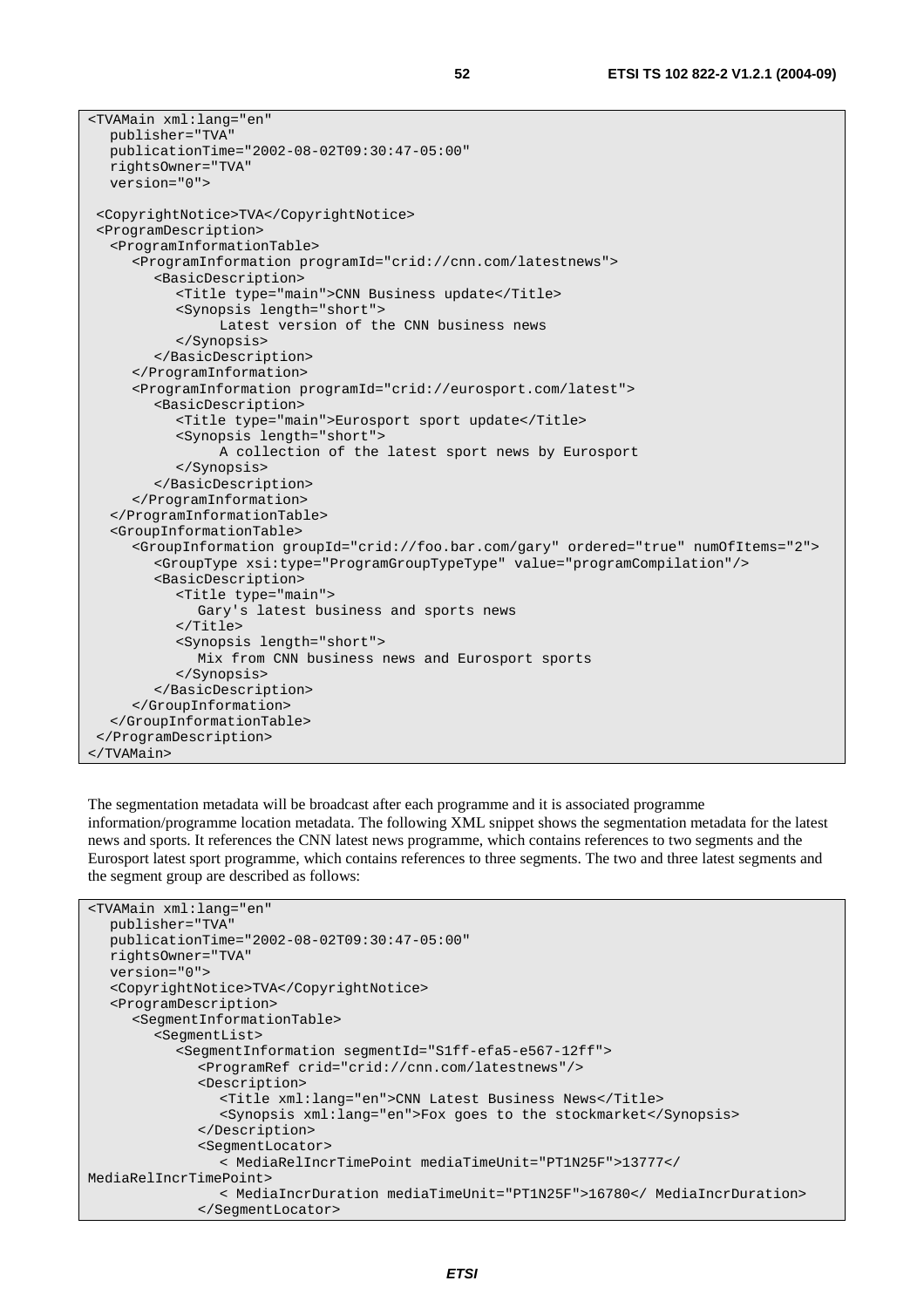```
 </SegmentInformation> 
            <SegmentInformation segmentId="S2ff-efa5-e567-34ff"> 
               <ProgramRef crid="crid://cnn.com/latestnews"/> 
               <Description> 
                  <Title xml:lang="en">CNN Latest Business News</Title> 
                  <Synopsis xml:lang="en">Interview with Fox</Synopsis> 
                </Description> 
                <SegmentLocator> 
                  < MediaRelIncrTimePoint mediaTimeUnit="PT1N25F">27890</ 
MediaRelIncrTimePoint> 
                  < MediaIncrDuration mediaTimeUnit="PT1N25F">25456</ MediaIncrDuration> 
                </SegmentLocator> 
            </SegmentInformation> 
            <SegmentInformation segmentId="S5ff-efa5-e567-12ff"> 
               <ProgramRef crid="crid://eurosport.com/latest"/> 
               <Description> 
                  <Title xml:lang="en">Eurosport Latest Sports</Title> 
                  <Synopsis xml:lang="en"> 
                     Fox wins the tennis at the Paris Open 
                  </Synopsis> 
               </Description> 
               <SegmentLocator> 
                     < MediaRelIncrTimePoint mediaTimeUnit="PT1N25F"> 
                     12901 
                     </ MediaRelIncrTimePoint> 
                  < MediaIncrDuration mediaTimeUnit="PT1N25F"> 
                     15470 
                  </ MediaIncrDuration> 
               </SegmentLocator> 
             </SegmentInformation> 
             <SegmentInformation segmentId="S5ff-efa5-e567-34ff"> 
               <ProgramRef crid="crid://eurosport.com/latest"/> 
               <Description> 
                  <Title xml:lang="en">Eurosport Latest Sports</Title> 
                  <Synopsis xml:lang="en"> 
                     Fox beats Tiger at Augusta. 
                  </Synopsis> 
               </Description> 
               <SegmentLocator> 
                     < MediaRelIncrTimePoint mediaTimeUnit="PT1N25F"> 
                     22291 
                     </ MediaRelIncrTimePoint> 
                     < MediaIncrDuration mediaTimeUnit="PT1N25F"> 
                     26470 
                     </ MediaIncrDuration> 
               </SegmentLocator> 
             </SegmentInformation> 
             <SegmentInformation segmentId="S5ff-ee44-e567-34ff"> 
               <ProgramRef crid="crid://eurosport.com/latest"/> 
                  <Description> 
                  <Title xml:lang="en">Eurosport Latest Sports</Title> 
                  <Synopsis xml:lang="en"> 
                     Fox loses sumo championship. 
                  </Synopsis> 
               </Description> 
               <SegmentLocator> 
                  < MediaRelIncrTimePoint mediaTimeUnit="PT1N25F"> 
                     25291 
                  </ MediaRelIncrTimePoint> 
                  < MediaIncrDuration mediaTimeUnit="PT1N25F"> 
                     27885 
                  </ MediaIncrDuration> 
               </SegmentLocator> 
            </SegmentInformation> 
         </SegmentList> 
         <SegmentGroupList> 
            <SegmentGroupInformation groupId="G234-ac4a-dddd-ffa9"> 
               <ProgramRef crid="crid://foo.bar.com/gary"/> 
               <GroupType xsi:type="SegmentGroupTypeType" value="tableOfContents"/>
```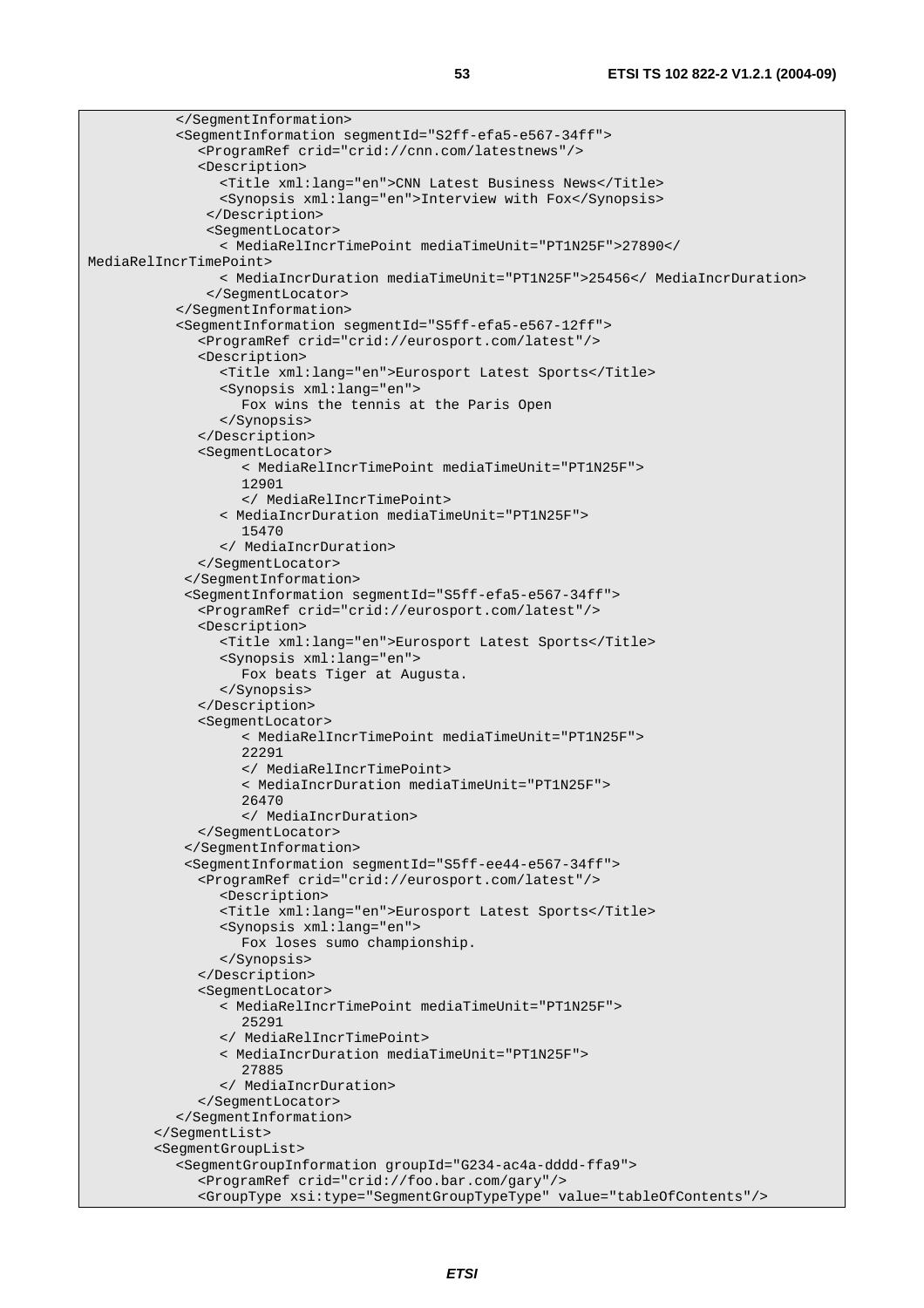| <description></description>                                                                                                                                                                                                                                                                                                          |
|--------------------------------------------------------------------------------------------------------------------------------------------------------------------------------------------------------------------------------------------------------------------------------------------------------------------------------------|
| <title xml:lang="en"></title>                                                                                                                                                                                                                                                                                                        |
| Items from CNN news and Eurosport                                                                                                                                                                                                                                                                                                    |
| $\langle$ Title>                                                                                                                                                                                                                                                                                                                     |
| <synopsis xml:lang="en"></synopsis>                                                                                                                                                                                                                                                                                                  |
| Seqment group containing seqments from CNN and Eurosport                                                                                                                                                                                                                                                                             |
|                                                                                                                                                                                                                                                                                                                                      |
|                                                                                                                                                                                                                                                                                                                                      |
| <groups reflist="G111-4444-ffff-eeee G222-4444-ffff-eeee"></groups>                                                                                                                                                                                                                                                                  |
|                                                                                                                                                                                                                                                                                                                                      |
| <seqmentgroupinformation qroupid="G111-4444-ffff-eeee"></seqmentgroupinformation>                                                                                                                                                                                                                                                    |
| <programref crid="crid://cnn.com/latestnews"></programref>                                                                                                                                                                                                                                                                           |
| <grouptype value="tableOfContents" xsi:type="SeqmentGroupTypeType"></grouptype>                                                                                                                                                                                                                                                      |
| <description><br/><title xml:lang="en">Items from CNN news</title></description>                                                                                                                                                                                                                                                     |
| <synopsis xml:lang="en"></synopsis>                                                                                                                                                                                                                                                                                                  |
| Segment group containing segments from CNN                                                                                                                                                                                                                                                                                           |
|                                                                                                                                                                                                                                                                                                                                      |
|                                                                                                                                                                                                                                                                                                                                      |
| <segments g222-4444-ffff-eeee"="" reflist="S12ff-efa5-e567-12ff&lt;/td&gt;&lt;/tr&gt;&lt;tr&gt;&lt;td&gt;&lt;math&gt;S12ff - efa5 - e567 - 34ff''/&lt;/math&gt;&lt;/td&gt;&lt;/tr&gt;&lt;tr&gt;&lt;td&gt;&lt;/SeqmentGroupInformation&gt;&lt;/td&gt;&lt;/tr&gt;&lt;tr&gt;&lt;td&gt;&lt;SegmentGroupInformation groupId="></segments> |
| <programref crid="crid://eurosport.com/latestsports"></programref>                                                                                                                                                                                                                                                                   |
| <grouptype value="tableOfContents" xsi:type="SegmentGroupTypeType"></grouptype>                                                                                                                                                                                                                                                      |
| <description></description>                                                                                                                                                                                                                                                                                                          |
| <title xml:lang="en">Items from Eurosport</title>                                                                                                                                                                                                                                                                                    |
| <synopsis xml:lang="en"></synopsis>                                                                                                                                                                                                                                                                                                  |
| Segment group containing segments from Eurosport                                                                                                                                                                                                                                                                                     |
|                                                                                                                                                                                                                                                                                                                                      |
|                                                                                                                                                                                                                                                                                                                                      |
| <seqments reflist="S5ff-efa5-e567-12ff&lt;/td&gt;&lt;/tr&gt;&lt;tr&gt;&lt;td&gt;&lt;math&gt;S5ff - efa5-e567-34ff&lt;/math&gt;&lt;/td&gt;&lt;/tr&gt;&lt;tr&gt;&lt;td&gt;S5ff-ee44-e567-34ff"></seqments>                                                                                                                             |
|                                                                                                                                                                                                                                                                                                                                      |
|                                                                                                                                                                                                                                                                                                                                      |
|                                                                                                                                                                                                                                                                                                                                      |
|                                                                                                                                                                                                                                                                                                                                      |
|                                                                                                                                                                                                                                                                                                                                      |

#### Search

Every time the PDR/NDR gets a newer version of an EPG, or at other specified times, the PDR/NDR searches for the appropriate programmes. According to the results of this profile match, the PDR/NDR may capture the latest versions of the programmes and may also remove obsolete versions.

#### View

Once the latest versions of the programmes and the associated segmentation information have been acquired it is made available for viewing. As the viewer may want to view the associated metadata at the time of playback, the system should store the associated metadata. To allow users to know what they actually have recorded on their PDR, at least a minimal set of metadata needs to be kept with the content. In our example that could be the ProgramInformationTable, allowing the user to see title and synopsis of programmes that have been recorded, and the SegmentInformationTable, allowing the use to see title and synopsis of the segments.

#### Acquire

The CRIDs of the programmes corresponding to the user subscription service must be "resolved" to a unique locator (channel/time/duration). (Similar to previous scenarios).

#### Finish

Not relevant for this scenario.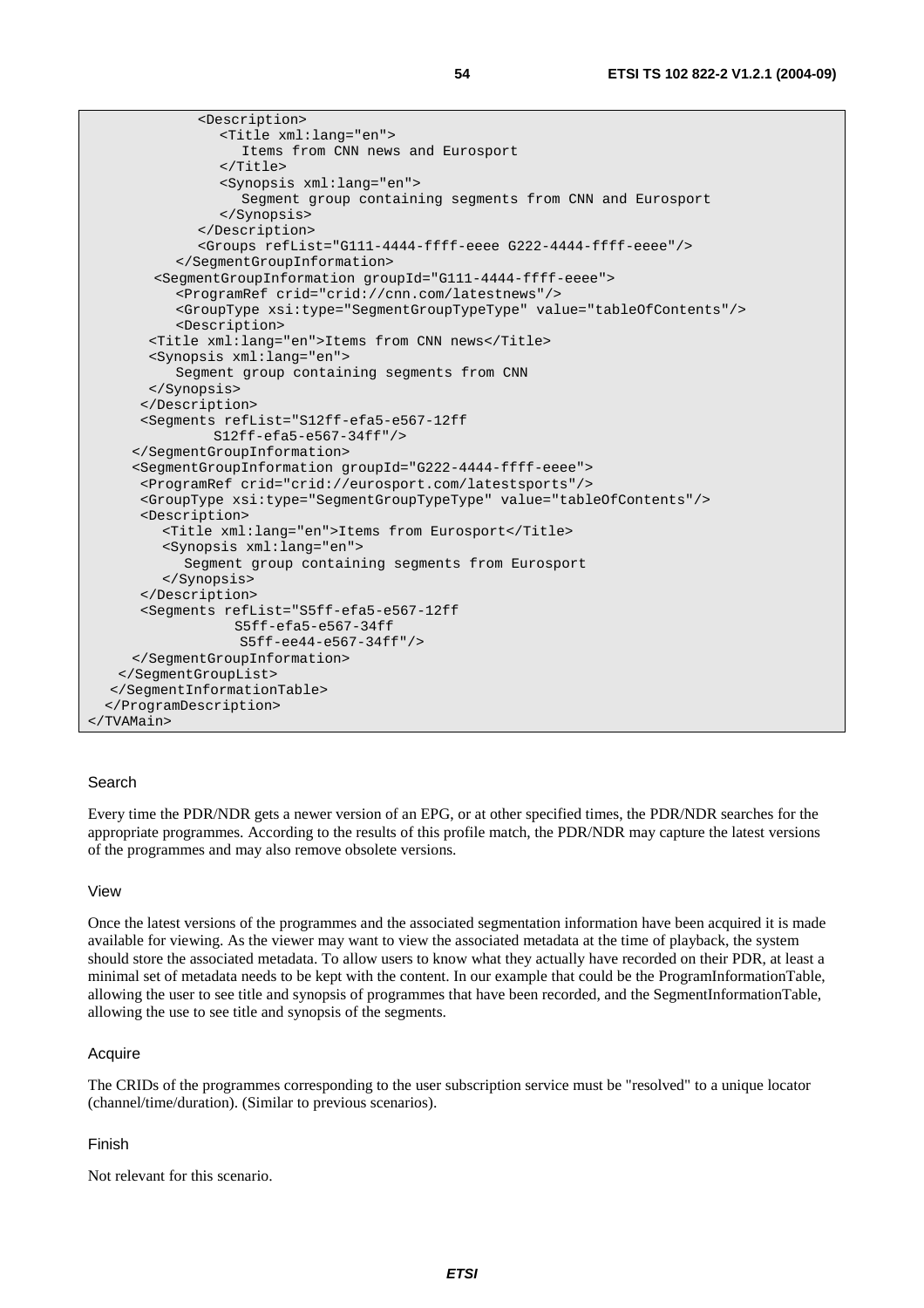### 7.9 Example: Usage Scenarios for Bi-directional Metadata **Transport**

This example is for providing a usage scenario for bi-directional metadata transport using the existing *TV-Anytime* specification. HTTP and TCP/IP are used for protocols of metadata transport on IP network.



**Figure 14: Bi-directional metadata transport** 

#### Publish

A content service provider will publish a CRID that represents a programme. The same or different service provider will publish metadata that describes this programme to metadata DB server. The metadata server aggregates and edits the metadata for establishing a metadata DB.

#### Search

A query can be constructed to get programme information from the metadata server.

The query might be:

```
<get_Data> 
  <QueryConstraints> 
  <PredicateBag type='AND'> 
  <BinaryPredicate fieldID='Genre' fieldValue='Fiction' /> 
  <BinaryPredicate fieldID='Keyword' fieldValue='separation' /> 
  </PredicateBag> 
  </QueryConstraints> 
  <RequestedTables> 
  <Table type='ProgramInformationTable'> 
   <SortCriteria fieldID='tvaf:Title' /> 
   </Table> 
   <Table type='ProgramLocationTable' /> 
  </RequestedTables> 
</get_Data>
```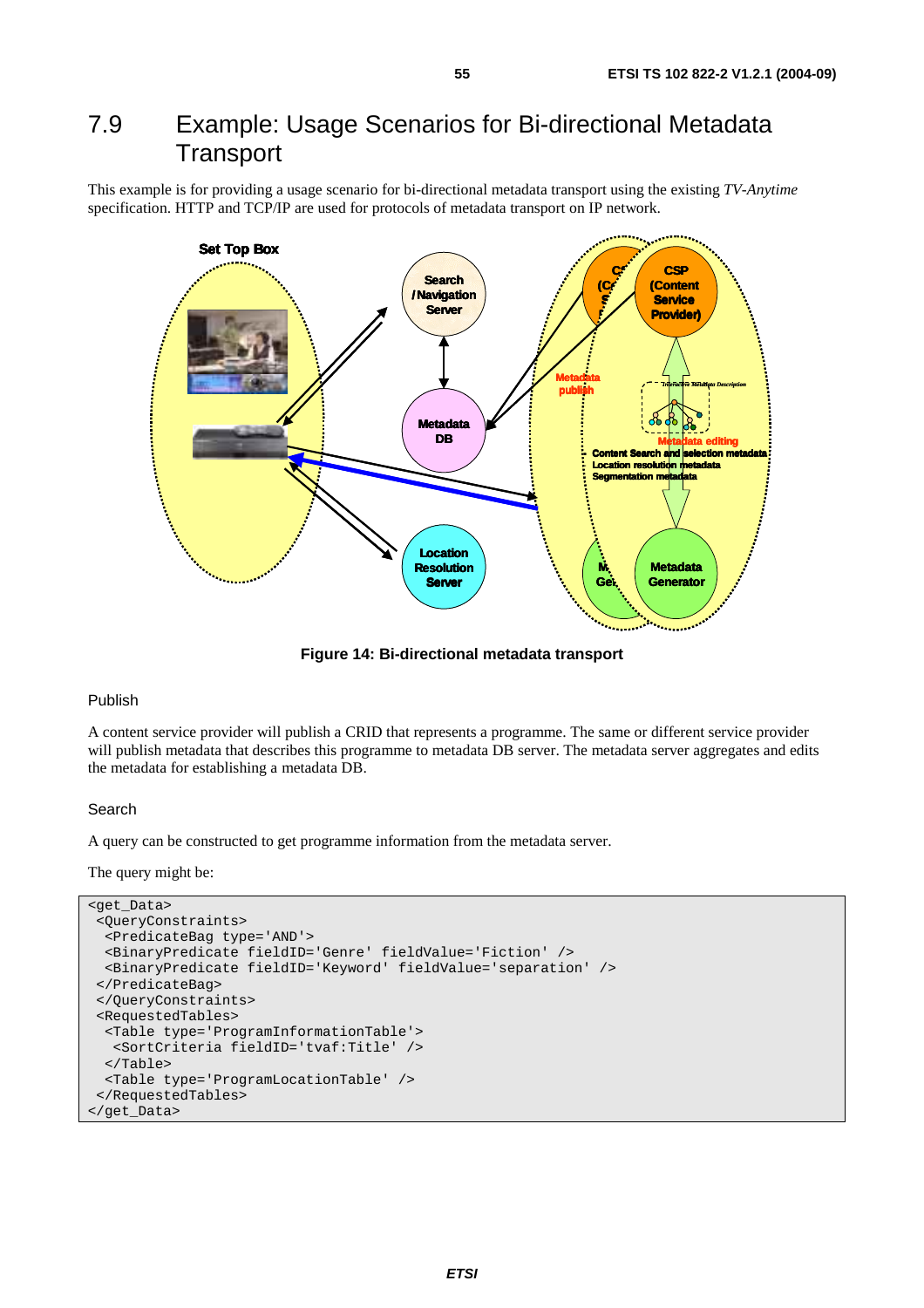Below is a possible result of such a query.

```
<ProgramDescription> 
    <ProgramInformationTable> 
       <ProgramInformation programId="crid://www.keti.re.kr/2002002"> 
         <BasicDescription> 
            <Title type="seriesTitle">Ghost mamma</Title> 
            <Synopsis> A year later, Jiseok attempts to commit suicide, because he has 
been feeling guilty and lonely.</Synopsis> 
            <Keyword>love story</Keyword> 
            <Keyword>separation</Keyword> 
            <Keyword>death</Keyword> 
            <Genre href="urn:tva:metadata:cs:ContentCS:2004:5.1" type="main"/> 
            <Genre href="urn:tva:metadata:cs:FormatCS:2004:3.1" type="secondary"/> 
            <ParentalGuidance> 
               <mpeg7:ParentalRating href="urn:mpeg:mpeg7:cs:MPAAParentalRatingCS:G"> 
                  <mpeg7:Name>G</mpeg7:Name> 
               </mpeg7:ParentalRating> 
               <mpeg7:Region>UK</mpeg7:Region> 
            </ParentalGuidance> 
            <Language type="original">ko</Language> 
            <CreditsList> 
               <CreditsItem role="urn:mpeg:mpeg7:cs:MPEG7RoleCS:ANCHOR"> 
                  <PersonNameIDRef ref="PN61"/> 
               </CreditsItem> 
               <CreditsItem role="urn:mpeg:mpeg7:cs:MPEG7RoleCS:ACTRESS"> 
                  <PersonNameIDRef ref="PN15"/> 
               </CreditsItem> 
            </CreditsList> 
            <ProductionDate> 
               <TimePoint>2002</TimePoint> 
            </ProductionDate> 
            <ProductionLocation>ko</ProductionLocation> 
            <CreationCoordinates> 
               <CreationDate> 
                  <TimePoint>2002-03-21</TimePoint> 
               </CreationDate> 
               <CreationLocation>ko</CreationLocation> 
            </CreationCoordinates> 
            <ReleaseInformation> 
               <ReleaseDate> 
                  <DayAndYear>2002-08-11</DayAndYear> 
               </ReleaseDate> 
               <ReleaseLocation>ko</ReleaseLocation> 
            </ReleaseInformation> 
         </BasicDescription> 
      </ProgramInformation> 
    </ProgramInformationTable> 
    <ProgramLocationTable> 
       <BroadcastEvent> 
         <Program crid="crid://www.keti.re.kr/2002002"/> 
         <ProgramURL>null</ProgramURL> 
         <PublishedStartTime>2002-08-01T16:41:00</PublishedStartTime> 
         <PublishedDuration>P55M</PublishedDuration> 
         <Live value="false"/> 
         <Repeat value="false"/> 
         <FirstShowing value="true"/> 
         <LastShowing value="false"/> 
         <Free value="true"/> 
       </BroadcastEvent> 
    </ProgramLocationTable> 
</ProgramDescription>
```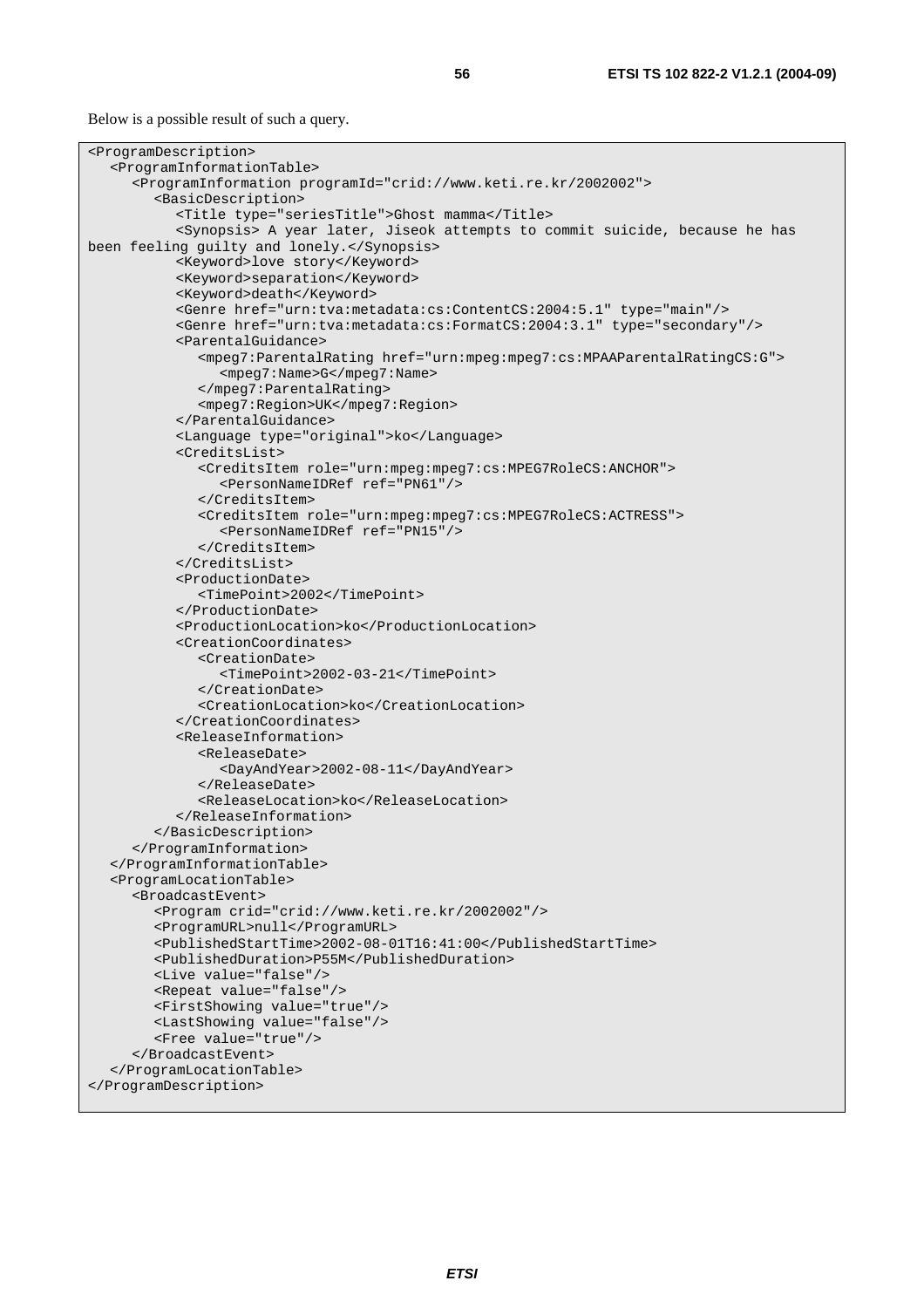#### **Select**

Search and navigation server issues CRIDs or trailers of desired contents and sends them to the PDR on a bi-directional network.

#### Locate

PDR selects a CRID and sends the CRID to a location resolution server on IP network. The location resolution server resolves a locator or a schedule according to the CRID and sends it to the PDR.

#### **Acquire**

The PDR accesses a content server according to the locator or records the contents according to the schedule of the desired contents. The local storage management function will use any alternative locators to resolve recording conflicts. The chosen locator will then be used to tune to the specified channel at the specified time and record for the specified duration. To ensure that the content is recorded the system must monitor for changes in the location of the content.

#### View

The desired contents have been acquired they are made available for viewing. As the viewer may want to view the associated metadata at the time of playback, the system should store the associated metadata at the time of selection or capture.

#### Finishing

This may involve a user preference system storing information about the viewing of the contents. This information could then be used by an agent to modify the preferences of the user.

### 7.10 Example: Profile 1 bi-directional multi-provider ECG

This application shows the phase one *TV-Anytime* technologies for the combining of TVA metadata ECG sets from several metadata providers

A service provider delivers a range of channels to subscribers on a uni-directional satellite network. They provide to their subscribers by aggregating (from a variety of sources) a CRID, title, genre, synopsis, rating, and location resolution information in their uni-directional stream.

A third party is commercially contracted by the provider to supply (to the consumer via the return channel for an extra fee) an alternative and complete set of metadata for all feature films carried on that platform. The data set may duplicate information already available via the uni-directional service and fields may be identical to the previously delivered metadata but not necessarily so as the viewer is receiving added value (e.g. richer synopsis, rating/review, viewer ratings, cast lists etc.). The PDR user then selects and switches between either data set depending on their preference at that time. They activate capture for a particular film based on these data sets.

#### Publish

The service provider publishes CRIDs and basic programme information. By virtue of the contractual relationship of the third party to the service provider, the third party metadata uses the same CRIDs as used by the service provider.

#### Search

The PDR will issue a query for every CRID received via the uni-directional network that the PDR wishes to get more information on:

```
<get Data>
 <QueryConstraints> 
 <PredicateBag type='OR'> 
  <BinaryPredicate fieldID='CRID' fieldValue='crid://broadcaster.com/1234' /> 
  <BinaryPredicate fieldID='CRID' fieldValue='crid://broadcaster.com/2345' /> 
  <BinaryPredicate fieldID='CRID' fieldValue='crid://broadcaster.com/2434' /> 
 …
```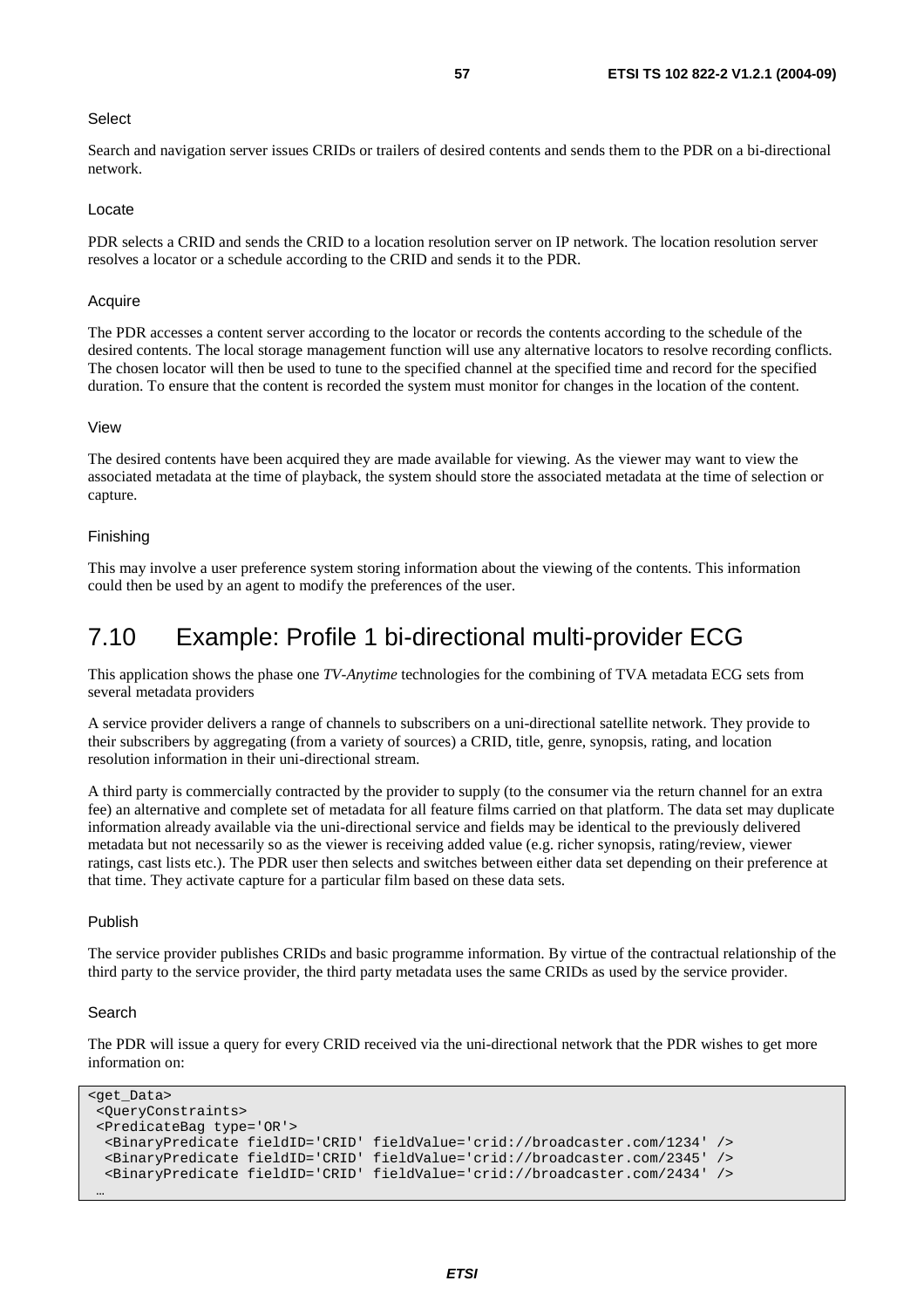```
 </PredicateBag> 
 </QueryConstraints> 
 <RequestedTables> 
  <Table type='ProgramInformationTable'> 
   <SortCriteria fieldID='tvaf:Title' /> 
   </Table> 
  <Table type='CreditsInformationTable' /> 
  <Table type='ProgramReviewTable' /> 
 </RequestedTables> 
</get_Data>
```
#### Select/Locate/View/Finish

As in previous examples.

### 7.11 Related material recording

The RelatedMaterialType DS can be used to link, for example, a promotional trailer to the content that it promotes. For example, a PDR may be viewing a piece of content and find a Related MaterialType DS in a data stream associated with the content. The encoding of the RelatedMaterialType into this data stream and the mechanism by which it is associated with the content is transport specific and outside the scope of TVA.

The RelatedMaterialType DS provides the crid of the material as well as a description of how this material relates to the trailer being viewed. In this example, "Trailer" indicates that this content is a small preview of the whole programme. Using this information the PDR may, in an implementation specific way, present the user with a choice to record this programme. Other types of HowRelated include, "The making of" and "Product purchase". Additionally, promotional text is included in the RelatedMaterial DS that the PDR may choose to display to provide the user with some context for why this programme may be chosen for recording.

#### Publish

Suppose a service provider publishes the following information as expressed by the XML snippet:

```
<?xml version="1.0" encoding="UTF-8"?> 
<TVAContentLinks xmlns="urn:tva:metadata:2004" xmlns:mpeg7="urn:mpeg:mpeg7:schema:2001" 
xmlns:xsi="http://www.w3.org/2001/XMLSchema-instance" 
xsi:schemaLocation="urn:tva:metadata:2004 
.\tva_metadata_v13_am1.xsd"> 
   <RelatedMaterial> 
      <HowRelated href="urn:tva:metadata:cs:HowRelatedCS:2004"> 
         <Name>Trailer</Name> 
      </HowRelated> 
      <MediaLocator> 
         <mpeg7:MediaUri>crid://whatever</mpeg7:MediaUri> 
      </MediaLocator> 
      <PromotionalText xml:lang="en">Record Foxes episode 6</PromotionalText> 
    </RelatedMaterial> 
</TVAContentLinks>
```
#### Search/Select

When the promotional item, in this case a trailer for "Foxes episode 6" is presented, the user is given an option to record the associated programme using the CRID in the MediaLocator.

Note that this CRID can be used to retrieve further metadata, if so required.

#### Locate/Acquire/View/Finish

As per previous examples.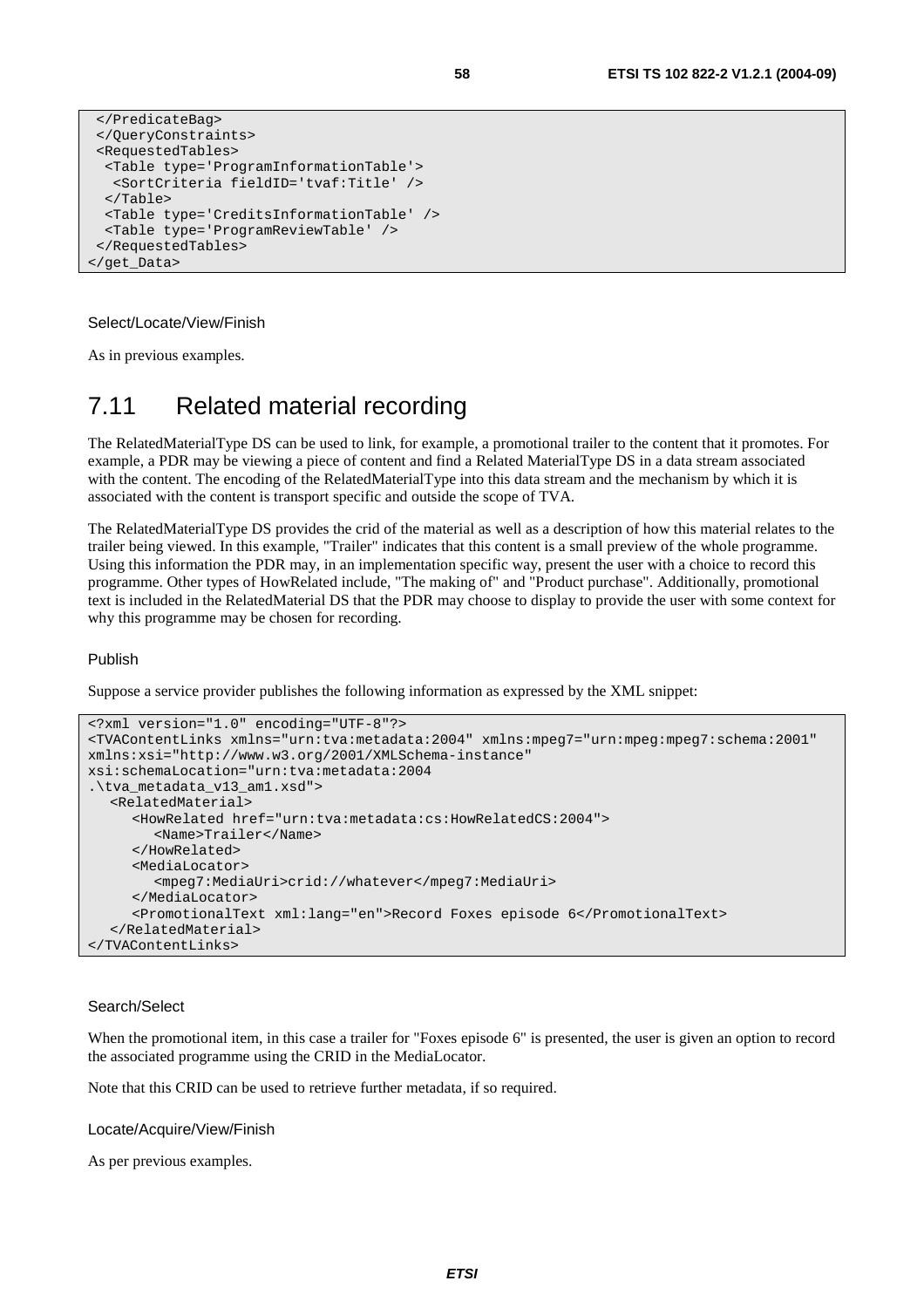### 7.12 User Profiling Cookbook Scenario and Work-Through Application

A viewer buys a *TV-Anytime* compliant device for their home. When they use the device for the first time they are encouraged, being offered cheaper content and other services, to plug the device into the phone line. During the set-up process they are also asked to enter some basic information about themselves. This includes their family group (couple), roughly where they live (Provo) and their date of birth (August 1966). Also at this time they are asked whether they would like the TVA device to recommend content to them. They say yes and are taken to a simple set-up screen where they choose:

- 1) Favourite types of programmes (content) News, Sport athletics and gameshows.
- 2) Types of programmes (atmosphere) alternative, breathtaking and inspirational.
- 3) A range of people they like (key talent). Sean Connery, Humphrey Bogart, Clint Eastwood and Meg Ryan.

This information is moved into their user profile and some elements are made static and some can be updated.

The viewer then starts to use the device. At each point in their use of the device their profile is being updated.

- a) At the start they request the capture of a drama "Pride and Prejudice" starring Colin Firth;
- b) They also press "record" for a programme called "Blue Moon", a documentary about the Solar System narrated by Colin Firth; and
- c) They then play and watch a local Provo News magazine programme which is transmitted with a second audio track in Spanish (which has been recorded for them already based on their initial favourites settings);
- d) A Bond movie starring Sean Connery is discovered by the agent in the box and offers the programme as a suggestion.

During all of the above actions their user profile is being constantly updated.

This is an example of how a section of the Schema looks once the viewer has performed the functions above:

```
<TVAMain> 
   <ClassificationSchemeTable> 
      <CSAlias alias="ia" 
         href="urn:tva:metadata:cs:IntendedAudienceCS:2004"/> 
      <CSAlias alias="co" 
         href="urn:tva:metadata:cs:ContentCS:2004"/> 
      <CSAlias alias="or" 
         href="urn:tva:metadata:cs:OriginationCS:2004"/> 
      <CSAlias alias="in" 
         href="urn:tva:metadata:cs:IntentionCS:2004"/> 
      <CSAlias alias="at" 
         href="urn:tva:metadata:cs:AtmosphereCS:2004"/> 
      <CSAlias alias="ro" 
         href="urn:tva:metadata:cs:RoleCS:2004"/> 
   </ClassificationSchemeTable> 
   <UserDescription> 
      <UserPreferences> 
         <mpeg7:FilteringAndSearchPreferences> 
            <mpeg7:CreationPreferences> 
               <mpeg7:Creator preferenceValue="100"> 
                  <mpeg7:Role href=":ro:ACTOR"/> 
                  <mpeg7:Agent xsi:type="mpeg7:PersonType"> 
                    <mpeg7:Name> 
                       <mpeg7:GivenName>Sean</mpeg7:GivenName> 
                       <mpeg7:FamilyName>Connery</mpeg7:FamilyName> 
                    </mpeg7:Name> 
                  </mpeg7:Agent> 
                  <mpeg7:Character> 
                     <mpeg7:GivenName>James Bond</mpeg7:GivenName> 
                  </mpeg7:Character> 
               </mpeg7:Creator> 
               <mpeg7:Creator preferenceValue="30">
```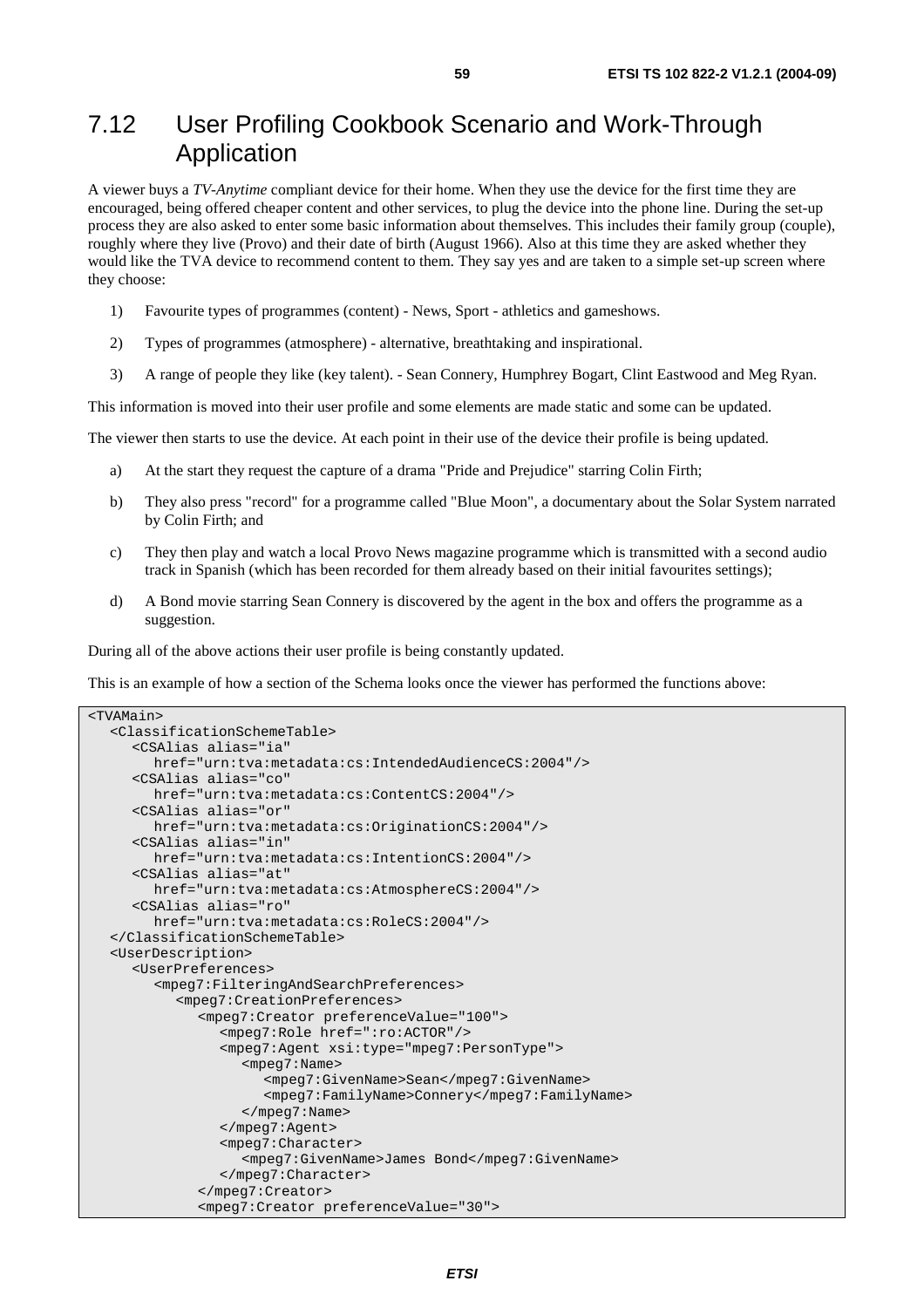```
 <mpeg7:Role href=":ro:DIRECTOR"/> 
    <mpeg7:Agent xsi:type="mpeg7:PersonType"> 
      <mpeg7:Name> 
         <mpeg7:GivenName>John</mpeg7:GivenName> 
         <mpeg7:FamilyName>Smith</mpeg7:FamilyName> 
      </mpeg7:Name> 
   </mpeg7:Agent> 
 </mpeg7:Creator> 
 <mpeg7:Creator preferenceValue="30"> 
   <mpeg7:Role href=":ro:AUTHOR"/> 
   <mpeg7:Agent xsi:type="mpeg7:PersonType"> 
      <mpeg7:Name> 
         <mpeg7:GivenName>Jane</mpeg7:GivenName> 
         <mpeg7:FamilyName>Austen</mpeg7:FamilyName> 
      </mpeg7:Name> 
   </mpeg7:Agent> 
 </mpeg7:Creator> 
 <mpeg7:Creator preferenceValue="50"> 
   <mpeg7:Role href=":ro:BROADCASTER"/> 
   <mpeg7:Agent xsi:type="mpeg7:OrganizationType"> 
      <mpeg7:Name>BBC</mpeg7:Name> 
    </mpeg7:Agent> 
 </mpeg7:Creator> 
 <mpeg7:Creator preferenceValue="30"> 
   <mpeg7:Role href=":ro:BROADCASTER"/> 
   <mpeg7:Agent xsi:type="mpeg7:OrganizationType"> 
      <mpeg7:Name>ITV</mpeg7:Name> 
    </mpeg7:Agent> 
 </mpeg7:Creator> 
 <mpeg7:Creator preferenceValue="30"> 
   <mpeg7:Role href=":ro:BROADCASTER"/> 
    <mpeg7:Agent xsi:type="mpeg7:OrganizationType"> 
      <mpeg7:Name>Sky</mpeg7:Name> 
   </mpeg7:Agent> 
 </mpeg7:Creator> 
 <mpeg7:Creator preferenceValue="60"> 
   <mpeg7:Role href=":ro:ACTOR"/> 
   <mpeg7:Agent xsi:type="mpeg7:PersonType"> 
      <mpeg7:Name> 
         <mpeg7:GivenName>Humphrey</mpeg7:GivenName> 
         <mpeg7:FamilyName>Bogart</mpeg7:FamilyName> 
      </mpeg7:Name> 
   </mpeg7:Agent> 
 </mpeg7:Creator> 
 <mpeg7:Creator preferenceValue="60"> 
   <mpeg7:Role href=":ro:ACTOR"/> 
   <mpeg7:Agent xsi:type="mpeg7:PersonType"> 
      <mpeg7:Name> 
         <mpeg7:GivenName>Meg</mpeg7:GivenName> 
         <mpeg7:FamilyName>Ryan</mpeg7:FamilyName> 
      </mpeg7:Name> 
   </mpeg7:Agent> 
 </mpeg7:Creator> 
 <mpeg7:Creator preferenceValue="60"> 
    <mpeg7:Role href=":ro:ACTOR"/> 
   <mpeg7:Agent xsi:type="mpeg7:PersonType"> 
      <mpeg7:Name> 
         <mpeg7:GivenName>Clint</mpeg7:GivenName> 
         <mpeg7:FamilyName>Eastwood</mpeg7:FamilyName> 
      </mpeg7:Name> 
    </mpeg7:Agent> 
 </mpeg7:Creator> 
 <mpeg7:Creator preferenceValue="60"> 
   <mpeg7:Role href=":ro:ACTOR"/> 
   <mpeg7:Agent xsi:type="mpeg7:PersonType"> 
      <mpeg7:Name> 
         <mpeg7:GivenName>Peter</mpeg7:GivenName> 
         <mpeg7:FamilyName>Firth</mpeg7:FamilyName> 
      </mpeg7:Name>
```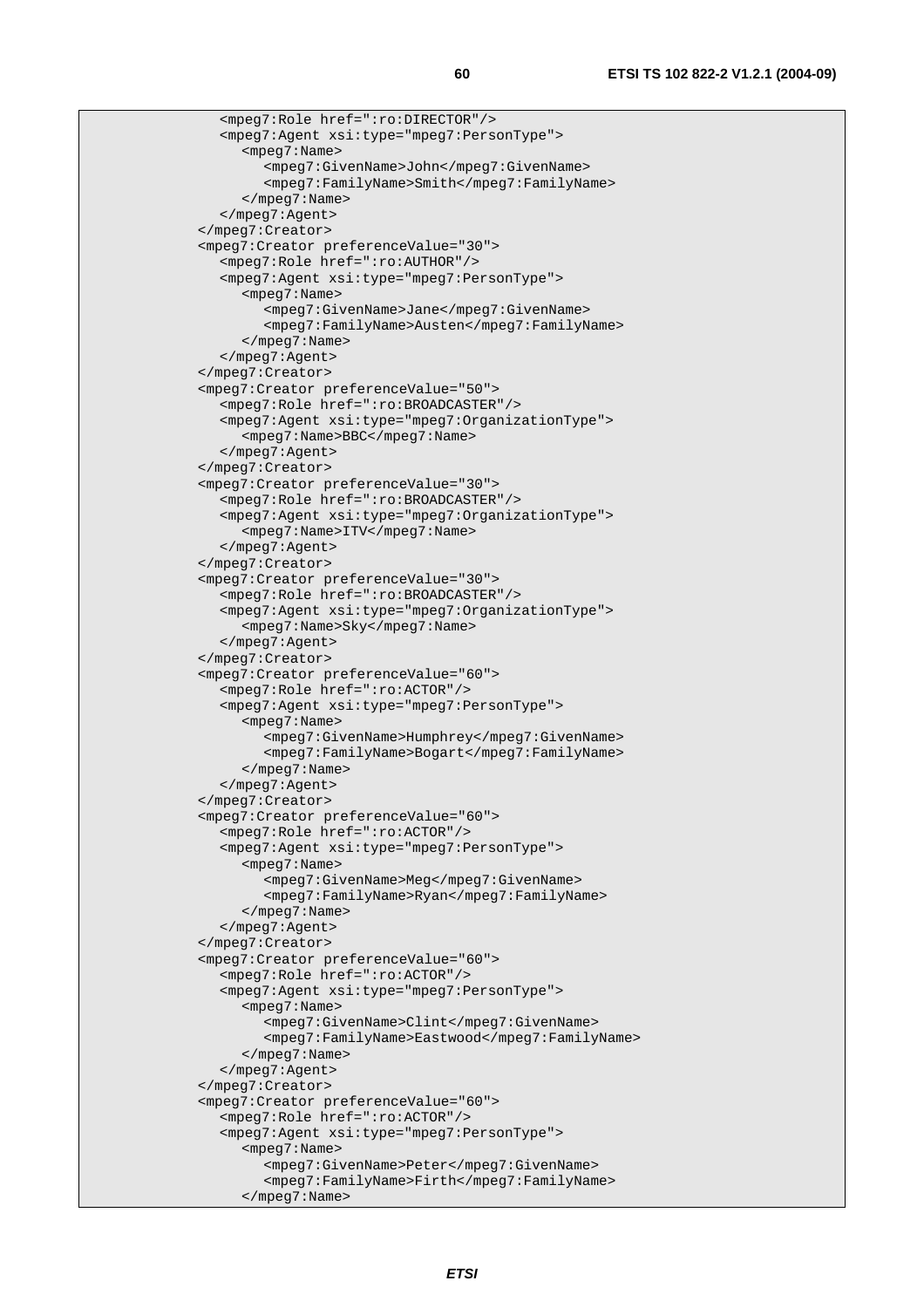| <mpeq7:classificationpreferences></mpeq7:classificationpreferences>                                         |
|-------------------------------------------------------------------------------------------------------------|
| <mpeq7:genre href=":ia:4.2.2.2" preferencevalue="20"></mpeq7:genre>                                         |
| <mpeq7:name>Aqe 25-34</mpeq7:name>                                                                          |
|                                                                                                             |
| <mpeq7:genre href=":co:3.1.1" preferencevalue="20"></mpeq7:genre>                                           |
| <mpeq7:name>News</mpeq7:name>                                                                               |
|                                                                                                             |
| <mpeq7:genre href=":co:3.2.1" preferencevalue="80"></mpeq7:genre>                                           |
| <mpeq7:name>Sports - Athletics</mpeq7:name>                                                                 |
|                                                                                                             |
| <mpeq7:genre href=":co:3.5.1" preferencevalue="80"></mpeq7:genre>                                           |
| <mpeg7:name>Amusement- Gameshows</mpeg7:name>                                                               |
|                                                                                                             |
| <mpeg7:genre href=":or:5.1" preferencevalue="80"></mpeg7:genre>                                             |
| <mpeg7:name>Studio</mpeg7:name>                                                                             |
|                                                                                                             |
| <mpeq7:genre href=":in:1.1" preferencevalue="20"></mpeq7:genre>                                             |
| <mpeq7:name>Entertainment</mpeq7:name>                                                                      |
|                                                                                                             |
| <mpeq7:genre href=":at:8.1" preferencevalue="40"></mpeq7:genre>                                             |
| <mpeq7:name>Alternative</mpeq7:name>                                                                        |
|                                                                                                             |
| <mpeq7:genre href=":at:8.6" preferencevalue="40"><br/><mpeq7:name>Breathtaking</mpeq7:name></mpeq7:genre>   |
|                                                                                                             |
|                                                                                                             |
| <mpeg7:genre href=":at:8.30" preferencevalue="40"><br/><mpeq7:name>Inspirational</mpeq7:name></mpeg7:genre> |
|                                                                                                             |
|                                                                                                             |
|                                                                                                             |
|                                                                                                             |
|                                                                                                             |
|                                                                                                             |
|                                                                                                             |

The following is a table of the TVAF recommended user profile data sets for each of the programmes.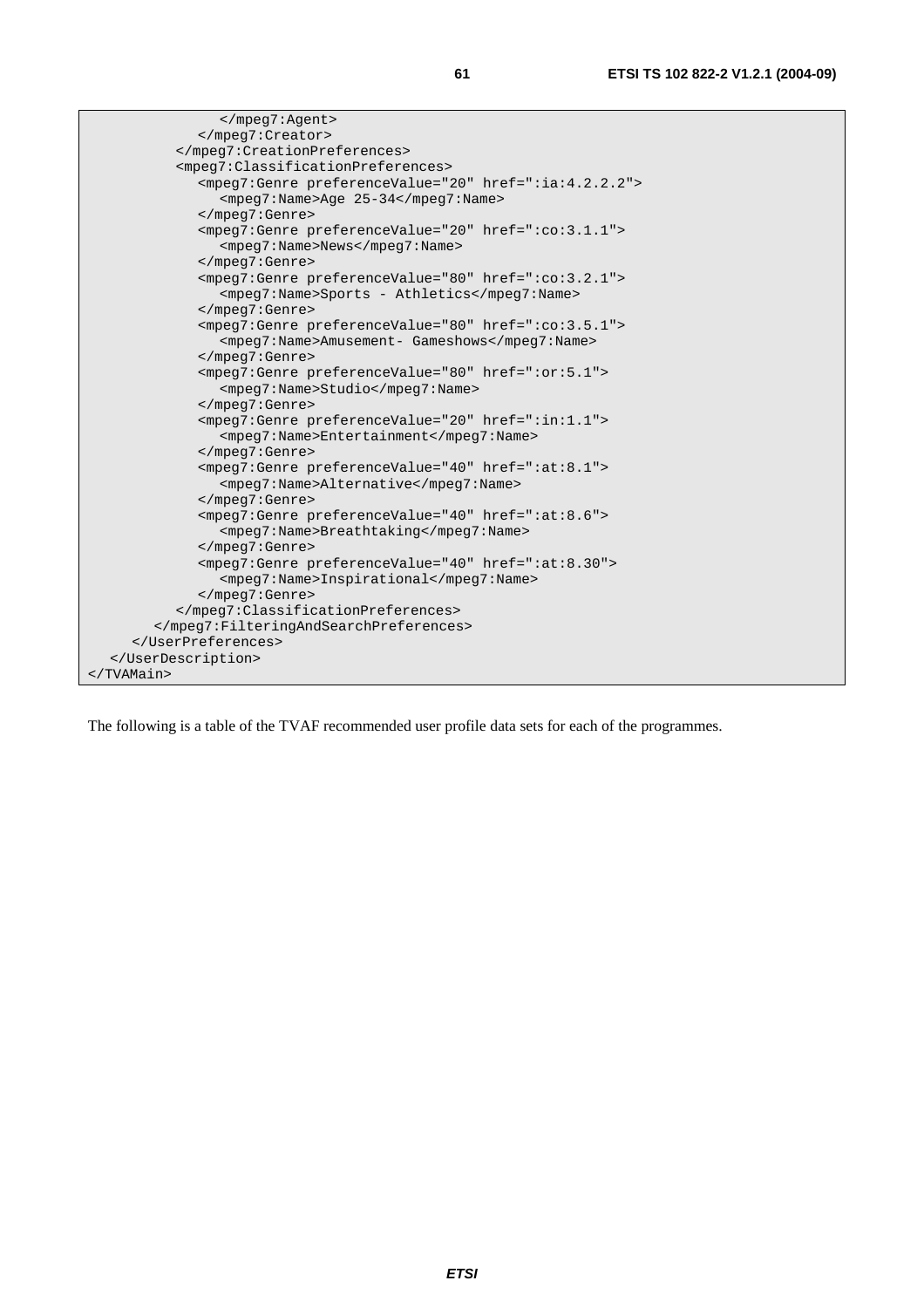| <b>Title</b>                                     | <b>Pride and Prejudice</b>                                                                                         | <b>Blue Moon</b>                                                                                                                                                          | <b>News at Ten</b>                                                                                                                 | Goldfinger                                                                                                                             |
|--------------------------------------------------|--------------------------------------------------------------------------------------------------------------------|---------------------------------------------------------------------------------------------------------------------------------------------------------------------------|------------------------------------------------------------------------------------------------------------------------------------|----------------------------------------------------------------------------------------------------------------------------------------|
| <b>CONTENT</b>                                   | 3.4.14 Fiction, Period<br>Drama                                                                                    | 3.1.6.5 Non Fiction,<br>Sciences,<br>Space/Universe                                                                                                                       | 3.1.1 Non Fiction,<br><b>News</b>                                                                                                  | 3.4.6.1 Fiction,<br>Action, Adventure                                                                                                  |
| <b>ORIGINATION</b>                               | 5.2.3 Made on<br>Location, Edited                                                                                  | 5.2.3 Made on Location,<br>Edited                                                                                                                                         | 5.1.1 Studio, Live                                                                                                                 | 5.3 Cinema<br>Originated                                                                                                               |
| <b>INTENTION</b>                                 | 1.1 Entertainment                                                                                                  | 1.8 Enrichment                                                                                                                                                            | 1.2 Information                                                                                                                    | 1.1 Entertainment                                                                                                                      |
| <b>ATMOSPHERE</b>                                | 8.24 Heart Rending,<br>8.25 Heartwarming<br>8.39 Romantic<br>8.41 Sad,<br>8.48 Stunning                            | 8.30 Inspirational,<br>8.15 Edifying,<br>8.4 Ambitious,<br>8.2 Analytical<br>8.48 Stunning                                                                                | Null field                                                                                                                         | 8.20 Gripping,<br>8.17 Fast moving,<br>8.22 Gutsy,<br>8.38 Rollercoaster<br>8.44 Sexy,<br>8.45 Stunning<br>8.51 Thriller               |
| <b>INTENDED</b><br><b>AUDIENCE</b>               | Age Group 4.2.2<br>Adults, Gender 4.63,<br>both MandF,<br>Geographical 4.75<br>Universal, Language<br>English (en) | Age Group 4.2.3 All Age<br>Groups,<br>Social Group 4.4.1 AB<br>and 4.4.2 C1C2,<br>Gender 4.6.3 Both<br>MandF.<br>Geographical 4.71<br>Universal,<br>Language English (en) | Age Group 4.2.2<br>Adults.<br>Geographical 4.7.5<br>Local - (Keyword<br>Sunnyvale)<br>Language English<br>(en) and Spanish<br>(es) | Age Group 4.2.1.3<br>Age 14-15 and 4.2.2<br>Adults,<br>Gender 4.6.1 Male,<br>Geographical 4.7.1<br>Universal, Language<br>English (en) |
| <b>BROADCASTER</b><br>(from MPEG 7<br>RoleCS)    | <b>BBC</b>                                                                                                         | <b>NOS</b>                                                                                                                                                                | <b>ITV</b>                                                                                                                         | Sky                                                                                                                                    |
| <b>DIRECTOR</b><br>(From MPEG7<br>RoleCS)        | John Smith                                                                                                         | <b>Null field</b>                                                                                                                                                         | <b>Null field</b>                                                                                                                  | Cubbi Broccoli                                                                                                                         |
| <b>KEY TALENT</b><br>(From TVA<br>RoleCS)        | Peter Firth                                                                                                        | <b>Peter Firth</b>                                                                                                                                                        | <b>Null Field</b>                                                                                                                  | Sean Connery                                                                                                                           |
| <b>KEY CHARACTER</b><br>(From TVA<br>RoleCS)     | <b>Null Field</b>                                                                                                  | <b>Null Field</b>                                                                                                                                                         | <b>Null Field</b>                                                                                                                  | James Bond                                                                                                                             |
| <b>Author From</b><br>(MPEG7 RoleCS)<br>(WRITER) | Jane Austin                                                                                                        | Null field                                                                                                                                                                | <b>Null field</b>                                                                                                                  | lan Fleming                                                                                                                            |

When inbound content data enters the box, an agent in the box might use the previously captured data from viewed programmes to match. Using the above examples of data, the agent might assume that as two programmes had Peter Firth as a Key Talent the viewer would like to watch other programmes in which he takes part. If Atmosphere Stunning appears in three out of four programmes and would be high on the list to look out for. In the weighting environment the agent might automatically assign Stunning the maximum positive value.

#### **Data to be returned to the service provider or Broadcaster**

Providers of content wish to know how their content is performing as far as the consumer is concerned. Business decisions will be made as a result (e.g. cancel the scheduling of a programme because the viewers do not like it; not enough people are watching a particular strand; the viewer really likes astronomy documentaries but they are not providing any, advertisers will want to know viewers numbers, appreciation index across demographics etc.).

The following information might be useful:

- 1) Actual viewing **of their own** programmes by receiving a list of locators/CRIDs that refers to their own programmes only.
- 2) An anonymous aggregated user profile consisting of a sub set of fields that will indicate the viewing habits of the viewing population across **all** content.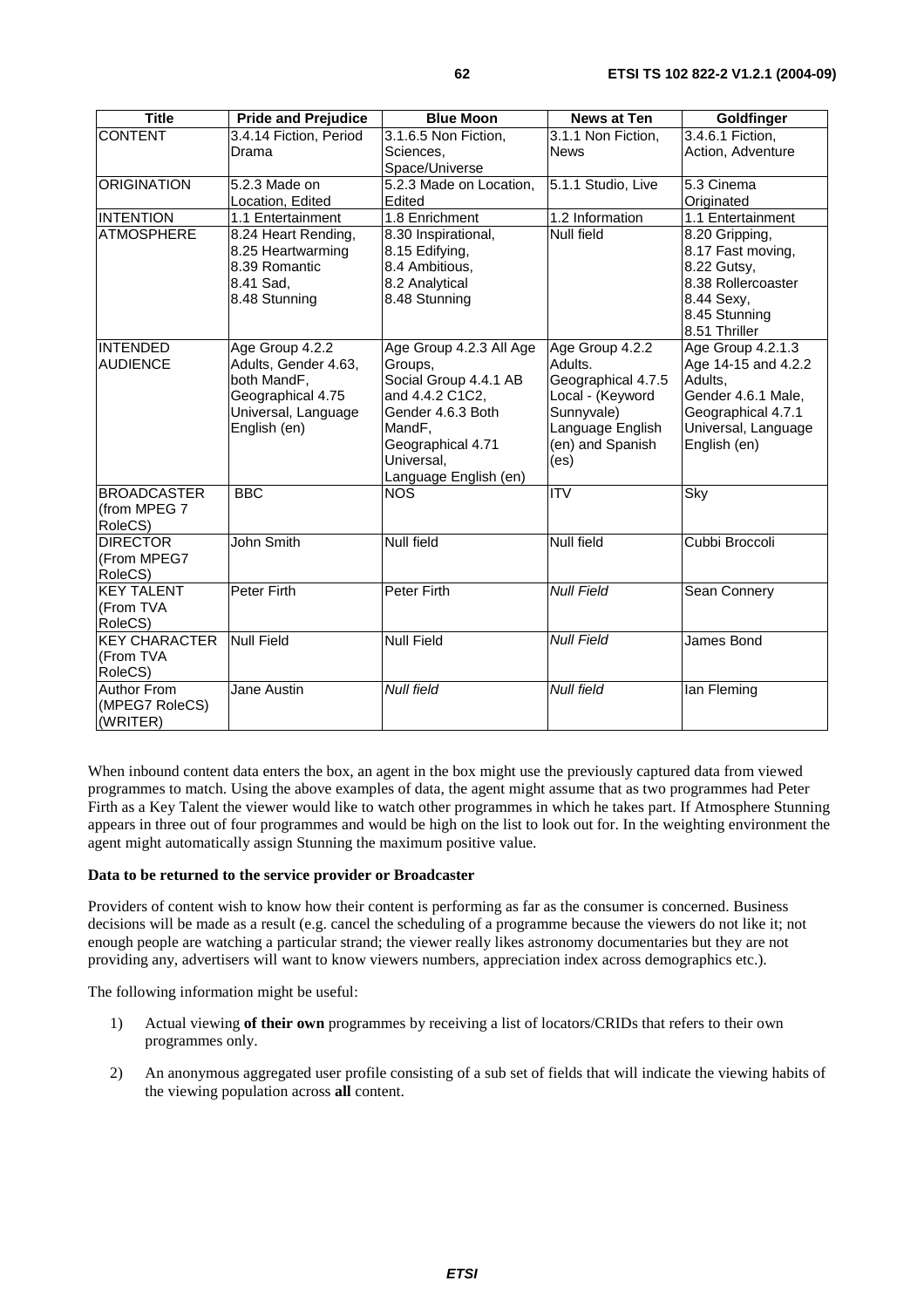The first one is out of scope for Phase 1 because no authenticated return channel RMP has been specified:

1) A subset of the data above could be returned to the broadcaster if this functionality has been enabled by the consumer or required by the consumer's contract with the service provider. A minimum useful set of data might include the following elements:

Content, Origination, Intention, Atmosphere and Intended Audience

Each with the associated aggregated rating. This will enable service providers and broadcasters the ability to analyze aggregated viewer preferences and allows them to make business decisions based on their performance in these areas.

#### **Issues surrounding rating of data.**

MPEG7 define the rating scale between a minimum of  $-100$  and a maximum of  $+100$  with a no preference value set at 0.

 $-100$  and a maximum of  $+100$  with a no preference value set<br>portable (e.g. when they buy a newer box or wish to take their<br>etc.) it is important that systems comply with this scale, i.e. th<br>0 even if only a limited numb To make systems interoperable and viewer preferences portable (e.g. when they buy a newer box or wish to take their profile to a remote location - on holiday, second home etc.) it is important that systems comply with this scale, i.e. there must be both positive and negative values which are 100 even if only a limited number of choices between these values are implemented.

| EXAMPLE: | $-100$<br>$-80$    | $-60$ | $-40$       | $-20$<br>$-0$                                                                               | 20 | 40         | 80<br>60 | 100        |
|----------|--------------------|-------|-------------|---------------------------------------------------------------------------------------------|----|------------|----------|------------|
|          | <b>or</b>          |       |             |                                                                                             |    |            |          |            |
|          | $-100$             | $-66$ | $-33$       | $\theta$                                                                                    | 33 |            | 66       | 100        |
|          | <b>or</b>          |       |             |                                                                                             |    |            |          |            |
|          | $-100$             | 50    |             | $\overline{0}$                                                                              |    | 50         |          | 100        |
|          |                    |       |             | in the implementation in the box these can be <b>labelled</b> as implementers' wishes e.g.: |    |            |          |            |
|          | $\boldsymbol{0}$   |       | 1           | 2                                                                                           |    | 3          |          | 4          |
|          | <b>or</b>          |       |             |                                                                                             |    |            |          |            |
|          | really do not like |       | do not like | neutral                                                                                     |    | quite like |          | like a lot |
|          |                    |       |             |                                                                                             |    |            |          |            |

## 8 Issues per phase

This clause gives some explicit implementation hints for less obvious issues in the different *TV-Anytime* phases. Not all phases are covered in the present document, since it focuses at the use of content referencing.

### 8.1 General System issues

To get an actual *TV-Anytime* system into the phases described in the previous clauses some generic system issues need to be solved. These issues are out of the scope of *TV-Anytime*, but some of them are presented here to ease the implementer's life. Most issues are related to actual PDR implementations. The issues fit into a number of categories discussed below.

### 8.1.1 Set-up and service discovery

In the set-up phase of a PDR, e.g. when the user first installs a box in his home, a number of things need to be done to allow for it to find the *TV-Anytime* metadata and location resolution services. The way that this works is transport dependent and no complete descriptions for all transports are given, the analogue case and the digital DVB satellite case are discussed below.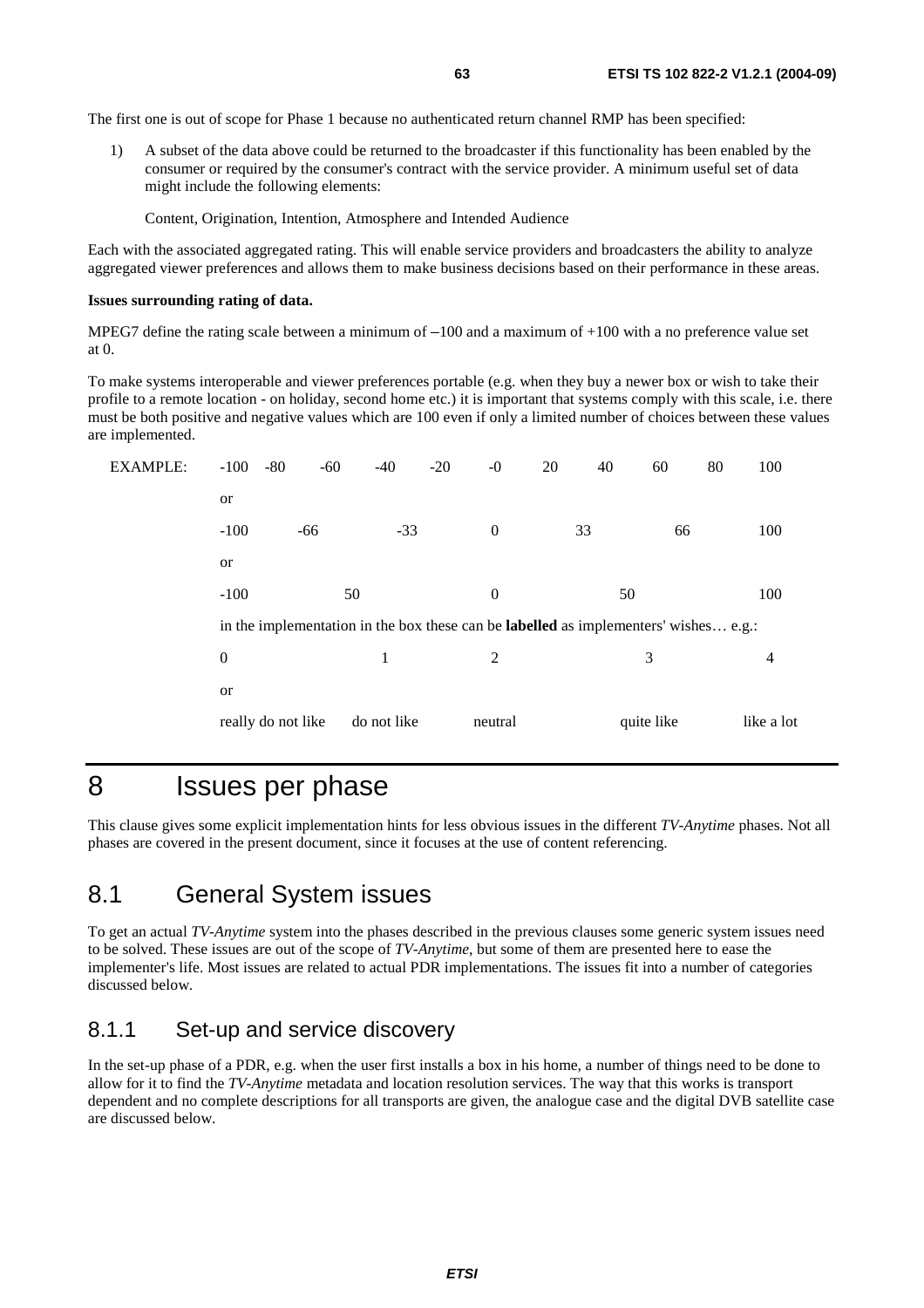#### **Analogue environment**

For content resolution to work in an analogue environment a mapping between a content reference ID and a physical channel frequency, date and time or duration needs to be made. This information can be carried via IP in the VBI, for example, or via a smart card or floppy disc. In the VBI case the box only needs a well know port number to do service discovery. After the location of the resolution tables and resolution authority records are known, download of those can commence. Metadata is probably too bulky to be carried in the VBI, so other means of getting that into the box need to be there, e.g. a telephone line.

For the analogue situation a preferred way of issuing locators would be, for example:

#### **analog:cablenetworkXYZ/broadcaster/8am/1hour**.

This would allow the broadcaster to use the same locators across multiple cable networks since frequency allocations will be different. For this to work the box needs to be able to make the mapping between channel name and physical channel frequency. This can be done during set-up by the user or, for example, in a Western-European PAL environment by looking at VBI information carrying Programme Delivery Control for analogue VCRs. The same trick would also be useful in a digital environment with broadcasters being on a number of different media like satellite, cable etc.

Similarly for metadata, the box needs to be able to find out where metadata is carried. This could be done via the VBI, e.g. using teletext or PDC.

#### **Digital DVB environment**

In the DVB environment, operation is similar but for the actual locators that are put into the location resolution tables. In the DVB environment service information, program IDs, event triggers and start-stop times could, for example, be used. To get the location resolution authority records, the box needs to know where to look in the transport stream.

One solution could be that there is a well-known service, e.g. "*TV-Anytime* services" in the transport containing pointers to all data needed by the box, e.g. it would point to the location of location resolution authority records and actual location resolution tables.

Another possibility is that each broadcast service contains its own "*TV-Anytime* services" entry pointing at the relevant tables.

In the DVB environment containers should be reserved, e.g. tables or sections that could carry the pointer to the TVA metadata. The current TVA specifications do not cater for this.

### 8.1.2 Transport and delivery of TV-Anytime data

The transport and delivery of TVA data requires the definition and specification of a set of technical features currently not covered by the *TV-Anytime* specification. These features can be summarized as follows:

- *Identification and signalling*: an identification mechanism (e.g. a metadata location descriptor corresponding to a specific metadata format) is needed to associate specific resources to the transport of TVA data, and to signal that data being transported is, for example, TVA data. Signalling can also be used to inform the system about the presence of incoming TVA data.
- *Location*: a mechanism (e.g. a resolving authority record or a metadata locator) that allows to point at the actual location of the data container from which location resolution data or metadata will be retrieved. The definition of a locator needs to take into account the transitory nature of the associated information.

It should allow identifying, signalling and locating TVA data carried over a variety of transport systems (e.g. MPEG TS - over the PES, a data or object carousel, in metadata section, or over IP).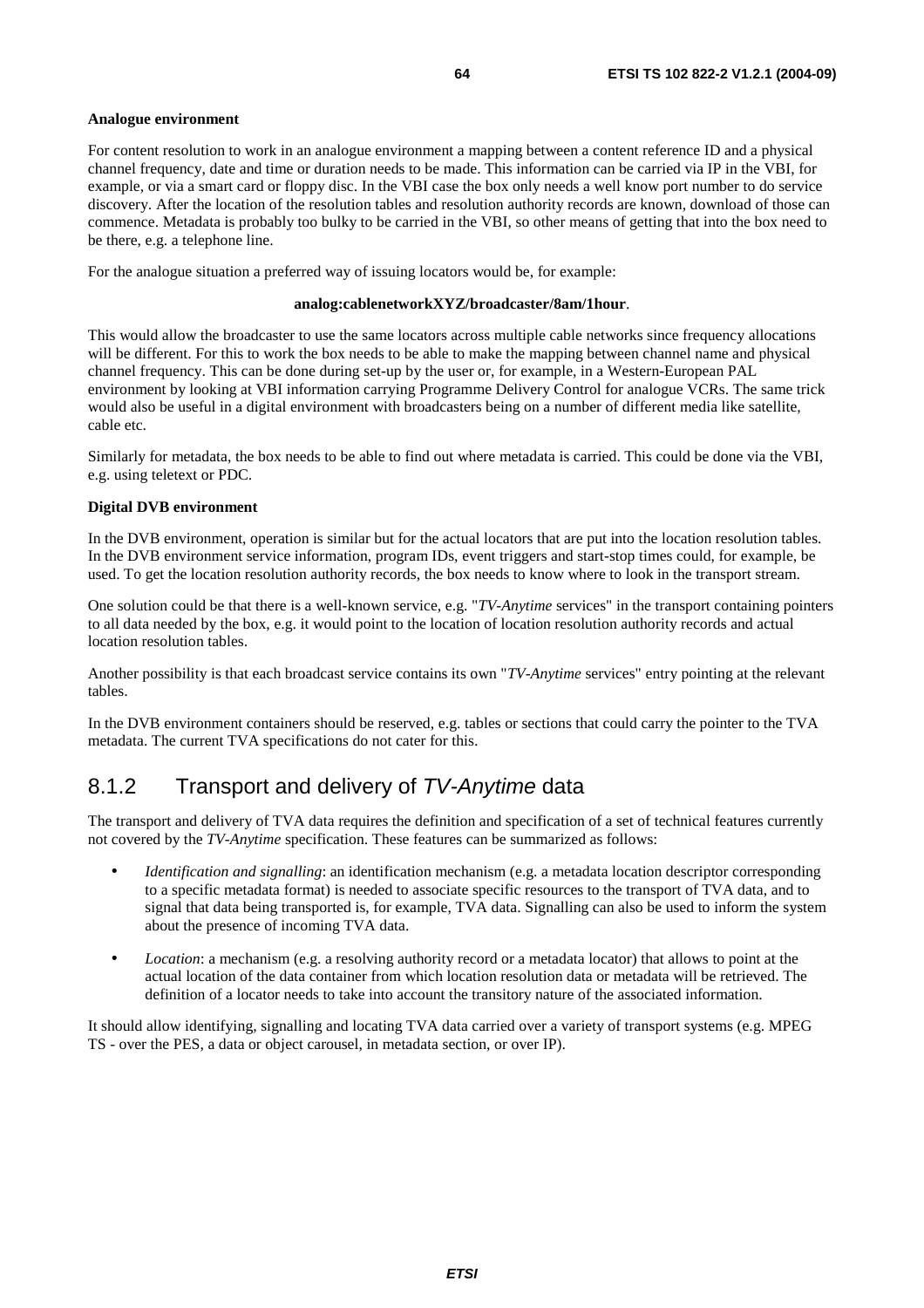### 8.1.3 Updating resolution tables

Both the Resolving Authority Record (RAR) tables and the Resolution tables need to be kept up to date. The Resolving Authority Records contain information about the various resolution services available to the PDR device. The Resolution tables contain the mappings of CRIDs to other CRIDs or to locators. In the broadcast scenario, these tables must be pushed to the box, most likely using a broadcast carousel. Whole tables should be sent regularly to provide for new PDRs entering the system, but incremental updates are also useful, as they save bandwidth and also (probably) require less processing power at the client device when they are received.

Changes in the version field of the RAR (made by the location resolution provider) indicate to the client an update of all RARs for a given authority serviced by this provider. The expiry date of a RAR is an additional trigger for updates. The updating of location resolution tables is tied to the transport mechanism.

Below is an example of updating RARs where a resolution provider has several resolution services available in the same box. In the example, the broadcaster HBC has three channels on the multiplex (HBC1, HBC2 and HBC Gold, which are available on dvb://1.2eef.3f5, dvb://1.2eef.106 and dvb://1.2eef.3f5, respectively). A fourth channel is provided by another broadcaster who is also a resolution provider (broadcaster.co.jp). This channel is available at dvb://1.104.e5f.

The PDR has four RARs stored, three of which point to resolution services provided by HBC, and the other RAR that points to the resolution service of the other broadcaster.

|                     | <b>RAR A</b>     | <b>RARB</b>      | <b>RAR C</b>      | <b>RARD</b>      |
|---------------------|------------------|------------------|-------------------|------------------|
| <b>IRAR</b> fields  |                  |                  |                   |                  |
| Authority           | hbc.com          | creator.com      | creator.com       | creator.com      |
| Resolution Provider | Thbc.com         | lhbc.com         | lhbc.com          | broacaster.co.jp |
| <b>URL</b>          | dyb://1.2eef.3f5 | dyb://1.2eef.106 | ldyb://1.2eef.3f5 | dyb://1.104.e5f  |
| Version             | 24               |                  |                   | <b>96</b>        |

RAR A refers to CRIDs created by the broadcaster hbc.com who is also a resolution provider for hbc.com CRIDs. RAR B, RAR C and RAR D all refer to resolving CRIDs created by the creator.com CRID authority.

If the PDR receives a RAR which contains:

| Authority                  | creator.com      |
|----------------------------|------------------|
| <b>Resolution Provider</b> | hbc.com          |
| <b>IURL</b>                | dvb://1.2eef.3f6 |
| Version                    | 3                |

the PDR will discard all the RARs that have authority equal to creator.com and provider equal to hbc.com. In this example, the RAR above would cause RAR B and RAR C to be discarded and the new RAR to be stored in the PDR.

|                     | RAR A            | <b>RARD</b>      | <b>RARE</b>                    |  |
|---------------------|------------------|------------------|--------------------------------|--|
| IRAR fields         |                  |                  |                                |  |
| Authority           | Thbc.com         | creator.com      | creator.com                    |  |
| Resolution Provider | Ihbc.com         | broacaster.co.jp | lhbc.com                       |  |
| URL                 | dyb://1.2eef.3f5 | dyb://1.104.e5f  | $\frac{1}{2}$ dvb://1.2eef.3f6 |  |
| Version             | 24               | 196              |                                |  |

If the resolution provider wanted to update RAR B and keep RAR C as it is, they will need to transmit new versions of both RARs.

|                            | <b>RAR A</b>     | <b>RARD</b>      | <b>RARE</b>                    | <b>RARF</b>      |
|----------------------------|------------------|------------------|--------------------------------|------------------|
| RAR fields                 |                  |                  |                                |                  |
| Authority                  | hbc.com          | creator.com      | creator.com                    | creator.com      |
| <b>Resolution Provider</b> | Thbc.com         | broacaster.co.jp | hbc.com                        | hbc.com          |
| URL                        | dyb://1.2eef.3f5 | dyb://1.104.e5f  | $\frac{1}{2}$ dvb://1.2eef.3f6 | dyb://1.2eef.3f5 |
| Version                    | 24               | 196              |                                |                  |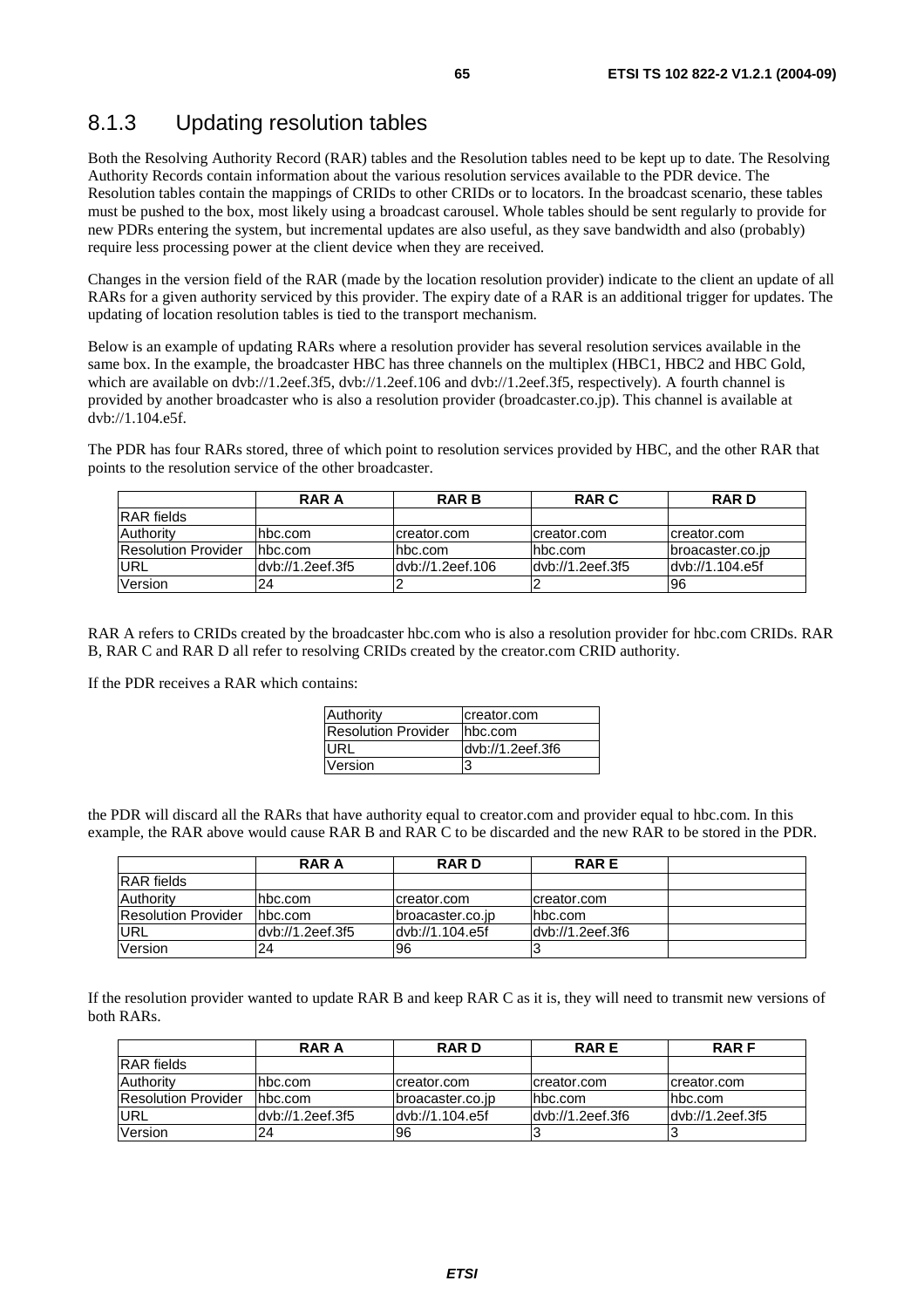Currently there are no mechanisms defined that allow for update of part or all of the metadata.

# 8.2 Publishing phase

#### **Re-run/repeat of content**

A re-run is defined as content that is broadcast at different times to suit user convenience, sometime subsequent to its original broadcast. A repeat is generally regarded as old content. The content service provider may package content being re-shown within a short period of the original broadcast as a repeat, and leave the associated metadata untouched. If it is some months or years later, the content service provider may package it as a re-run and alter the associated metadata. The consumer may regard it as original viewing, as a re-run or as a repeat of the same content. Regarding the creation and publication of a CRID to reference the re-run/repeat, a number of scenarios can be envisaged:

- 1) The original CRID may be re-used, but with a new locator. Also, alternative space and time locations may be provided for the content after resolution. The PDR can take advantage of multiple location options to resolve recording conflicts. The use of the same CRID, if the content service provider always uses unique CRIDs, is also a way for the box to identify the item as having been previously consumed. If there is additional metadata available for this particular airing, instance metadata can be used.
- 2) The content service provider may issue a new CRID to refer to the re-run/repeat. From the PDRs perspective at least, the content is then regarded as different. The content service provider may package the programme with new metadata, for example, if a motion picture actor dies, then her films may be re-run, the fact that she has died being added to the metadata surrounding the movie.
- 3) A third party may issue a group CRID to refer to all airings of an item across many different service providers. This has the advantage that the local storage management can use the group CRID to help solve recording conflicts. From the consumer's perspective, each occurrence is effectively a repeat even though they occur across service providers.
- 4) Instance Metadata Identifier.

For the case when a broadcast is to be repeated (or re-run) using the same CRID, the metadata provider may wish to differentiate between these publication instances using the instance description metadata. This differentiation can be communicated to the viewer through EPG-like rendering on screen or utilized by a software agent acting on the viewer's behalf.

When allocating Instance Metadata Identifiers to the instance descriptions, the metadata providers can choose to use an Instance Metadata identifier from its own proprietary namespace. As such the <name> field of the Instance Metadata Identifier must be included and arrangements made to supply these Instance Metadata Identifiers to collaborating resolution providers.

Alternatively, the Instance Metadata Identifiers may be supplied by the CRID authority and used within the metadata without the <name> field of the Instance Metadata Identifier syntax. Resolution providers may also have access to these instance metadata identifiers from the CRID authority and are able to supply the corresponding Instance metadata identifiers for each of the locators within the CRID location resolution table.

Note that it is always possible for a location resolution provider to provide CRID location resolution tables for the CRID without any Instance Metadata Identifiers.

## 8.3 Search and select

#### **Metadata from multiple providers**

It is envisaged that multiple metadata providers will / can provide metadata for the same CRID. This information then could be linked via the CRID. However, there needs to be a metadata provider field, which is currently absent from the metadata specification.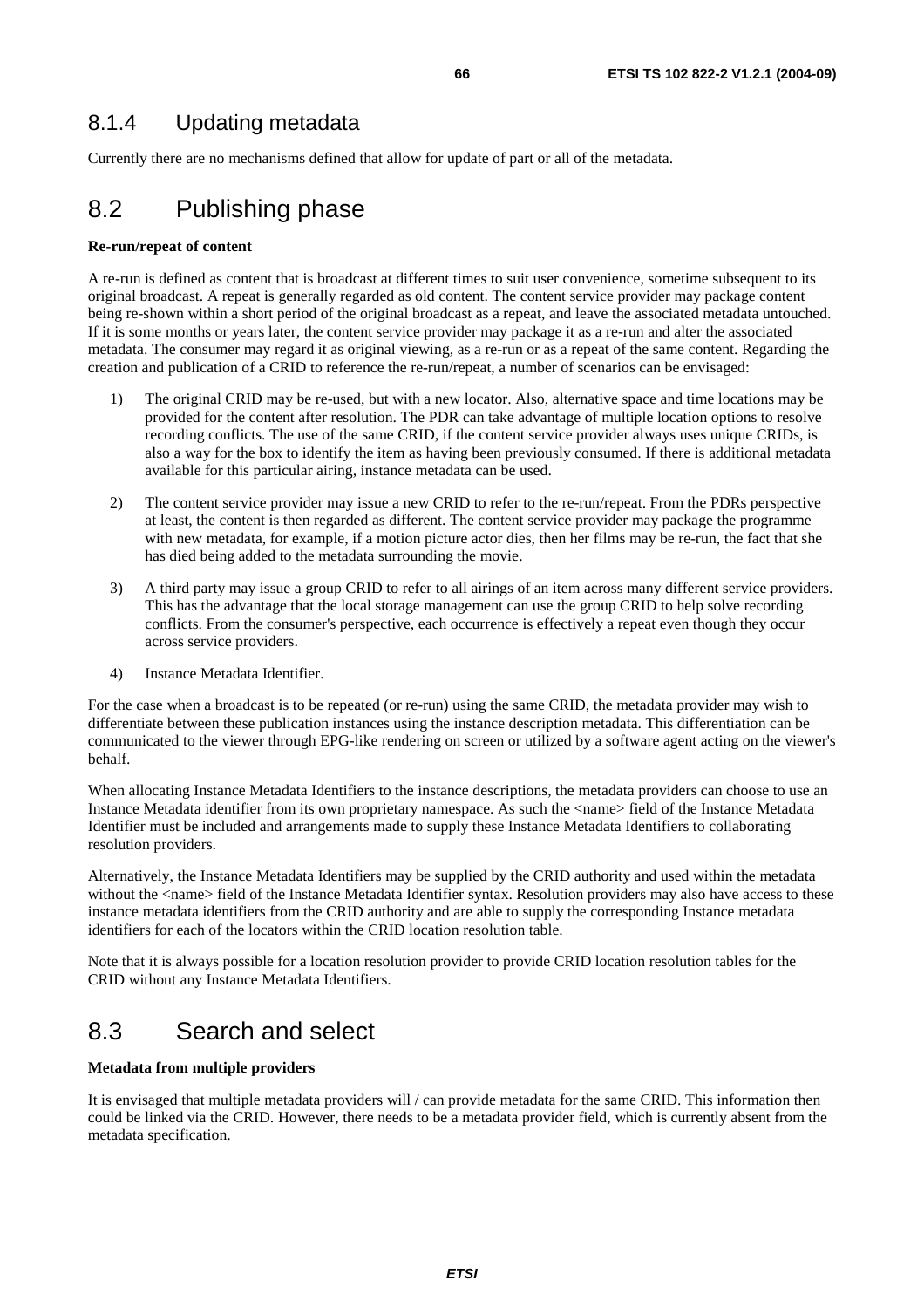#### **Selection on basis of time/channel**

"What's on at 8 o'clock tonight?"

The scenario depends on a few implementation issues (bullets 1 and 2) and/or how service providers will provide required metadata (bullets 3 and 4):

- 1) With a location resolution service that, when given a CRID, only provides locators, the box would have to resolve all CRIDs and search for all 8 o'clock entries.
- 2) If the box has access to the stored location resolution tables this is a straightforward query.
- 3) The service provider could issue a (group) CRID containing all the contents available at a given time. This is a limited solution, similar to a restricted EPG.
- 4) If the timing information is sent separately in the metadata stream (e.g. using instance metadata), there may be conflicts between the metadata and the location resolution data.

Note that content that is already recorded is available at any time.

#### **Search and select based on metadata like cost**

"I want to see a free version of the film "Lizy, Queen of the Desert".

In a *TV-Anytime* system there will be a means of conveying associated costs with a certain piece of content. A user can use that information to choose a piece of content that is e.g. free, or has a lower price due to the scheduling. For example, a boxing match could be cheaper as a repeat than live.

One solution to this problem is to create distinct CRIDs for each showing of the boxing match.

There will be different CRIDs for the same programme with the same metadata but with different cost attached. The capture of one CRID will lead directly to the required location with associated cost.

In that case the instance metadata identifier can be used. The Instance metadata identifier is the link between an actual location and the metadata associated with that location. A service provider could assign an instance metadata identifier to a certain location that has a certain price. After this the content resolution process could match up the CRID instance metadata identifier combination, so that the precise instance of the programme can be captured, even if it changes location. This has the advantage that metadata need not be duplicated across multiple instances of the same content.

#### **Essentially the same content has different CRIDs**

"I want to get the "Foxes" comedy show".

The same content, at least in the eyes of the consumer, can have different CRIDs, because different service providers might decide to do so. Three options arise to deal with this using metadata, third parties or unique identification, respectively:

- 1) A metadata search will return with multiple choices, with different CRIDs. The choice between them would depend on the available metadata. For example, the title field in the ProgramInformationTable could be used to conduct such a search. Without a connection between the CRIDs of the content items grouping would have to be done in the box.
- 2) A metadata aggregator could generate a (group) CRID, which refers to all of the different CRIDs. This creates a single point reference for the content.
- 3) If the same content could be identified uniquely, the different offerings may be tied together in the box. Such a unique identifier could be carried in the OtherIdentifier field in the ProgramInformationTable.

#### **How to find a specific episode**

"I want to see episode 15 of the original "Foxes" series".

- 1) This is straightforward, if the index attribute in the programme description data contains the episode number.
- 2) The programme description data (e.g. title or synopsis) could contain the appropriate descriptive text for a textual search. Inconsistencies in phrases used may limit the use of a textual search.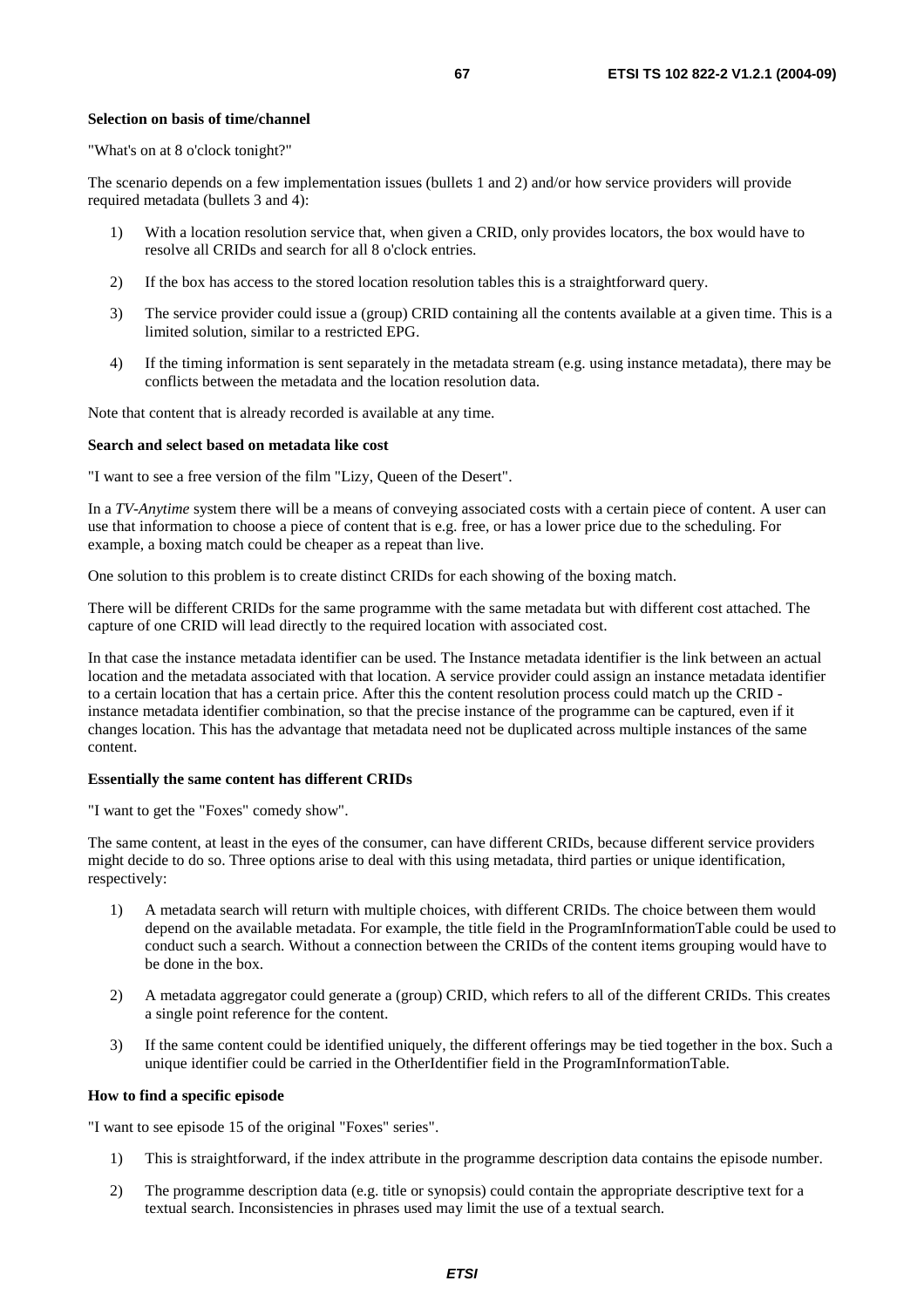3) If the (group) CRID returns an ordered list of CRIDs one could infer the episode number. This is a limited solution and is not currently part of the Content Referencing specification.

#### **How to identify the latest episode of Foxes**

"I want the latest episode of "Foxes".

This scenario can be implemented in the following ways:

- 1) A service provider generates a CRID, which points to the latest episode within a service.
- 2) A third-party generates a CRID, which points to the latest episode on all services.
- 3) Choosing a (group) CRID will lead to the capture of the next available episode.

#### **Have I seen this content before?**

"I do not want to record this if I have seen it before".

A box may store what the user has seen. If the box stores the CRID of the programme and all CRIDs were unique for all time, this would be sufficient. However, different service providers will use different CRIDs for the same content. Also service providers may issue a new CRID if the content has been changed only slightly or they want to promote the programme in a particular way. The system may need to store programme description data in order to fulfil this requirement. Alternatively, if a unique identifier is available in the OtherIdentifier field, this could be used for this purpose.

### 8.4 Location phase

#### **"Make locator names unambiguous"**

For example two satellites feed one box. In this scenario how does the system distinguish between say channel 5 from each satellite?

Or, phrased differently, what happens when the same service is on both physical inputs?

- 1) Box implementation issue. If the content on both feeds has the same CRIDs, the box can decide to listen to whichever feed based on some criteria (e.g. random "flip-a-coin criteria") or the PublicationType element in the user preferences DS can be used.
- 2) If CRIDs are different between the two feeds, which implies the content to be different (differences in quality, encoding type,). The user will be the one deciding which one to listen to.

#### **"Re-resolution"**

Currently there is no best practice defined for re-resolving locations. The only way to make sure that a PDR does not miss scheduling changes is to check back with the resolution tables every time they are updated. This drives the requirements for carriage of the data, e.g. frequency of re-transmission of location resolution data in the broadcast environment. Proper practice is to monitor the location resolution data, not the instance metadata.

#### **"Locate instance at a specific location"**

Using the instance metadata identifier it is possible to select an instance at a specific location for capture. To determine the correct locator, the CRID together with the instance metadata identifier should be used.

## 8.5 Acquire phase

#### Acquisition of metadata with content and/or separate from content

Some metadata may be related to the actual timeline of the content, e.g. metadata that needs to show up at a certain point in the programme. Currently there is no way of synchronizing (Meta) data with content in the *TV-Anytime* context.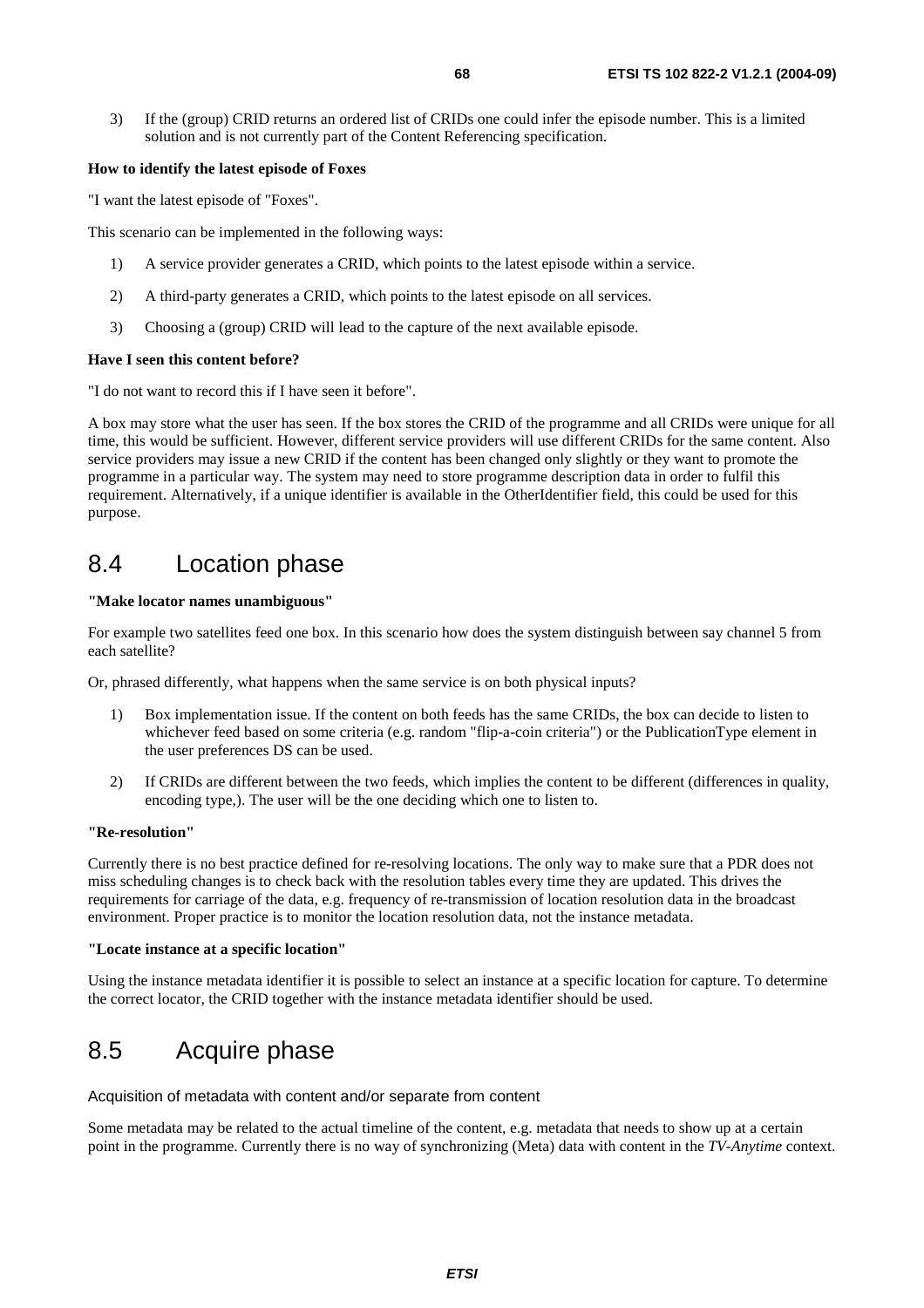On validation of the acquired content the following points are identified:

- Trustworthiness of the resolving authority may be assumed.
- It is impossible to attach the CRID used for resolving the content in all cases.
- Other means of identification may be needed (e.g. V-ISAN, ISAN, Broadcaster own ID, …).
- However, it also is impossible to attach a globally registered ID in all cases.

Validation is possible if all "leaf" CRIDs are attached to the content, which is easily achievable when only working in an environment involving a single service provider.

#### Rights management

Rights management topics such as Access Control, Content and Copy Protection need to be addressed in the acquisition phase once the Rights Management specification is developed.

#### Programme Delivery Control, signalling resolution updates

The resolution engine may inform the recording management unit of the latest updates in the delivery timing of the content (see clause 8.1.3). Alternatively the recording manager may poll the resolution engine. Recording management is an implementation issue and hence beyond the scope of the present document. However, service providers and box implementers are required to provide an accurate mechanism to update changes in the schedules similar to PDC.

It is suggested that more accurate timing may be achieved by using "triggers" or other equivalent mechanisms in the transport stream e.g. DVB event ID. "Triggers" can be part of locator syntax. It is noted that Triggers will be transport dependent, e.g. DVB, ATSC, and ARIB.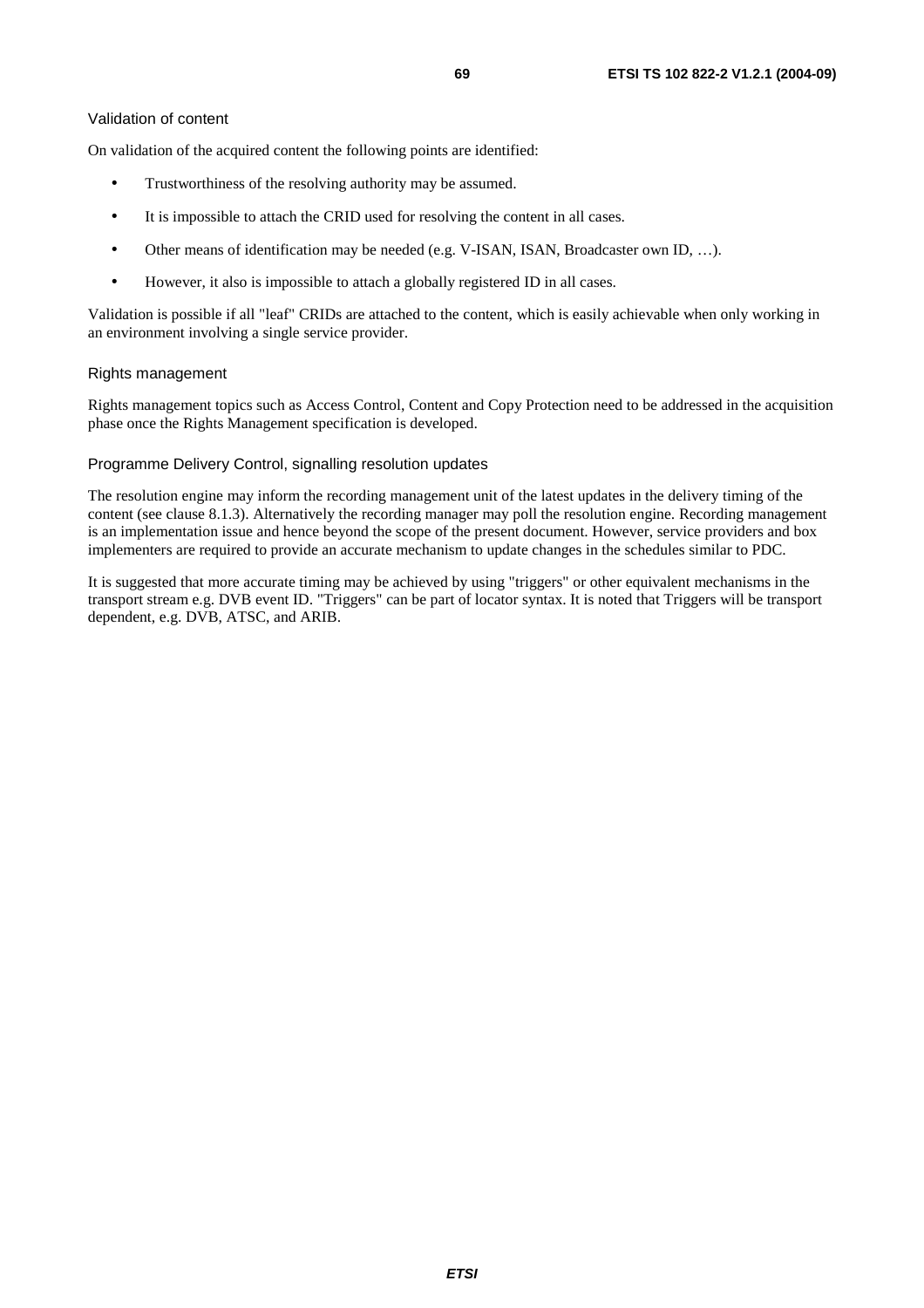# Annex A (informative): Example of Usage History DS

The following example highlights the usage history for the "John Smith" user. During the observation period two episodes of the "Fox" series were recorded and subsequently viewed. During the viewing of the "Red Foxes" episode the user zoomed in twice. Finally the user previewed the "Blue Foxes" episode.

```
<UsageHistory id="usage-history-001" allowCollection="true"> 
    <mpeg7:UserIdentifier protected="true"> 
       <mpeg7:Name xml:lang="en">John Smith</mpeg7:Name> 
    </mpeg7:UserIdentifier> 
    <mpeg7:UserActionHistory id="useraction-history-001" protected="false"> 
       <mpeg7:ObservationPeriod> 
          <mpeg7:TimePoint>2001-02-02T18:00-08:00</mpeg7:TimePoint> 
          <mpeg7:Duration>PT96H</mpeg7:Duration> 
       </mpeg7:ObservationPeriod> 
       <mpeg7:ObservationPeriod> 
          <mpeg7:TimePoint>2001-02-02T18:00-08:00</mpeg7:TimePoint> 
          <mpeg7:Duration>PT6H</mpeg7:Duration> 
       </mpeg7:ObservationPeriod> 
       <mpeg7:UserActionList id="ua-list-001" numOfInstances="2" totalDuration="PT2H30M"> 
          <mpeg7:ActionType 
          href="urn:tva:metadata:cs:ActionTypeCS:2004:1.2"> 
             <mpeg7:Name>Record</mpeg7:Name> 
          </mpeg7:ActionType> 
          <mpeg7:UserAction> 
             <mpeg7:ActionTime> 
                  <mpeg7:MediaTime> 
                     <mpeg7:MediaTimePoint>2001-02-02T19:00:00</mpeg7:MediaTimePoint> 
                     <mpeg7:MediaDuration>PT1H</mpeg7:MediaDuration> 
                  </mpeg7:MediaTime> 
             </mpeg7:ActionTime> 
              <mpeg7:ProgramIdentifier organization="TVAF" type="CRID"> 
                  crid://broadcaster.com/RedFoxesCrid ForThisEpisode> 
             </mpeg7:ProgramIdentifier> 
          </mpeg7:UserAction> 
          <mpeg7:UserAction> 
             <mpeg7:ActionTime> 
                  <mpeg7:MediaTime> 
                      <mpeg7:MediaTimePoint>2001-02-03T19:00:00</mpeg7:MediaTimePoint> 
                      <mpeg7:MediaDuration>PT1H</mpeg7:MediaDuration> 
                  </mpeg7:MediaTime> 
             </mpeg7:ActionTime> 
             <mpeg7:ProgramIdentifier organization="TVAF" type="CRID"> 
                  crid://broadcaster.com/GreyFoxesCrid ForThisEpisode 
             </mpeg7:ProgramIdentifier> 
          </mpeg7:UserAction> 
       </mpeg7:UserActionList> 
       <mpeg7:UserActionList id="ua-list-002" numOfInstances="25" totalDuration="PT7H02M"> 
          <mpeg7:ActionType 
          href="urn:tva:metadata:cs:ActionTypeCS:2004:1.2"> 
              <mpeg7:Name>View</mpeg7:Name> 
          </mpeg7:ActionType> 
          <mpeg7:UserAction> 
              <mpeg7:ProgramIdentifier organization="TVAF" type="CRID"> 
                   crid://broadcaster.com/RedFoxesCrid ForThisEpisode 
              </mpeg7:ProgramIdentifier> 
          </mpeg7:UserAction> 
          <mpeg7:UserAction> 
              <mpeg7:ActionTime> 
                   <mpeg7:MediaTime> 
                       <mpeg7:MediaTimePoint>2001-02-04T20:30:00</mpeg7:MediaTimePoint> 
                       <mpeg7:MediaDuration>PT1M45S</mpeg7:MediaDuration> 
                   </mpeg7:MediaTime> 
              </mpeg7:ActionTime> 
               <mpeg7:ProgramIdentifier organization="TVAF" type="CRID">
```
**ETSI**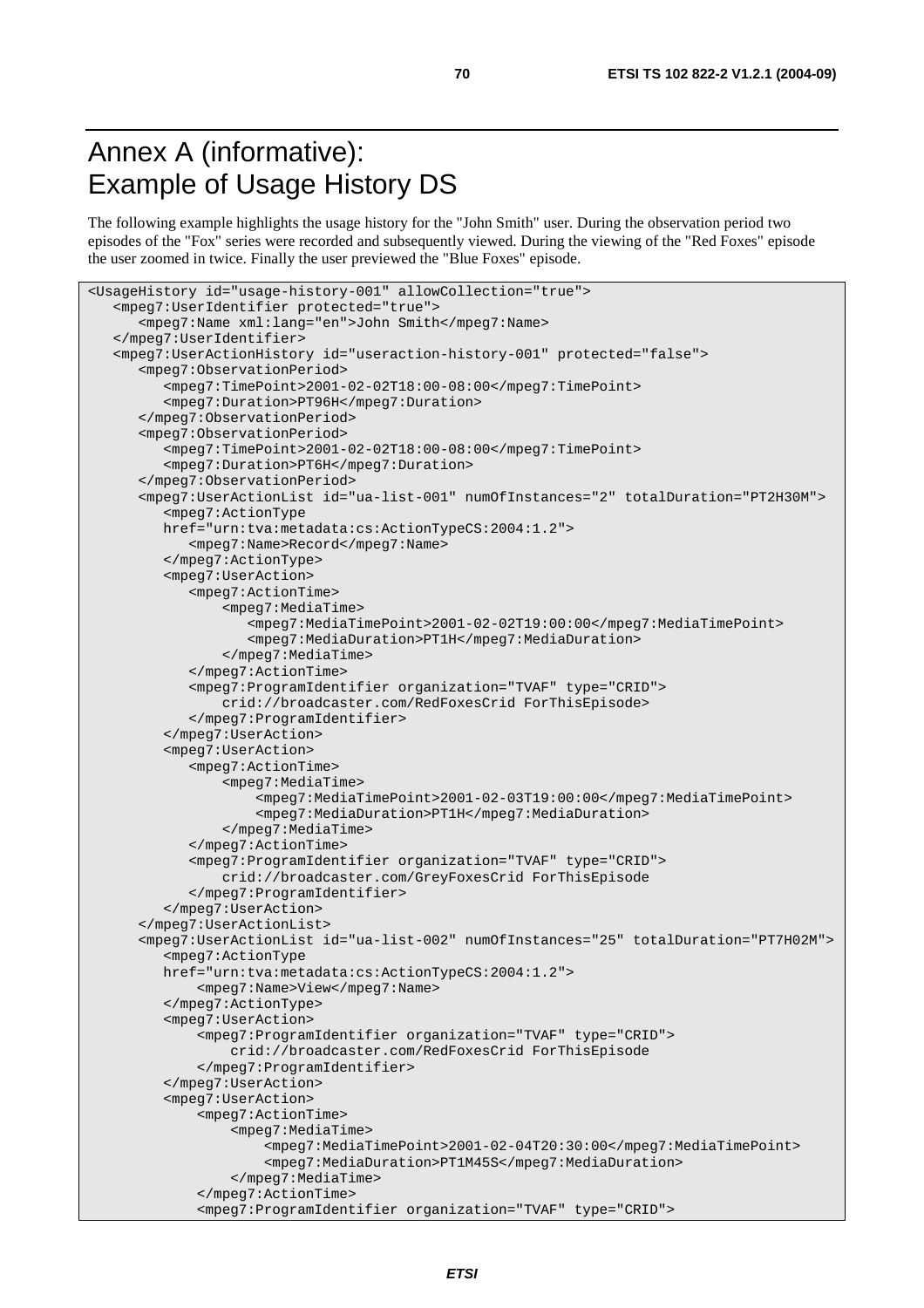```
 crid://broadcaster.com/GreyFoxesCrid ForThisEpisode 
              </mpeg7:ProgramIdentifier> 
          </mpeg7:UserAction> 
      </mpeg7:UserActionList> 
      <mpeg7:UserActionList id="ual-003" numOfInstances="2" totalDuration="PT10S"> 
          <mpeg7:ActionType 
          href="urn:tva:metadata:cs:ActionTypeCS:2004:1.2"> 
              <mpeg7:Name>Zoom</mpeg7:Name> 
          </mpeg7:ActionType> 
      <mpeg7:UserAction> 
      <mpeg7:ProgramIdentifier organization="TVAF" type="CRID"> 
          crid://broadcaster.com/RedFoxesCrid ForThisEpisode </mpeg7:ProgramIdentifier> 
      </mpeg7:UserAction> 
      </mpeg7:UserActionList> 
      <mpeg7:UserActionList id="ual-004" numOfInstances="1"> 
          <mpeg7:ActionType> 
                <mpeg7:Name>Preview</mpeg7:Name> 
          </mpeg7:ActionType> 
          <mpeg7:UserAction> 
               <mpeg7:ProgramIdentifier organization="TVAF" type="CRID"> 
                    crid://broadcaster.com/BlueFoxesCrid ForThisEpisode 
               </mpeg7:ProgramIdentifier> 
          </mpeg7:UserAction> 
      </mpeg7:UserActionList> 
    </mpeg7:UserActionHistory> 
</UsageHistory>
```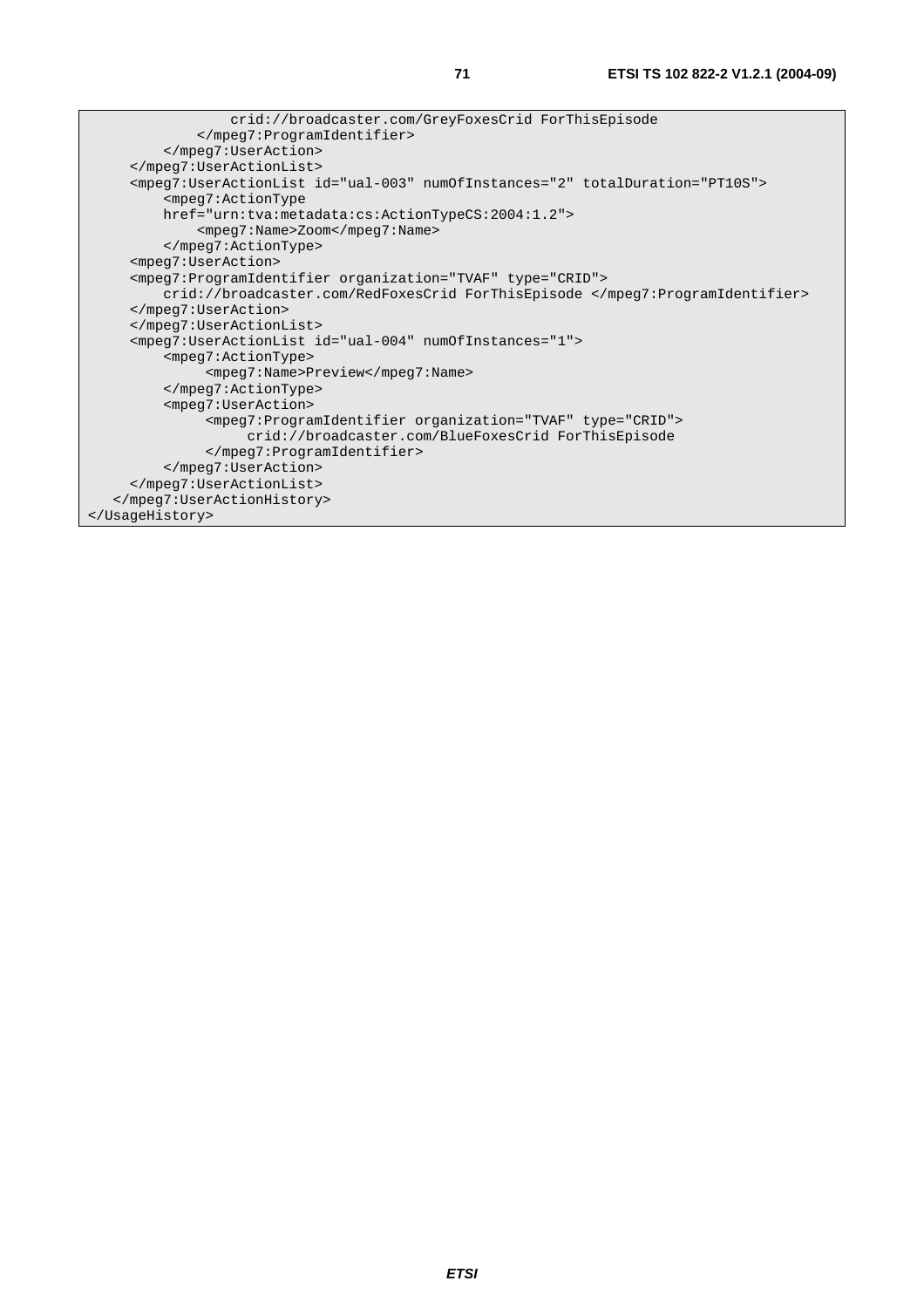# Annex B (normative): Transport environment and requirements

This annex is a mandatory part of the *TV-Anytime* set of specifications.

# B.1 Scope

The current *TV-Anytime* specifications describe the information structures of content referencing and metadata and how these two work together in a system context. There are however a lot of features needed to deliver *TV-Anytime* services that are not specified in the *TV-Anytime* environment. Examples of these features are the actual carriage of the *TV-Anytime* data, exact start and stop times of programmes, the carriage of the content, the linkage of *TV-Anytime* metadata timelines to actual transmission timelines etc.

The goal of the transport interface specification is define the requirements that *TV-Anytime* services need from the lower layers. Since there may be many lower layer technologies used in the deployment of *TV-Anytime*, *TV-Anytime* relies on others to actually implement those requirements. *TV-Anytime* will define a transport agnostic way to get its data across, which can be used in different networks and regions in the world.

The first transport requirements specification focus on uni-directional access, e.g. broadcast networks or unicast or multicast over IP networks. So it will consider requirements for networks without a back channel, services requiring bi-directional connectivity will be considered in a later phase.

# B.2 Requirements on the Uni-Directional Delivery System

The underlying delivery system shall:

- 1) Enable the transport of valid *TV-Anytime* information asynchronously to programmes and potentially split across different transport mechanisms. I.e. not all *TV-Anytime* data needs to be encapsulated in the same manner.
- 2) Provide a method to locate where and what type of *TV-Anytime* information is being carried, i.e.:
	- a) To acquire content resolution information, the location of the RAR TS 102 822-4 [3] is the required information from the transport layer.
	- b) To acquire metadata, the information required from the transport layer are:
		- the list of available TVA metadata fragment streams;
		- the signalling of any modification occurring on them such as the addition of a new TVA metadata fragment stream or the removal of an existing one;
		- the fragment types or categories of TVA fragments carried in each TVA metadata fragment stream and information about their respective scope (e.g. list of broadcast channels, specific CRID);
		- the location of their respective entry points, namely the "TVAInit" message and possibly the "TVAMain" fragment if delivered separately;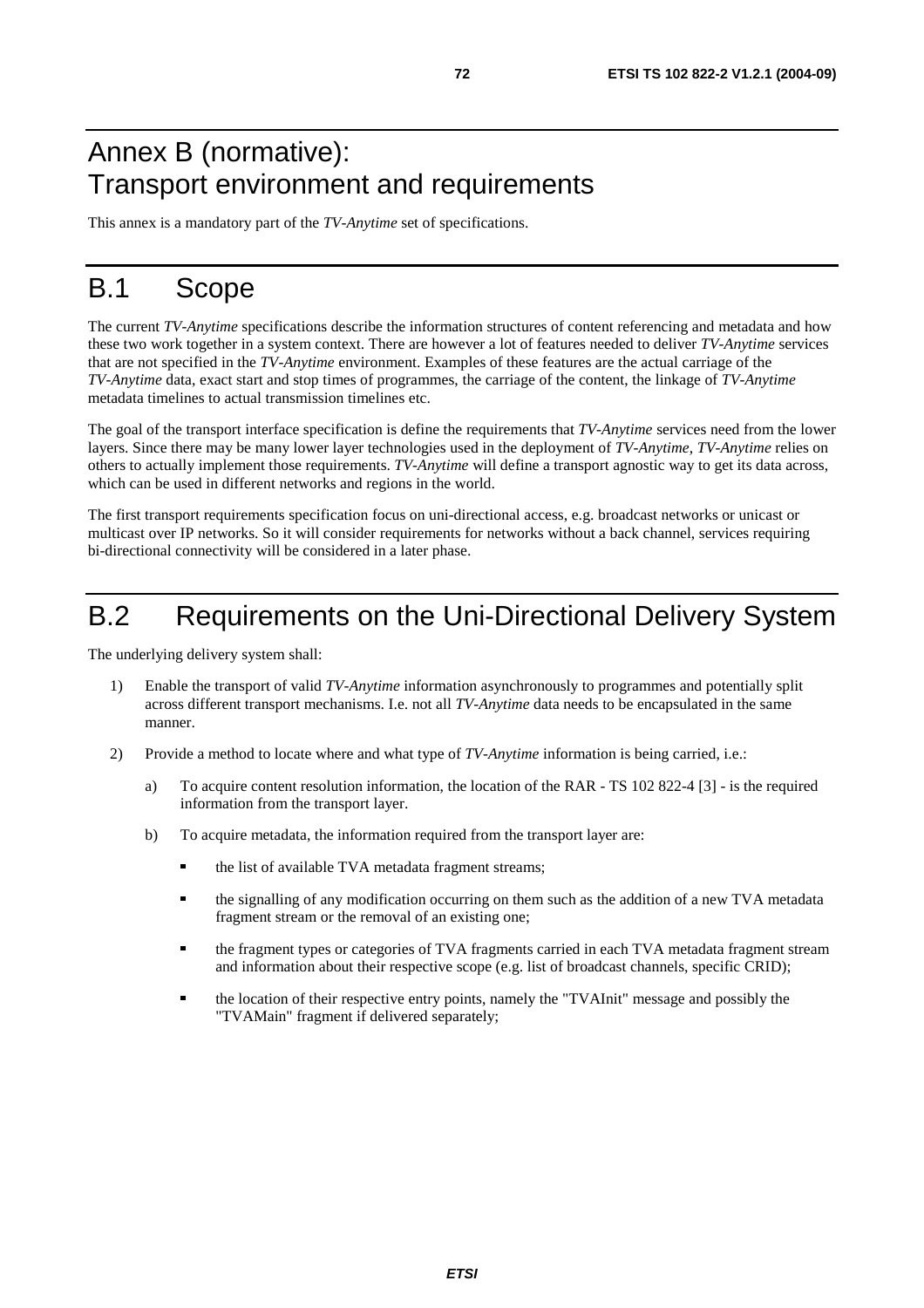- For the containers of each metadata fragment streams, the transport layer shall:
	- signal the Id of each container, its type and its location;
	- identify the version of each container The current version of each container shall be signalled, and this shall be incremented whenever the contents of a container change;
	- allow monitor at a single point for version changes to a container. Ideally it should be possible to monitor just data containers, or if provided, just containers forming a single index;
	- allow to download all TVA metadata description containers (preferably in a parallel manner).
- 3) Provide locators (as specified in TS 102 822-4 [3]) for identification and location of content instances. Locators are also required to access fragments of *TV-Anytime* information.
- 4) Enable the insertion of certain types of *TV-Anytime* data (content referencing CRIDs, RMP information and metadata) along with the audiovisual content. *TV-Anytime* will define the syntax and semantics of such data.
- 5) Provide a mechanism to map from the linear timeline used by the *TV-Anytime* segmentation information to positions in the actual content (e.g. NPT). A linear timeline is used on a captured piece of content for segmentation purposes to enable random access to segments of the content.
- 6) Provide a signalling mechanism to accurately capture a piece of content referenced by a CRID, even if this content is interleaved with other pieces of content.
- 7) Enable the repeated transmission of *TV-Anytime* data. Repetition rates shall be flexible and it shall be possible to vary repetition rates for different types of *TV-Anytime* information. It shall not be necessary to wait for a whole repetition period of the whole *TV-Anytime* dataset to start decoding *TV-Anytime* data.
- 8) Support the selective updating of *TV-Anytime* information. The underlying delivery system shall not limit the *TV-Anytime* data size and allow for flexible update unit size for different *TV-Anytime* data types. Updates shall not cause data inconsistency at the receiver, even if previous updates have been missed. For efficient operation the underlying delivery system should provide an easy means of signalling updates of *TV-Anytime* information.
- 9) Accommodate for potential limited processing capability and memory at the receiver. It shall encapsulate *TV-Anytime* data in such a way that graceful recovery from transport errors is possible. The underlying delivery system may need to provide "wall clock time" to enable comparison of usage data.
- 10) Provide a means for transporting *TV-Anytime* information that is robust to transmission errors, so that the *TV-Anytime* data is received error free or is signalled to be in error.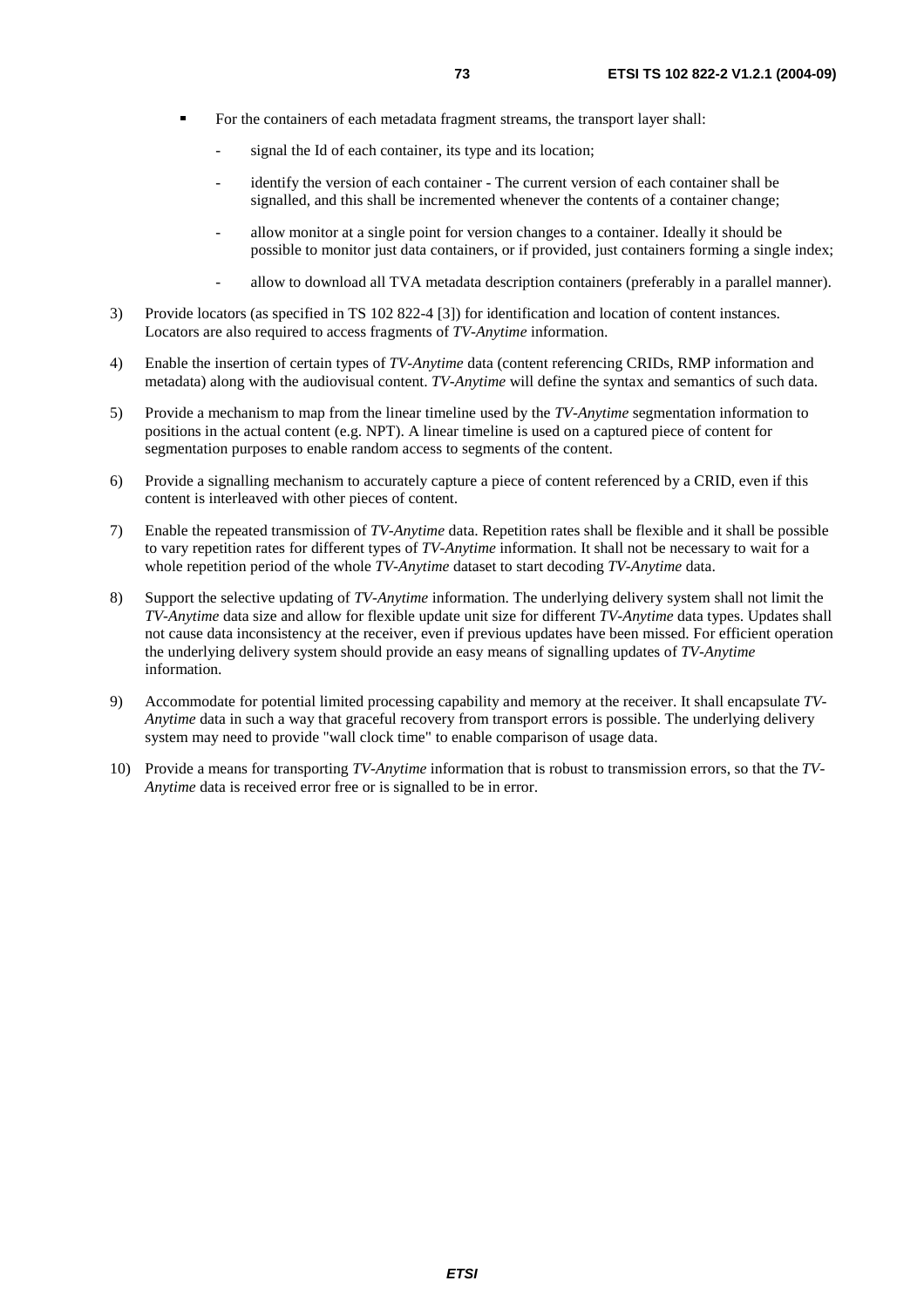## Annex C (informative): **Bibliography**

Documents are available from the *TV-Anytime* web site [http://www.tv-anytime.org](http://www.tv-anytime.org/).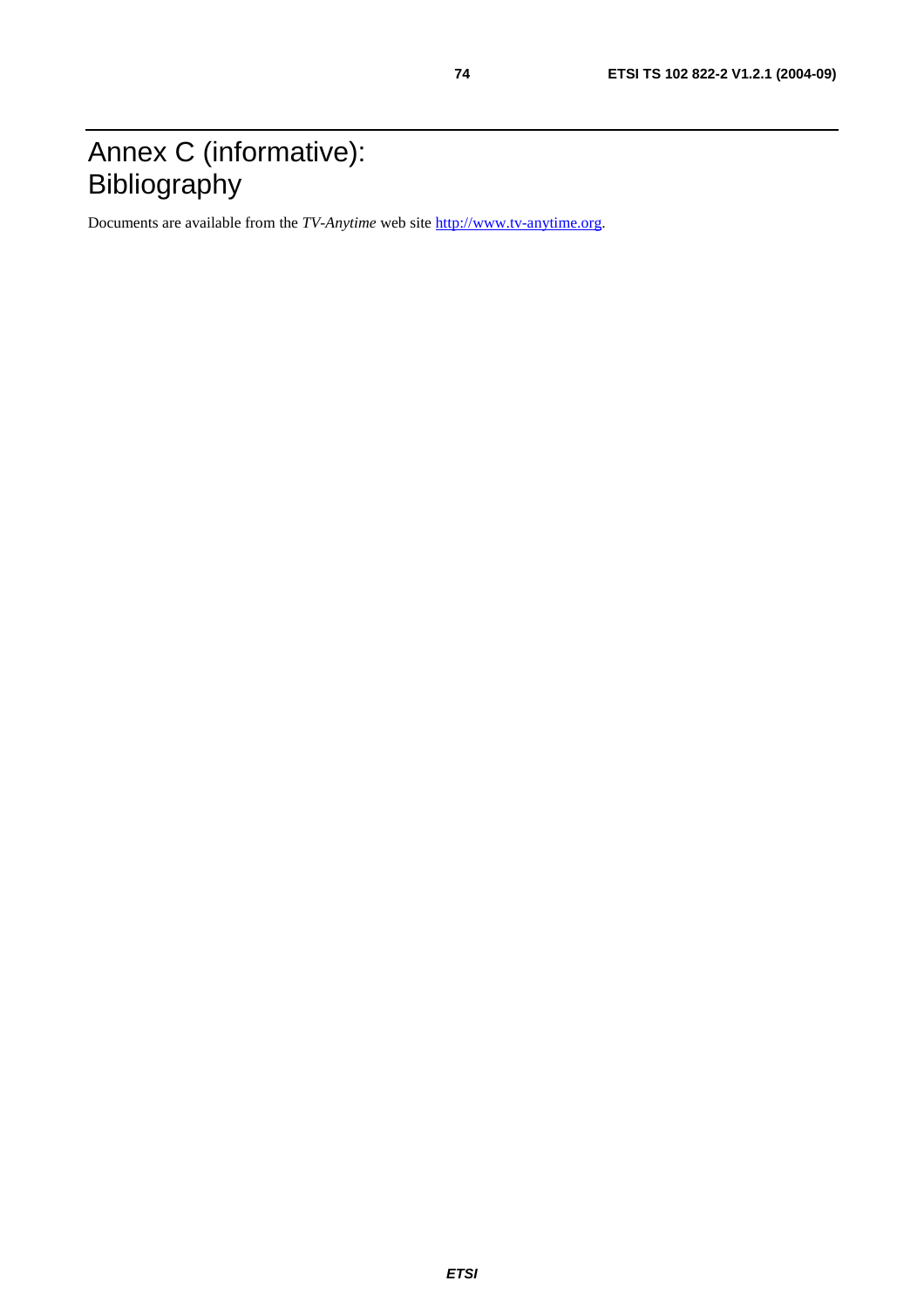## List of figures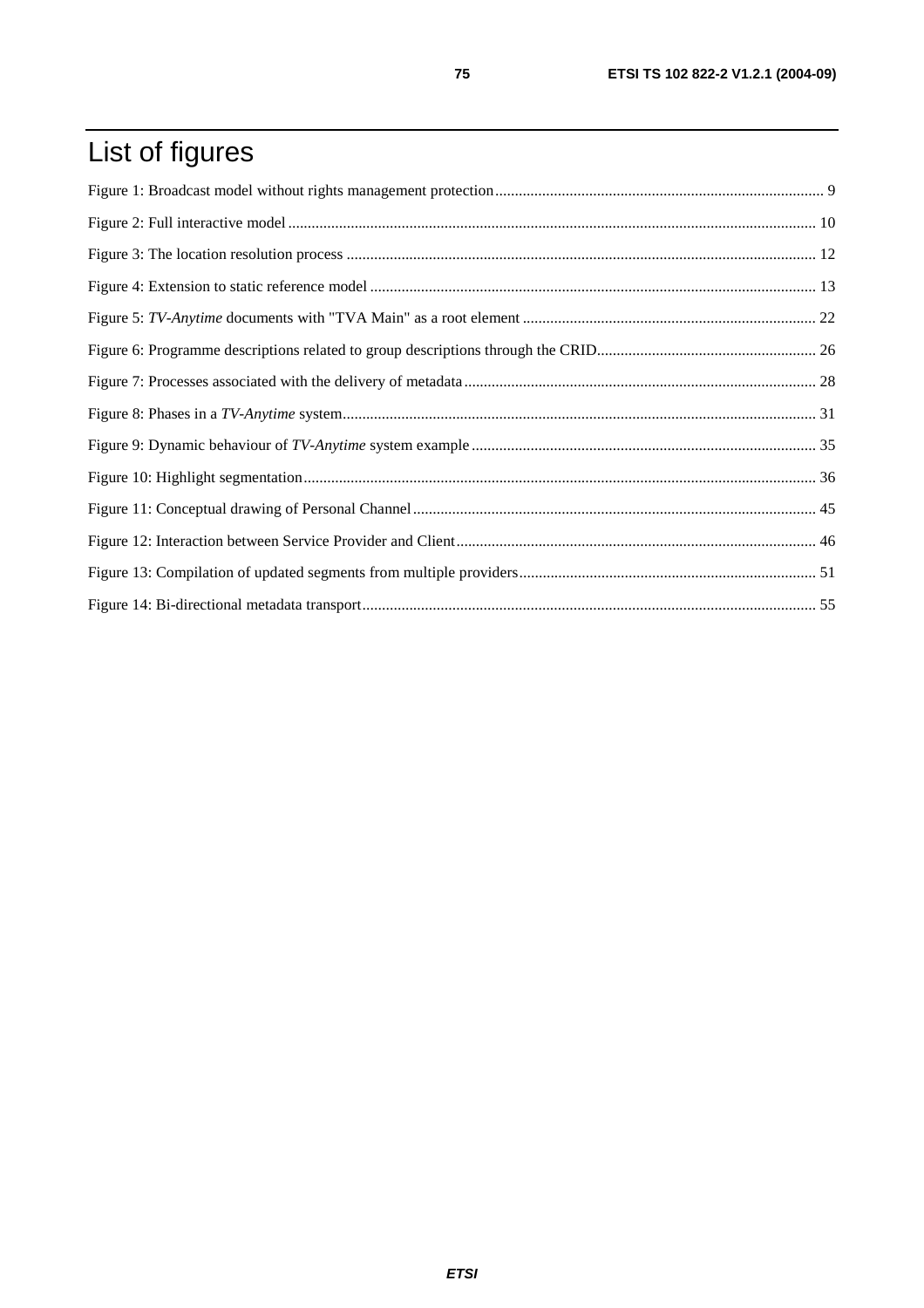## List of tables